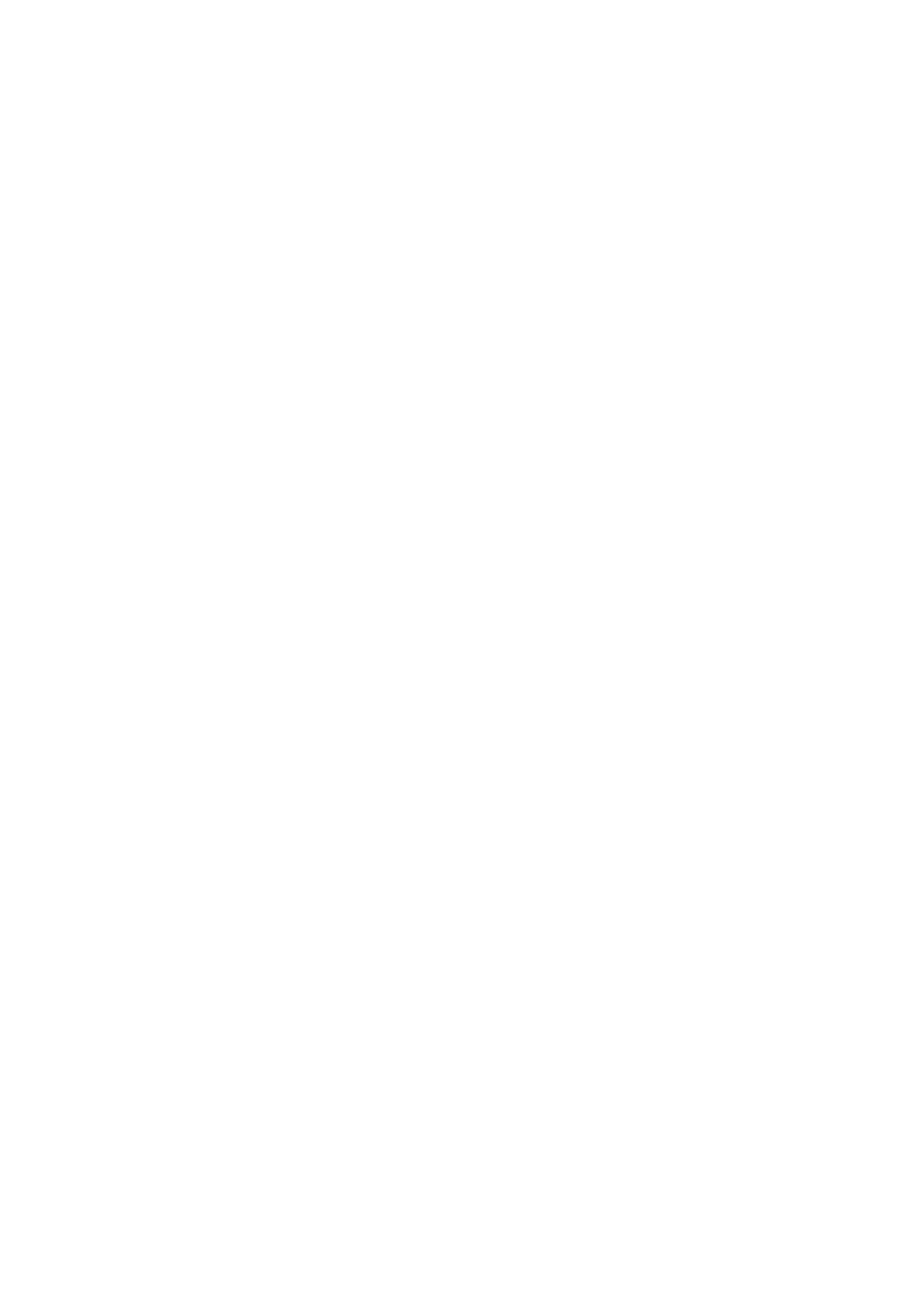## **CONTENTS**

### **PART 1**

#### THE TROUBLES

1 Meaning of "the Troubles" and other key expressions

#### **PART 2**

THE INDEPENDENT COMMISSION FOR RECONCILIATION AND INFORMATION RECOVERY

#### *The ICRIR, the Commissioners and ICRIR officers*

- 2 The Independent Commission for Reconciliation and Information Recovery
- 3 ICRIR officers
- 4 Actions of the ICRIR: safeguards
- 5 Full disclosure to the ICRIR
- 6 Operational powers of ICRIR officers

#### *Admissibility of information provided to the ICRIR*

- 7 Admissibility of material in criminal proceedings
- 8 Admissibility of material in civil proceedings

#### *Reviews of deaths and other harmful conduct*

- 9 Requests for reviews of deaths
- 10 Requests for reviews of other harmful conduct forming part of the Troubles
- 11 Requests for reviews: general provision
- 12 Reviews in connection with requests for immunity from prosecution
- 13 Conduct of reviews
- 14 Supply of information
- 15 Production of reports on the findings of reviews
- 16 Issuing and publication of reports
- 17 Reports: general provision

#### *Immunity from prosecution*

18 Immunity from prosecution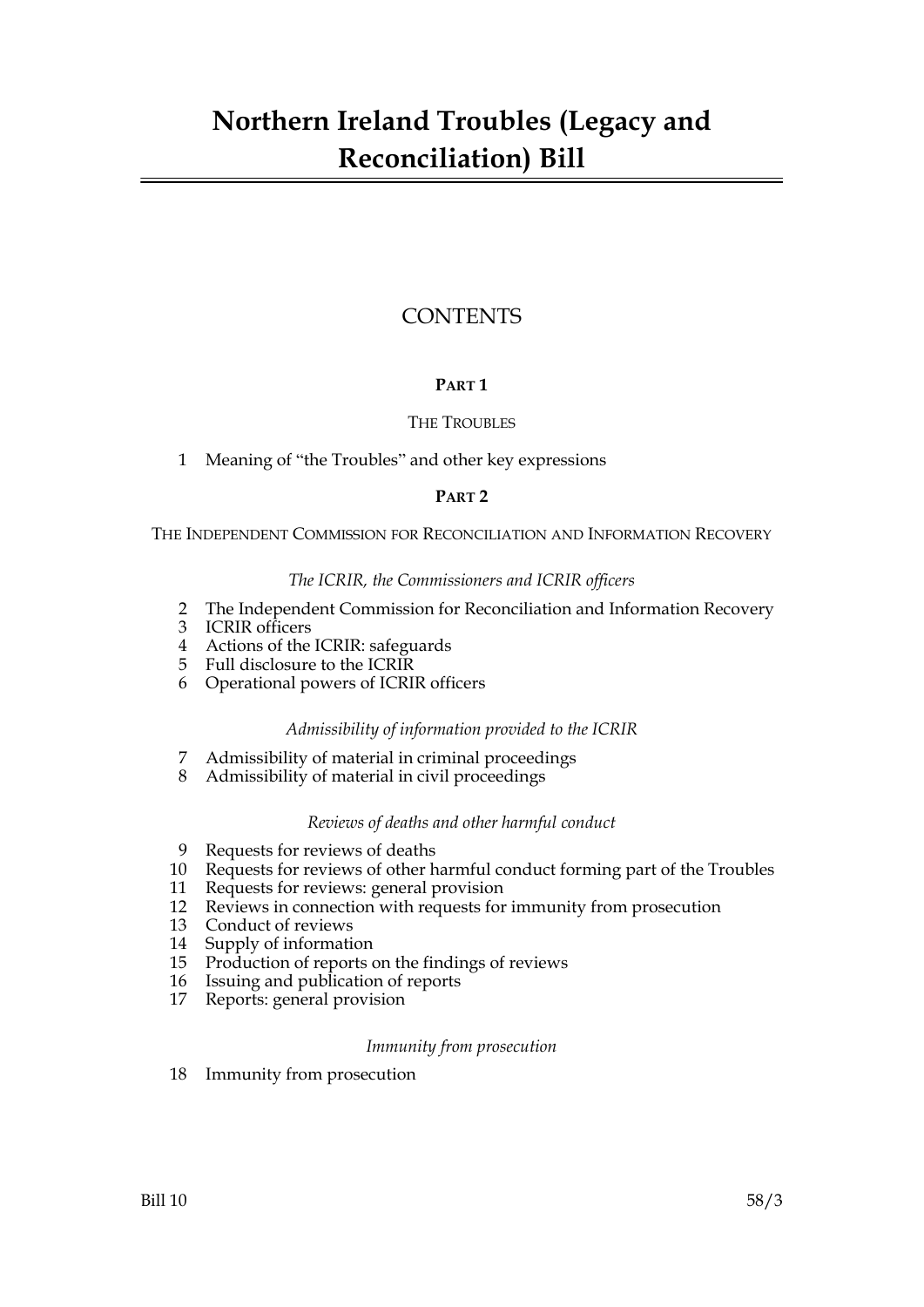- 19 Requests for immunity: procedural matters
- 20 Determining a request for immunity
- 21 The immunity requests panel

#### *Information for prosecutors*

22 Information for prosecutors

#### *The historical record of deaths*

- 23 Production of the historical record
- 24 Publication of the historical record

#### *Information*

- 25 Disclosure of information: general power and prohibitions
- 26 The ICRIR's use of information obtained by it
- 27 Identifying information that is subject to additional safeguards
- 28 Guidance and protocols relating to information
- 29 Regulations about the holding and handling of information

#### *Biometric material*

30 Biometric material

#### *Supplementary*

- 31 Review of the performance of the ICRIR's functions
- 32 Conclusion of the work of the ICRIR

#### **PART 3**

#### INVESTIGATIONS, LEGAL PROCEEDINGS ETC AND RELEASE OF PRISONERS

#### *Criminal investigations and proceedings*

- 33 No criminal investigations except through ICRIR reviews
- 34 Grant of immunity: prohibition of criminal enforcement action
- 35 No grant of immunity: restrictions on criminal enforcement action
- 36 Other Troubles-related offences: prohibition of criminal enforcement action
- 37 General provision and saving for ongoing pre-commencement action

#### *Civil proceedings, inquests and police complaints*

- 38 Tort, delict and fatal accident actions
- 39 Inquests, investigations and inquiries
- 40 Police complaints

#### *Release of prisoners*

41 Prisoner release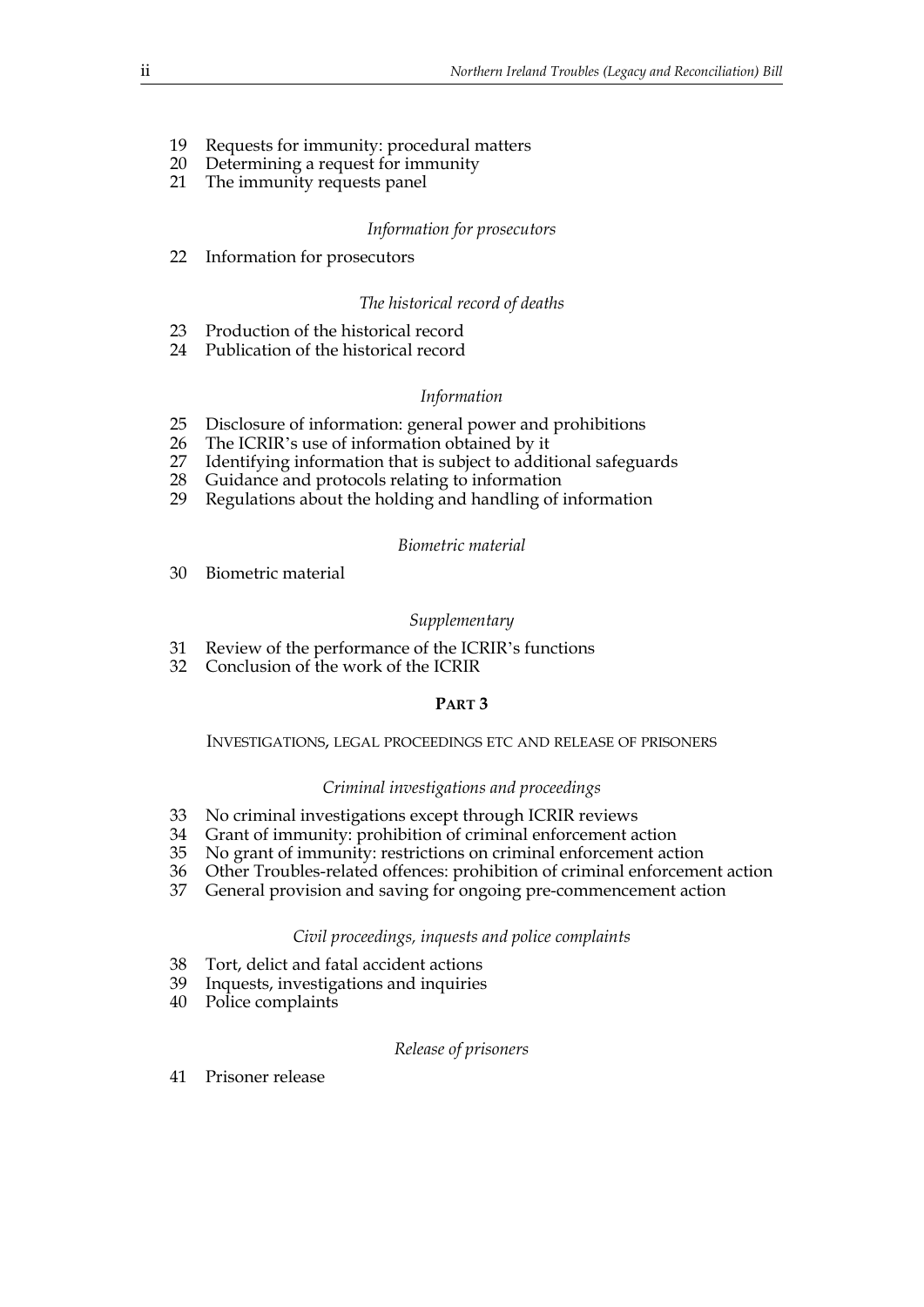#### **PART 4**

#### MEMORIALISING THE TROUBLES

- 42 Oral history
- 43 The memorialisation strategy
- 44 Response to the memorialisation strategy
- 45 Academic research
- 46 Annual reports
- 47 Carrying out the Troubles-related work programme
- 48 The advisory forum
- 49 Designated persons and funding
- 50 Interpretation of this Part

#### **PART 5**

#### FINAL PROVISIONS

- 51 Consequential provision
- 52 Regulations
- 53 Interpretation
- 54 Application to the Crown
- 55 Extent
- 56 Commencement
- 57 Short title
	- Schedule 1 The ICRIR, the Commissioners and ICRIR officers
		- Part 1 The ICRIR
		- Part 2 The Commissioners
		- Part 3 The Chief Commissioner
		- Part 4 The Commissioner for Investigations
		- Part 5 ICRIR officers
	- Schedule 2 Operational powers of ICRIR officers
	- Schedule 3 Family members
		- Part 1 Close family members
		- Part 2 Relevant family members
	- Schedule 4 Supply of information: enforcement
		- Part 1 Failure to comply with a notice
		- Part 2 Distortion or suppression of evidence etc
	- Schedule 5 Permitted disclosures of information
		- Part 1 Disclosures that are "permitted"
		- Part 2 Decisions to prohibit disclosures of sensitive information in final reports
	- Schedule 6 Offences relating to disclosure of information
	- Schedule 7 Identification of sensitive, prejudicial or protected international information
		- Part 1 The ICRIR: identification of sensitive or prejudicial information
		- Part 2 Relevant authorities: identification of sensitive or prejudicial information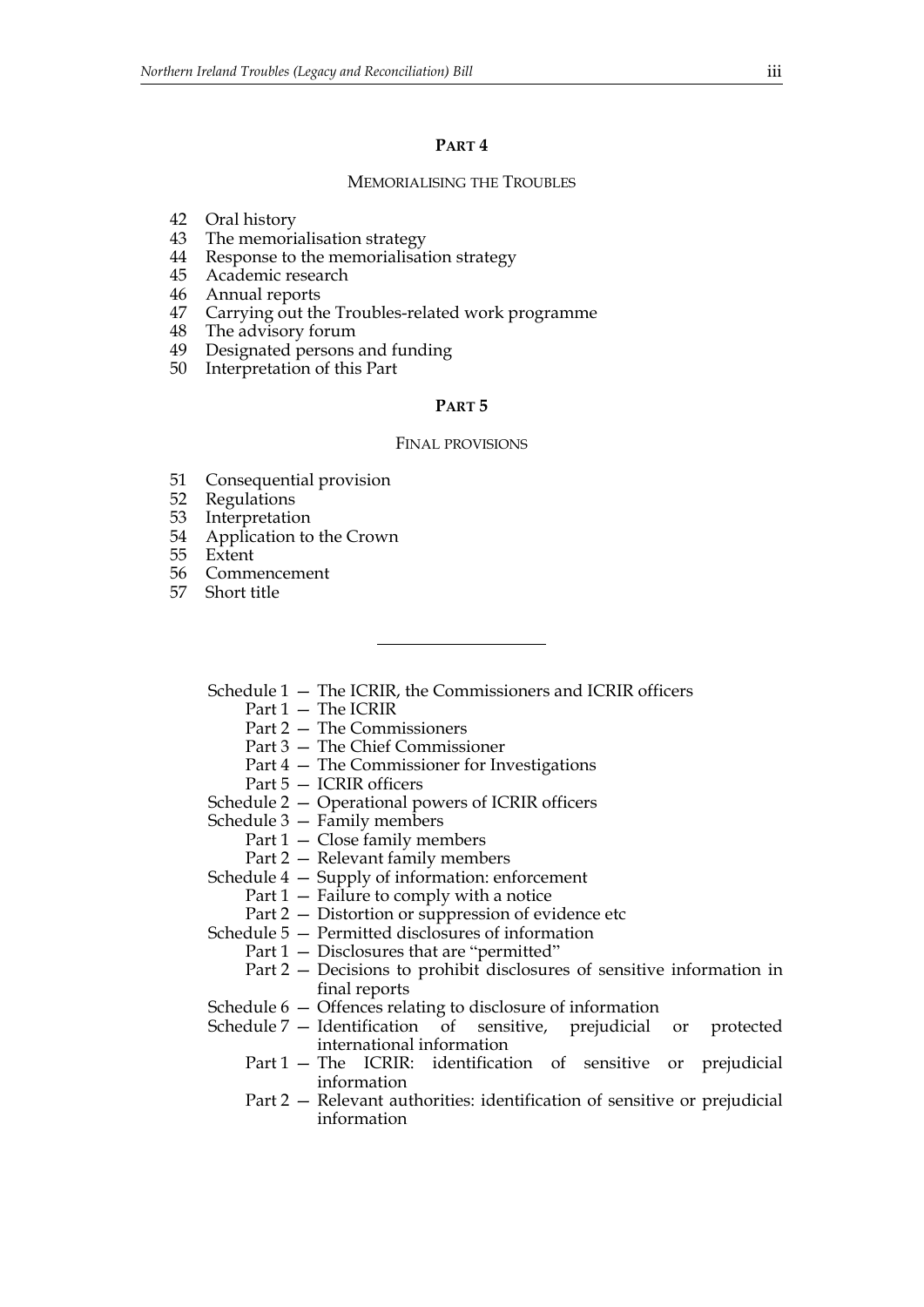- Part 3 Secretary of State: identification of protected international information
- Schedule 8 Determination of whether the prohibition on civil actions applies
- Schedule  $9 \tilde{C}$ ivil actions to which the 2008 Mediation Directive applies
- Schedule 10 Investigations, inquests and inquiries in England and Wales and Scotland
	- Part 1 England and Wales: investigations and inquests
	- Part 2 Scotland: inquiries and investigations
- Schedule 11 Prisoner release
- Schedule 12 Amendments
	- Part 1 The ICRIR
	- Part 2 Limitation of legal proceedings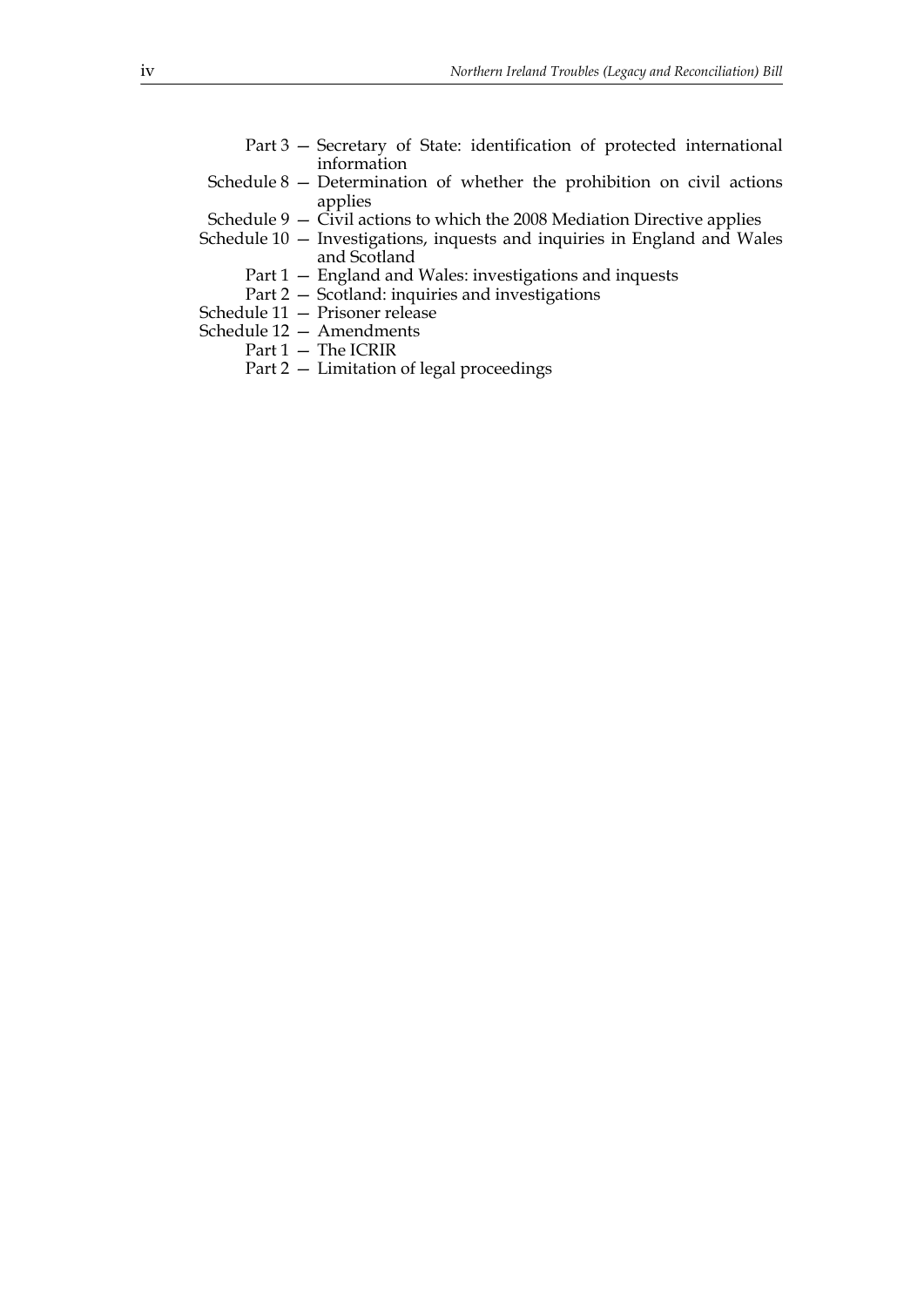# A **BILL**

#### $T<sub>O</sub>$

Address the legacy of the Northern Ireland Troubles and promote reconciliation by establishing an Independent Commission for Reconciliation and Information Recovery, limiting criminal investigations, legal proceedings, inquests and police complaints, extending the prisoner release scheme in the Northern Ireland (Sentences) Act 1998, and providing for experiences to be recorded and preserved and for events to be studied and memorialised.

E IT ENACTED by the Queen's most Excellent Majesty, by and with the advice and consent of the Lords Spiritual and Temporal, and Commons, in this present Parliament assembled, and by the authority of the same, as follows: - $\mathbf{B}_{\text{e}$ 

#### **PART 1**

#### THE TROUBLES

#### **1 Meaning of "the Troubles" and other key expressions**

- (1) In this Act "the Troubles" means the events and conduct that related to Northern Ireland affairs and occurred during the period—
	- (a) beginning with 1 January 1966, and
	- (b) ending with 10 April 1998.

#### (2) That includes any event or conduct during that period which was connected with—

- (a) preventing,
- (b) investigating, or
- (c) otherwise dealing with the consequences of,

any other event or conduct relating to Northern Ireland affairs.

(3) Accordingly, in this Act an event or conduct "forming part of the Troubles" is an event or conduct that falls within subsection (1) (including any of a kind described in subsection (2)).

*5*

*10*

*15*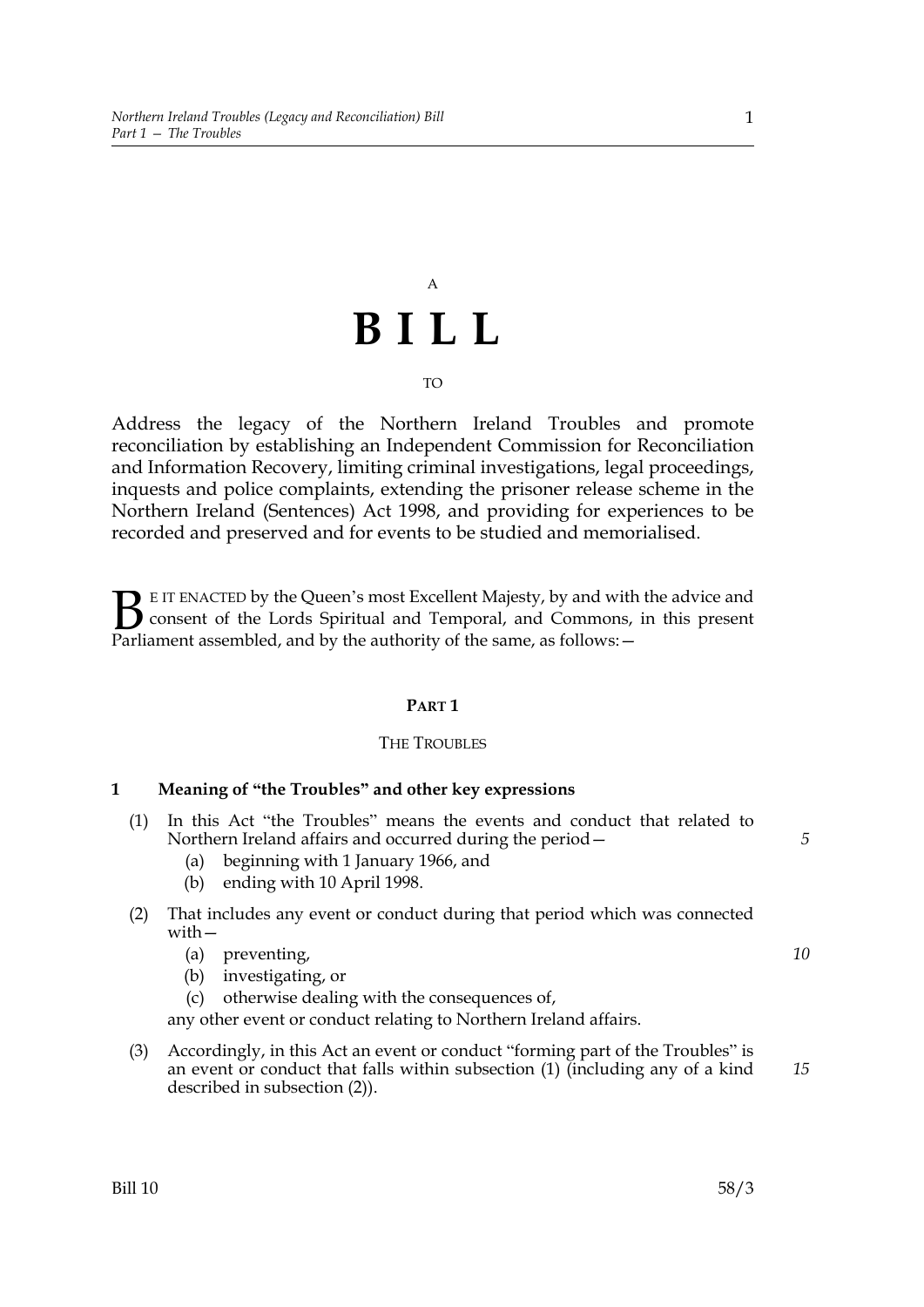|     |                                          |        | conduct forming part of the Troubles which caused a person to suffer physical<br>or mental harm of any kind (excluding death).                                                         |    |  |
|-----|------------------------------------------|--------|----------------------------------------------------------------------------------------------------------------------------------------------------------------------------------------|----|--|
| (5) | For the purposes of this Act-            |        |                                                                                                                                                                                        |    |  |
|     | (a)                                      |        | an offence is "Troubles-related" if -                                                                                                                                                  | 5  |  |
|     |                                          | (i)    | it is an offence under the law of Northern Ireland, England and<br>Wales or Scotland, and                                                                                              |    |  |
|     |                                          | (ii)   | the conduct which constitutes the offence was to any extent<br>conduct forming part of the Troubles;                                                                                   |    |  |
|     | (b)                                      |        | a Troubles-related offence is "serious" if the offence-                                                                                                                                | 10 |  |
|     |                                          | (i)    | is murder, manslaughter or culpable homicide,                                                                                                                                          |    |  |
|     |                                          | (ii)   | is another offence that was committed by causing the death of a<br>person, or                                                                                                          |    |  |
|     |                                          | (iii)  | was committed by causing a person to suffer serious physical or<br>mental harm;                                                                                                        | 15 |  |
|     | (c)                                      |        | a Troubles-related offence is "connected" if the offence -                                                                                                                             |    |  |
|     |                                          | (i)    | relates to, or is otherwise connected with, a serious Troubles-<br>related offence (whether it and the serious offence were<br>committed by the same person or different persons), but |    |  |
|     |                                          | (ii)   | is not itself a serious Troubles-related offence;                                                                                                                                      | 20 |  |
|     |                                          | event. | and for this purpose, one offence is to be regarded as connected with<br>another offence, in particular, if both offences formed part of the same                                      |    |  |
| (6) | In this $Act-$                           |        |                                                                                                                                                                                        |    |  |
|     |                                          |        | "conduct" includes an act or an omission;                                                                                                                                              | 25 |  |
|     | "Northern Ireland affairs" means-        |        |                                                                                                                                                                                        |    |  |
|     |                                          | (a)    | the constitutional status of Northern Ireland, or                                                                                                                                      |    |  |
|     |                                          | (b)    | political or sectarian hostility between people in Northern<br>Ireland.                                                                                                                |    |  |
|     | "serious physical or mental harm" means- |        |                                                                                                                                                                                        |    |  |
|     |                                          | (a)    | paraplegia;                                                                                                                                                                            |    |  |
|     |                                          | (b)    | quadriplegia;                                                                                                                                                                          |    |  |
|     |                                          | (c)    | severe brain injury or damage;                                                                                                                                                         |    |  |
|     |                                          | (d)    | severe psychiatric damage;                                                                                                                                                             |    |  |
|     |                                          | (e)    | total blindness;                                                                                                                                                                       | 35 |  |
|     |                                          | (f)    | total deafness;                                                                                                                                                                        |    |  |
|     |                                          | (g)    | loss of one or more limbs;                                                                                                                                                             |    |  |

(4) In this Act "other harmful conduct forming part of the Troubles" means any

- (h) severe scarring or disfigurement.
- (7) For the purposes of this section it does not matter if an event or conduct occurred in Northern Ireland, in another part of the United Kingdom, or elsewhere. *40*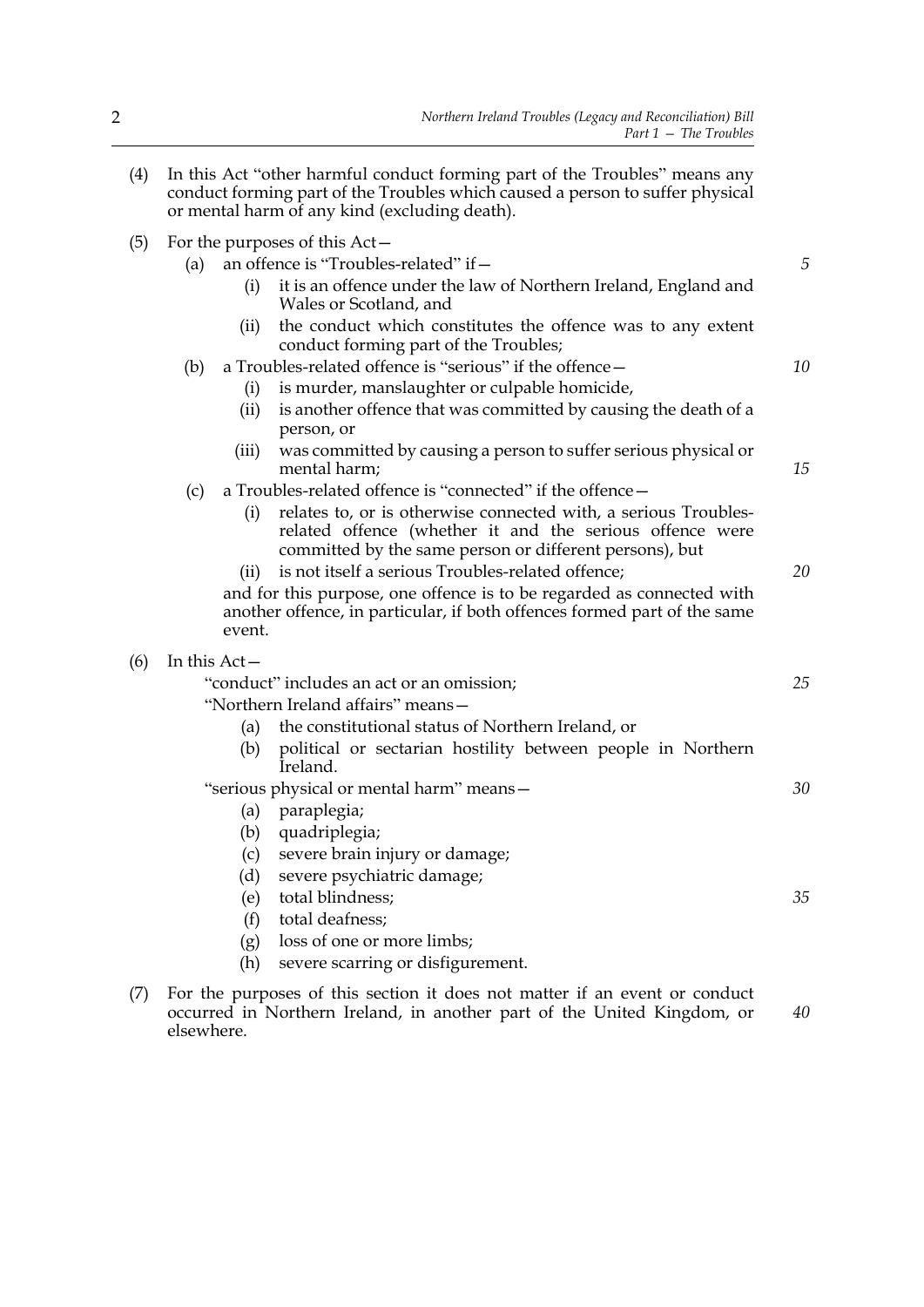#### **PART 2**

THE INDEPENDENT COMMISSION FOR RECONCILIATION AND INFORMATION RECOVERY

*The ICRIR, the Commissioners and ICRIR officers*

#### **2 The Independent Commission for Reconciliation and Information Recovery**

|   | (1) The Independent Commission for Reconciliation and Information Recovery is<br>established. |  |  |  |  |  |  |  |
|---|-----------------------------------------------------------------------------------------------|--|--|--|--|--|--|--|
| . | _____                                                                                         |  |  |  |  |  |  |  |

- (2) The ICRIR is a body corporate.
- (3) The ICRIR consists of—
	- (a) the Chief Commissioner,
	- (b) the Commissioner for Investigations, and
	- (c) one, two or three other Commissioners.
- (4) The functions of the ICRIR are—
	- (a) to carry out reviews of deaths that were caused by conduct forming part of the Troubles (see sections 9 and 11 to 13);
	- (b) to carry out reviews of other harmful conduct forming part of the Troubles (see sections 10 to 13); *15*
	- (c) to produce reports ("final reports") on the findings of each of the reviews of deaths and other harmful conduct (see sections 15 to 17);
	- (d) to determine whether to grant persons immunity from prosecution for serious or connected Troubles-related offences (see sections 18 to 20);
	- (e) to refer deaths that were caused by conduct forming part of the Troubles, and other harmful conduct forming part of the Troubles, to prosecutors (see section 22);
	- (f) to produce a record (the "historical record") of deaths that were caused by conduct forming part of the Troubles (see sections 23 and 24).
- (5) The ICRIR must produce and publish an annual report on—
	- (a) the finances of the ICRIR;
	- (b) the administration of the ICRIR;
	- (c) the volume of information received by the ICRIR;
	- (d) the number of requests for reviews that have been made;
	- (e) the number of final reports on the findings of reviews that have been provided to persons requesting them;
	- (f) the number of applications for immunity from prosecution that have been made;
	- (g) the number of applications for immunity from prosecution that have been decided by the immunity requests panel; *35*
	- (h) the number of persons who have been granted, and the number of persons who have been refused, immunity from prosecution;
	- (i) progress made in producing the historical record;
	- (j) such other matters as the ICRIR considers appropriate. *40*
- (6) The ICRIR must provide a copy of each annual report to the Secretary of State.
- (7) *The Secretary of State may make payments or provide other resources to, or in respect of, the ICRIR in connection with the exercise of the ICRIR's functions.*

*10*

*20*

*25*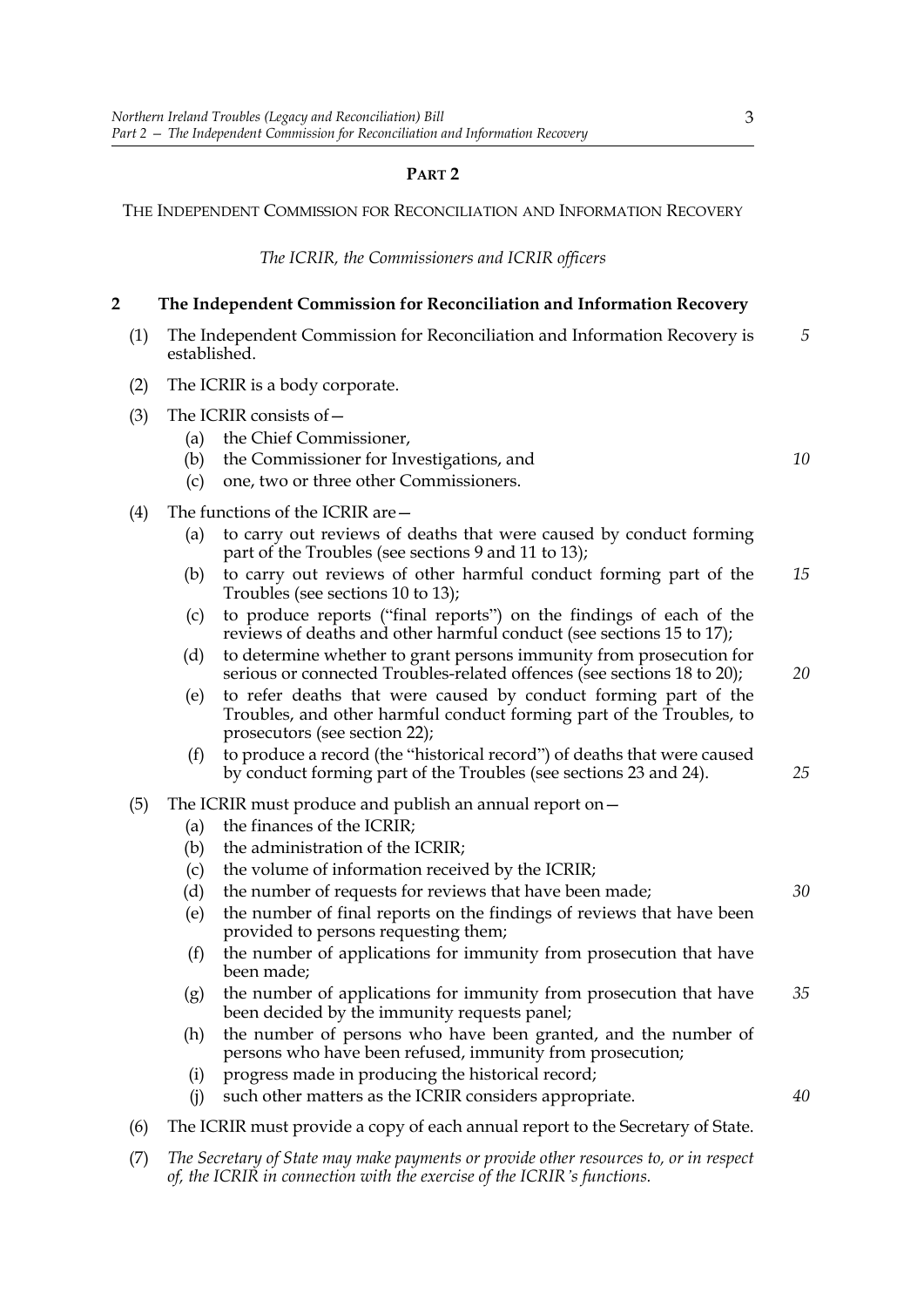(8) Schedule 1 contains provision about the ICRIR, the Commissioners and the ICRIR officers.

#### **3 ICRIR officers**

- (1) The ICRIR may employ persons to be officers of the ICRIR.
- (2) The ICRIR may make arrangements for persons to be seconded to serve as officers of the ICRIR. *5*
- (3) In employing and seconding persons, the ICRIR must ensure that (as far as it is practicable) the officers of the ICRIR include—
	- (a) persons who have experience of conducting criminal investigations in Northern Ireland, and
	- (b) persons who do not have that experience but have experience of conducting criminal investigations outside Northern Ireland.
- (4) In this Act "ICRIR officers" means—
	- (a) the Commissioner for Investigations,
	- (b) the persons employed under this section, and
	- (c) the persons seconded under this section.

#### **4 Actions of the ICRIR: safeguards**

- (1) The ICRIR must not do anything which—
	- (a) would risk prejudicing, or would prejudice, the national security interests of the United Kingdom,
	- (b) would risk putting, or would put, the life or safety of any person at risk, or
	- (c) would risk having, or would have, a prejudicial effect on any actual or prospective criminal proceedings in any part of the United Kingdom.
- (2) In relation to something done by the ICRIR, criminal proceedings are "prospective" if, in the view of the ICRIR, the proceedings are likely to be brought within a reasonable period after that thing is done. *25*
- (3) For provision about the way in which subsection (1) operates in relation to disclosures of information, see section 25(2) to (9).

#### **5 Full disclosure to the ICRIR**

- (1) A relevant authority must make available to the ICRIR such—
	- (a) information,
	- (b) documents, and
	- (c) other material,

as the Commissioner for Investigations may reasonably require for the purposes of, or in connection with, the exercise of the review function or the immunity function. *35*

- (2) A relevant authority may also make available to the ICRIR any  $-$ 
	- (a) information,
	- (b) documents, and
	- (c) other material,

*10*

*15*

*20*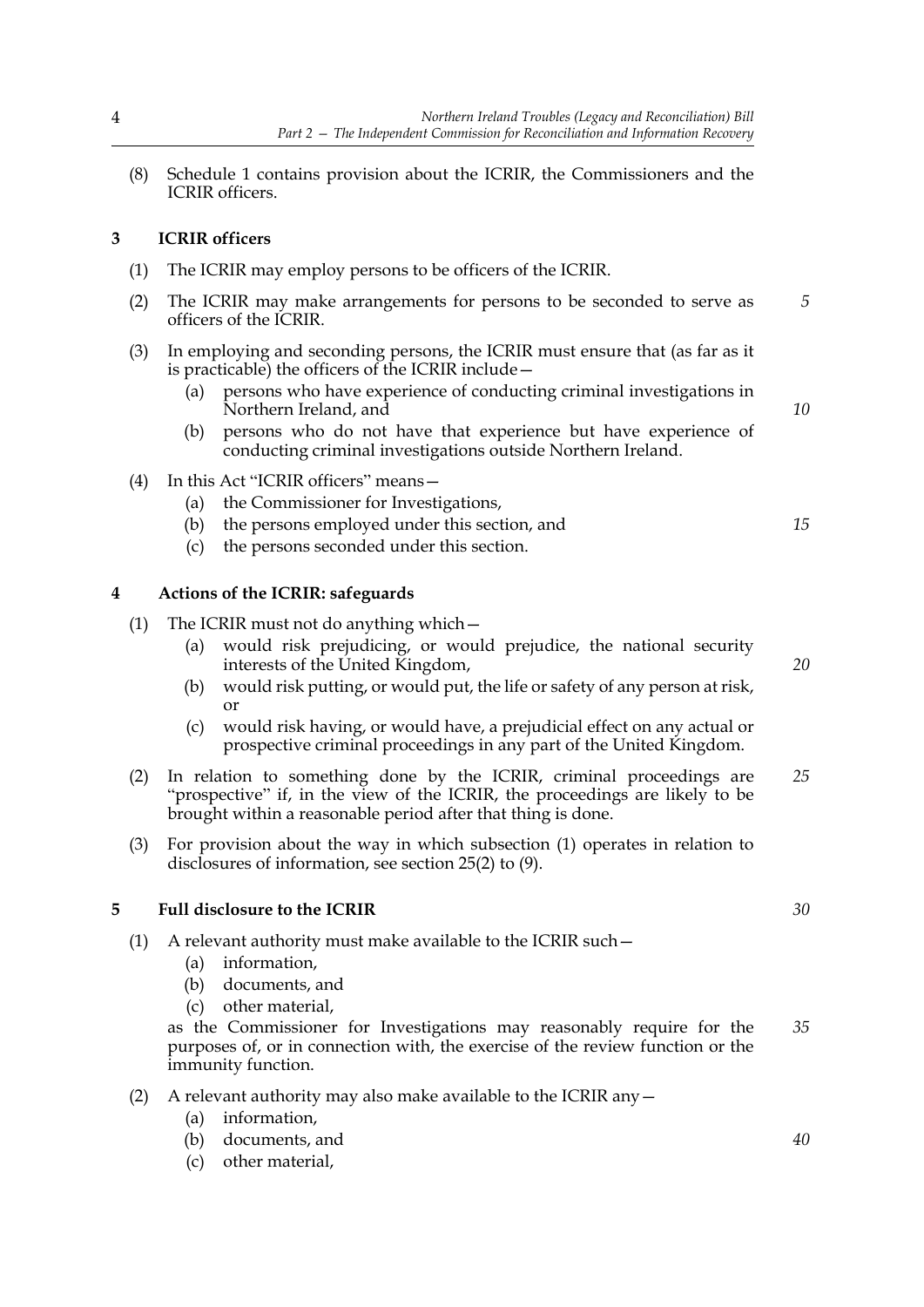which, in the view of that authority, may be needed for the purposes of, or in connection with, the exercise of the review function or the immunity function.

- (3) It is for the relevant authority and the Commissioner for Investigations to agree the manner in which information, a document or other material is to be made available under this section (unless the Commissioner for Investigations imposes a requirement under subsection (4)).
- (4) Information which the Commissioner for Investigations requires to be made available under subsection (1) is to be made available in such manner as that Commissioner may reasonably require.
- (5) An agreement under subsection (3) may provide, and a requirement under subsection (4) may require, (in particular) that the relevant authority is to  $-$ *10*
	- (a) give the information, document or other material to the Commissioner for Investigations;
	- (b) give a copy of the information, document or other material to the Commissioner for Investigations;
	- (c) allow the ICRIR to access the information, document or other material while it is held by the relevant authority.
- (6) A requirement under subsection (4) (including anything required by virtue of subsection (5)) must be consistent with regulations under section 29(1).
- (7) The Commissioner for Investigations may require the Chief Constable of the PSNI or the Police Ombudsman for Northern Ireland to give the ICRIR such assistance as is reasonable for the purposes of, or in connection with, the effective use of information, documents and other material made available by that person under this section. *20*
- (8) It is not a breach of  $-$ 
	- (a) any obligation of confidence owed by a relevant authority, or
	- (b) any other restriction on the disclosure of information (however imposed),

for a relevant authority to make information, documents and other material available under this section.

(9) In this section "copy" includes a photograph or similar representation.

#### **6 Operational powers of ICRIR officers**

- (1) The Commissioner for Investigations is (by virtue of this section) designated as a person having the powers and privileges of a constable.
- (2) The Commissioner for Investigations may designate any other ICRIR officer as a person having the powers and privileges of a constable, if that Commissioner is satisfied that that ICRIR officer— *35*
	- (a) is capable of effectively exercising those powers and privileges;
	- (b) has received adequate training in respect of the exercise of those powers and privileges; and
	- (c) is otherwise a suitable person to exercise those powers and privileges.
- (3) The powers and privileges of a constable which the Commissioner for Investigations, or any other ICRIR officer, has by virtue of a designation under this section may be exercised for the purposes of, or in connection with, any function of the ICRIR except the function of producing the historical record.

*15*

*5*

*25*

*30*

*40*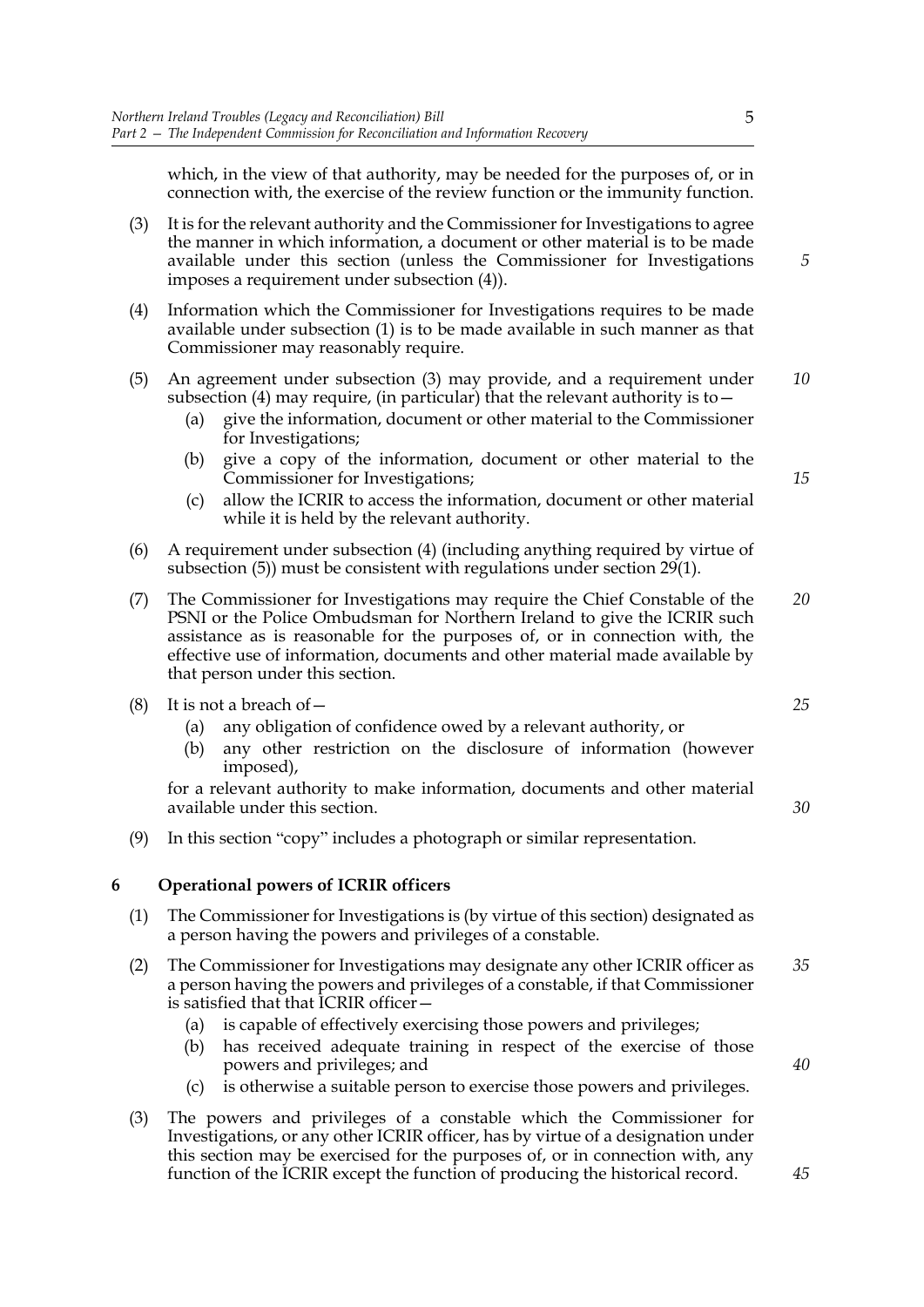(4) Schedule 2 contains further provision about the operational powers of ICRIR officers.

*Admissibility of information provided to the ICRIR*

#### **7 Admissibility of material in criminal proceedings**

- (1) This section applies in relation to criminal proceedings brought against a person (D). *5*
- (2) Compelled material obtained from D may not be used in evidence against D.
- (3) If D has made an application for immunity from prosecution, the following material may not be used in evidence against D—
	- (a) material provided by D to the ICRIR (including the immunity requests panel) in connection with the application; *10*
	- (b) material obtained (directly or indirectly) as a result of material provided as mentioned in paragraph (a).
- (4) Any other material provided by, or obtained from, D for the purposes of, or in connection with, the exercise of any of the ICRIR's functions may not be used in evidence against D unless exception 1 or 2 applies in relation to the material. *15*
- (5) *Exception 1:* the material was provided to, or obtained by, an ICRIR officer designated under section 6(1) or (2).
- (6) *Exception 2:* the proceedings brought against D relate to—
	- (a) the exercise by the ICRIR of any function,
	- (b) any other conduct of the ICRIR,
	- (c) the conduct of any current or former Commissioner, ICRIR officer or ICRIR contractor,
	- (d) a person being appointed, or holding office, as a Commissioner, or
	- (e) a person being employed or seconded as, or being, an ICRIR officer.
- (7) Where exception 1 or 2 applies in relation to the material, this section does not affect the application to that material of any other legislation or rule of law relating to admissibility.
- (8) No evidence relating to any material inadmissible against D may be adduced, and no question relating to any material inadmissible against D may be asked by or on behalf of the prosecution, unless evidence relating to that material is adduced, or a question relating to that material is asked, in the proceedings by or on behalf of D.
- (9) This section applies in relation to material, and evidence or questions relating to material—
	- (a) whether the material is in the form in which it was provided or obtained, or in some other form;
	- (b) whether the material (in whatever form) is in the possession of the ICRIR or another person (whether obtained directly or indirectly from the ICRIR).
- (10) In this section—

"compelled material" means anything that has been obtained by the ICRIR from a person through the exercise of the ICRIR's powers under section 14;

- *20*
- *25*

*35*

*30*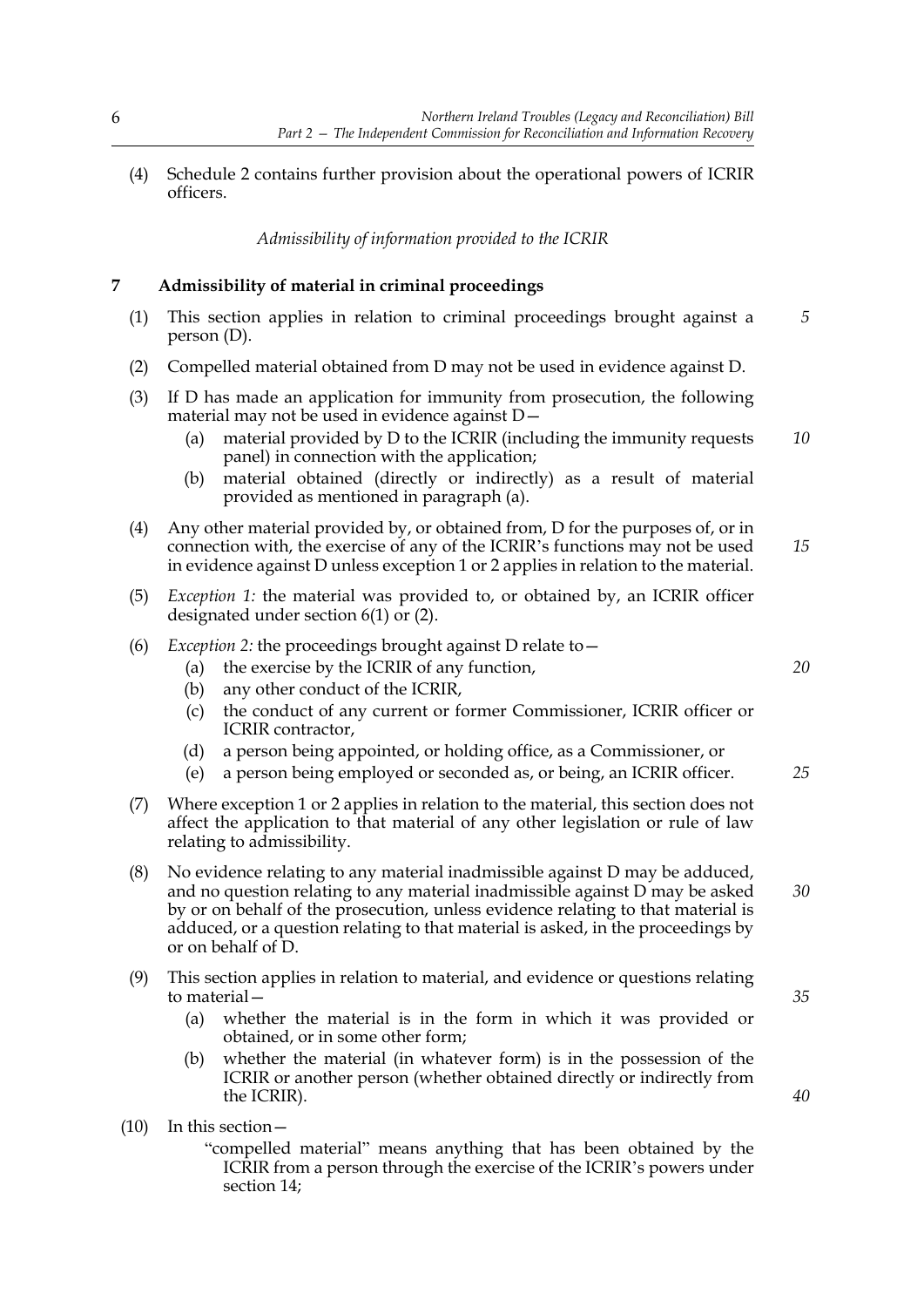|   |     | "material inadmissible against D", in relation to criminal proceedings<br>brought against D, means material that, by virtue of subsections (2) to<br>$(6)$ , may not be used in evidence against D;<br>"other material" means any material other than-<br>compelled material obtained from D, and<br>(a)<br>material provided by $D$ as mentioned in subsection $(3)(a)$ .<br>(b)                                                                                                                                                                                                                                                                                               | 5        |
|---|-----|---------------------------------------------------------------------------------------------------------------------------------------------------------------------------------------------------------------------------------------------------------------------------------------------------------------------------------------------------------------------------------------------------------------------------------------------------------------------------------------------------------------------------------------------------------------------------------------------------------------------------------------------------------------------------------|----------|
| 8 |     | Admissibility of material in civil proceedings                                                                                                                                                                                                                                                                                                                                                                                                                                                                                                                                                                                                                                  |          |
|   | (1) | No protected material, or evidence relating to protected material, is admissible<br>in any $-$<br>civil proceedings,<br>(a)<br>proceedings before a coroner, or<br>(b)<br>inquiry under the Inquiries into Fatal Accidents and Sudden Deaths<br>(c)<br>etc. (Scotland) Act 2016 (asp 2).                                                                                                                                                                                                                                                                                                                                                                                        | 10       |
|   | (2) | This section does not apply to proceedings which relate to -<br>the exercise by the ICRIR of any function,<br>(a)<br>any other conduct of the ICRIR,<br>(b)<br>the conduct of any current or former Commissioner, ICRIR officer or<br>(c)<br>ICRIR contractor,<br>a person being appointed, or holding office, as a Commissioner,<br>(d)<br>a person being employed or seconded as, or being, an ICRIR officer,<br>(e)<br>judicial review proceedings or, in Scotland, proceedings on an<br>(f)<br>application to the supervisory jurisdiction of the Court of Session,<br>which relate to the exercise of functions by, or other conduct of, a<br>person other than the ICRIR. | 15<br>20 |
|   | (3) | This section applies in relation to material, and evidence or questions relating<br>to material-<br>(a)<br>whether the material is in the form in which it was provided or<br>obtained, or in some other form;<br>whether the material (in whatever form) is in the possession of the<br>(b)<br>ICRIR or another person (whether obtained directly or indirectly from<br>the ICRIR).                                                                                                                                                                                                                                                                                            | 25<br>30 |
|   | (4) | This section does not apply to any protected material which has been obtained<br>by the ICRIR from a relevant authority under section 5.                                                                                                                                                                                                                                                                                                                                                                                                                                                                                                                                        |          |
|   | (5) | In this section "protected material" means material provided to, or obtained by,<br>the ICRIR for the purposes of, or in connection with, the exercise of any of its<br>functions.                                                                                                                                                                                                                                                                                                                                                                                                                                                                                              | 35       |
|   |     | Reviews of deaths and other harmful conduct                                                                                                                                                                                                                                                                                                                                                                                                                                                                                                                                                                                                                                     |          |

#### **9 Requests for reviews of deaths**

- (1) A close family member of the deceased may request a review of a death that was caused directly by conduct forming part of the Troubles.
- (2) If there are no close family members of the deceased, any member of the family of the deceased may instead exercise the right to make a request under subsection (1), but only if it is appropriate for that family member to make that request.

*40*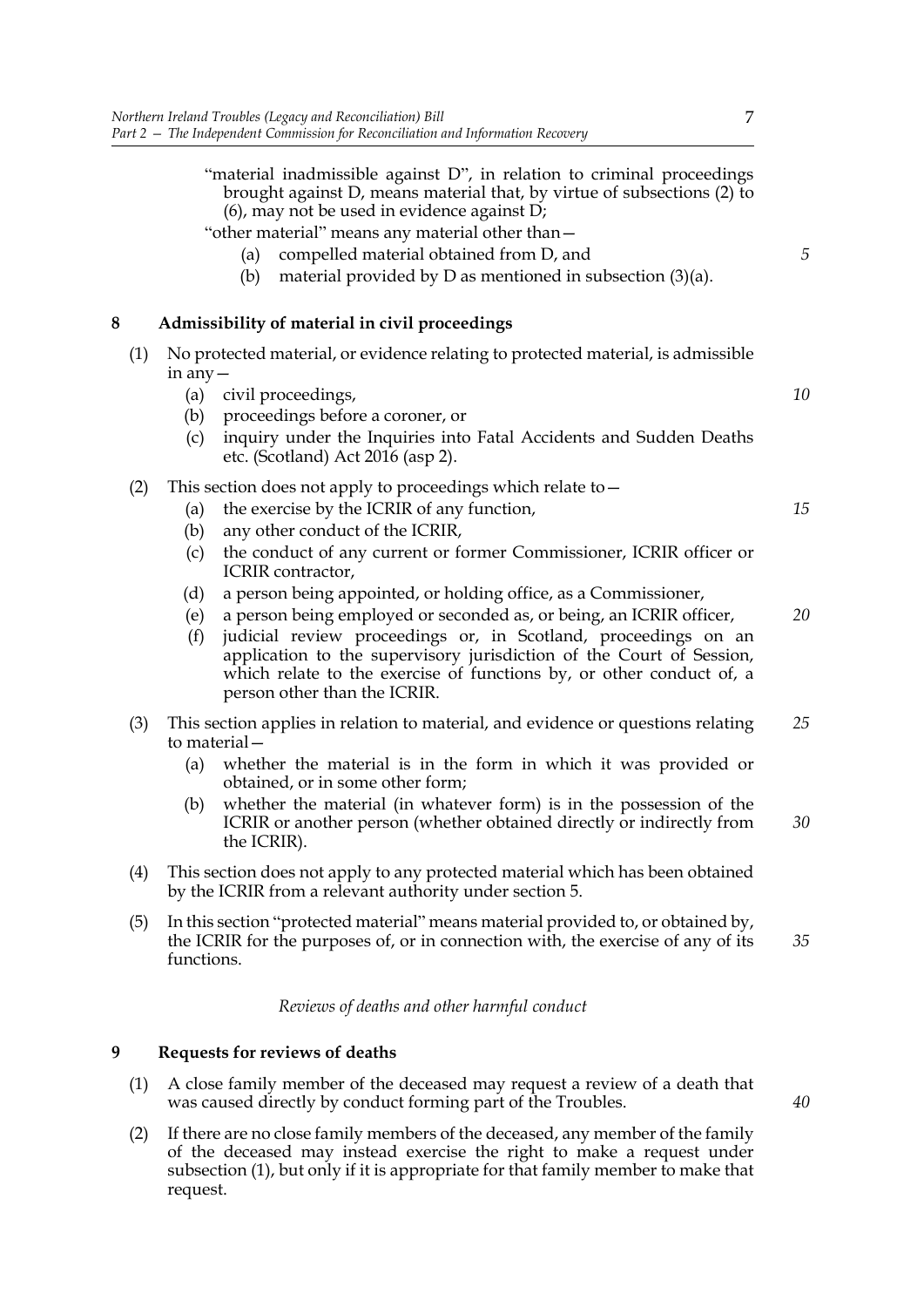- (3) The Secretary of State may request a review of a death that was caused by conduct forming part of the Troubles (whether or not it was caused directly by the conduct).
- (4) The Attorney General for Northern Ireland may request a review of a death that was caused directly by conduct forming part of the Troubles.
- (5) The Advocate General for Northern Ireland may request a review of a death that was caused directly by conduct forming part of the Troubles if section 14(3) of the Coroners Act (Northern Ireland) 1959 applies to the death (inquest on orders of Advocate General if national security involved).
- (6) A request for a review of a death that was caused directly by conduct forming part of the Troubles may be made by any of the following persons— *10*
	- (a) the coroner in Northern Ireland who—
		- (i) is responsible for an inquest into that death, or
		- (ii) was responsible for an inquest into that death which has been closed in accordance with section 16A(3) of the Coroners Act (Northern Ireland) 1959; *15*
	- (b) the senior coroner in England and Wales who—
		- (i) is responsible for conducting an investigation into that death, or
		- (ii) was responsible for conducting an investigation into that death which has been discontinued in accordance with paragraph 1(3) of Schedule 1A to the Coroners and Justice Act 2009; *20*
	- (c) the Chief Coroner of England and Wales, if the Chief Coroner is prohibited by paragraph 3(4) of Schedule 1A to the Coroners and Justice Act 2009 from directing a senior coroner to conduct an investigation into the death;
	- (d) the sheriff in Scotland who—
		- (i) is responsible for conducting an inquiry into that death, or
		- (ii) was responsible for conducting an inquiry into that death which has been discontinued in accordance with paragraph 1(3) of Schedule A1 to the Inquiries into Fatal Accidents and Sudden Deaths etc. (Scotland) Act 2016 (asp 2);
	- (e) the procurator fiscal in Scotland who—
		- (i) is responsible for conducting an investigation into that death, or
		- (ii) was responsible for conducting an investigation into that death which has been discontinued in accordance with paragraph 1(4)(b) of Schedule A1 to the Inquiries into Fatal Accidents and Sudden Deaths etc. (Scotland) Act 2016; *35*
	- (f) the Lord Advocate, if the Lord Advocate is prohibited by paragraph 3(a) of Schedule A1 to the Inquiries into Fatal Accidents and Sudden Deaths etc. (Scotland) Act 2016 from exercising functions so as to cause an inquiry to be held into the death.
- (7) It is for the Commissioner for Investigations to decide if it is appropriate for a family member to make a request in accordance with subsection (2).
- (8) A request under this section may not be made after the end of the fifth year of the period of operation of the ICRIR.
- (9) For the purposes of this section, a death was "caused directly by conduct forming part of the Troubles" if—

*5*

*25*

*30*

*45*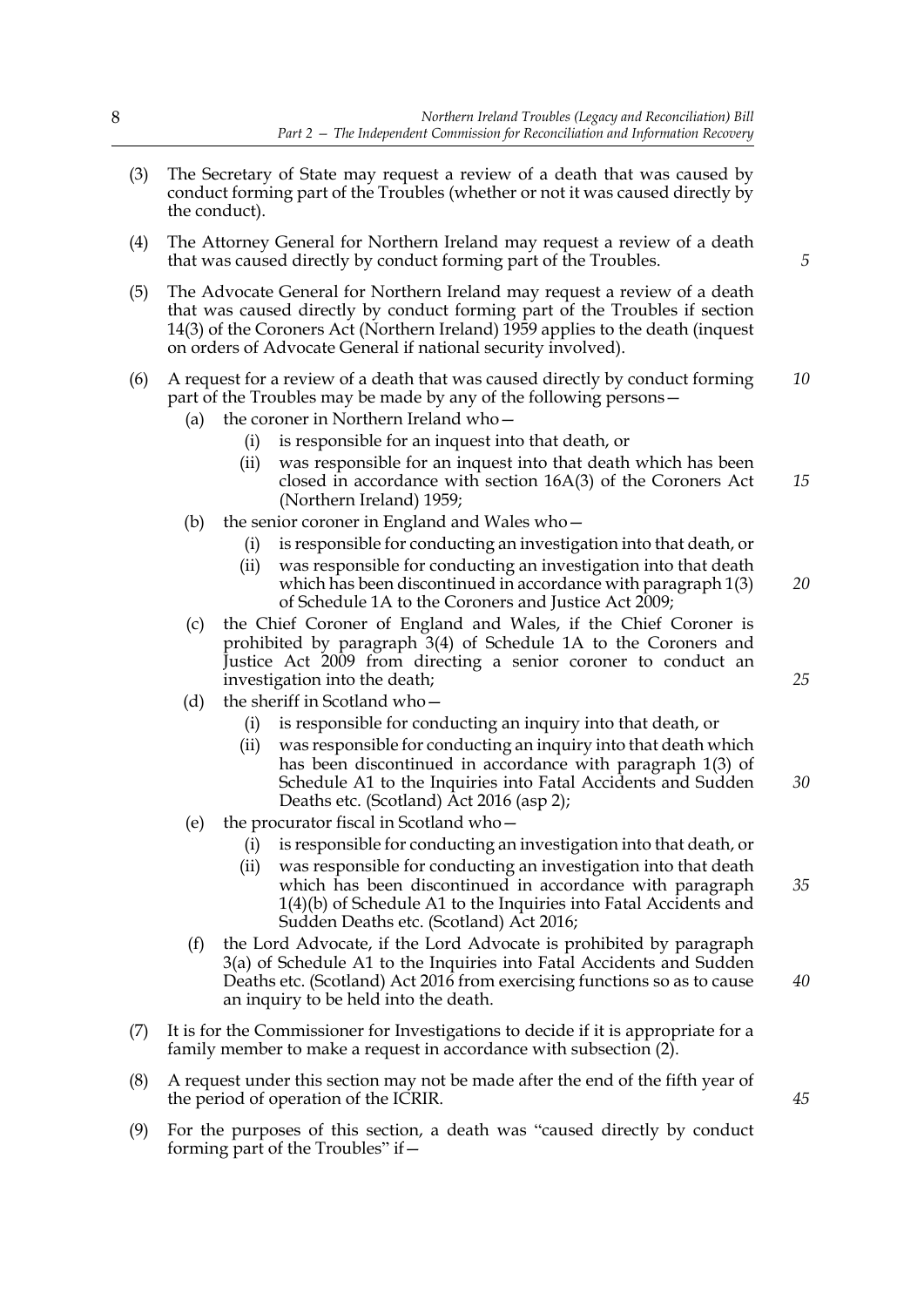|      | Northern Ireland Troubles (Legacy and Reconciliation) Bill<br>9<br>Part 2 - The Independent Commission for Reconciliation and Information Recovery                                                                                                                                                           |  |
|------|--------------------------------------------------------------------------------------------------------------------------------------------------------------------------------------------------------------------------------------------------------------------------------------------------------------|--|
|      | the death was wholly caused by physical injuries or physical illness, or<br>(a)<br>a combination of both, that resulted directly from an act of violence or<br>force, and                                                                                                                                    |  |
|      | the act of violence or force was conduct forming part of the Troubles.<br>(b)                                                                                                                                                                                                                                |  |
| (10) | In this section -<br>"close family member" has the meaning given in Part 1 of Schedule 3;<br>"inquiry" means an inquiry under the Inquiries into Fatal Accidents and<br>Sudden Deaths etc. (Scotland) Act 2016;<br>"investigation" means-                                                                    |  |
|      | in relation to a senior coroner in England and Wales or the Chief<br>(a)<br>Coroner of England and Wales, an investigation under Part 1 of<br>the Coroners and Justice Act 2009;                                                                                                                             |  |
|      | in relation to a procurator fiscal, an investigation under the<br>(b)<br>Inquiries into Fatal Accidents and Sudden Deaths etc.<br>(Scotland) Act 2016.                                                                                                                                                       |  |
| 10   | Requests for reviews of other harmful conduct forming part of the Troubles                                                                                                                                                                                                                                   |  |
| (1)  | A person may request a review of other harmful conduct forming part of the<br>Troubles if that conduct caused that person to suffer serious physical or mental<br>harm.                                                                                                                                      |  |
| (2)  | The Secretary of State may request a review of other harmful conduct forming<br>part of the Troubles (whether or not it caused any person to suffer serious<br>physical or mental harm).                                                                                                                     |  |
| (3)  | A request under this section may not be made after the end of the fifth year of<br>the period of operation of the ICRIR.                                                                                                                                                                                     |  |
| 11   | Requests for reviews: general provision                                                                                                                                                                                                                                                                      |  |
| (1)  | A person making a request for a review may include in the request particular<br>questions about the death, or other harmful conduct, to which the review will<br>relate.                                                                                                                                     |  |
| (2)  | The Commissioner for Investigations is to decide -<br>the form and manner in which a request for a review is to be made;<br>(a)<br>the circumstances (if any) in which a request for a review may be<br>(b)<br>changed (including by changing particular questions included in the<br>request) or withdrawn. |  |
| (3)  | The Commissioner for Investigations may reject a request for a review that is<br>not made in the required form or manner.                                                                                                                                                                                    |  |
| (4)  | In a case where -                                                                                                                                                                                                                                                                                            |  |
|      | the ICRIR is carrying out a review of a death or other harmful conduct<br>(a)<br>(whether following a request under section 9 or 10 or a decision by the<br>ICRIR under section 12), and                                                                                                                     |  |
|      | a request (or subsequent request) is made for a review relating to that<br>(b)<br>death or that other harmful conduct,                                                                                                                                                                                       |  |
|      | the Commissioner for Investigations is to decide how that request is to be dealt<br>with.                                                                                                                                                                                                                    |  |
|      |                                                                                                                                                                                                                                                                                                              |  |

(5) The Commissioner for Investigations may (in particular) decide—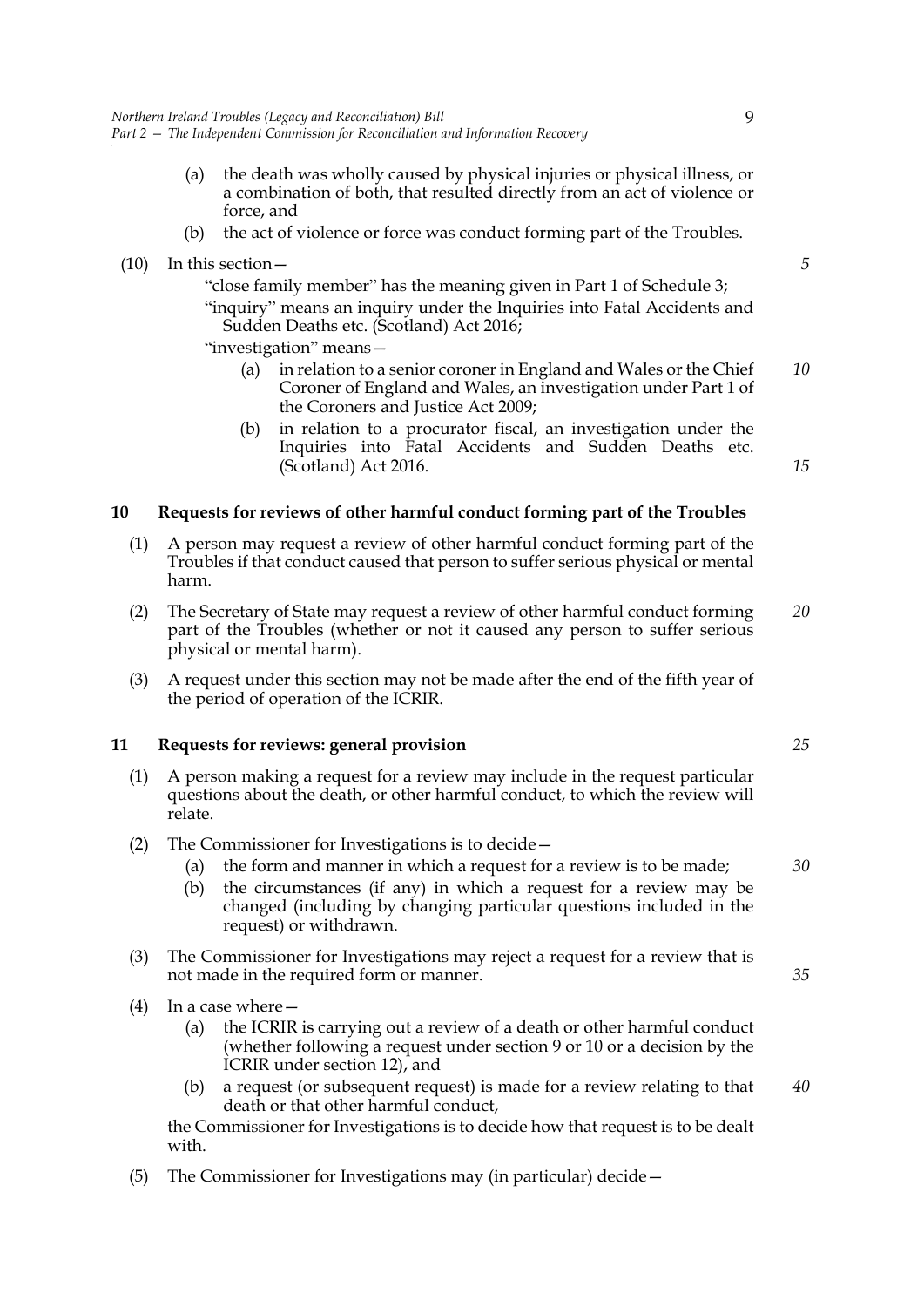- (a) to reject that request (or subsequent request), or
- (b) that, in a case where the ICRIR is carrying out the review following a request, the person or persons making the subsequent request are to be treated as if they had joined in the making of the earlier request.
- (6) In a case where—
	- (a) the ICRIR has carried out a review of a death or other harmful conduct (whether following a request under section 9 or 10 or a decision by the ICRIR under section 12), and
	- (b) a request (or subsequent request) is made for a review relating to that death or that other harmful conduct,

the Commissioner for Investigations is to decide how that request is to be dealt with.

- (7) In deciding how that request is to be dealt with, the Commissioner for Investigations—
	- (a) must take into account the review that has already been carried out; and *15*
	- (b) in particular, must ensure that the ICRIR does not do anything which duplicates any aspect of that review unless, in the ICRIR's view, the duplication is necessary.
- (8) The Commissioner for Investigations may (in particular) decide to reject that request (or subsequent request). *20*

#### **12 Reviews in connection with requests for immunity from prosecution**

- (1) This section applies if a person (P) makes a request under section 18 for the ICRIR to grant P immunity from prosecution.
- (2) The ICRIR may carry out a review of a death caused by conduct forming part of the Troubles if it appears to the Commissioner for Investigations that any relevant conduct by P— *25*
	- (a) caused the death, or
	- (b) relates to, or is otherwise connected with, other conduct (by P or another person) that caused the death.
- (3) The ICRIR may carry out a review of other harmful conduct forming part of the Troubles if it appears to the Commissioner for Investigations that any relevant conduct by  $P-$ 
	- (a) caused the physical or mental harm concerned, or
	- (b) relates to, or is otherwise connected with, other conduct (by P or another person) that caused the physical or mental harm concerned. *35*
- (4) For the purposes of this section—
	- (a) "relevant conduct by P" means conduct by P forming part of the Troubles that is relevant to P's request for immunity from prosecution;
	- (b) relevant conduct by P is to be regarded as connected with other conduct, in particular, if all of that conduct formed part of the same event.

#### **13 Conduct of reviews**

(1) The Commissioner for Investigations has operational control over the conduct of reviews by the ICRIR, whether they have been*10*

*5*

*30*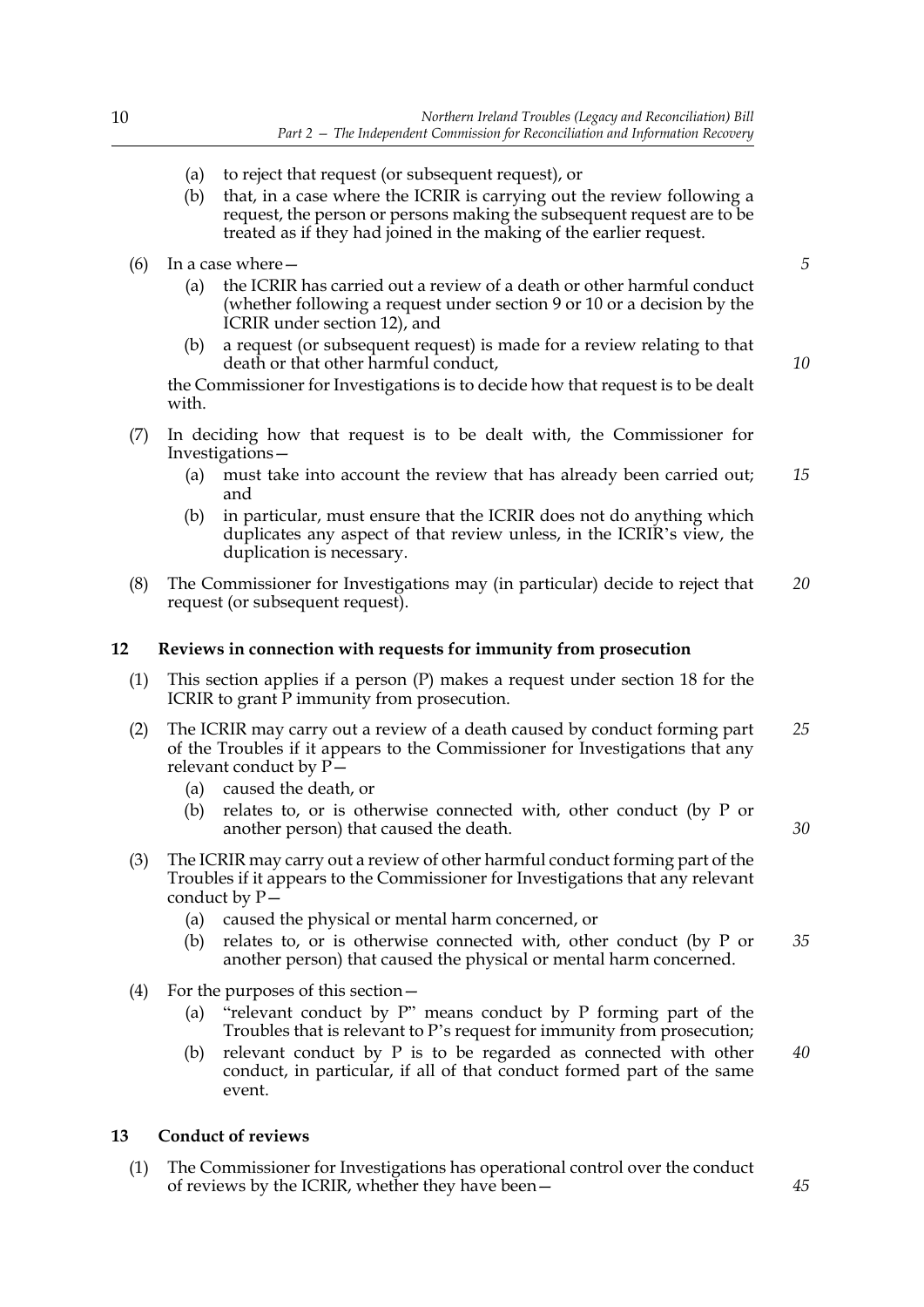| Northern Ireland Troubles (Legacy and Reconciliation) Bill<br>11<br>Part 2 - The Independent Commission for Reconciliation and Information Recovery<br>requested under section 9 or 10, or<br>(a)<br>decided on by the ICRIR under section 12.<br>(b)<br>The following provisions of this section apply to the Commissioner for<br>(2)<br>Investigations in exercising operational control over the conduct of reviews.<br>(3)<br>The Commissioner for Investigations must ensure that each review -<br>is carried out (but see subsection (7));<br>(a)<br>looks into all the circumstances of the death or other harmful conduct<br>(b)<br>to which it relates, including any Troubles-related offences (whether<br>serious or not) which relate to, or are otherwise connected with, that<br>death or other harmful conduct.<br>The Commissioner for Investigations is to decide how and when different<br>(4)<br>reviews are to be carried out, including by deciding -<br>whether different reviews should be carried out in conjunction with<br>(a)<br>each other;<br>what steps are necessary in carrying out any review.<br>(b)<br>(5)<br>In deciding what steps are necessary, the Commissioner for Investigations -<br>must take into account any investigation that has previously been<br>(a)<br>carried out by any other person into the death or other harmful conduct<br>to which the review relates; and<br>in particular, must ensure that the ICRIR does not do anything which<br>(b)<br>duplicates any aspect of the previous investigation unless, in the<br>ICRIR's view, the duplication is necessary.<br>(6)<br>In deciding what steps are necessary, the Commissioner for Investigations<br>must, in particular, have regard to the following matters so far as they are<br>relevant-<br>any particular questions included in a request for the review (see<br>(a) |     |               |                                                                                                                                                                                                                                                                                                                                         |          |
|-------------------------------------------------------------------------------------------------------------------------------------------------------------------------------------------------------------------------------------------------------------------------------------------------------------------------------------------------------------------------------------------------------------------------------------------------------------------------------------------------------------------------------------------------------------------------------------------------------------------------------------------------------------------------------------------------------------------------------------------------------------------------------------------------------------------------------------------------------------------------------------------------------------------------------------------------------------------------------------------------------------------------------------------------------------------------------------------------------------------------------------------------------------------------------------------------------------------------------------------------------------------------------------------------------------------------------------------------------------------------------------------------------------------------------------------------------------------------------------------------------------------------------------------------------------------------------------------------------------------------------------------------------------------------------------------------------------------------------------------------------------------------------------------------------------------------------------------------------------------------------------------|-----|---------------|-----------------------------------------------------------------------------------------------------------------------------------------------------------------------------------------------------------------------------------------------------------------------------------------------------------------------------------------|----------|
|                                                                                                                                                                                                                                                                                                                                                                                                                                                                                                                                                                                                                                                                                                                                                                                                                                                                                                                                                                                                                                                                                                                                                                                                                                                                                                                                                                                                                                                                                                                                                                                                                                                                                                                                                                                                                                                                                           |     |               |                                                                                                                                                                                                                                                                                                                                         |          |
|                                                                                                                                                                                                                                                                                                                                                                                                                                                                                                                                                                                                                                                                                                                                                                                                                                                                                                                                                                                                                                                                                                                                                                                                                                                                                                                                                                                                                                                                                                                                                                                                                                                                                                                                                                                                                                                                                           |     |               |                                                                                                                                                                                                                                                                                                                                         |          |
|                                                                                                                                                                                                                                                                                                                                                                                                                                                                                                                                                                                                                                                                                                                                                                                                                                                                                                                                                                                                                                                                                                                                                                                                                                                                                                                                                                                                                                                                                                                                                                                                                                                                                                                                                                                                                                                                                           |     |               | 5<br>10                                                                                                                                                                                                                                                                                                                                 |          |
|                                                                                                                                                                                                                                                                                                                                                                                                                                                                                                                                                                                                                                                                                                                                                                                                                                                                                                                                                                                                                                                                                                                                                                                                                                                                                                                                                                                                                                                                                                                                                                                                                                                                                                                                                                                                                                                                                           |     |               |                                                                                                                                                                                                                                                                                                                                         | 15       |
|                                                                                                                                                                                                                                                                                                                                                                                                                                                                                                                                                                                                                                                                                                                                                                                                                                                                                                                                                                                                                                                                                                                                                                                                                                                                                                                                                                                                                                                                                                                                                                                                                                                                                                                                                                                                                                                                                           |     |               |                                                                                                                                                                                                                                                                                                                                         | 20       |
|                                                                                                                                                                                                                                                                                                                                                                                                                                                                                                                                                                                                                                                                                                                                                                                                                                                                                                                                                                                                                                                                                                                                                                                                                                                                                                                                                                                                                                                                                                                                                                                                                                                                                                                                                                                                                                                                                           | (b) | final report; | section $11(1)$ ;<br>whether the review will, or is likely to, lead only to the production of a                                                                                                                                                                                                                                         | 25       |
|                                                                                                                                                                                                                                                                                                                                                                                                                                                                                                                                                                                                                                                                                                                                                                                                                                                                                                                                                                                                                                                                                                                                                                                                                                                                                                                                                                                                                                                                                                                                                                                                                                                                                                                                                                                                                                                                                           | (c) | (i)<br>(ii)   | any request made by a person (P) to the ICRIR to grant immunity from<br>prosecution if it appears to the Commissioner for Investigations that<br>any relevant conduct by $P-$<br>caused the death, or physical or mental harm, to which the<br>review relates, or<br>relates to, or is otherwise connected with, other conduct (by P or | 30<br>35 |
|                                                                                                                                                                                                                                                                                                                                                                                                                                                                                                                                                                                                                                                                                                                                                                                                                                                                                                                                                                                                                                                                                                                                                                                                                                                                                                                                                                                                                                                                                                                                                                                                                                                                                                                                                                                                                                                                                           | (d) |               | another person) that caused that death or other harmful<br>conduct;<br>whether information obtained through the review will be, or is likely to<br>be, provided to a prosecutor.                                                                                                                                                        |          |

- (7) A review is not to be carried out if—
	- (a) the Commissioner for Investigations decides, in the case of a request made by a person in accordance with section 9(2), that it is not appropriate for that person to make the request;

*40*

- (b) the Commissioner for Investigations rejects the request in accordance with section 11(3), (5)(a) or  $(8)$ .
- (8) For the purposes of this section—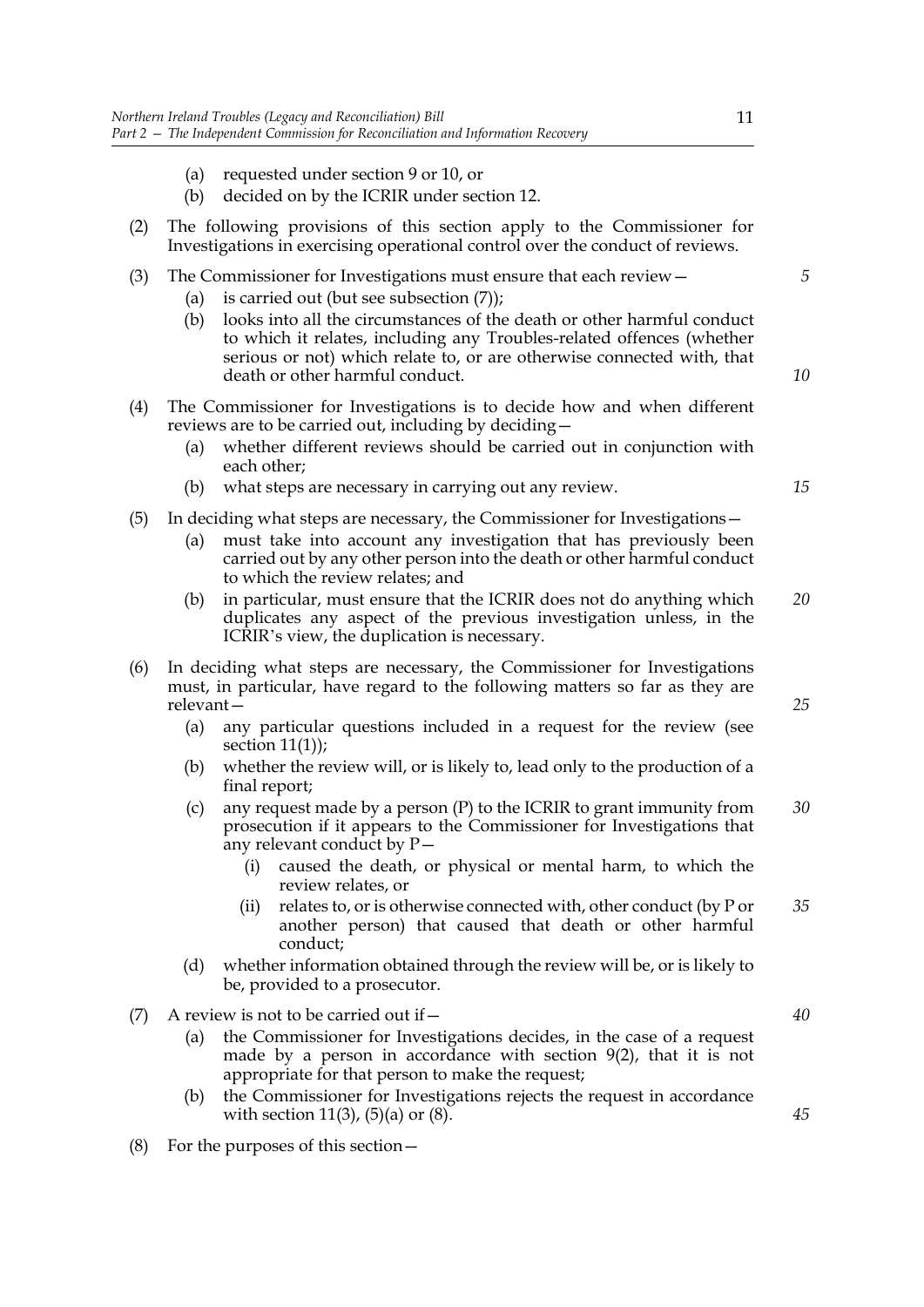- (a) an offence is to be regarded as connected with a death or other harmful conduct, in particular, if the offence formed part of the same event as that death or other harmful conduct;
- (b) "relevant conduct by P" means conduct by P forming part of the Troubles that is relevant to P's request for immunity from prosecution.

#### **14 Supply of information**

- (1) The Commissioner for Investigations may exercise the powers conferred by subsections (2) and (3) for the purposes of, or in connection with, the exercise of the review function.
- (2) The Commissioner for Investigations may by notice require a person to attend at a time and place stated in the notice— *10*
	- (a) to provide information;
	- (b) to produce any documents in the person's custody or under the person's control;
	- (c) to produce any other thing in the person's custody or under the person's control for inspection, examination or testing. *15*
- (3) The Commissioner for Investigations may by notice require a person, within such period as appears to that Commissioner to be reasonable –
	- (a) to provide evidence in the form of a written statement;
	- (b) to provide any documents in the person's custody or under the person's control; *20*
	- (c) to produce any other thing in the person's custody or under the person's control for inspection, examination or testing.
- (4) A notice under this section must—
	- (a) explain the possible consequences of not complying with the notice;
	- (b) indicate what the recipient of the notice should do to make a claim under subsection (5).
- (5) A claim by a person that—
	- (a) the person is unable to comply with a notice under this section, or
	- (b) it is not reasonable in all the circumstances to require the person to comply with such a notice, *30*

is to be determined by the Commissioner for Investigations, who may revoke or vary the notice on that ground (or leave it unchanged).

- (6) In deciding whether to revoke or vary a notice on the ground mentioned in subsection (5)(b), the Commissioner for Investigations must consider the public interest in the information in question being obtained, having regard to the likely importance of the information. *35*
- (7) A claim by a relevant authority that the ICRIR—
	- (a) would breach section  $4(1)(a)$  or (b) if the person given a notice under subsection (2) or (3) was required to comply with the notice, but
	- (b) would not breach section 4(1)(a) or (b) if a different person nominated by the relevant authority were instead required to comply with that notice,

is to be determined by the Commissioner for Investigations, who may vary the notice, so as to require the nominated person to comply with it, or revoke the notice (or leave it unchanged).

*25*

*45*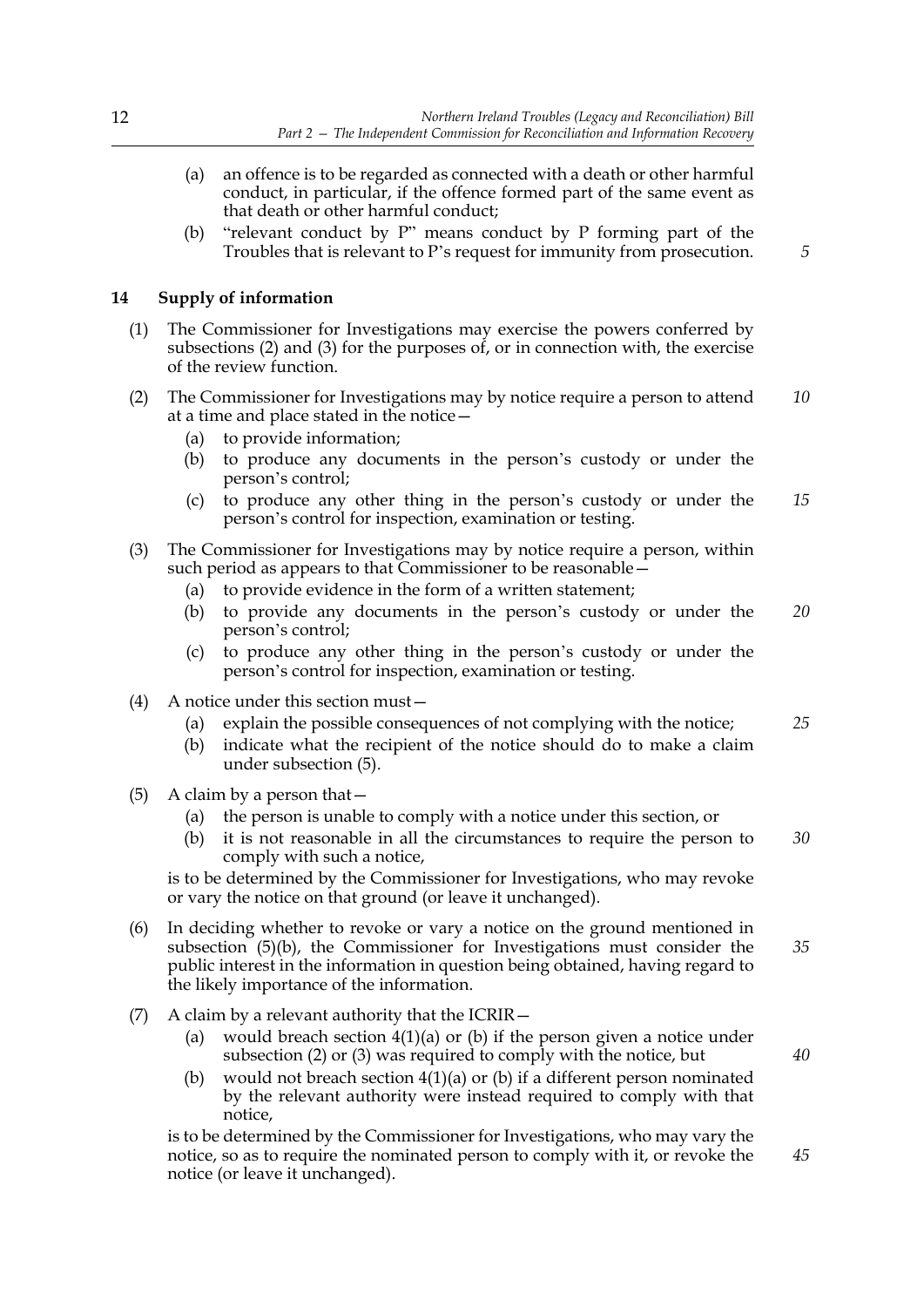- (8) For the purposes of this section a thing is under a person's control if it is in the person's possession or if the person has a right to possession of it.
- (9) Schedule 4 makes provision about enforcement of notices under this section.

#### **15 Production of reports on the findings of reviews**

- (1) This section applies where—
	- (a) a review of a death that was caused by conduct forming part of the Troubles, or
	- (b) a review of other harmful conduct forming part of the Troubles,

has been carried out.

- (2) The Chief Commissioner must produce a final report on the findings of the review in accordance with this section. *10*
- (3) In the case of a review of a death or of other harmful conduct carried out following a request made under section 9 or 10, the Chief Commissioner must, before producing the final report—
	- (a) give a draft of the report to the person who requested the review; and *15*
	- (b) allow the person to make representations about the report during the applicable response period.
- (4) In the case of a review of a death carried out following a request made under section 9 or following a decision made by the ICRIR under section 12(2), the Chief Commissioner must, before producing the final report—
	- (a) give a draft of the report to  $-$ 
		- (i) any relevant family members of the person to whose death the review relates,
		- (ii) any relevant family members of any other persons killed in the relevant event, and
		- (iii) any person who suffered serious physical or mental harm in the relevant event or, where such a person has subsequently died, any relevant family members of the person, and
	- (b) allow those persons to make representations about the report during the applicable response period.
- (5) In the case of a review of other harmful conduct carried out following a request made under section 10 or following a decision made by the ICRIR under section 12(3), the Chief Commissioner must, before producing the final report—
	- (a) give a draft of the report to  $-$ 
		- (i) any relevant family members of any persons killed in the relevant event, and
		- (ii) any person who suffered serious physical or mental harm in the relevant event or, where such a person has subsequently died, any relevant family members of the person, and
	- (b) allow those persons to make representations about the report during the applicable response period.
- (6) In the case of any review, if it is proposed to include in the final report material criticising an individual, the Chief Commissioner must, before producing the report—
	- (a) give a draft of the report to the individual; and

13

*5*

*35*

*20*

*25*

*30*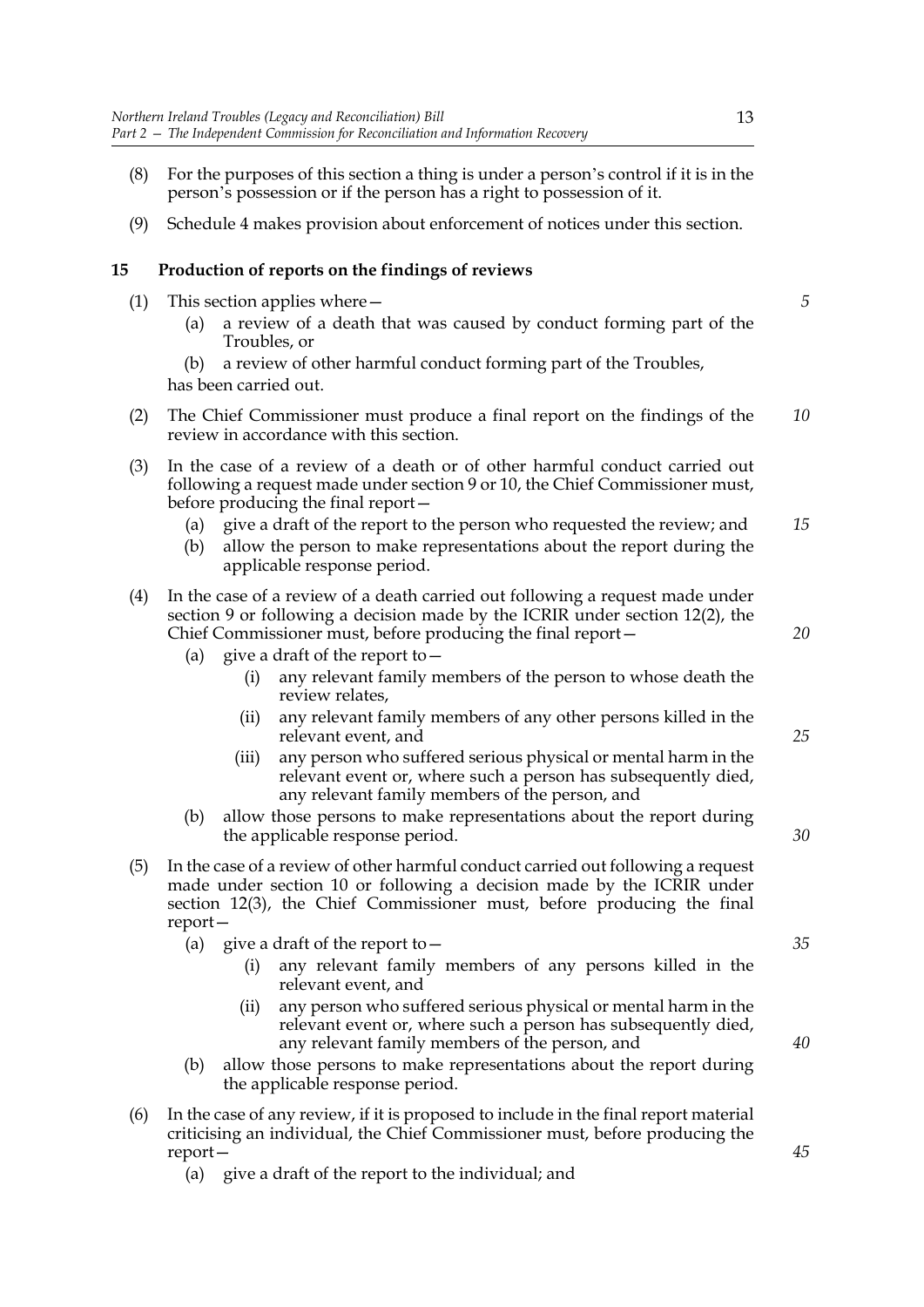- (b) allow the individual to make representations about that material during the applicable response period.
- (7) The Chief Commissioner must not produce the final report until after—
	- (a) any applicable response period has ended, or
	- (b) all of the applicable response periods have ended (where two or more persons are given drafts of a report under subsections (3) to (5) and those periods end on different days).
- (8) If the Chief Commissioner considers that it would not be in the public interest for material included in a draft of the report to appear in the final report, the Chief Commissioner may exclude that material from the final report.
- (9) The Chief Commissioner must take account of any representations made by a person in accordance with subsections (3) to (5) when the Chief Commissioner is deciding under subsection (8) whether to exclude any material.
- (10) If the Chief Commissioner has given a draft of the final report to a person under subsections (3) to (5), this section does not require the Chief Commissioner to give that person a draft of any revised version of the final report.
- (11) If this section requires the Chief Commissioner to give a draft of the final report to two or more persons, this section does not require the Chief Commissioner to give the same draft to all of those persons.
- (12) In this section—

"applicable response period", in relation to a person who is given a draft of the report under subsections (3) to (5), means—

- (a) the period of 30 days beginning with the day on which the draft is given to the person, or
- (b) if the Chief Commissioner is satisfied that there is good reason to extend the period, such longer period as the Chief Commissioner determines;

"relevant family member" has the meaning given in Part 2 of Schedule 3; "material criticising an individual" means material which, in the Chief Commissioner's view, constitutes significant criticism of a living individual who was involved in the conduct forming part of the Troubles, or other harmful conduct forming part of the Troubles, to which a review relates;

"relevant event", in relation to the final report on the findings of a review of a death or other harmful conduct, means the event in which that death, or other harmful conduct, occurred. *35*

#### **16 Issuing and publication of reports**

- (1) This section applies where the Chief Commissioner produces the final report on the findings of a review in accordance with section 15.
- (2) If the review was carried out following a request made under section 9 or 10, the Chief Commissioner must—
	- (a) give the final report to the person who requested the review, and
	- (b) publish the final report.
- (3) If the review was carried out following a decision by the ICRIR under section 12, the Chief Commissioner may publish the final report. *45*

*15*

*10*

*5*

*20*

*25*

*30*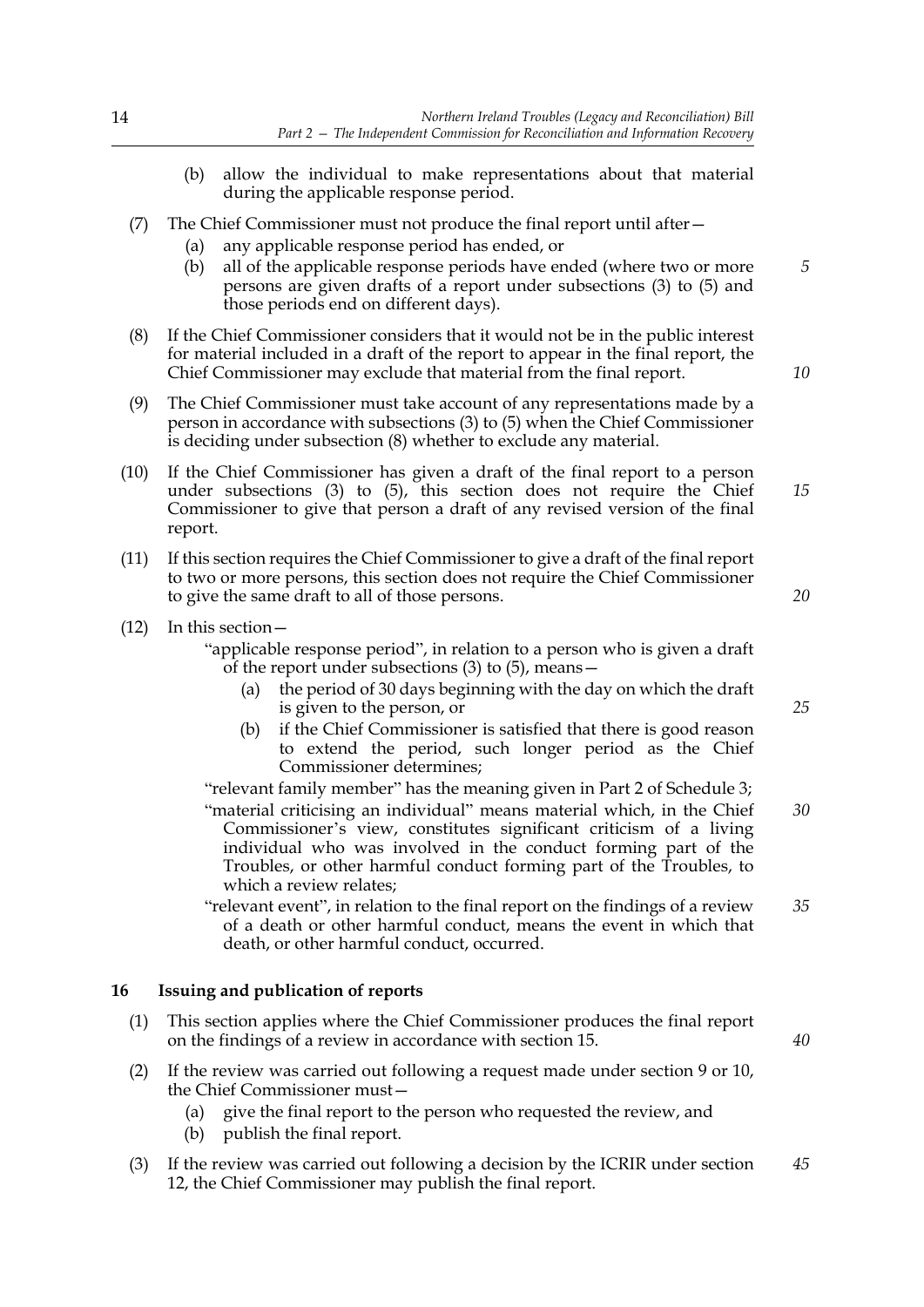- (4) When deciding whether to publish the final report in such a case, the ICRIR must (in particular) take into account the views of—
	- (a) any relevant family members of any person killed in the relevant event, and
	- (b) any person who suffered serious physical or mental harm in the relevant event or, where such a person has subsequently died, any relevant family members of the person.
- (5) The ICRIR must take such steps as it considers reasonable to identify, and obtain the views of, the persons referred to in subsection (4)(a) and (b).
- (6) It is for the Chief Commissioner to decide the manner in which a final report is published. *10*
- (7) The Chief Commissioner may give the designated persons under Part 4 summaries of any final reports which are not published.
- (8) In this section—
	- "relevant event", in relation to the final report on the findings of a review of a death or other harmful conduct, means the event in which that death, or other harmful conduct, occurred; *15*
	- "relevant family member" has the meaning given in Part 2 of Schedule 3.

#### **17 Reports: general provision**

- (1) The Chief Commissioner must comply with sections 15 and 16 as soon as is practicable after the review has been carried out. *20*
- (2) But subsection (1) does not apply to the publication under section 16(2)(b) or (3) of the final report of the findings of  $-$ 
	- (a) a review of a death that was caused by conduct forming part of the Troubles, or
	- (b) a review of other harmful conduct forming part of the Troubles,

if the Commissioner for Investigations refers any of that conduct to a prosecutor under section 22(1) (the "relevant conduct").

#### (3) Instead, in such a case, the final report is not to be published unless and until—

- (a) the prosecutor has made a decision not to prosecute P for any relevant offence, or *30*
- (b) if the prosecutor has made a decision to prosecute P for any relevant offence or offences, the public prosecution or prosecutions are no longer continuing.

#### (4) Section 15 or 16 and this section do not require the Chief Commissioner— *35*

- (a) to give a copy of a draft of a final report, or a final report, to any person, or
- (b) to publish a final report,

unless (and until) the Chief Commissioner can do so in accordance with sections 4(1) and 25(2).

- (5) Paragraph 8 of Schedule 5 makes provision about—
	- (a) other material that must be included in a final report, and
	- (b) circumstances in which a new final report must be produced.
- (6) Section  $19(8)(f)$  and  $(g)$  (certain circumstances in which a public prosecution is, or is not, continuing) apply for the purposes of this section.

*5*

*40*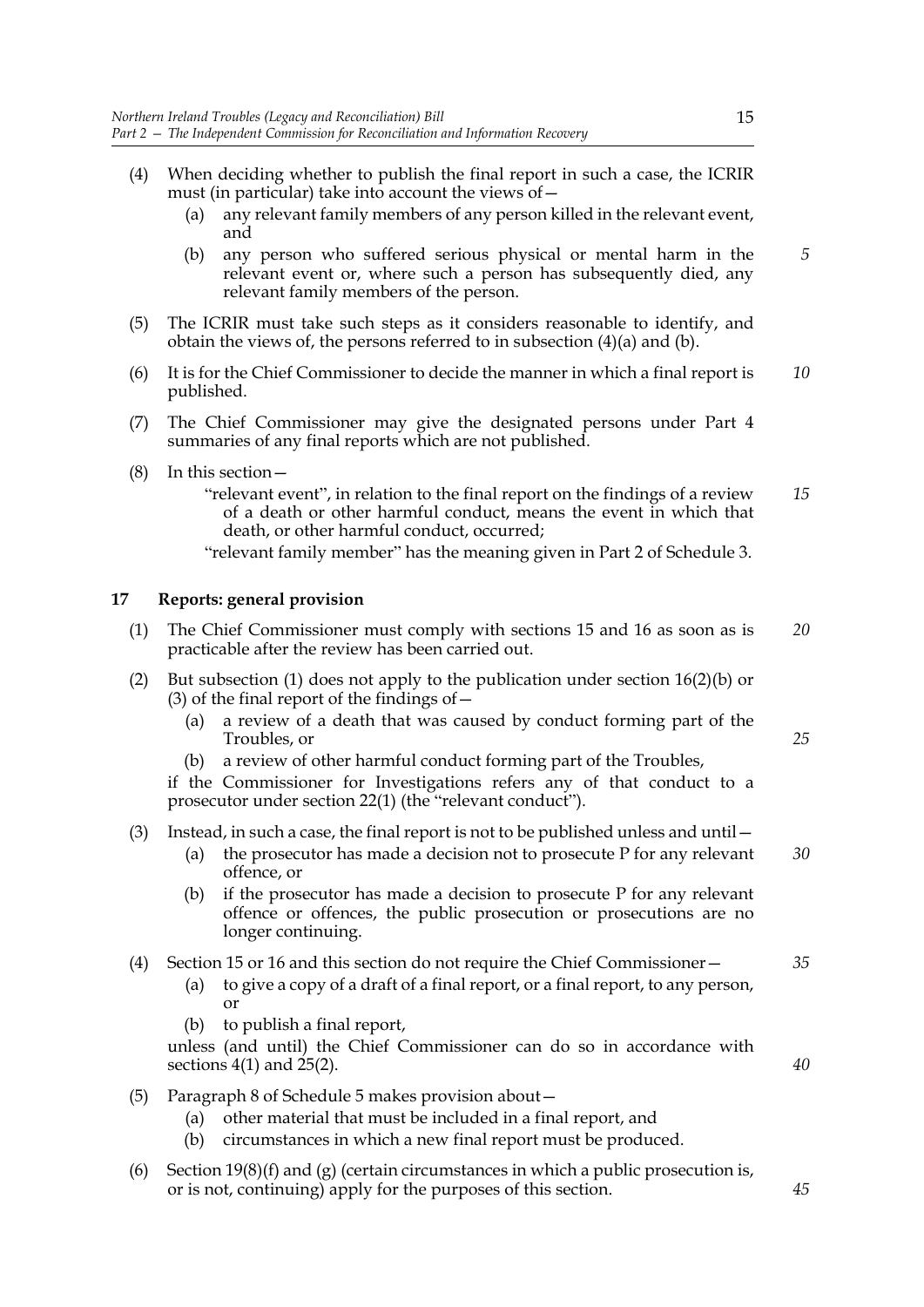*40*

|     | "P" means the person who carried out the relevant conduct;<br>"relevant offence", in relation to a referral to a prosecutor under section<br>$22(1)$ , means —<br>a suspected offence notified to the prosecutor under section<br>(a)<br>$22(3)(a)$ in connection with the referral, and<br>any other offence which the relevant conduct constitutes.<br>(b)   | 5  |
|-----|----------------------------------------------------------------------------------------------------------------------------------------------------------------------------------------------------------------------------------------------------------------------------------------------------------------------------------------------------------------|----|
|     | Immunity from prosecution                                                                                                                                                                                                                                                                                                                                      |    |
| 18  | <b>Immunity from prosecution</b>                                                                                                                                                                                                                                                                                                                               |    |
| (1) | The ICRIR must grant a person $(P)$ immunity from prosecution if conditions A<br>to C are met.                                                                                                                                                                                                                                                                 | 10 |
| (2) | <i>Condition A: P has requested the ICRIR to grant P immunity from prosecution.</i>                                                                                                                                                                                                                                                                            |    |
| (3) | <i>Condition B</i> : the immunity requests panel is satisfied that the ICRIR is in<br>possession of an account ("P's account") that -<br>has been given by P,<br>(a)<br>describes conduct by P which is, or includes, conduct forming part of<br>(b)<br>the Troubles ("P's disclosed conduct"), and<br>is true to the best of P's knowledge and belief.<br>(c) | 15 |
| (4) | P's account may consist of, or include, information which has previously been<br>given by P (whether directly to the ICRIR or otherwise) if, or to the extent that,<br>the immunity requests panel is satisfied that the information is true to the best<br>of P's knowledge and belief.                                                                       | 20 |
| (5) | Condition C: the immunity requests panel is satisfied that P's disclosed conduct<br>would tend to expose $P-$<br>to a criminal investigation of, or<br>(a)<br>to prosecution for,<br>(b)<br>one or more particular serious or connected Troubles-related offences<br>identified by the panel (the "identified possible offences").                             | 25 |
| (6) | In deciding whether condition $C$ is met, the immunity requests panel must<br>disregard the effects of sections 33 to 36.                                                                                                                                                                                                                                      | 30 |
| (7) | Where conditions $A$ to $C$ are met, the immunity requests panel must decide<br>whether $P$ should be granted $-$<br>specific immunity from prosecution,<br>(a)<br>general immunity from prosecution, or<br>(b)<br>specific and general immunity from prosecution.<br>(c)                                                                                      | 35 |
| (8) | "Specific immunity from prosecution" is immunity from prosecution for all of                                                                                                                                                                                                                                                                                   |    |

- (9) "General immunity from prosecution" is immunity from prosecution for all serious or connected Troubles-related offences which are within a description determined by the immunity requests panel.
- (10) In that case, the description of offences must—

the identified possible offences.

- (a) be framed by reference to P's disclosed conduct, and
- (b) consist of, or include, all of the identified possible offences.

(7) In this section—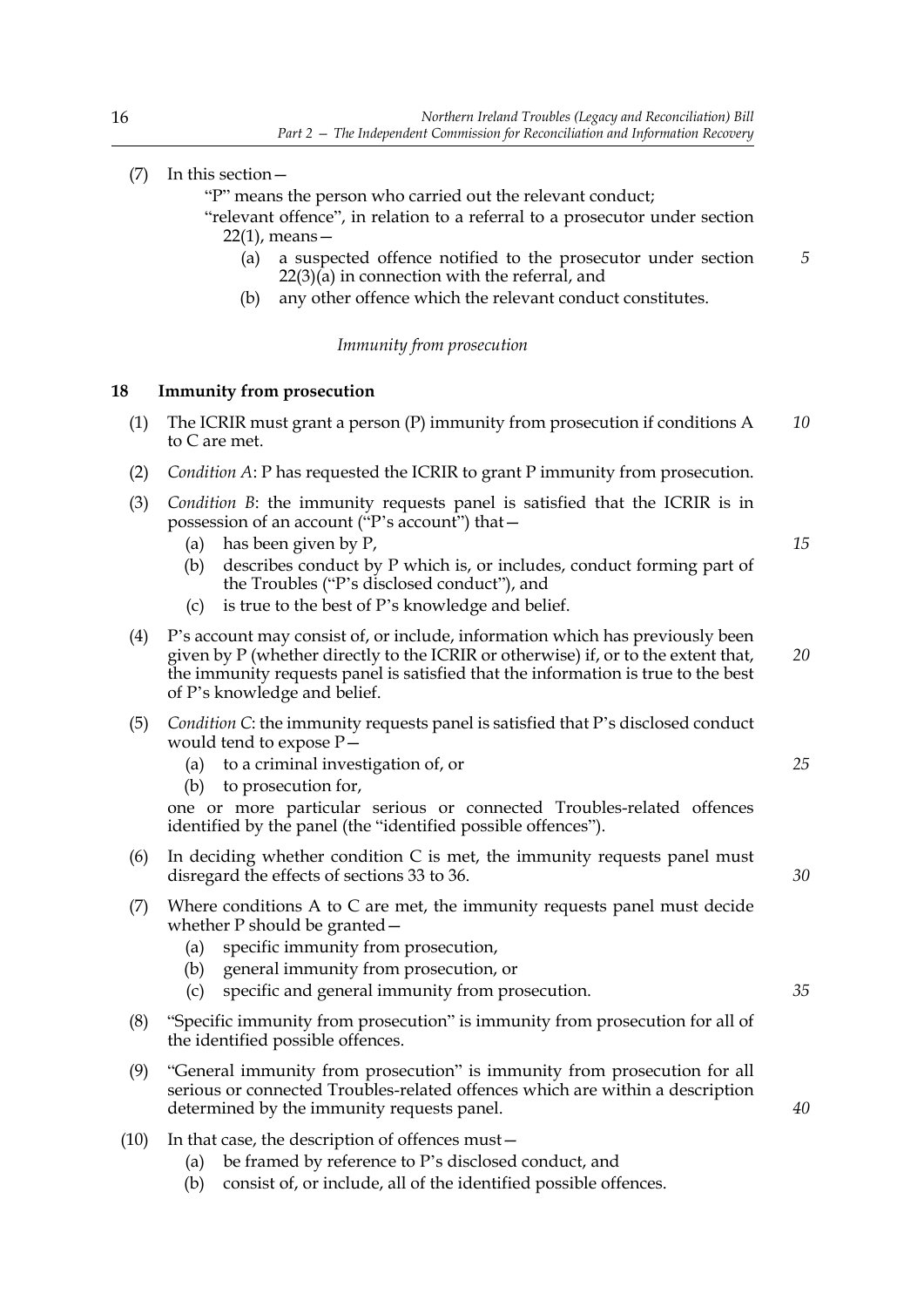|      |                          | Northern Ireland Troubles (Legacy and Reconciliation) Bill<br>17<br>Part 2 - The Independent Commission for Reconciliation and Information Recovery                                                                                                                                                                                              |
|------|--------------------------|--------------------------------------------------------------------------------------------------------------------------------------------------------------------------------------------------------------------------------------------------------------------------------------------------------------------------------------------------|
| (11) | (a)<br>(b)               | "Specific and general immunity from prosecution" is immunity from<br>prosecution for -<br>all of the identified possible offences, and<br>all serious or connected Troubles-related offences which are within a                                                                                                                                  |
|      |                          | description determined by the immunity requests panel.                                                                                                                                                                                                                                                                                           |
| (12) |                          | In that case, the description of offences must be framed by reference to P's<br>disclosed conduct.                                                                                                                                                                                                                                               |
| (13) | The ICRIR-<br>(a)<br>(b) | must give P written notice of the outcome of P's request for immunity<br>from prosecution; and<br>must (where the outcome is that P is to be granted immunity) grant $P-$<br>specific immunity from prosecution,<br>(i)<br>general immunity from prosecution, or<br>(ii)<br>specific and general immunity from prosecution,<br>(iii)             |
|      |                          | as decided by the immunity requests panel.                                                                                                                                                                                                                                                                                                       |
| (14) |                          | Immunity from prosecution may not be revoked.                                                                                                                                                                                                                                                                                                    |
| (15) |                          | A reference in any other provision of this Act to an offence for which a person<br>(P) has been granted immunity from prosecution is a reference to an offence<br>which is within the scope of $-$                                                                                                                                               |
|      | (a)<br>(b)<br>(c)        | specific immunity from prosecution,<br>general immunity from prosecution, or<br>specific and general immunity from prosecution,<br>that has been granted to $P$ in accordance with this section.                                                                                                                                                 |
| (16) |                          | Section 34 sets out the effects of a grant of immunity from prosecution.                                                                                                                                                                                                                                                                         |
| 19   |                          | Requests for immunity: procedural matters                                                                                                                                                                                                                                                                                                        |
| (1)  | made-                    | A request by a person $(P)$ for a grant of immunity is not valid if, when it is                                                                                                                                                                                                                                                                  |
|      | (a)                      | a public prosecution of P for a relevant Troubles-related offence has<br>begun and is continuing, or                                                                                                                                                                                                                                             |
| (2)  | (b)<br>(a)               | P has a conviction for a relevant Troubles-related offence.<br>A request by a person $(P)$ for a grant of immunity that is made after the end of<br>the fifth year of the period of operation of the ICRIR is not valid unless, when<br>the request is made, the ICRIR is carrying out a review that relates to $-$<br>relevant conduct by P, or |
|      | (b)                      | other conduct which relates to, or is otherwise connected to, relevant<br>conduct by P (including where the other conduct forms part of the same<br>event as relevant conduct by P).                                                                                                                                                             |
| (3)  | (a)<br>(b)               | The Secretary of State may make rules about the procedures for $-$<br>making requests for grants of immunity from prosecution;<br>dealing with requests for grants of immunity from prosecution.                                                                                                                                                 |
| (4)  | $for -$                  | Subject to any rules, the Chief Commissioner is to determine the procedures                                                                                                                                                                                                                                                                      |
|      | (a)<br>(b)               | making requests for grants of immunity from prosecution;<br>dealing with requests for grants of immunity from prosecution.                                                                                                                                                                                                                       |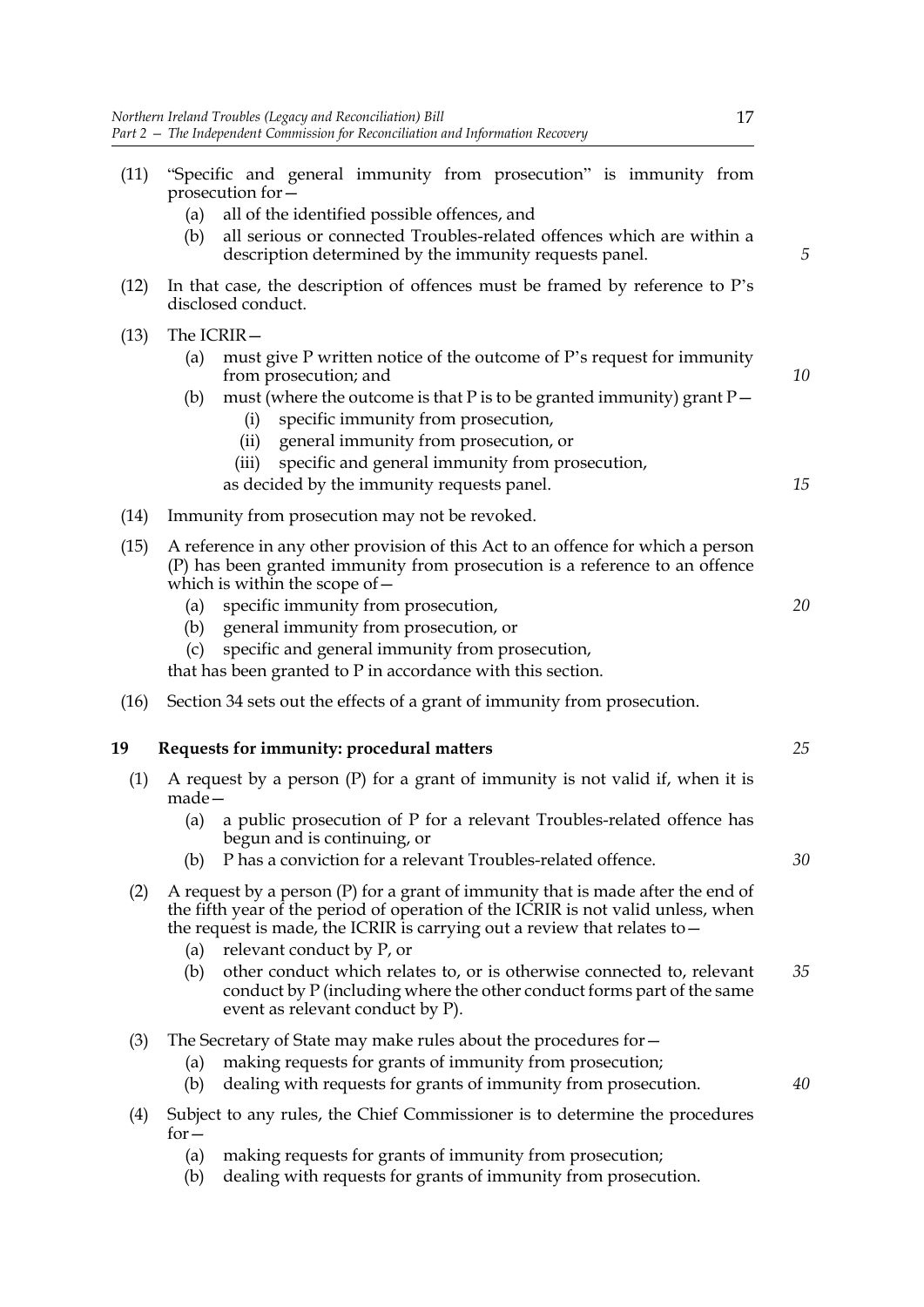- (5) A request for a grant of immunity is not valid if it is not made in accordance with any applicable procedure that—
	- (a) is in rules, or
	- (b) has been determined by the Chief Commissioner.
- (6) It is for the Chief Commissioner to decide whether a request that has been made is valid.
- (7) Rules under this section are to be made by statutory instrument; and a statutory instrument containing the rules is subject to annulment in pursuance of a resolution of either House of Parliament.
- (8) For the purposes of this section  $-$ 
	- (a) "relevant conduct by P" is conduct by P forming part of the Troubles that is relevant to P's request for immunity from prosecution;
	- (b) "P's account" has the same meaning as in section 18;
	- (c) a Troubles-related offence is "relevant" if the Chief Commissioner is satisfied that any relevant conduct by P constitutes the offence;
	- (d) a "public prosecution" means any prosecution other than a private prosecution;
	- (e) a public prosecution of P for an offence "has begun" if a prosecutor has made the decision to prosecute P for that offence;
	- (f) the circumstances in which a public prosecution of  $P$  is to be regarded as continuing include circumstances where the trial which forms part of the prosecution ends without P being convicted or acquitted or any other verdict being given and either— *20*
		- the period for the prosecution to seek a retrial is continuing (without a retrial having been sought), or
		- (ii) the prosecution have sought a retrial;
	- (g) the circumstances in which a public prosecution of P is to be regarded as not continuing include—
		- (i) circumstances where the trial which forms part of the prosecution ends with P being convicted or acquitted or with another verdict being given, and
		- (ii) circumstances where the trial ends without P being convicted or acquitted or any other verdict being given and the period for the prosecution to seek a retrial ends without a retrial having been sought.

#### **20 Determining a request for immunity**

- (1) This section applies if a person (P) makes a request under section 18 for the ICRIR to grant P immunity from prosecution.
- (2) In forming a view on the truth of P's account, the immunity requests panel must take into account any other information in the possession of the ICRIR that is relevant (including information which P has previously given to a person other than the ICRIR).
- (3) That includes information obtained through—
	- (a) any review carried out under section 13, or
	- (b) any investigation that has previously been carried out by any other person. *45*

*10*

*5*

*15*

*25*

*30*

*35*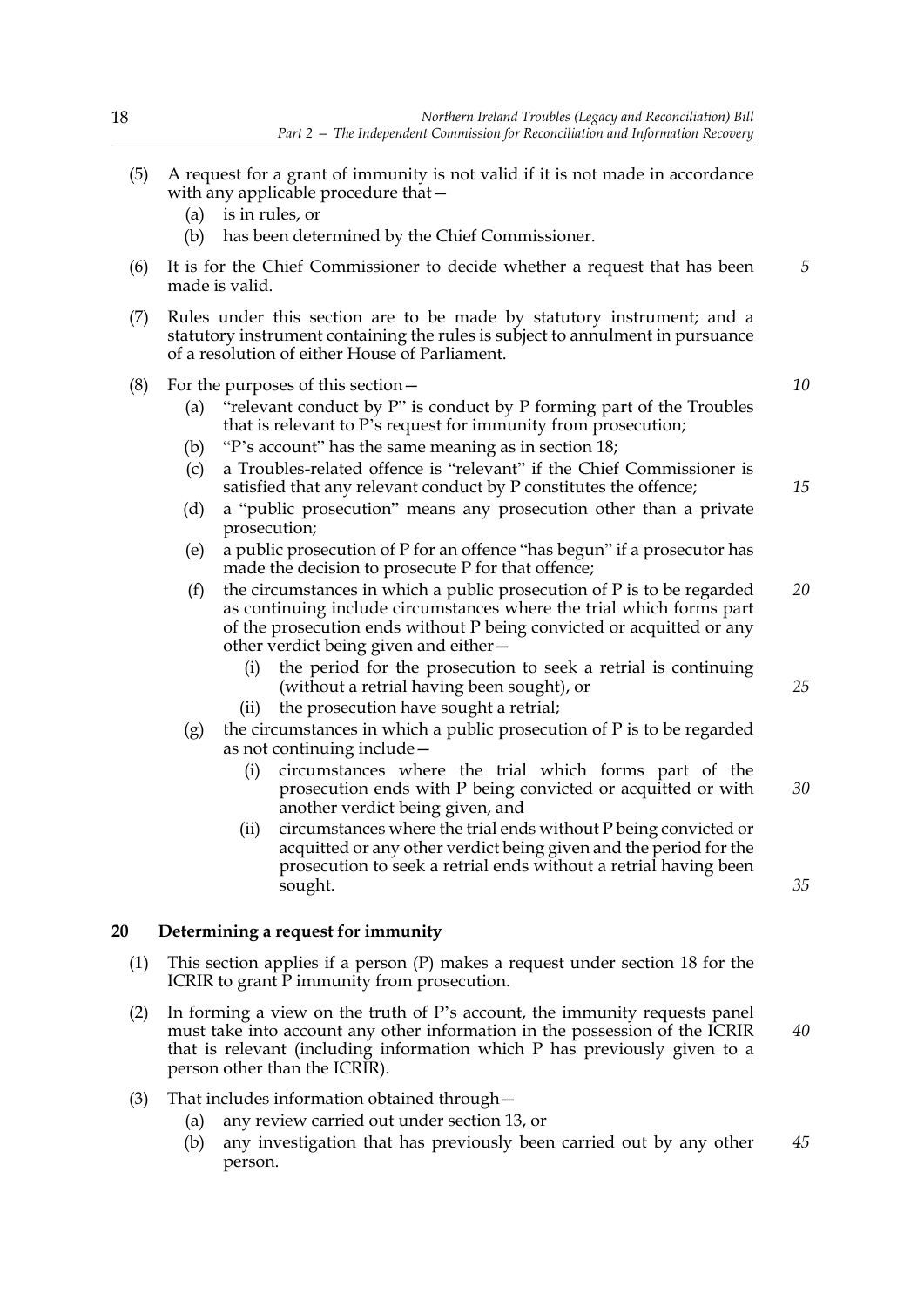- (5) Where— (a) it would have been possible for the ICRIR to carry out a review under section 12 in consequence of P's request for immunity from prosecution, and (b) the ICRIR did not decide to carry out the review, that does not prevent the immunity requests panel from forming a view on the truth of an account given by P. (6) When determining the request, the immunity requests panel must take account of any guidance given by the Secretary of State about when conditions B and C set out in section 18(3) to (5) are met. (7) The Secretary of State may, in particular, give guidance about ascertaining— (a) whether an account of a person's conduct is true to the best of a
	- person's knowledge and belief;
		- (b) whether conduct is possible criminal conduct;
		- (c) whether information is an account of possible criminal conduct.
- (8) The immunity requests panel must take account of any guidance given by the Secretary of State—
	- (a) when deciding in accordance with section 18(7) whether P should be granted— *20*
		- (i) specific immunity from prosecution,
		- (ii) general immunity from prosecution, or
		- (iii) specific and general immunity from prosecution;
	- (b) when determining the description of offences for the purposes of—
		- (i) a grant of general immunity from prosecution (see section  $18(9)$ , or
		- (ii) a grant of specific and general immunity from prosecution (see section  $18(11)(b)$ ).

|  | In this section -                                                                                                             | 30 |  |
|--|-------------------------------------------------------------------------------------------------------------------------------|----|--|
|  | "P's account" has the same meaning as in section 18;<br>"possible criminal conduct" means conduct that would tend to expose a |    |  |
|  |                                                                                                                               |    |  |
|  | $person -$                                                                                                                    |    |  |
|  | (a) to a criminal investigation of, or                                                                                        |    |  |
|  | to prosecution for,<br>(b)                                                                                                    | 35 |  |
|  | a Troubles-related offence.                                                                                                   |    |  |

#### **21 The immunity requests panel**

- (1) The immunity requests panel is to consist of  $-$ 
	- (a) the Chief Commissioner, and
	- (b) two ICRIR officers nominated by the Chief Commissioner. *40*
- (2) The immunity requests panel is to be chaired by the Chief Commissioner.
- (3) The Chief Commissioner—
	- (a) may remove an ICRIR officer from the panel;

*5*

*10*

*15*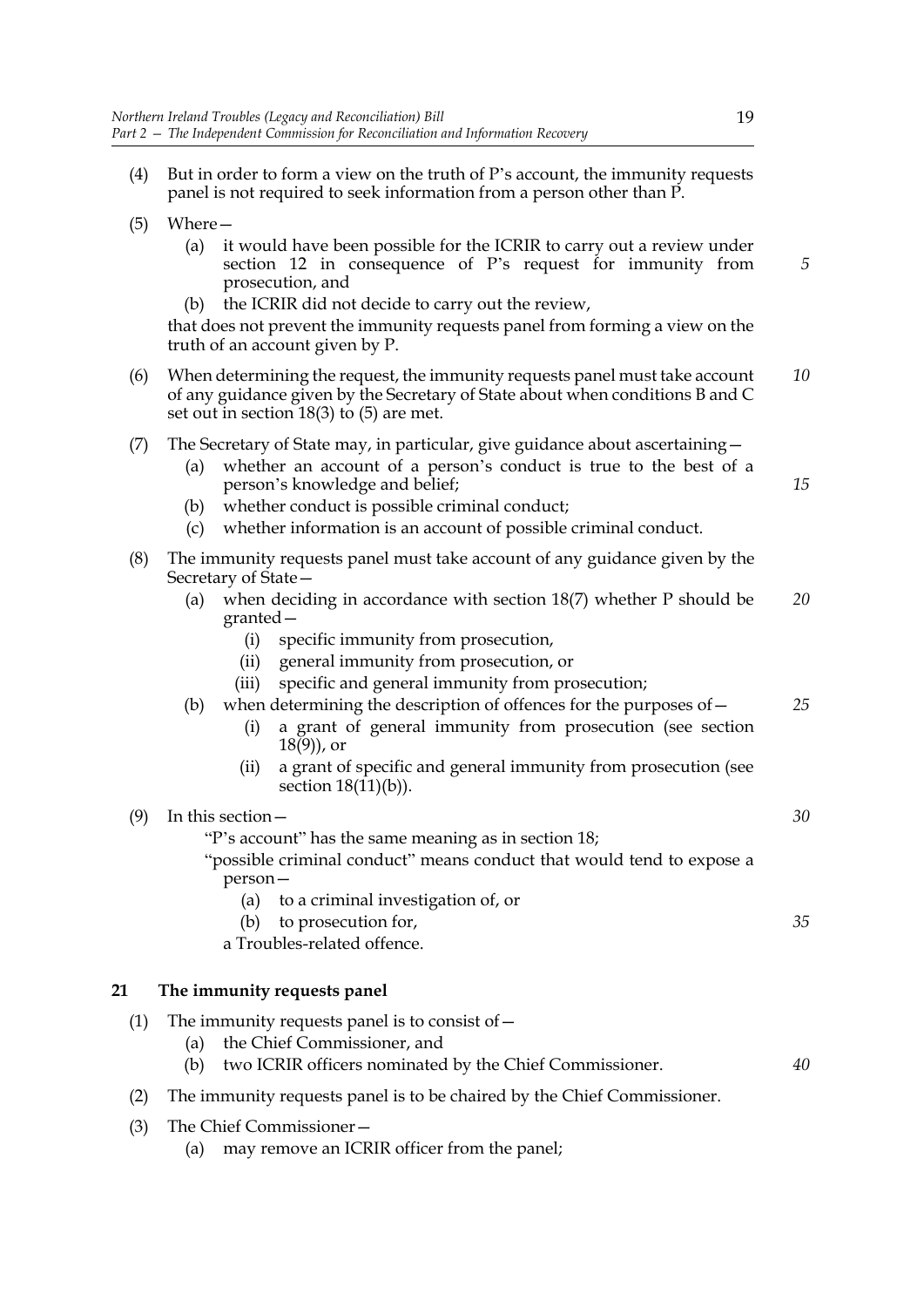- (b) may nominate a different ICRIR officer to be a temporary member of the panel if an ICRIR officer who is a member of the panel is unable to act (and is not removed from the panel).
- (4) An ICRIR officer may not become or remain a member of the panel (under subsection (1) or (3)) unless the officer  $-$ 
	- (a) is a member of the Bar of Northern Ireland, or a solicitor of the Court of Judicature of Northern Ireland, of at least ten years' standing,
	- (b) satisfies the judicial-appointment eligibility condition on an ten-year basis (see Part 2 of the Tribunals, Courts and Enforcement Act 2007), or
	- (c) is an advocate or solicitor in Scotland of at least ten years' standing.
- (5) In employing and seconding persons to be ICRIR officers, the ICRIR must ensure that the ICRIR officers include at least two persons who are qualified to serve on the panel in accordance with subsection  $\overline{4}$ ).
- (6) The functions conferred on the immunity requests panel (whether by this Act or otherwise) are to be treated as functions of the ICRIR exercisable by the immunity requests panel on behalf of, and in the name of, the ICRIR. *15*

#### *Information for prosecutors*

#### **22 Information for prosecutors**

- (1) This section applies where—
	- (a) a review of a death that was caused by conduct forming part of the Troubles, or *20*
	- (b) a review of other harmful conduct forming part of the Troubles,

has been carried out.

- (2) The Commissioner for Investigations may refer relevant conduct to a prosecutor if the Commissioner considers that there is evidence that the relevant conduct constitutes an offence by an individual whose identity is known to the Commissioner (a "suspected offence"). *25*
- (3) If the Commissioner for Investigations refers relevant conduct to a prosecutor, the Commissioner—
	- (a) must notify the prosecutor of the suspected offence or offences;
	- (b) must give the prosecutor such information and material relating to the relevant conduct as the Commissioner considers appropriate; and
	- (c) must, if requested to do so by the prosecutor—
		- (i) obtain such information or material relating to the relevant conduct as it is practicable to obtain, and
		- (ii) give the information or material obtained to the prosecutor.
- (4) In this section—

"prosecutor" means—

- (a) the Director of Public Prosecutions for Northern Ireland,
- (b) the Director of Public Prosecutions (for England and Wales), or *40*
- (c) the Lord Advocate;

"relevant conduct" means—

- (a) the conduct which caused the death, or
- (b) the other harmful conduct,

*5*

*30*

*35*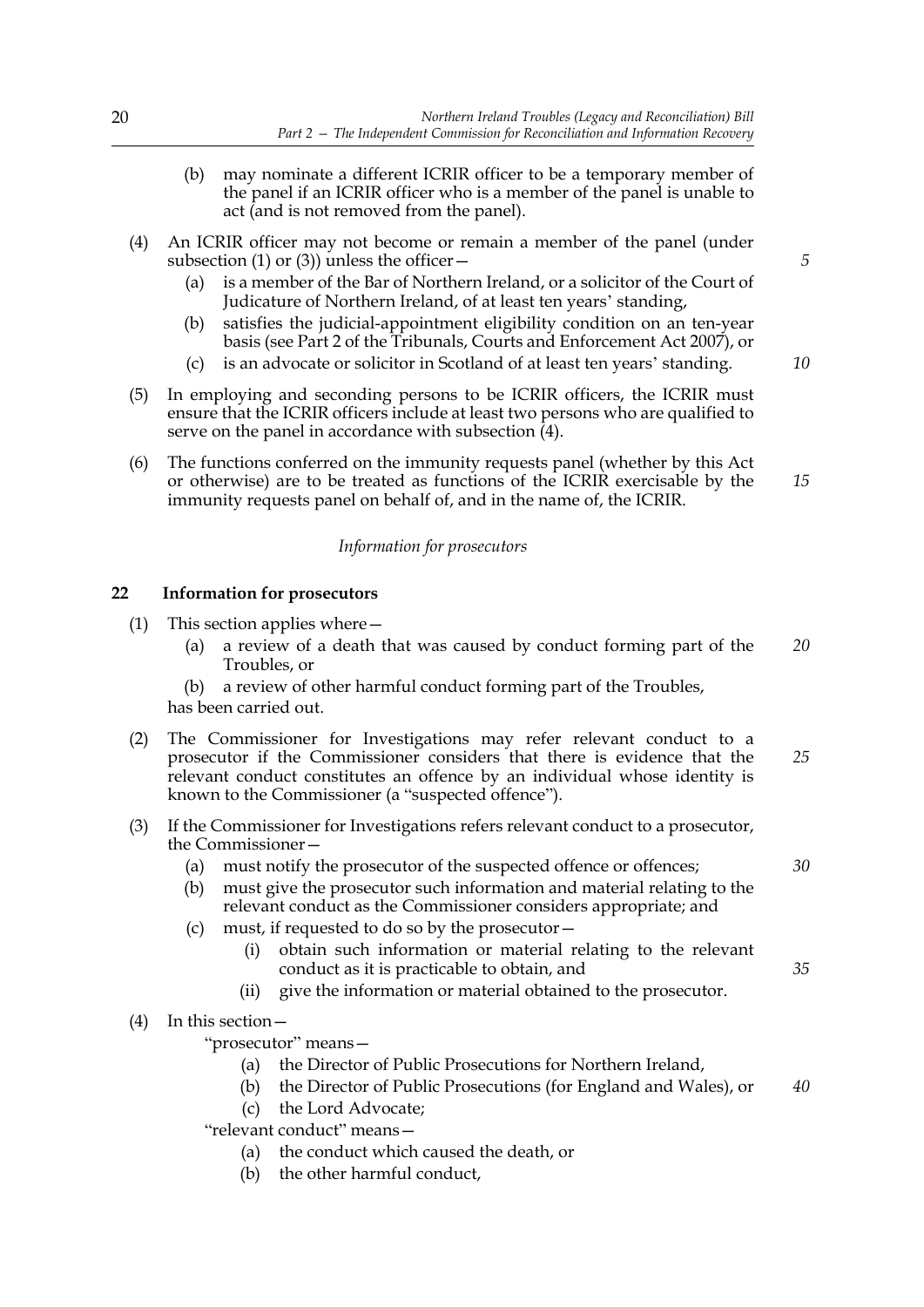#### to which the review relates.

#### *The historical record of deaths*

#### **23 Production of the historical record**

| (1) | The historical record is to consist of a single document which gives an account<br>of the circumstances in which each of the relevant deaths occurred.                                                                                                                                                                                                                                                              |    |  |  |
|-----|---------------------------------------------------------------------------------------------------------------------------------------------------------------------------------------------------------------------------------------------------------------------------------------------------------------------------------------------------------------------------------------------------------------------|----|--|--|
| (2) | The ICRIR must take all reasonable steps-<br>to identify all deaths that were caused by conduct forming part of the<br>(a)<br>Troubles, and<br>to identify and obtain-<br>(b)<br>the information about the relevant deaths that is publicly<br>(i)<br>available, and<br>other information about the relevant deaths which the ICRIR<br>(ii)<br>considers is likely to be of use in producing the historical record. | 10 |  |  |
| (3) | The ICRIR may request a person to provide information in connection with the<br>production of the historical record.                                                                                                                                                                                                                                                                                                | 15 |  |  |
| (4) | But the ICRIR may not request information that relates to the relevant death,<br>or to the relevant event, to be provided by $-$<br>a member of the family of the deceased person,<br>(a)                                                                                                                                                                                                                           |    |  |  |
|     | a person who suffered physical or mental harm as a result of the<br>(b)<br>relevant event, or<br>a member of the family of a person-<br>(c)<br>whose death was caused by conduct forming part of the<br>(i)                                                                                                                                                                                                         | 20 |  |  |
|     | relevant event, or<br>who was caused physical or mental harm by conduct forming<br>(ii)<br>part of the relevant event.                                                                                                                                                                                                                                                                                              | 25 |  |  |
| (5) | That does not prevent the ICRIR from making a request to a person in their<br>capacity as the holder of an employment, office or other position.                                                                                                                                                                                                                                                                    |    |  |  |
| (6) | A person may provide information if requested to do so by the ICRIR, but only<br>if the provision of the information would not breach –<br>any obligation of confidence owed by the person, or<br>(a)<br>any other restriction on the disclosure of information (however<br>(b)<br>imposed).                                                                                                                        |    |  |  |
| (7) | When deciding whether it is reasonable to take a particular step for the<br>purposes of subsection $(2)(a)$ or $(b)$ , the ICRIR may, in particular, take into<br>account whether that step would, in the ICRIR's view, involve<br>disproportionate effort or cost.                                                                                                                                                 | 35 |  |  |
| (8) | In this section -<br>"relevant deaths" means those deaths which the ICRIR identifies, after<br>taking all reasonable steps in accordance with subsection $(2)(a)$ , as                                                                                                                                                                                                                                              |    |  |  |

except those deaths for which reviews are carried out under section 13; "relevant event" means an event in which a relevant death occurred.

deaths that were caused by conduct forming part of the Troubles,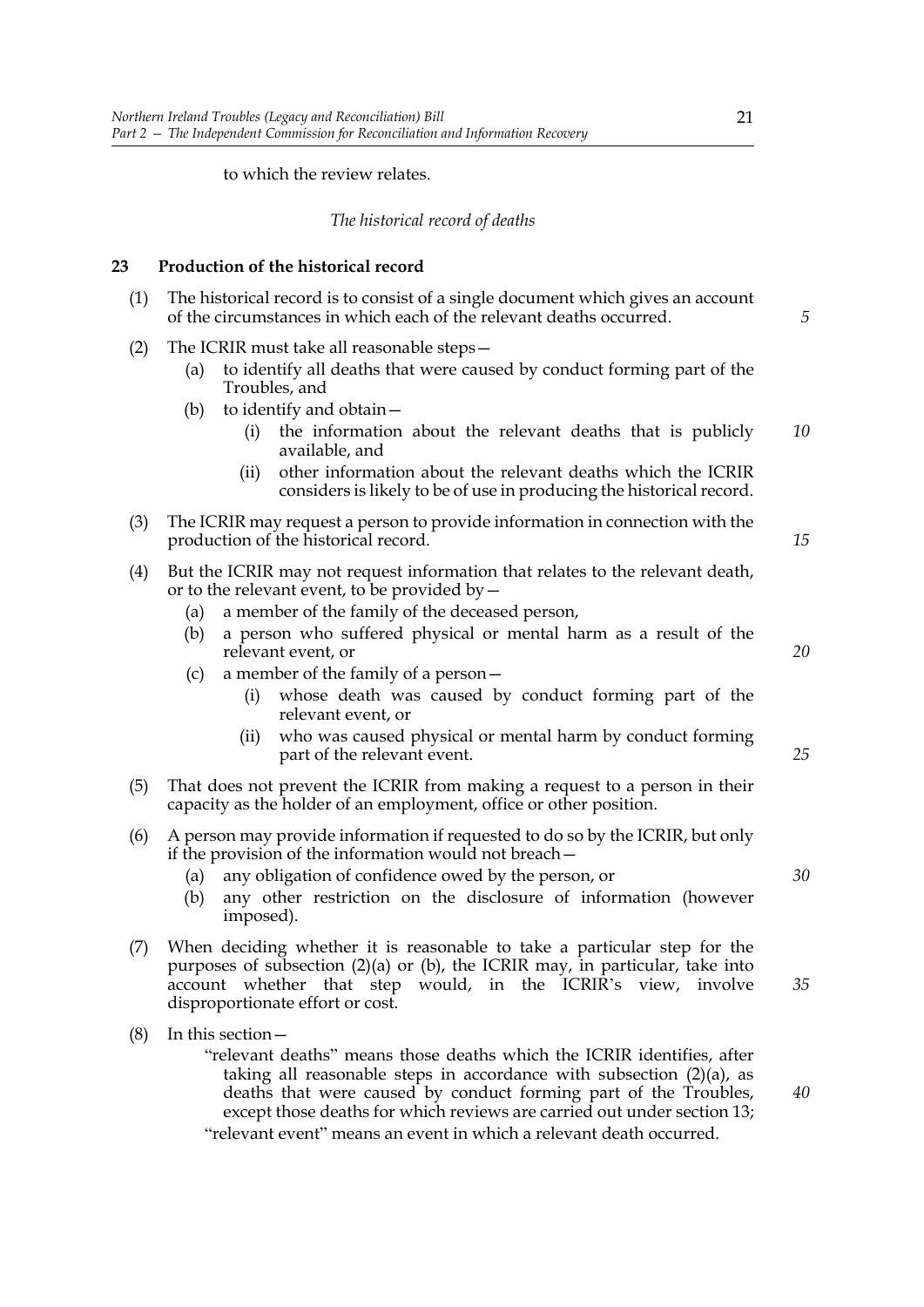#### **24 Publication of the historical record**

- (1) The ICRIR must publish the historical record.
- (2) It is for the ICRIR to decide the manner in which the historical record is to be published.
- (3) This section does not require the ICRIR to publish the historical record unless (and until) it can do so in accordance with sections 4(1) and 25(2). *5*

#### *Information*

#### **25 Disclosure of information: general power and prohibitions**

- (1) The ICRIR may disclose any information held by the ICRIR to any other person.
- (2) A disclosure of information by the ICRIR (under this section or any other power or duty) must not be made if any of prohibitions A to F applies to the disclosure or information concerned.
- (3) But prohibitions A to D do not apply to a disclosure of information if it is permitted by Schedule 5.
- (4) *Prohibition A*: the Commissioner for Investigations has identified the information as sensitive information (see paragraph 1 of Schedule 7).
- (5) *Prohibition B*: a relevant authority has notified the Commissioner for Investigations that the information has been identified as sensitive information (see paragraph 2 or 3 of Schedule 7).
- (6) *Prohibition C*: the Secretary of State has notified the Commissioner for Investigations that the information has been identified as protected international information (see paragraph 5 of Schedule 7).
- (7) *Prohibition D*: the ICRIR would otherwise contravene the duty imposed by section 4(1) by making the disclosure.
- (8) *Prohibition E*: the disclosure would contravene the data protection legislation (but in determining whether a disclosure would do so, take into account the power or duty which authorises or requires the disclosure). Here "the data protection legislation" has the same meaning as in the Data Protection Act 2018 (see section 3(9) of that Act).
- (9) *Prohibition F*: the disclosure is prohibited by Parts 1 to 7, and Chapter 1 of Part 9, of the Investigatory Powers Act 2016.
- (10) Schedule 5 sets out which disclosures are permitted for the purposes of this section and makes provision about decisions to prohibit disclosures of sensitive information in final reports by the ICRIR.
- (11) Schedule 6 sets out offences relating to disclosure of information.

#### **26 The ICRIR's use of information obtained by it**

- (1) Information that has been obtained by the ICRIR—
	- (a) under section 5, or
	- (b) through the exercise of police powers,

*15*

*10*

*20*

*25*

*30*

*35*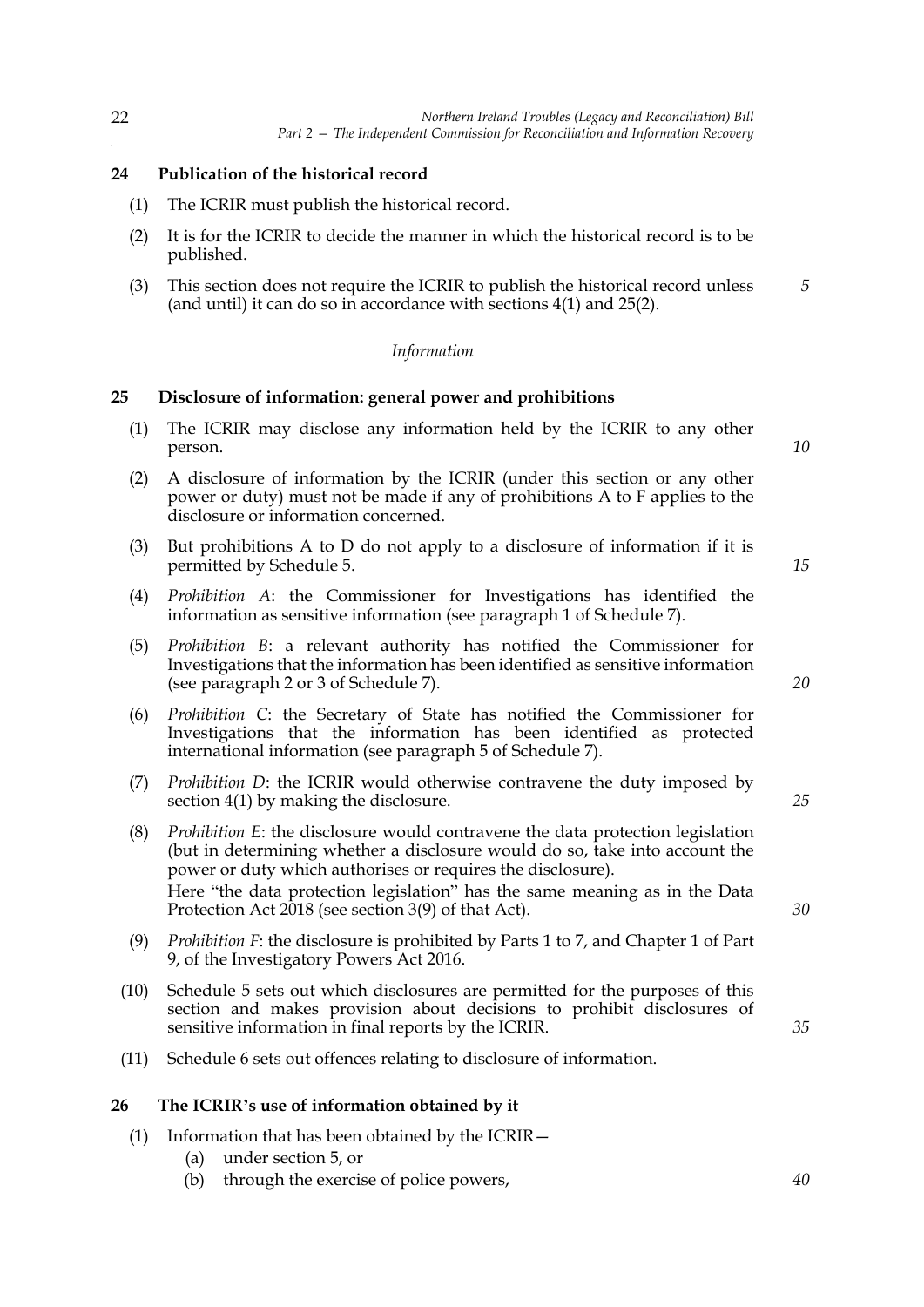may be used by the ICRIR for the purposes of, or in connection with, the exercise of any function of the ICRIR except the function of producing the historical record.

- (2) Information that has been obtained by the ICRIR under section 14 may be used by the ICRIR only for the purposes of, or in connection with, the exercise of the review function.
- (3) Subsections (1) and (2) do not authorise the ICRIR to disclose information to any other person.
- (4) Subsections (1) and (2) do not apply to any information once it has been—
	- (a) contained in a final report produced in accordance with section 15, or
	- (b) published by the ICRIR (otherwise than in a final report) in accordance with the provisions of this Act.
- (5) This section does not limit the application of section 4.
- (6) In this section "police powers" means powers and privileges of a constable which the Commissioner for Investigations, or any other ICRIR officer, has by virtue of a designation under section 6. *15*

#### **27 Identifying information that is subject to additional safeguards**

Schedule 7 makes provision about the identification of sensitive, prejudicial or protected international information.

#### **28 Guidance and protocols relating to information**

- (1) The Secretary of State may give guidance about the identification of sensitive information to—
	- (a) the ICRIR;
	- (b) the Chief Constable of the PSNI;
	- (c) chief officers of police forces in Great Britain;
	- (d) the Police Ombudsman for Northern Ireland;
	- (e) the Director General of the Independent Office for Police Conduct;
	- (f) the Police Investigations and Review Commissioner;
	- (g) Northern Ireland departments;
	- (h) the Scottish Ministers.
- (2) If a person is given guidance under subsection (1), the person must have regard to it in identifying information as sensitive information in accordance with Schedule 7.
- (3) The Secretary of State may give guidance to the ICRIR about the exercise of its functions in accordance with section 4(1)(a).
- (4) The ICRIR must have regard to any guidance given under subsection (3) in exercising the functions to which the guidance relates.
- (5) An information disclosure protocol may be agreed between—
	- (a) the Commissioner for Investigations, and
	- (b) one or more of—
		- (i) the relevant authorities, and
		- (ii) the persons listed in paragraph 3(2) of Schedule 5.

*5*

*10*

*25*

*20*

*30*

*40*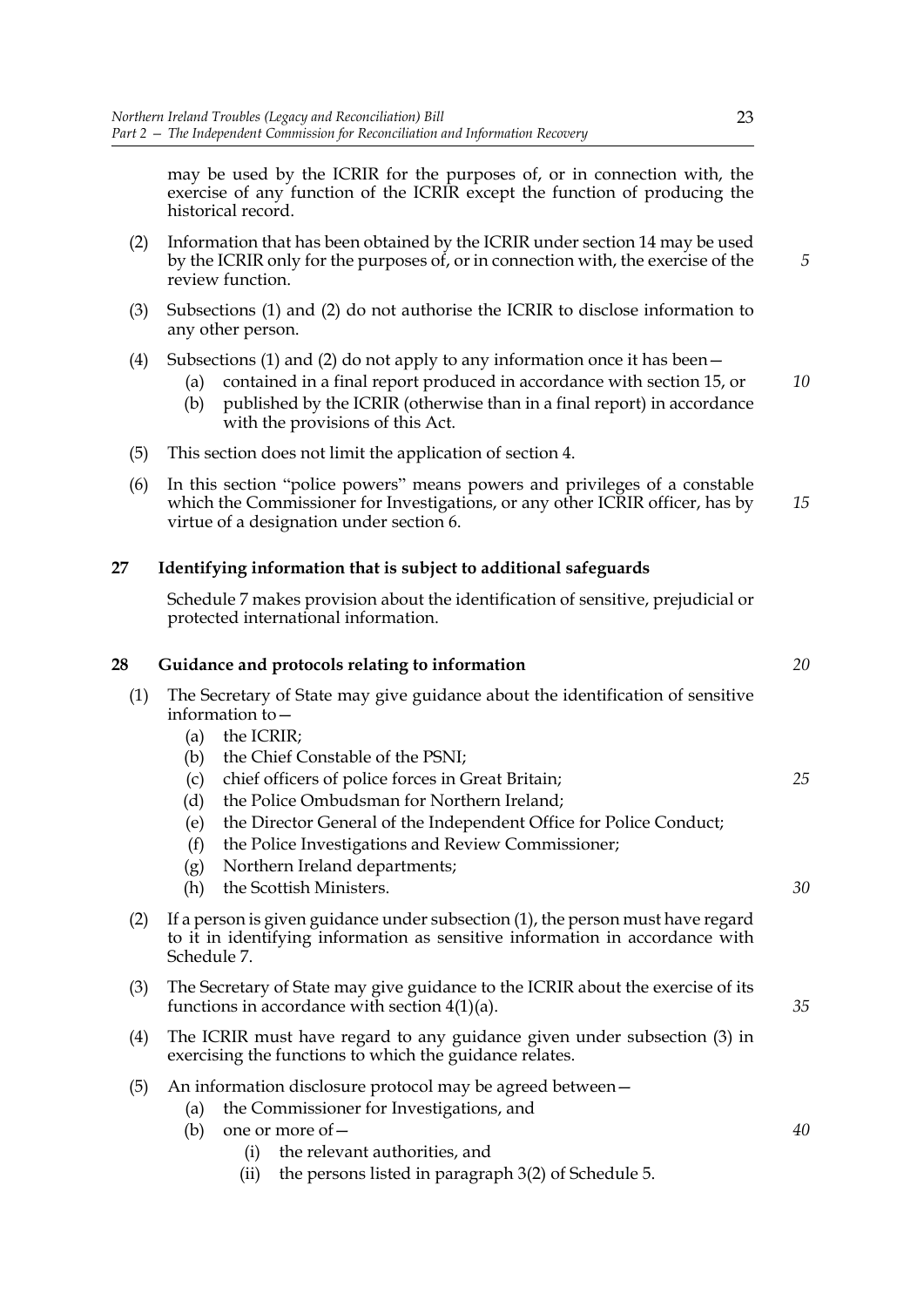(6) An "information disclosure protocol" is a document dealing with a framework for the disclosure of information by, or to, the ICRIR.

#### **29 Regulations about the holding and handling of information**

- (1) The Secretary of State may, by regulations, make provision about the holding and handling of information by the ICRIR.
- (2) The regulations may (in particular)  $-$ 
	- (a) make provision about notifications to be given by the ICRIR in respect of information held by the ICRIR;
	- (b) make provision about measures for holding and handling information securely (including physical, electronic, organisational or systemic measures); *10*
	- (c) in relation to information which is to cease to be held by the ICRIR, make provision about the destruction or transfer of the information;
	- (d) make provision about guidance or consultation;
	- (e) confer functions on the Secretary of State or any other person (as well as on the ICRIR); *15*
	- (f) create criminal offences.
- (3) The information about which the regulations may make provision includes information which (in accordance with Schedule  $7$ ) –
	- (a) the Commissioner for Investigations has identified as prejudicial information or sensitive information, *20*
	- (b) a relevant authority has identified as, and notified the Commissioner for Investigations as being, prejudicial information or sensitive information, or
	- (c) the Secretary of State has identified as, and notified the Commissioner for Investigations as being, protected international information. *25*
- (4) A criminal offence created under subsection  $(2)(f)$  -
	- (a) may only apply to the conduct of a person who is or has been—
		- (i) a Commissioner,
		- (ii) an ICRIR officer, or
		- (iii) an ICRIR contractor;
	- (b) may not impose a penalty that is greater than a penalty that may be imposed for an offence under Schedule 6.
- (5) Regulations under this section are subject to negative procedure.

*Biometric material*

#### **30 Biometric material**

- (1) The Secretary of State may by regulations—
	- (a) designate a collection of biometric material, or part of such a collection, for the purposes of this section;
	- (b) provide for biometric material in designated collections not to be destroyed if destruction of the material would otherwise be required by any of the destruction provisions; *40*
	- (c) provide for preserved material to be retained;

*35*

*30*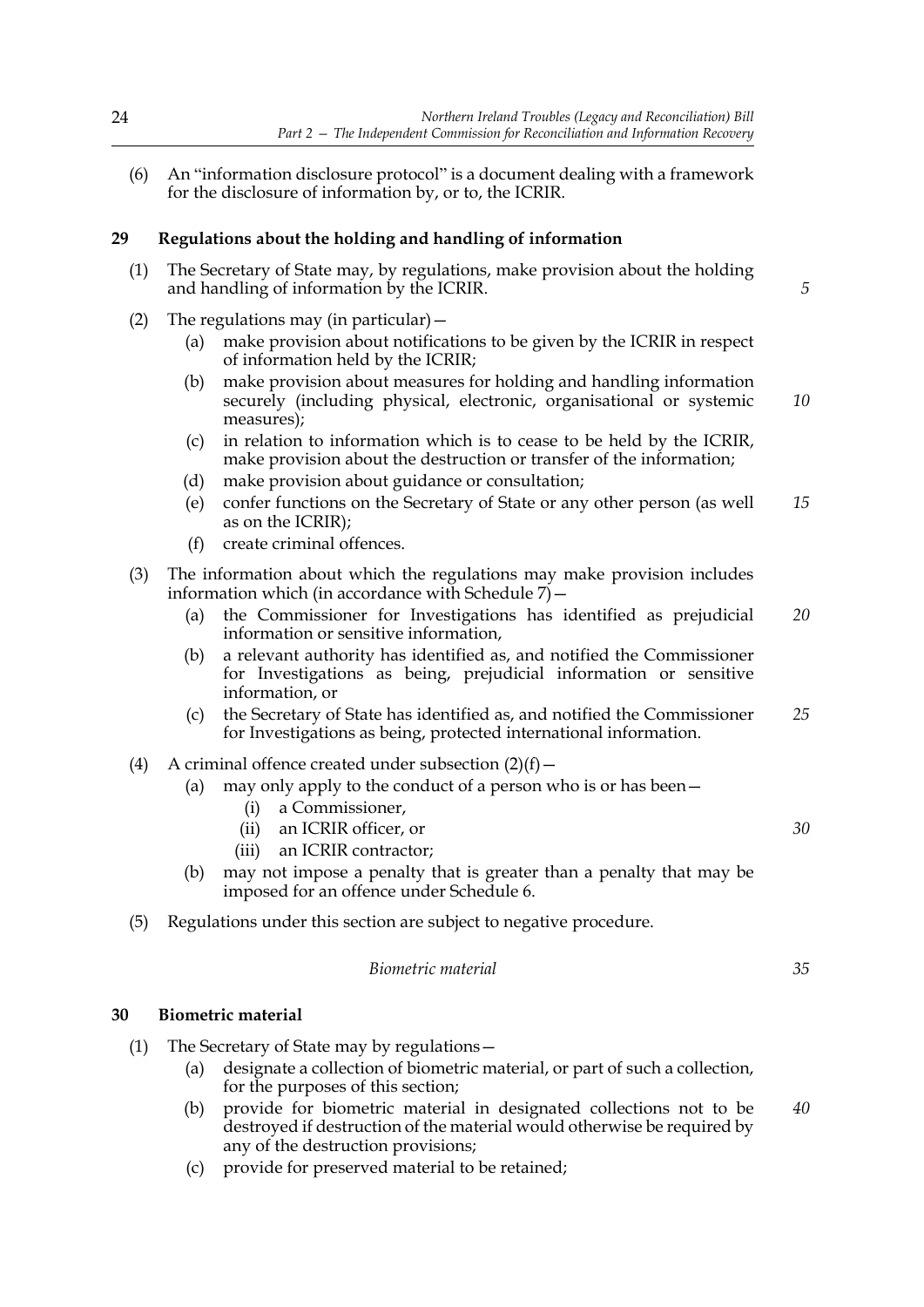- (d) provide for preserved material to be used for the purposes of, or in connection with, the exercise of any ICRIR function except the function of producing the historical record;
- (e) provide for preserved material to be destroyed.
- (2) If regulations provide for the retention of preserved material, the Secretary of State must, by regulations, require— *5*
	- (a) that periodic reviews of the need to retain the material are carried out by the ICRIR;
	- (b) that the material is destroyed by no later than the end of a reasonable period after the conclusion of the ICRIR's work (see section 31(1)) in connection with functions other than producing the historical record. *10*
- (3) Regulations made under this section are subject to negative procedure.
- (4) In this section—

"biometric material" means a record of—

- (a) a DNA profile based on a DNA sample taken before 31 October 2013, or *15*
- (b) fingerprints taken before 31 October 2013;

"destruction provisions" means—

- (a) Article 63B of the Police and Criminal Evidence (Northern Ireland) Order 1989 (S.I. 1989/1341 (N.I. 12)),
- (b) Article 64 of the Police and Criminal Evidence (Northern Ireland) Order 1989,
- (c) any provision of Part 1 of Schedule 8 to the Terrorism Act 2000 which requires the destruction of biometric material,
- (d) paragraph 8 of Schedule 4 to the International Criminal Court Act 2001, *25*
- (e) any provision of sections 18 to 18E of the Counter-terrorism Act 2008 which requires the destruction of biometric material,
- (f) any provision of Schedule 6 to the Terrorism Prevention and Investigation Measures Act 2011 which requires the destruction of biometric material, *30*
- (g) section 18G of the Criminal Procedure (Scotland) Act 1995, and
- (h) section 18(3) to (5) of the Criminal Procedure (Scotland) Act 1995 as applied by paragraph 7 of Schedule 4 to the International Criminal Court (Scotland) Act 2001 (asp 21);

"preserved material" means biometric material in a designated collection which, by virtue of regulations made under subsection (1)(b), has not been destroyed (as would otherwise have been required by any of the destruction provisions).

#### *Supplementary*

#### **31 Review of the performance of the ICRIR's functions**

- (1) The Secretary of State must carry out a review of the performance by the ICRIR of the functions conferred by section 2(4).
- (2) The Secretary of State must carry out the review by the end of the third year of the period of operation of the ICRIR.

*35*

*20*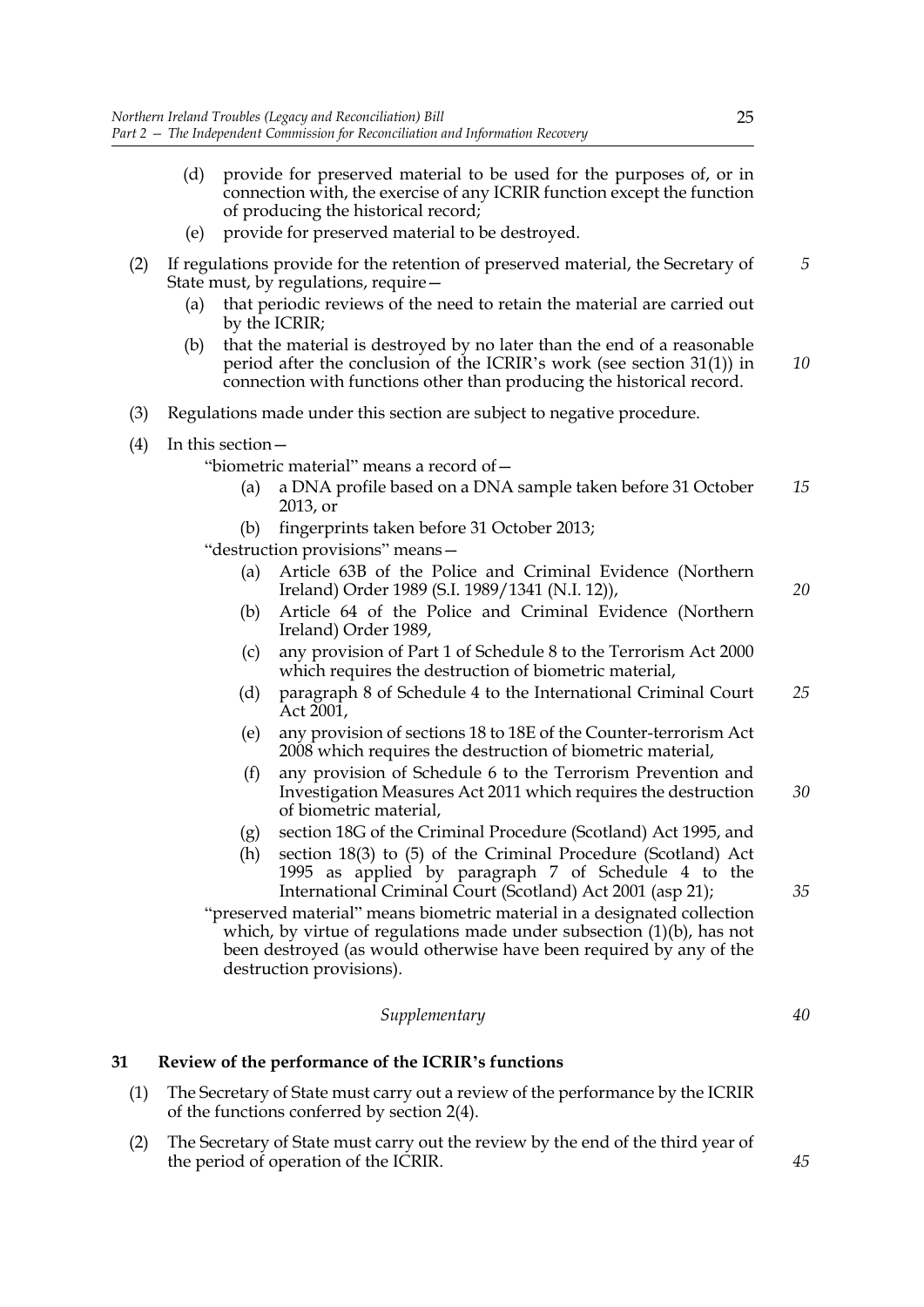(3) The Secretary of State must lay a copy of the review before Parliament.

#### **32 Conclusion of the work of the ICRIR**

- (1) *The Secretary of State may, by regulations, make provision for winding up the ICRIR if the Secretary of State is satisfied that the need for the ICRIR to exercise the functions conferred by section 2(4) has ceased.*
- (2) *Regulations under subsection (1) may, in particular, make provision for the transfer of property, rights and liabilities (whether or not otherwise capable of being transferred), including any acquired or arising after the regulations are made.*
- (3) Regulations under subsection (1) may, in particular, repeal or otherwise amend any provision of this Part other than—
	- (a) this section;
	- (b) Schedule 6 and the following provisions (which relate to the offence in paragraph 1 of that Schedule)—
		- (i) section  $4(1)(a)$  and  $(b)$ ;
		- (ii) section 25(2) to  $(7)$ ,  $(10)$  and  $(11)$ ;
		- (iii) Schedule 5.
- (4) The consequential provision that may (by virtue of section  $52(5)(b)$ ) be made by regulations under subsection (1) includes consequential amendments of—
	- (a) Part 4 or 5 of this Act, or
	- (b) any legislation other than this Act (whenever passed or made).
- (5) The Secretary of State must consult the required consultees, and take into account the annual reports produced by the ICRIR (see section 2(5)) and the Secretary of State's review of the ICRIR's functions (see section 31)—
	- (a) when deciding whether to exercise the power to make regulations conferred by this section; and
	- (b) before making regulations under this section.
- (6) Regulations under this section are subject to affirmative procedure.
- (7) If a draft of an instrument containing regulations under this section would, apart from this subsection, be treated for the purposes of the Standing Orders of either House of Parliament as a hybrid instrument, it is to proceed in that House as if it were not a hybrid instrument.
- (8) In this section "required consultees" means—
	- (a) the ICRIR, and
	- (b) any other person the Secretary of State considers it appropriate to consult.

#### **PART 3**

INVESTIGATIONS, LEGAL PROCEEDINGS ETC AND RELEASE OF PRISONERS

*Criminal investigations and proceedings*

#### **33 No criminal investigations except through ICRIR reviews**

(1) On and after the day on which this section comes into force, no criminal investigation of any Troubles-related offence may be continued or begun. *40*

*20*

*25*

*30*

*35*

*5*

*10*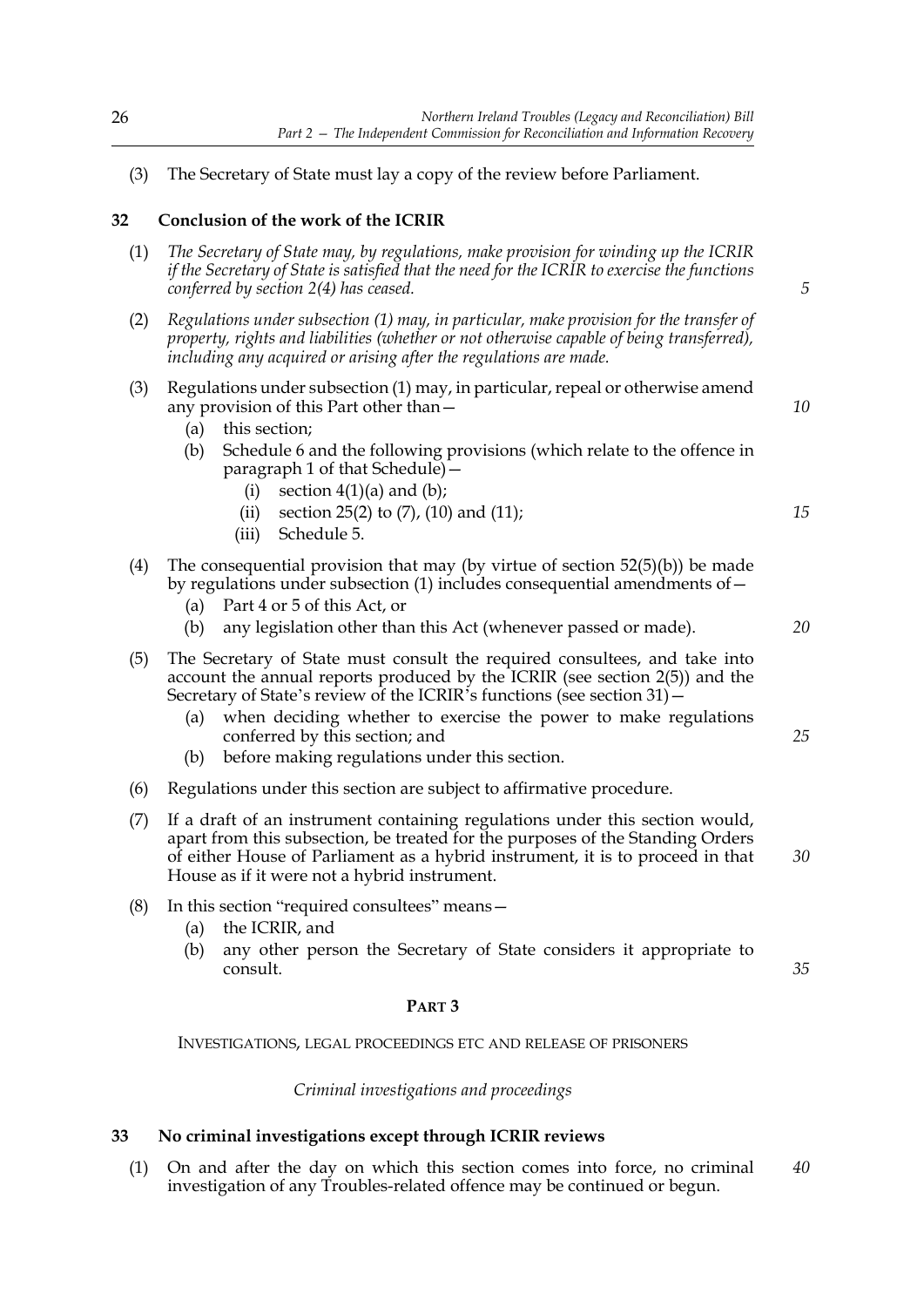- (2) But that does not prevent the ICRIR from carrying out any of its functions.
- (3) This section does not prevent a report or statement about a criminal investigation being produced for family members, or other public use, before the relevant day.
- (4) The Chief Constable of the PSNI and the chief officer of each police force in Great Britain must notify the Secretary of State of any criminal investigations of Troubles-related offences which, on the day before this section comes into force, their police force is carrying out. *5*
- (5) This section has effect subject to section 37(3) (criminal investigations relating to pre-commencement prosecutions).
- (6) In this section "relevant day" means the earlier of these two days  $-$ 
	- (a) 1 May 2023;
	- (b) the day on which section 2(4) comes into force.

#### **34 Grant of immunity: prohibition of criminal enforcement action**

- (1) This section applies in relation to a serious or connected Troubles-related offence if a person (P) has been granted immunity from prosecution for the offence under section 18. *15*
- (2) No criminal enforcement action may be taken against P in respect of the offence.

#### **35 No grant of immunity: restrictions on criminal enforcement action**

- (1) This section applies in relation to a serious or connected Troubles-related offence by a person (P) unless P has been granted immunity from prosecution for the offence under section 18.
- (2) Criminal enforcement action may be taken against P in respect of the offence by P only if—
	- (a) the Commissioner for Investigations has referred conduct by P to a prosecutor under section 22(2) (the "relevant conduct"),
	- (b) the offence by  $P$  is  $-$ 
		- (i) the suspected offence, or one of the suspected offences, notified to the prosecutor under section  $22(3)(a)$ , or
		- (ii) another offence which the relevant conduct constitutes, and
	- (c) the criminal enforcement action is taken in connection with that referral (including any prosecution or conviction which follows from that referral).
- (3) This section has effect subject to section 37(4) (pre-commencement criminal enforcement action). *35*

#### **36 Other Troubles-related offences: prohibition of criminal enforcement action**

- (1) This section applies in relation to a Troubles-related offence unless it is a serious or connected Troubles-related offence.
- (2) No criminal enforcement action may be taken against any person in respect of the offence. *40*

```
20
```
*10*

*25*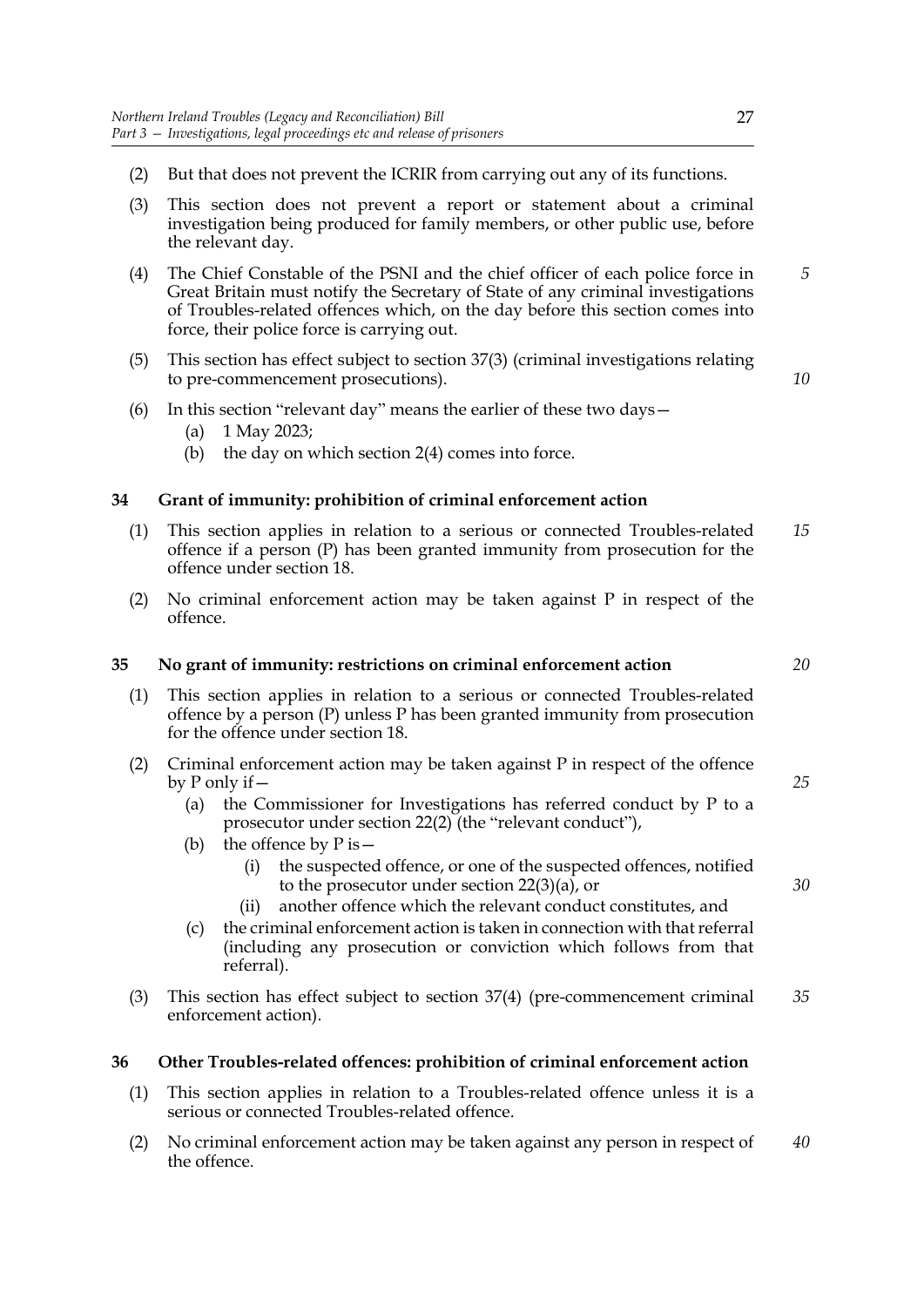(3) This section has effect subject to section 37(4) (pre-commencement criminal enforcement action).

#### **37 General provision and saving for ongoing pre-commencement action**

- (1) Any legislation or other law is of no effect insofar as it authorises or requires a person to do anything that is prohibited by any of sections 33 to 36.
- (2) For the purposes of sections 34 to 36, criminal enforcement action is taken against a person  $(P)$  in respect of an offence if  $-$ 
	- (a) P is prosecuted for the offence,
	- (b) criminal proceedings relating to the offence are brought or continued against P, or
	- (c) P is arrested or otherwise detained in connection with the offence.
- (3) Section 33 does not prevent a criminal investigation of a Troubles-related offence being carried out by a person other than the ICRIR if  $-$ 
	- (a) a public prosecution of P for the offence had been begun before the day on which that section comes into force, and
	- (b) the criminal investigation is carried out for the purposes of that prosecution.
- (4) Section 35 or 36 does not prevent criminal enforcement action from being taken against a person  $(P)$  in respect of an offence if  $-$ 
	- (a) a public prosecution of P for the offence had been begun before the day on which that section comes into force (whether or not the prosecution was continuing on the day before that section comes into force), and
	- (b) the criminal enforcement action is taken against P in connection with the prosecution (including any conviction of P arising from that prosecution, whether given before or after that section comes into force). *25*
- (5) Subsections (3) and (4) do not prevent provision being made under section 56(4) in connection with the coming into force of section 33, 35 or 36.
- (6) In this section—
	- (a) "public prosecution" means any prosecution other than a private prosecution; *30*
	- (b) a public prosecution of P for an offence is "begun" when a prosecutor makes the decision to prosecute P for that offence.

#### *Civil proceedings, inquests and police complaints*

#### **38 Tort, delict and fatal accident actions**

- (1) A relevant Troubles-related civil action that was brought on or after the day of the First Reading in the House of Commons of the Bill for this Act may not be continued on and after the day on which this section comes into force.
- (2) A relevant Troubles-related civil action may not be brought on or after the day on which this section comes into force.
- (3) For the purposes of this section an action is a "relevant Troubles-related civil action" if conditions A, B and C are met.

*5*

*10*

*15*

*20*

*35*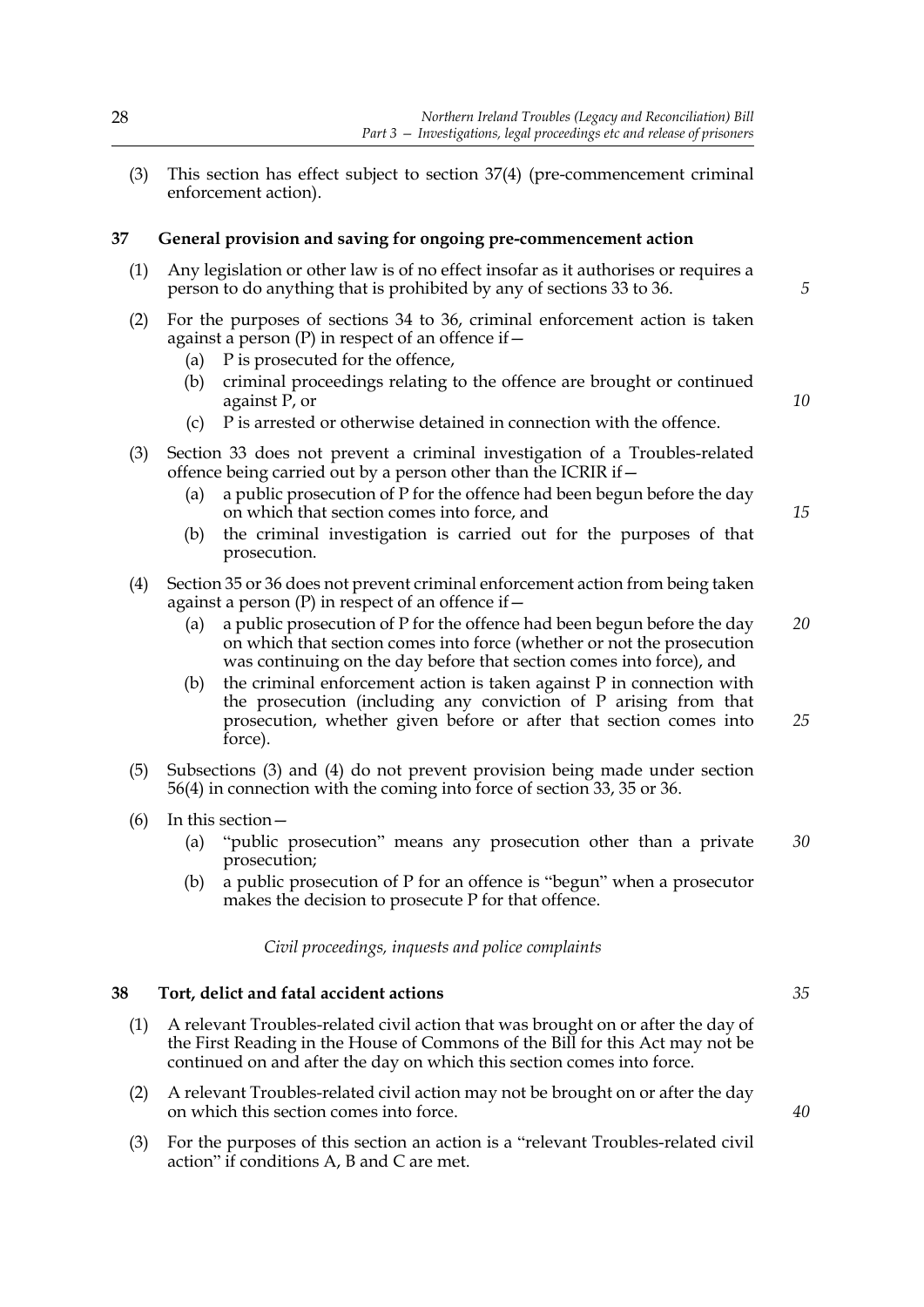- (4) *Condition A*: the action is to determine a claim arising out of conduct forming part of the Troubles.
- (5) *Condition B*: the action is founded on—
	- (a) tort or delict,
	- (b) a cause of action arising under fatal accidents legislation, or
	- (c) a cause of action arising under the law of any other jurisdiction that corresponds to—
		- (i) tort or delict, or
		- (ii) a cause of action arising under fatal accidents legislation.
- (6) *Condition C*: the time limit for bringing the action was, or would be (in the absence of this section), given in— *10*
	- (a) the Limitation (Northern Ireland) Order 1989 (S.I. 1989/1339 (N.I. 11)),
	- (b) the Foreign Limitation Periods (Northern Ireland) Order 1985 (S.I. 1985/754 (N.I. 5)),
	- (c) the Limitation Act 1980,
	- (d) the Foreign Limitation Periods Act 1984,
	- (e) the Prescription and Limitation (Scotland) Act 1973, or
	- (f) section 190 of the Merchant Shipping Act 1995;

(including where a court has permitted the action to be brought outside such a time limit).

- (7) Subsection (1) does not stop a relevant Troubles-related civil action from being continued on and after the day on which this section comes into force, if the court of first instance has given a final judgment on, or otherwise finally determined, the matter in dispute before that day (including by a default judgment or a consent order or, in Scotland, by a decree in absence, decree by default or summary decree).
- (8) Where subsection (1) or (2) stops an action from being continued, or brought, on or after the day on which this section comes into force, that subsection—
	- (a) does not stop costs proceedings from being continued or begun on or after that day; but
	- (b) otherwise stops the proceedings in the action, and any other related proceedings, from being continued or begun on or after that day.
- (9) In this section—

"costs proceedings", in relation to a relevant Troubles-related civil action, means proceedings to determine or recover costs (in Northern Ireland or England and Wales) or expenses (in Scotland) of the action;

"fatal accidents legislation" means—

- (a) the Fatal Accidents (Northern Ireland) Order 1977 (S.I. 1977/ 1251 (N.I. 18)),
- (b) the Fatal Accidents Act 1976, or
- (c) section 4 of the Damages (Scotland) Act 2011 (asp 7);
- "matter in dispute", in relation to a relevant Troubles-related civil action, means the claim (referred to in subsection (4)) which arises out of conduct forming part of the Troubles and which the action is to determine;

"other jurisdiction", in relation to a relevant Troubles-related civil action, means a jurisdiction (whether within or outside the United Kingdom) other than the jurisdiction in which that action is, or would be, brought;

*15*

*5*



*20*

*25*

*30*

*35*

*45*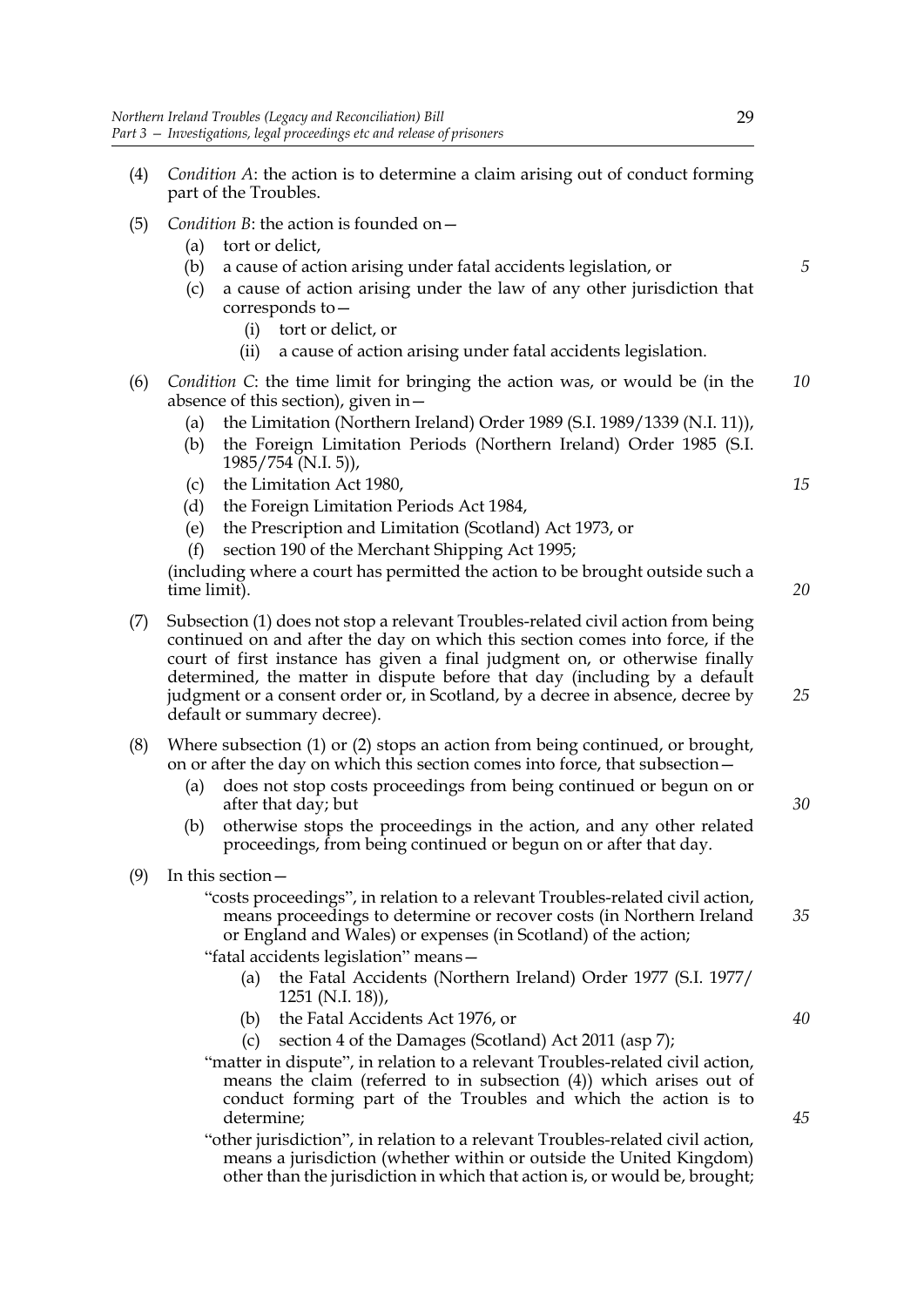- "other related proceedings", in relation to a relevant Troubles-related civil action, means proceedings which relate to, or arise out of the action (including any enforcement action and any appeal), except for costs proceedings;
- "2008 Mediation Directive" means Directive 2008/52/EC of the European Parliament and of the Council of 21 May 2008 on certain aspects of mediation in civil and commercial matters. *5*
- (10) Schedule 8 makes provision for courts to determine whether the prohibitions in this section apply to a civil action.
- (11) Schedule 9 makes provision about bringing and continuing relevant Troublesrelated civil actions if the 2008 Mediation Directive applies to the matter in dispute by virtue of the EU withdrawal agreement. *10*

#### **39 Inquests, investigations and inquiries**

(1) After section 16 of the Coroners Act (Northern Ireland) 1959 insert—

#### **"16A Death resulting directly from the Troubles: closure of existing inquest** *15*

- (1) This section applies to an inquest into a death that resulted directly from the Troubles that was initiated before the relevant day, unless the inquest is at an advanced stage.
- (2) On and after that day, a coroner must not progress the conduct of the inquest.
- (3) As soon as practicable on or after that day, the coroner responsible for the inquest must close the inquest (including by discharging any jury that has been summoned).
- (4) The provision in section 14(1) requiring a coroner to conduct an inquest is subject to this section.

#### **16B ICRIR review: existing inquest**

- (1) This section applies to an inquest into a death that resulted directly from the Troubles if—
	- (a) the inquest was initiated before the relevant day,
	- (b) the inquest is at an advanced stage, and
	- (c) the coroner who is responsible for the inquest makes a request under section 9(6)(a)(i) of the Northern Ireland Troubles (Legacy and Reconciliation) Act 2022 for a review of the death.
- (2) At any time after the request is made, the coroner who is responsible for the inquest—
	- (a) may adjourn the inquest (on one or more occasions);
	- (b) may, after any adjournment, resume the conduct of the inquest;
	- (c) may close the inquest (whether or not it is, or has been, adjourned) and, if the inquest is closed, must discharge any jury that has been summoned.
- (3) The provision in section 14(1) requiring a coroner to conduct an inquest is subject to this section.

*20*

*25*

*30*

*35*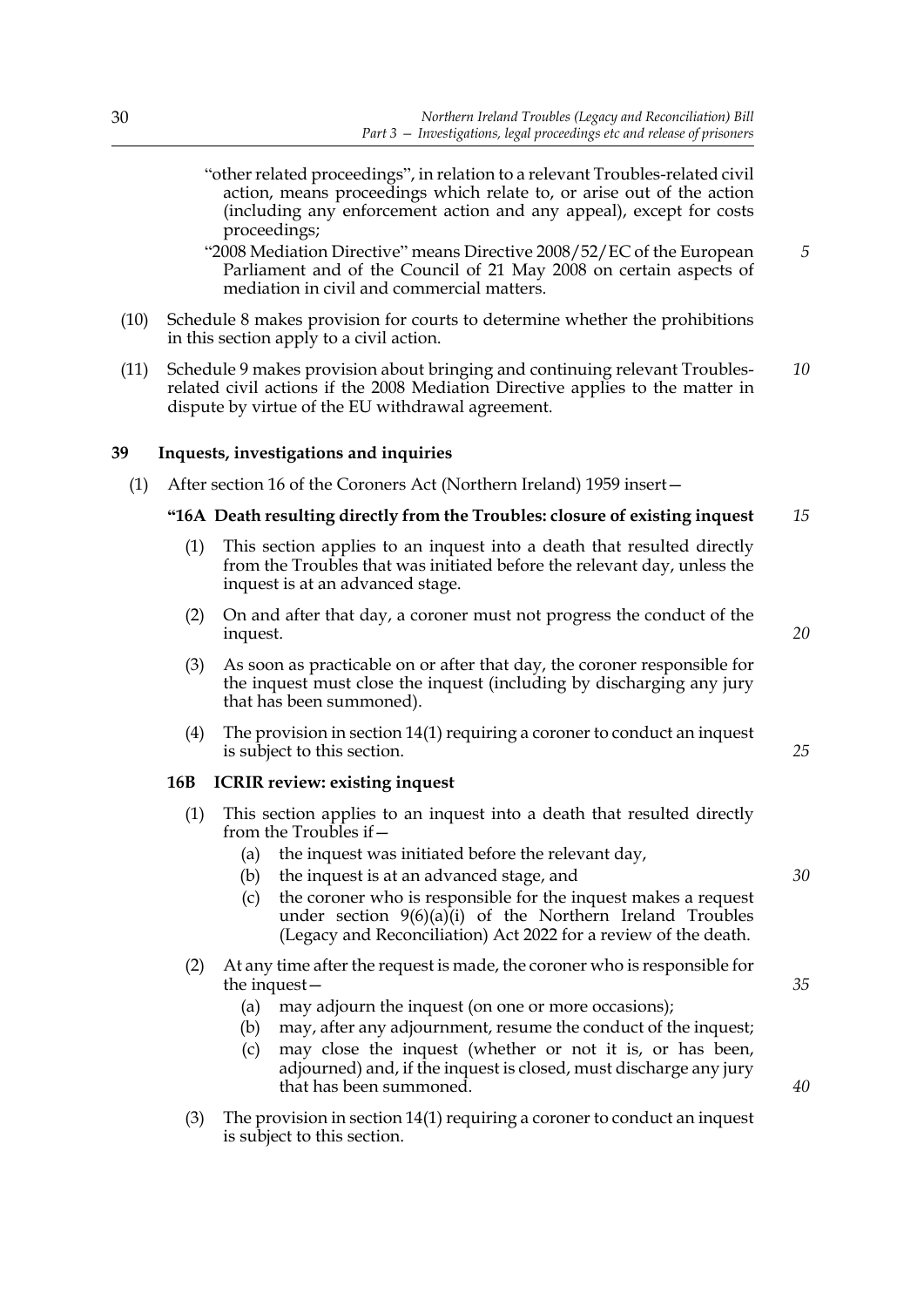# **16C Death resulting directly from the Troubles: prohibition of new inquest**

On and after the day on which section 39 of the Northern Ireland Troubles (Legacy and Reconciliation) Act 2022 comes into force—

- (a) a coroner must not decide to hold an inquest into any death that resulted directly from the Troubles, and
- (b) the Attorney General or Advocate General for Northern Ireland must not give a direction under section 14 for the conduct of an inquest into any death that resulted directly from the Troubles.

# **16D Interpretation**

- (1) This section applies for the purposes of sections 16A to 16C and this section.
- (2) A death "resulted directly from the Troubles" if  $-$ 
	- (a) the death was wholly caused by physical injuries or physical illness, or a combination of both, that resulted directly from an act of violence or force, and
	- (b) the act of violence or force was conduct forming part of the Troubles.
- (3) "Conduct forming part of the Troubles" has the same meaning as in the Northern Ireland Troubles (Legacy and Reconciliation) Act 2022 (see section 1 of that Act). *20*
- (4) The "relevant day" is the earlier of these two days—
	- (a) 1 May 2023;
	- (b) the day on which section 2(4) of the Northern Ireland Troubles (Legacy and Reconciliation) Act 2022 comes into force.
- (5) An inquest is "initiated"—
	- (a) by a coroner deciding to hold the inquest, or
	- (b) by a direction under section 14 being given for the conduct of the inquest.
- (6) An inquest is "at an advanced stage" if the inquest hearing to ascertain— *30*
	- (a) who the deceased was, and
	- (b) how, when and where the deceased died,
	- has been begun before the relevant day."
- (2) Schedule 10 makes provision about investigations and inquests in England and Wales and inquiries and investigations in Scotland. *35*

# **40 Police complaints**

After section 50 of the Police (Northern Ireland) Act 1998 insert—

# **"50A Complaints relating to conduct forming part of the Troubles**

- (1) On and after the day on which section 40 of the Northern Ireland Troubles (Legacy and Reconciliation) Act 2022 comes into force, this Part— *40*
	- (a) ceases to apply to a complaint (if made before that day), or

*5*

*10*

*15*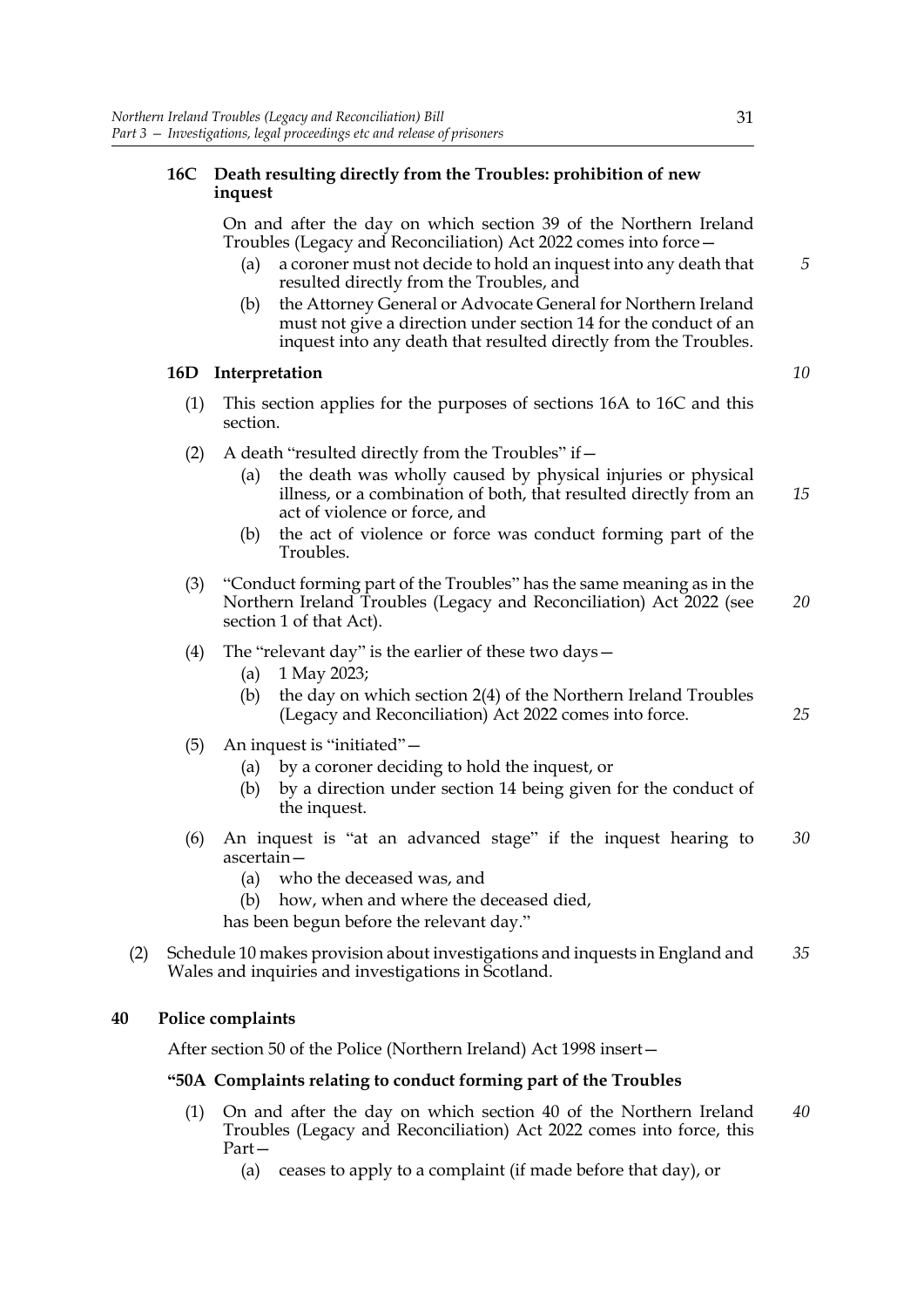(b) does not apply to a complaint (if made on or after that day), insofar as the complaint relates to conduct forming part of the Troubles.

- (2) On and after the day on which section 40 of the Northern Ireland Troubles (Legacy and Reconciliation) Act 2022 comes into force, the Chief Constable, the Board, the Director or the Department of Justice is to cease to deal with any complaint referred before that day under section 52(7) insofar as the complaint relates to conduct forming part of the Troubles.
- (3) In this section "conduct forming part of the Troubles" has the same meaning as in the Northern Ireland Troubles (Legacy and Reconciliation) Act 2022 (see section 1 of that Act)." *10*

#### *Release of prisoners*

#### **41 Prisoner release**

Schedule 11 makes provision about prisoner release under the Northern Ireland (Sentences) Act 1998.

#### **PART 4**

### MEMORIALISING THE TROUBLES

#### **42 Oral history**

- (1) The designated persons must secure that—
	- (a) within the initial period—
		- (i) a study is carried out of Troubles-related oral history records contained in current collections in Northern Ireland, and
		- (ii) the current collections are analysed to identify groups and communities in Northern Ireland that are under-represented in the current collections;
	- (b) Troubles-related oral history records are created, and are collected and preserved in Northern Ireland, especially oral history records which recount the personal experience of persons in groups and communities in Northern Ireland that are under-represented in current collections;
	- (c) public engagement with Troubles-related oral history records in Northern Ireland is encouraged and facilitated, including by such records becoming more publicly accessible;
	- (d) a catalogue of publicly accessible Troubles-related oral history records is—
		- (i) produced and kept up to date, and
		- (ii) made available on a website which the public can use without charge.
- (2) In complying with subsection (1)(b), the designated persons must, in particular, secure that appropriate assistance (including training and resources) is provided to persons with an interest in creating, collecting or preserving Troubles-related oral history records.
- (3) In complying with subsection  $(1)(c)$ , the designated persons must, in particular, secure that events and services intended to encourage and facilitate

*15*

*5*

*25*

*20*

*30*

*35*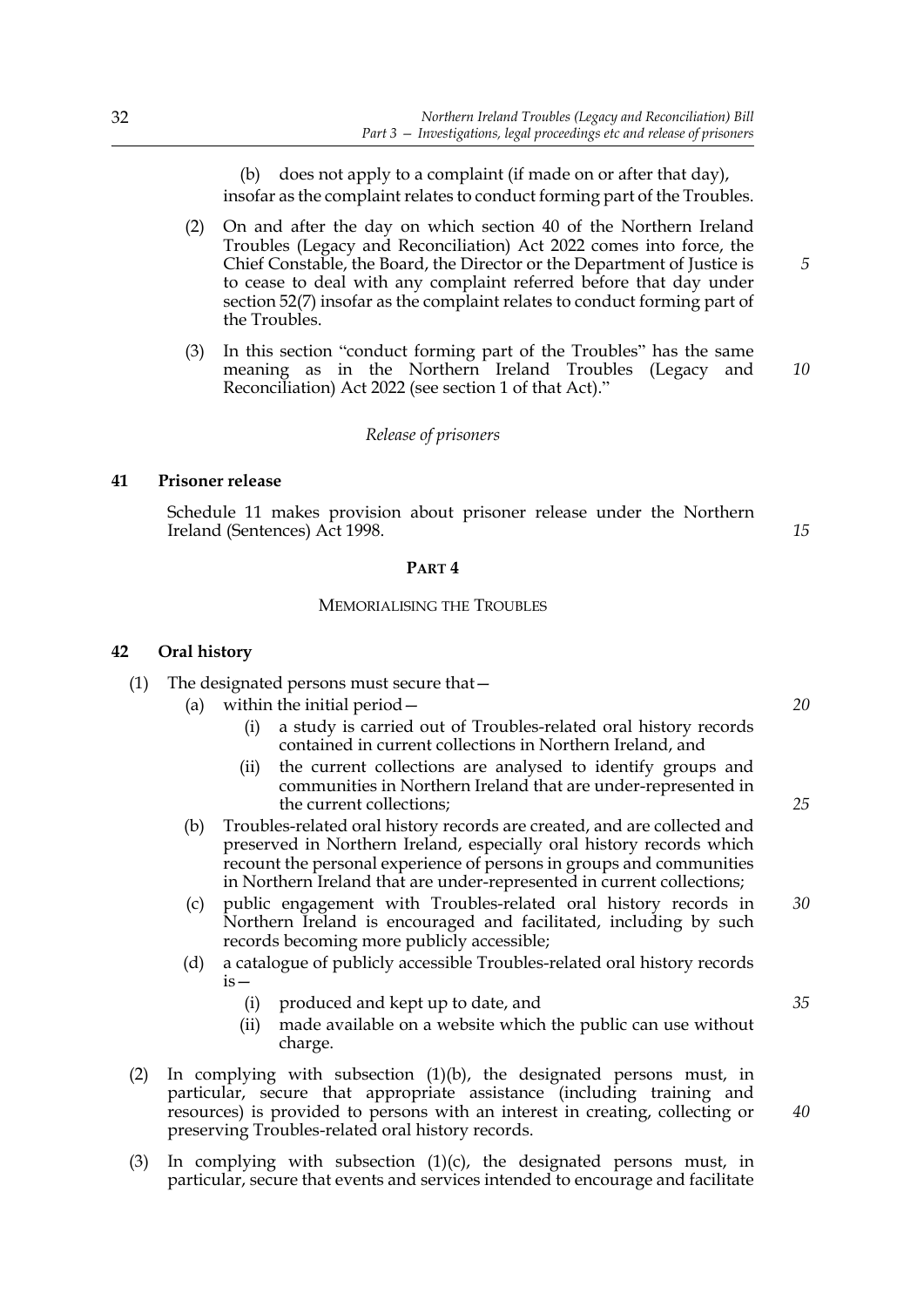public engagement with Troubles-related oral history records in Northern Ireland are arranged.

- (4) The designated persons may exercise the functions under subsection (1) in relation to oral history records about events and conduct before or after the period of the Troubles; and, if and to the extent that they do so, this section applies to such records as it applies to Troubles-related oral history records.
- (5) For the purposes of this section a group or community in Northern Ireland is under-represented in current collections if the oral history records in current collections do not appropriately reflect the prevalence of that group or community in Northern Ireland society during the period of the Troubles.
- (6) In this section—

"current collection" means a collection existing immediately before the specified day;

- "oral history record about events and conduct before or after the period of the Troubles" means a record (in any form) which—
	- (a) recounts personal experience relating to any of the events and conduct before or after the period of the Troubles, (including any effect which it has had on a person, whenever the effect occurred), and
	- (b) is of lasting historical significance;

"period of the Troubles" means the period—

- (a) beginning with 1 January 1966, and
- (b) ending with 10 April 1998;

"publicly accessible" means accessible by the public or by a section of the public (including where the access is available by arrangement, on the basis of a subscription or membership, or on payment);

- "Troubles-related oral history record" means a record (in any form) which—
	- (a) recounts personal experience relating to the Troubles, (including any effect which the Troubles have had on a person, whenever the effect occurred), and *30*
	- (b) is of lasting historical significance,

whether the personal experience (or effect) relates to the Troubles generally or to any aspect or aspects of the Troubles.

(7) For the purposes of this section it does not matter whether an oral history record is made by, or received from, a person in the United Kingdom, Ireland or elsewhere. *35*

# **43 The memorialisation strategy**

- (1) The designated persons must secure that—
	- (a) a study of relevant memorialisation activities that are being carried out immediately before the specified day ("current memorialisation activities") is undertaken; *40*
	- (b) recommendations about the initiation and carrying out of relevant memorialisation activities ("new memorialisation activities") are made;
	- (c) a report (a "memorialisation strategy") which sets out—
		- (i) the findings of the study, and
		- (ii) the recommendations,

*15*

*20*

*25*

*45*

*10*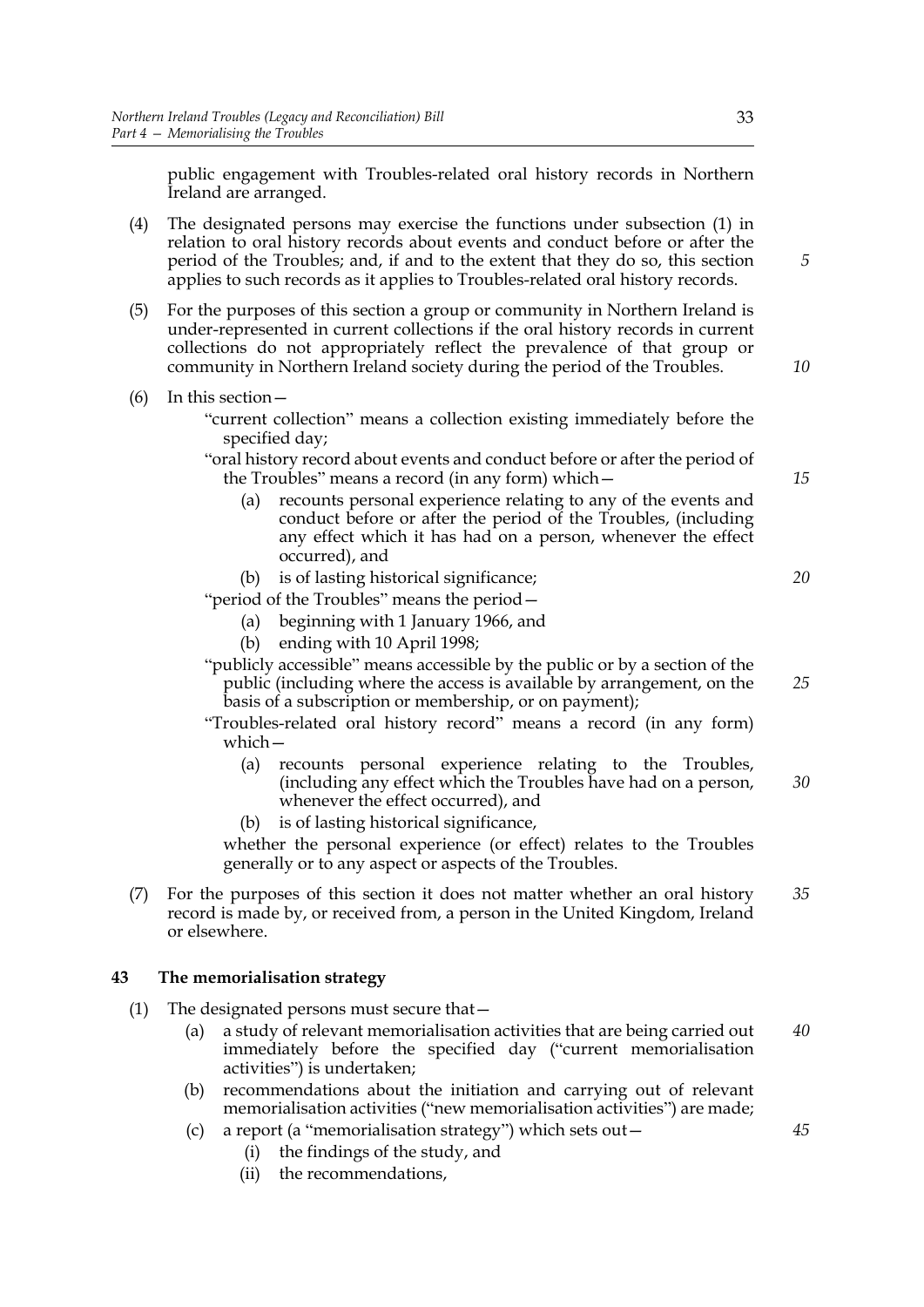is produced and published within the initial period;

- (d) a copy of the memorialisation strategy is given to the Secretary of State as soon as practicable after it is produced.
- (2) A "relevant memorialisation activity" is an activity that is carried out in Northern Ireland for the purpose of marking, commemorating, or providing information or education about—
	- (a) events and conduct that formed part of the Troubles and occurred in Northern Ireland, or
	- (b) events and conduct before or after the Troubles that occurred in Northern Ireland,

(whether or not it also relates to any other events and conduct that formed part of the Troubles or any other events and conduct before or after the Troubles).

- (3) It is for the designated persons to decide whether, and to what extent, the study and recommendations should cover relevant memorialisation activities that relate to events and conduct before or after the Troubles.
- (4) The process by which the study is carried out and the recommendations are made must provide for consideration to be given to the following matters—
	- (a) how relevant memorialisation activities currently, or will in the future, promote reconciliation in Northern Ireland;
	- (b) how relevant memorialisation activities currently are, or will in the future be, relevant to people living in Northern Ireland; *20*
	- (c) appropriate non-UK memorialisation activities.
- (5) In particular, consideration must be given to whether the establishment of a new museum, memorial or similar project should be recommended.
- (6) The process by which the study is carried out and the recommendations are made must enable the public and other interested persons to contribute to the process. *25*
- (7) In particular, the process must include opportunities for the public and other interested persons—
	- (a) to suggest current memorialisation activities that should form part of the study; *30*
	- (b) to comment on current memorialisation activities;
	- (c) to suggest new memorialisation activities.
- (8) In this section "appropriate non-UK memorialisation activity" means an activity—
	- (a) which is undertaken outside the United Kingdom to mark, commemorate or provide information or education about past events or conduct, and
	- (b) which appears to the designated persons to be appropriate to consider in carrying out the study and making the recommendations.

# **44 Response to the memorialisation strategy**

- (1) The Secretary of State must—
	- (a) consider, and decide a response to, each of the recommendations made in the memorialisation strategy;
	- (b) produce and publish a document which sets out the response to each of the recommendations, including (as appropriate)— *45*

*15*

*35*

*40*

*10*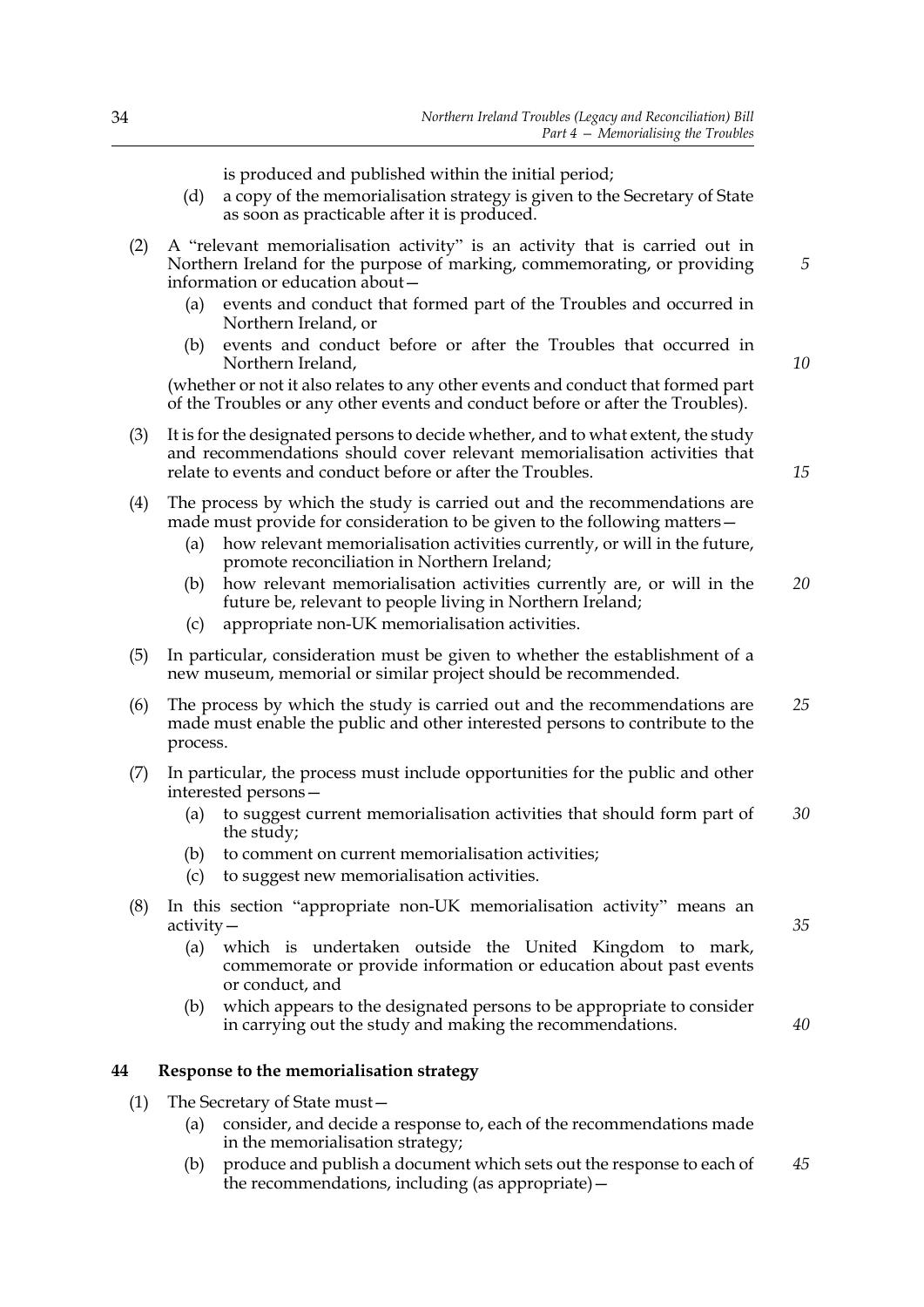- (i) the action the Secretary of State proposes to take in response, or
- (ii) the Secretary of State's reasons for not taking any action in response.
- (2) The Secretary of State must—
	- (a) comply with that requirement before the end of the period of one year beginning with the day on which the copy of the strategy is given in accordance with section 43(1)(d), and
	- (b) consult the First Minister and deputy First Minister on the proposed action, or reasons for not taking action, before deciding a response to each recommendation.
- (3) In this section "recommendations" means recommendations about the initiation and carrying out of new memorialisation activities.

# **45 Academic research**

- (1) The designated persons must secure that—
	- (a) terms of reference are set for academic research into the Troubles;
	- (b) academic research is carried out in accordance with those terms of reference;
	- (c) the terms of reference are set within the initial period;
	- (d) the researchers produce a report on the outcome of the academic research (the "academic report");
	- (e) the academic report is published and a copy of it is given to the Secretary of State before the end of the seventh year of the period of operation of the ICRIR.
- (2) The designated persons must use their best endeavours to make arrangements under which one of the UKRI's Councils is to undertake, or participate in, activities which enable, or assist, the designated persons to comply with the duties imposed by subsection  $(1)(a)$  to  $(d)$ . *25*
- (3) The researchers must carry out their work—
	- (a) independently of the influence of any other persons, and
	- (b) otherwise in such ways as will secure the confidence of the people of Northern Ireland in them and their work. *30*
- (4) The terms of reference may—
	- (a) provide for academic research to be carried out into events and conduct before or after the Troubles, and
	- (b) make provision about criteria for identifying the kinds of events and conduct before or after the Troubles into which the academic research is to be carried out. *35*
- (5) The terms of reference must require the researchers to take account of ICRIR reports in carrying out the academic research.
- (6) The terms of reference—
	- (a) must require the academic research to include the production of an analysis of patterns and themes emerging from the relevant events and conduct into which the academic research is carried out, including (in particular) an analysis of women's and girls' experience of those events, and

*40*

*45*

*15*

*5*

*10*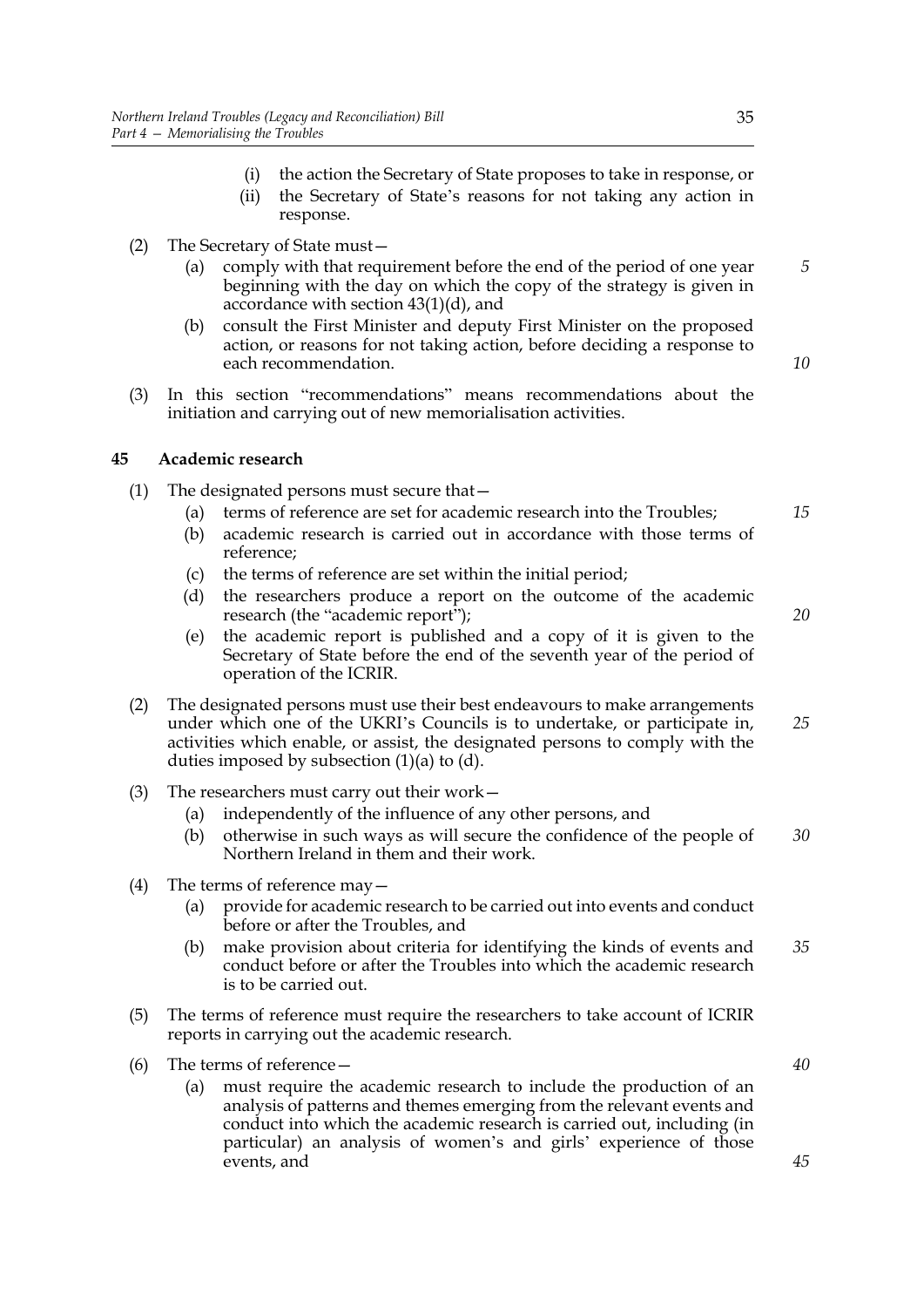- (b) may include provision about criteria for identifying the kinds of relevant events and conduct that the researchers are to take into account for the purposes of producing that analysis.
- (7) The terms of reference must require the researchers to carry out a statistical analysis of—
	- (a) all ICRIR reports relating to a death, and
	- (b) the historical record.
- (8) That analysis must, in particular, set out, to the extent possible from the ICRIR reports and historical record—
	- (a) the number of deaths (resulting from conduct forming part of the Troubles) recorded in those reports and that record, *10*
	- (b) an overview of the biographical attributes of the deceased (including by age range and community background), and
	- (c) an overview of the circumstances of the deaths (including when and where they occurred, and the involvement of any body or proscribed organisation). *15*
- (9) In this section—

"ICRIR reports" means—

- (a) the final reports published in accordance with section 16, and
- (b) any final reports of which summaries are given in accordance with section 16; *20*
- "proscribed organisation" means an organisation that has been proscribed at any time under terrorism legislation in the United Kingdom;

"relevant events and conduct" means—

- (a) events and conduct forming part of the Troubles, and
- (b) events and conduct before or after the Troubles;

"researchers" means the persons carrying out the academic research into the Troubles and producing the report;

"UKRI's Council" means any of the Councils of United Kingdom Research and Innovation provided for by or under section 92 of the Higher Education and Research Act 2017. *30*

# **46 Annual reports**

- (1) The designated persons must—
	- (a) produce, for each reporting period, a report on the progress made in carrying out the Troubles-related work programme during the reporting period concerned (an "annual report"); *35*
	- (b) publish each annual report as soon as practicable after it is produced;
	- (c) give a copy of each annual report to the Secretary of State at least two weeks before the report is published.
- (2) In this section "reporting period" means—
	- (a) the initial period, and
	- (b) each subsequent period of one year beginning immediately after the end of a reporting period.

*25*

*40*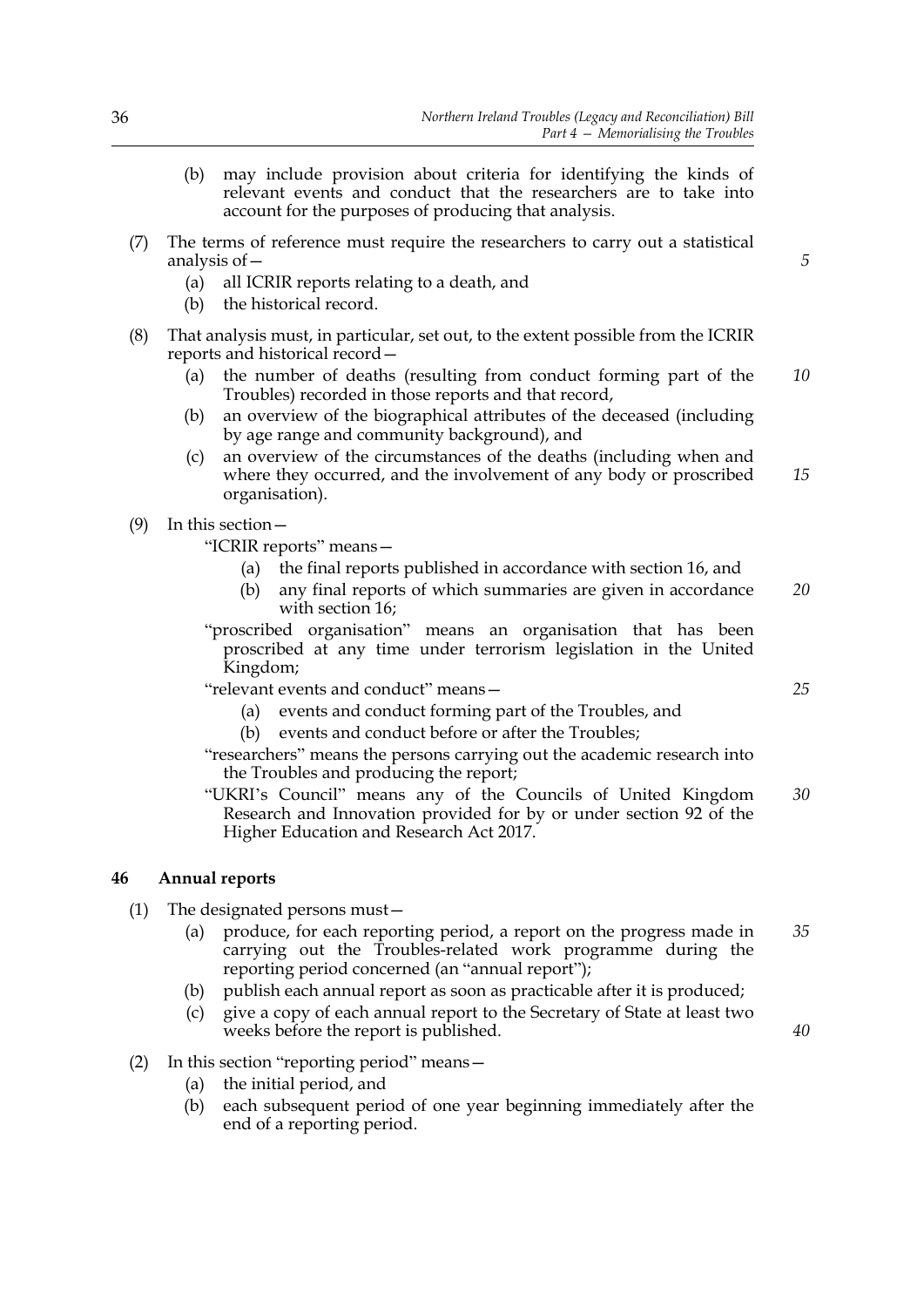# **47 Carrying out the Troubles-related work programme**

- (1) When carrying out the Troubles-related work programme, the designated persons must have regard to the need to ensure that—
	- (a) there is support from different communities in Northern Ireland for the way in which that programme is carried out, and
	- (b) a variety of views of the Troubles is taken into account in carrying out that programme.
- (2) When carrying out the Troubles-related work programme, the designated persons must have regard to the views given to them by any advisory forum (see section 48) in accordance with the arrangements under which it is established.
- (3) The designated persons may make arrangements about the way in which each of them will exercise its functions to secure that the Troubles-related work programme is carried out ("operational arrangements").
- (4) The designated persons must publish any current operational arrangements as soon as practicable after they are made or amended (or after the specified day, in the case of any operational arrangements made before that day and not already published). *15*

#### **48 The advisory forum**

- (1) The designated persons must use their best endeavours to establish an advisory forum consisting of other persons. *20*
- (2) In establishing an advisory forum, the designated persons must have regard  $to-$ 
	- (a) the need to ensure that the membership of the advisory forum includes persons who represent the views of victims and survivors of events and conduct forming part of the Troubles (whether or not they also represent the views of other persons);
	- (b) the need to ensure that the membership of the advisory forum is balanced as respects those members who are associated with the different communities in Northern Ireland.
- (3) The duties imposed on the designated persons by subsections (1) and (2) do not apply if—
	- (a) those persons have taken the actions required by those duties before the specified day, and
	- (b) an advisory forum established by those persons in compliance with those duties is in existence immediately before the specified day. *35*
- (4) The designated persons must publish any current arrangements under which any advisory forum is established (including publishing the membership of the forum) as soon as practicable after the arrangements are made or amended (or after the specified day, in the case of any arrangements made before that day and not already published).

# **49 Designated persons and funding**

(1) *The Secretary of State may, by regulations, designate a person for the purposes of this Part if the Secretary of State is satisfied that the person would make a significant* *5*

*10*

*25*

*30*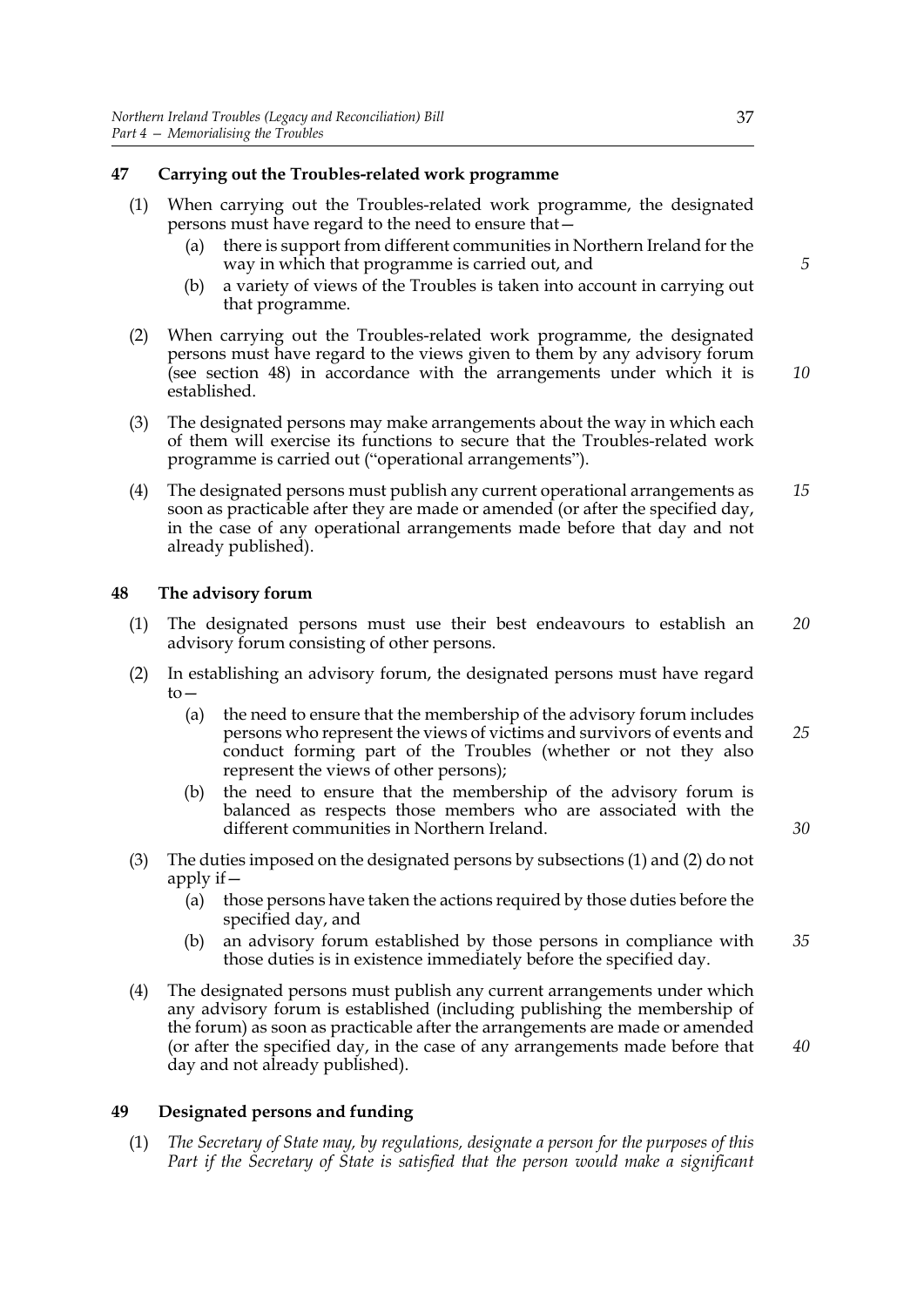*contribution to the performance of the functions which are imposed by sections 42, 43 and 45.*

- (2) When deciding whether to designate a person, the Secretary of State must have regard to whether the person is supported by different communities in Northern Ireland and will act independently of the influence of any other persons.
- (3) Regulations under this section may provide—
	- (a) that a power of direction is not to be exercised to give a designated person, a member or officer of that person, or any staff assisting that person, a direction relating to functions under this Part;
	- (b) for the staff assisting a designated person to assist in the exercise of the person's functions under this Part;
	- (c) that a designated person is required to perform only a particular function or an aspect of a function.
- (4) Regulations under this section are subject to negative procedure.
- (5) *The Secretary of State may make payments or provide other resources to, or in respect of, the designated persons in connection with the exercise of functions under this Part.*

# **50 Interpretation of this Part**

- (1) In this Part—
	- "designated persons" means the persons designated by the Secretary of State in regulations made under section 49; *20*
	- "different communities in Northern Ireland" means communities in Northern Ireland—
		- (a) which had or have differing views on the constitutional status of Northern Ireland, or
		- (b) between which there was or is political or sectarian hostility;
	- "events and conduct before or after the Troubles" has the meaning given in subsection (2) to (4);
	- "initial period" means the period of one year beginning with the specified day;
	- "specified day" means the day specified in regulations made by the Secretary of State for the purposes of commencing the Troubles-related work programme;
	- "Troubles-related work programme" means the functions which are imposed on the designated persons by sections 42, 43 and 45.
- (2) "Events and conduct before or after the Troubles" means the events and conduct that related to Northern Ireland affairs and occurred—
	- (a) before 1 January 1966, or
	- (b) after 10 April 1998.

#### (3) That includes events and conduct at those times which were connected with— *40*

- (a) preventing,
- (b) investigating, or
- (c) otherwise dealing with the consequences of,

other events and conduct relating to Northern Ireland affairs.

*15*

*25*

*30*

*35*

*10*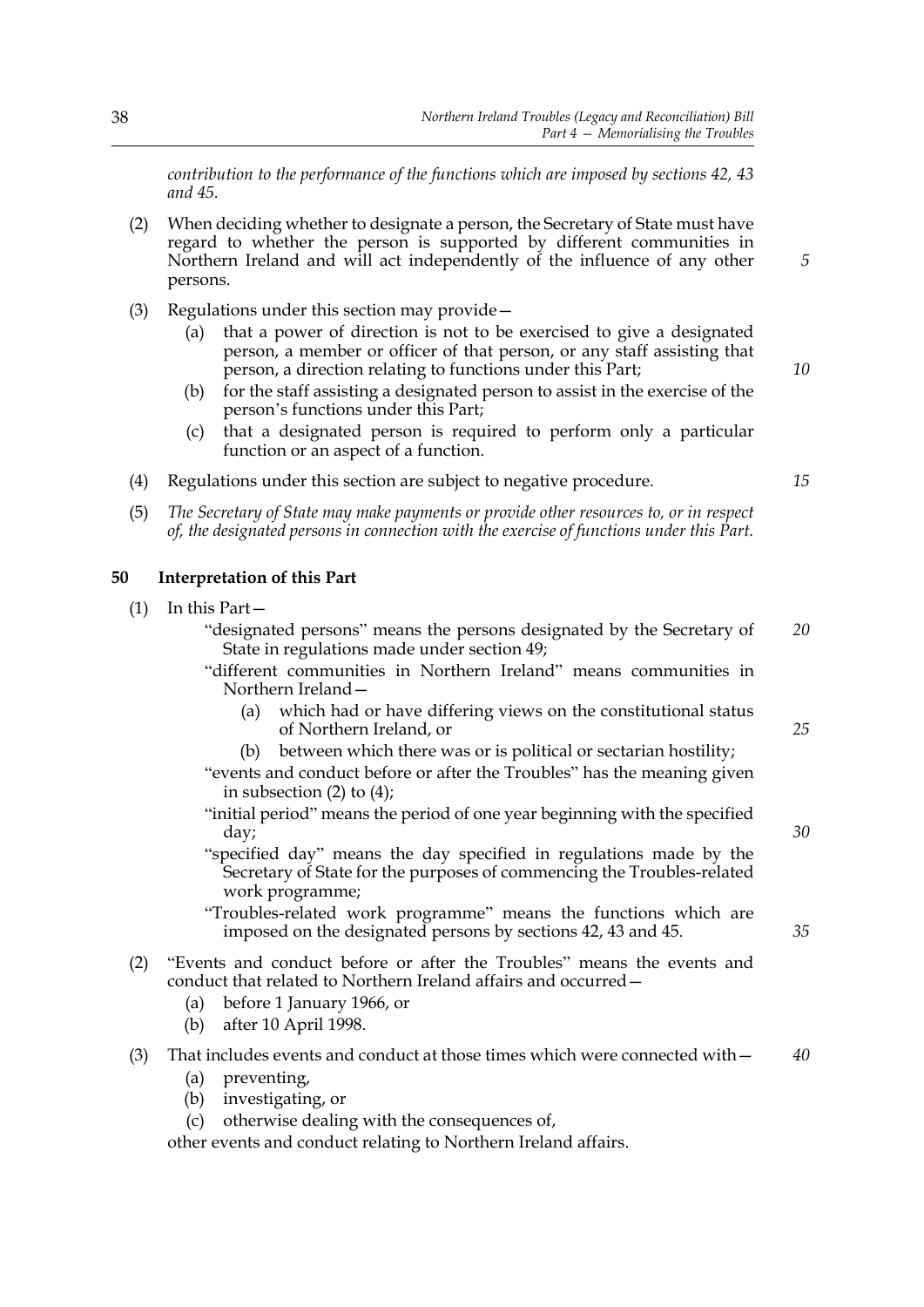- (4) For the purposes of this section it does not matter if an event or conduct occurred in Northern Ireland, in another part of the United Kingdom, or elsewhere.
- (5) Section 1 includes provision about the meaning of "conduct" and "Northern Ireland affairs".
- (6) Where this Part requires one or more persons to publish a document, it is for the person or persons to decide the manner in which the document is to be published.

#### **PART 5**

#### FINAL PROVISIONS

#### **51 Consequential provision**

- (1) Schedule 12 amends existing legislation.
- (2) A national authority may by regulations make provision that is consequential on this Act.
- (3) In this Act "national authority" means—
	- (a) the Secretary of State,
	- (b) the Department of Justice in Northern Ireland, or
	- (c) the Scottish Ministers.
- (4) Regulations under subsection (2) may, in particular, amend legislation (whenever passed or made).
- (5) Regulations made under subsection (2) are subject to affirmative procedure if they contain any amendment of primary legislation.
- (6) Any other regulations made under subsection (2) are subject to negative procedure.
- (7) The power of the Department of Justice in Northern Ireland or the Scottish Ministers to make regulations under subsection (2) is subject to section 52(6) or (7). *25*
- (8) The Secretary of State may by regulations—
	- (a) replace a reference in provision made by this Act to the commencement of a provision of this Act with a reference to the actual date on which the provision comes into force; *30*
	- (b) replace a reference in provision made by this Act to a date determined by reference to the commencement of a provision of this Act with a reference to the actual date so determined;
	- (c) replace a reference in provision made by this Act to the day of the First Reading in the House of Commons of the Bill for this Act with a reference to the actual date of the First Reading;
	- (d) in section 33 or in any provision made by section 39 or Schedule 10 may replace a reference to the relevant day with a reference to the actual date of the relevant day, and repeal a definition of "relevant day";
	- (e) in Part 4—

*20*

*35*

*40*

*15*

*5*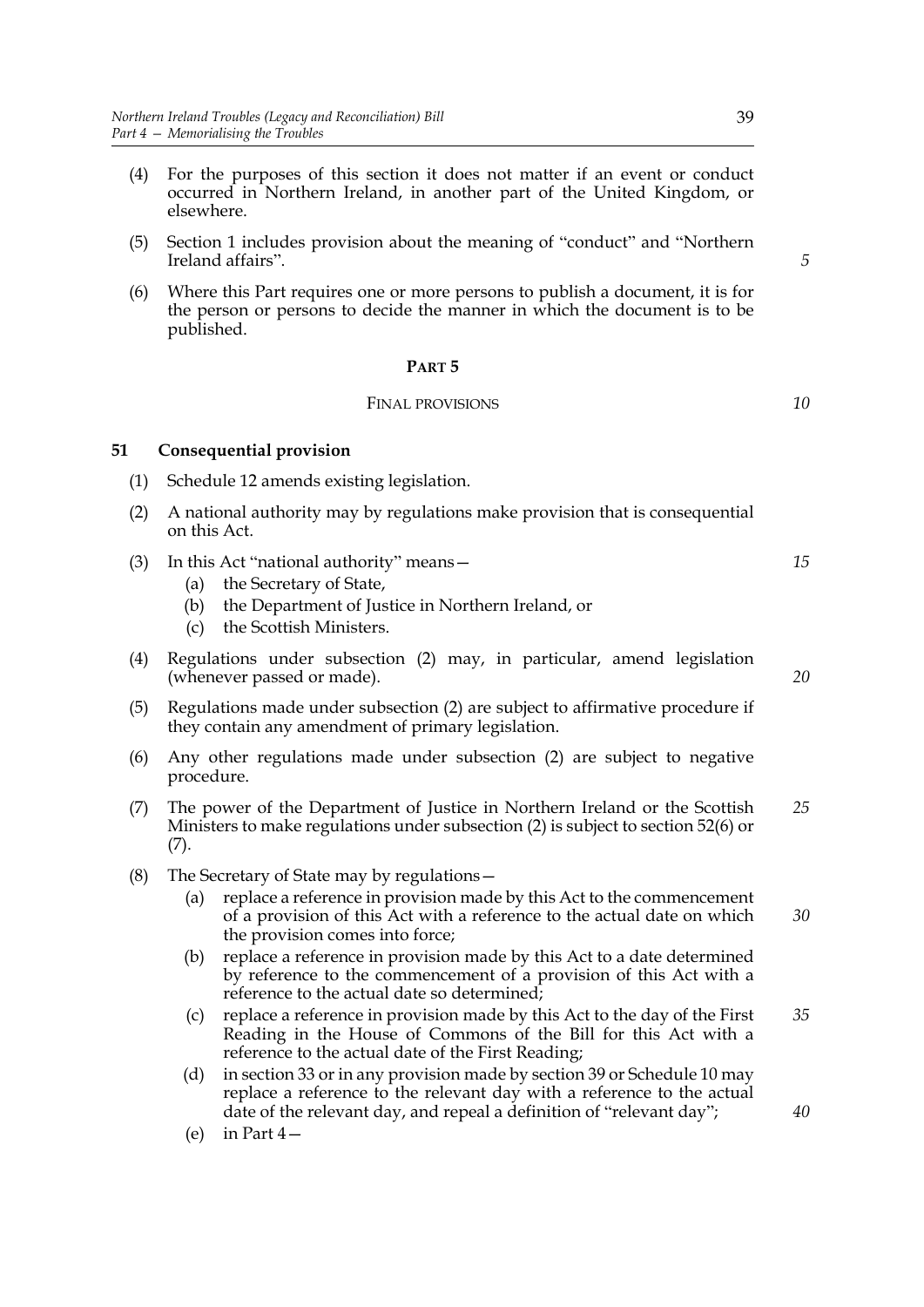- (i) replace a reference to the specified day with a reference to the actual date of the specified day and repeal the definition of "specified day", or
- (ii) amend the definition of "specified day" so that it sets out the actual date of the specified day.

# **52 Regulations**

- (1) Regulations made under this Act by the Secretary of State are to be made by statutory instrument.
- (2) Regulations made under this Act by the Department of Justice in Northern Ireland are to be made by statutory rule for the purposes of the Statutory Rules (Northern Ireland) Order 1979 (S.I. 1979/1573 (N.I. 12)).
- (3) Where regulations under this Act are "subject to affirmative procedure" they are to be made in accordance with the procedure set out in this table that is applicable (which depends on who makes the regulations)—

| Person(s) making<br>the regulations              | Procedure applicable                                                                                                                                                                | 15 |
|--------------------------------------------------|-------------------------------------------------------------------------------------------------------------------------------------------------------------------------------------|----|
| The Secretary of State                           | The regulations may not be made unless a<br>draft of the statutory instrument containing<br>them has been laid before, and approved by a<br>resolution of, each House of Parliament | 20 |
| The Department of Justice<br>in Northern Ireland | The regulations may not be made unless a<br>draft of them has been laid before, and<br>approved by a resolution of, the Northern<br><b>Ireland Assembly</b>                         |    |
| The Scottish Ministers                           | The regulations are subject to the affirmative<br>procedure (see section 29 of the Interpretation<br>and Legislative Reform (Scotland) Act 2010<br>(asp 10)                         | 25 |

(4) Where regulations under this Act are "subject to negative procedure" they are to be made in accordance with the procedure set out in this table that is applicable (which depends on who makes the regulations)—

| Person(s) making<br>the regulations              | Procedure applicable                                                                                                                                |    |
|--------------------------------------------------|-----------------------------------------------------------------------------------------------------------------------------------------------------|----|
| The Secretary of State                           | The statutory instrument containing<br>the<br>regulations is subject to annulment in<br>pursuance of a resolution of either House of<br>Parliament  | 35 |
| The Department of Justice<br>in Northern Ireland | The regulations are subject to negative<br>resolution (within the meaning of section 41(6)<br>of the Interpretation Act (Northern Ireland)<br>1954) | 40 |

*5*

*10*

*30*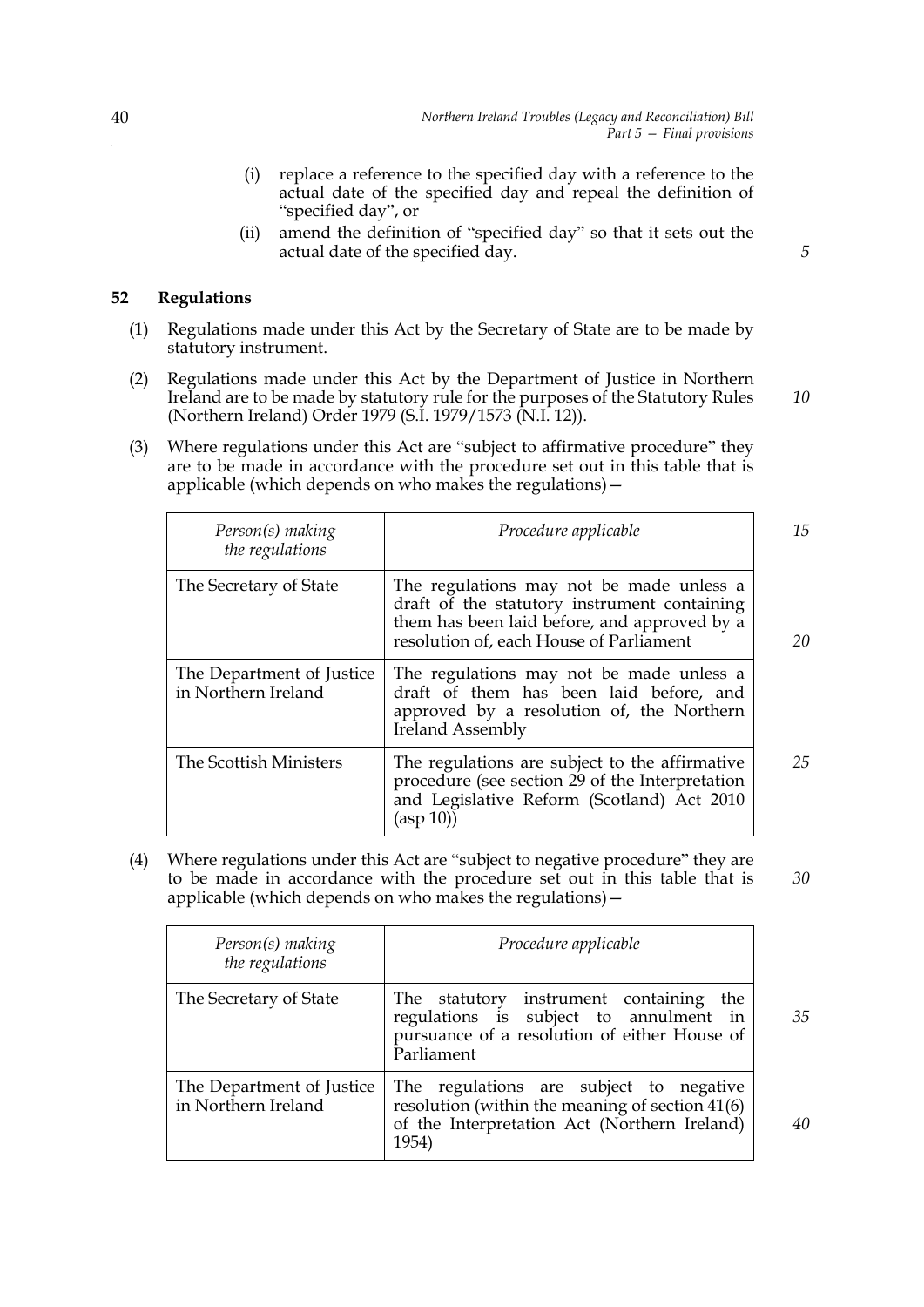| Person(s) making<br>the regulations | Procedure applicable                                                                                                                         |
|-------------------------------------|----------------------------------------------------------------------------------------------------------------------------------------------|
| The Scottish Ministers              | The regulations are subject to the negative<br>procedure (see section 28 of the Interpretation<br>and Legislative Reform (Scotland) Act 2010 |

- (5) Regulations under this Act may make—
	- (a) different provision for different purposes or cases;
	- (b) incidental, supplementary or consequential provision;
	- (c) transitional or transitory provision or savings.
- (6) Regulations made by the Department of Justice in Northern Ireland under this Act may only make— *10*
	- (a) transferred provision, or
	- (b) reserved provision;

and the regulations may not make reserved provision without the consent of the Secretary of State.

(7) Regulations made by the Scottish Ministers under this Act may only make provision that would be within the legislative competence of the Scottish Parliament if it were contained in an Act of the Scottish Parliament.

# **53 Interpretation**

(1) In this Act, each expression set out in an entry in the first column of the following table is to be read in accordance with the corresponding entry in the second column— *20*

| Expression                | Interpretation                                                                                                                                     |    |
|---------------------------|----------------------------------------------------------------------------------------------------------------------------------------------------|----|
| <b>Chief Commissioner</b> | The Commissioner appointed under section<br>$2(3)(a)$ .                                                                                            | 25 |
| chief officer             | This means —                                                                                                                                       |    |
|                           | the chief constable of a police force maintained<br>under section 2 of the Police Act 1996 (police<br>forces in England and Wales outside London); |    |
|                           | the Commissioner of Police of the Metropolis;                                                                                                      | 30 |
|                           | the Commissioner of Police for the City of<br>London;                                                                                              |    |
|                           | the chief constable of the Police Service of<br>Scotland;                                                                                          |    |
|                           | the chief constable of the Ministry of Defence<br>Police;                                                                                          | 35 |
|                           | the chief constable of the British Transport<br>Police.                                                                                            |    |

*5*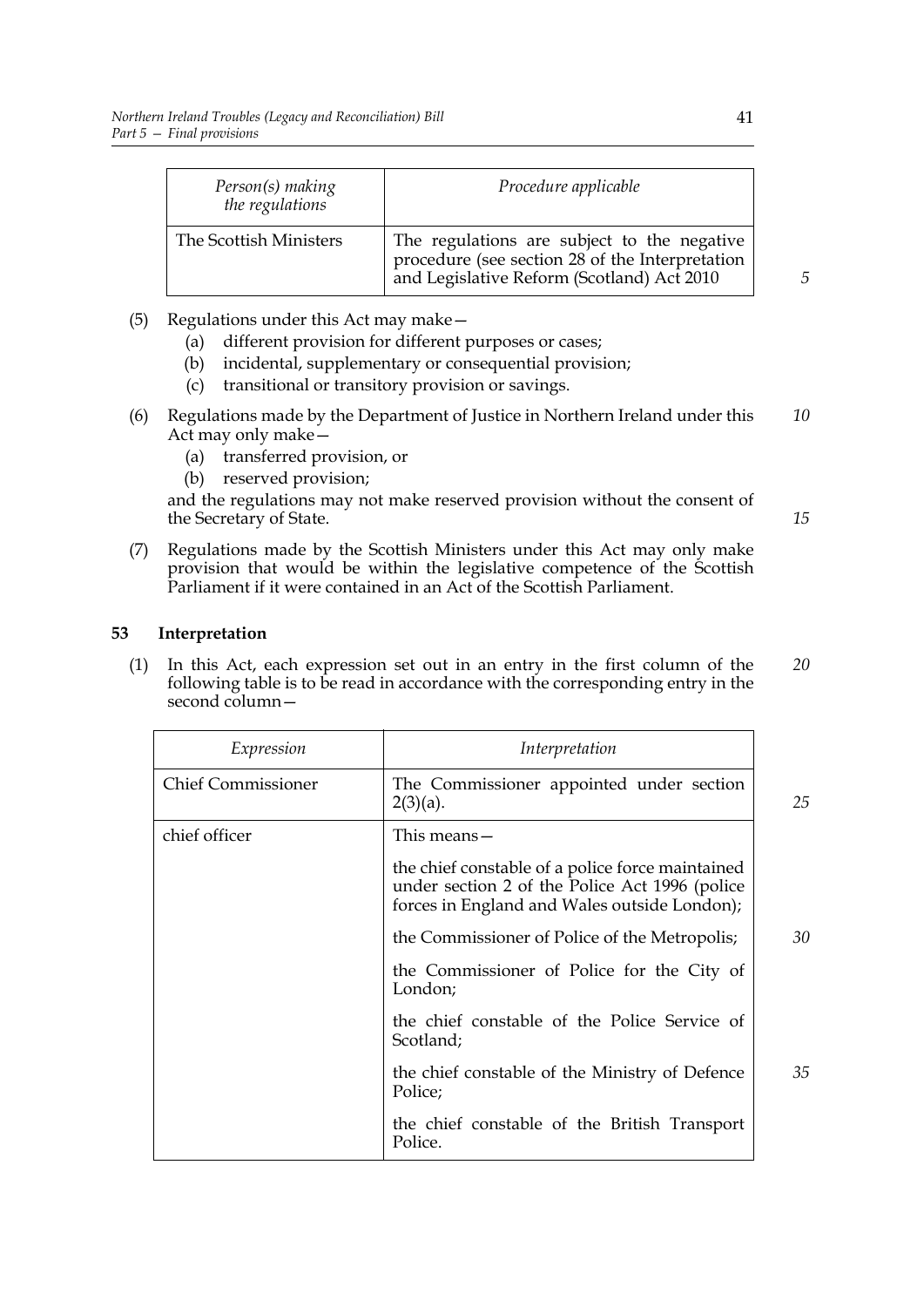| Expression                                        | Interpretation                                                                                                                            |  |  |  |
|---------------------------------------------------|-------------------------------------------------------------------------------------------------------------------------------------------|--|--|--|
| Commissioner for<br>Investigations                | The Commissioner appointed under section<br>$2(3)(b)$ .                                                                                   |  |  |  |
| Commissioners                                     | The members of the ICRIR appointed under<br>section $2(3)(a)$ , (b) and (c).                                                              |  |  |  |
| conduct                                           | This has the meaning given in section 1.                                                                                                  |  |  |  |
| conduct forming part of the<br>Troubles           | This has the meaning given in section 1.                                                                                                  |  |  |  |
| connected Troubles-related<br>offence             | This has the meaning given in section 1.                                                                                                  |  |  |  |
| event forming part of the<br>Troubles             | This has the meaning given in section 1.                                                                                                  |  |  |  |
| excepted matter                                   | This has the meaning given by section $4(1)$ of<br>the Northern Ireland Act 1998.                                                         |  |  |  |
| final report                                      | A report under section 15 on the findings of a<br>review of a death or a review of other harmful<br>conduct forming part of the Troubles. |  |  |  |
| <b>GCHQ</b>                                       | the<br>has<br>the same meaning as<br>This<br>in<br>Intelligence Services Act 1994.                                                        |  |  |  |
| Her Majesty's forces                              | This has the same meaning as in the Armed<br>Forces Act 2006 (see section 374 of that Act).                                               |  |  |  |
| historical record                                 | This has the meaning given in section $2(4)(f)$ .                                                                                         |  |  |  |
| the ICRIR                                         | The<br>Commission<br>for<br>Independent<br>Reconciliation and Information Recovery.                                                       |  |  |  |
| <b>ICRIR</b> contractor                           | A person providing, or being employed in the<br>provision of, goods or services for<br>the<br>purposes of the ICRIR.                      |  |  |  |
| <b>ICRIR</b> officers                             | This has the meaning given in section $3(4)$ .                                                                                            |  |  |  |
| immunity function                                 | The function of determining whether to grant<br>persons immunity from prosecution conferred<br>by section $2(4)(d)$ .                     |  |  |  |
| immunity requests panel                           | The panel formed in accordance with section<br>21.                                                                                        |  |  |  |
| inspector of constabulary<br>for Northern Ireland | An inspector of constabulary for Northern<br>Ireland (appointed under section 41 of the<br>Police (Northern Ireland) Act 1998).           |  |  |  |
| legislation                                       | subordinate<br>legislation<br>Primary<br>and<br>legislation.                                                                              |  |  |  |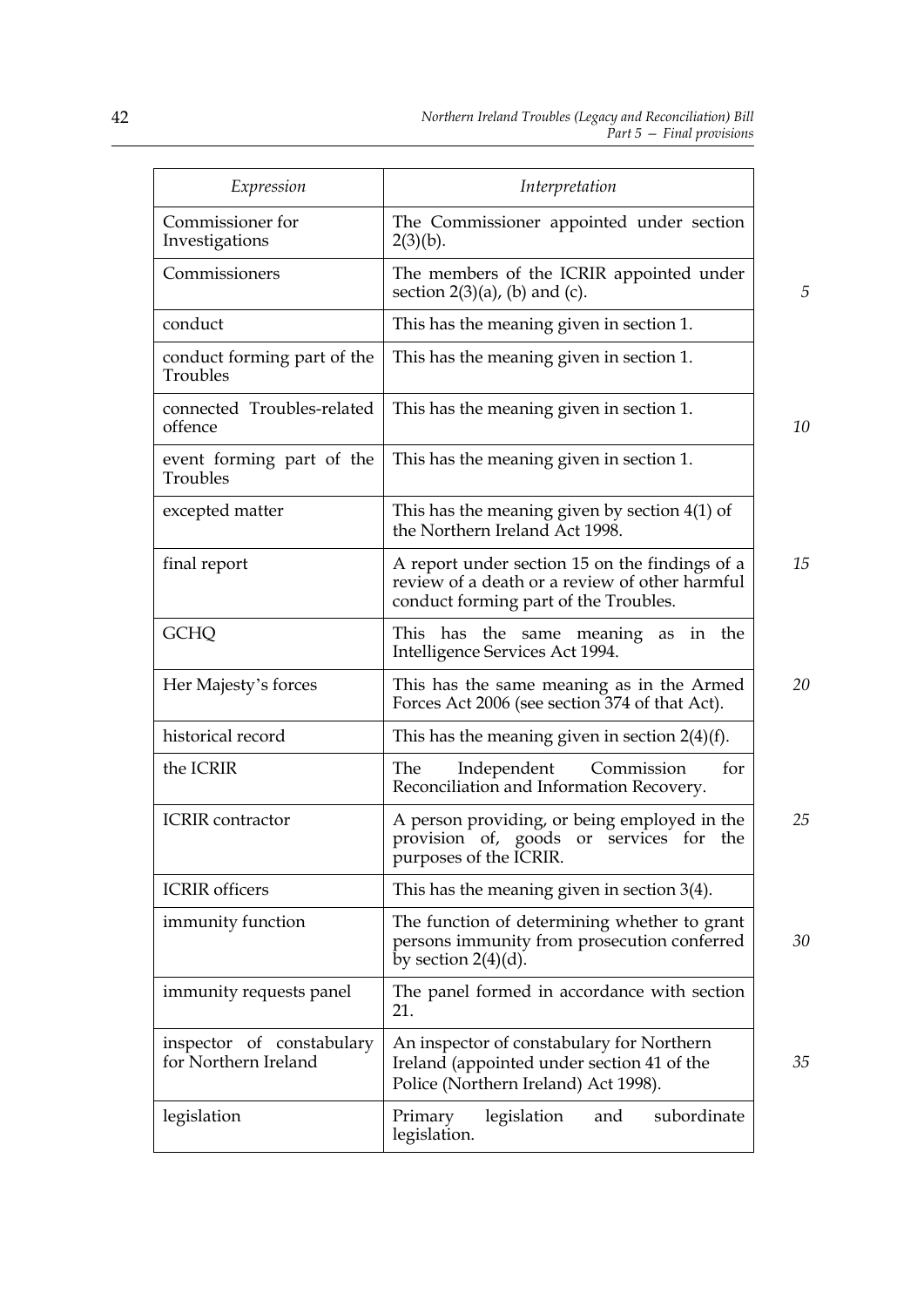| Expression                                                              | Interpretation                                                                                                                           |  |
|-------------------------------------------------------------------------|------------------------------------------------------------------------------------------------------------------------------------------|--|
| national authority                                                      | This means has the meaning given in section<br>51(3)                                                                                     |  |
| Northern Ireland affairs                                                | This has the meaning given in section 1.                                                                                                 |  |
| harmful<br>other<br>conduct<br>of<br>the<br>forming<br>part<br>Troubles | This has the meaning given in section 1.                                                                                                 |  |
| period of operation of the<br><b>ICRIR</b>                              | The period beginning with the day on which<br>section 2(4) comes into force.                                                             |  |
| police force in Great Britain                                           | This means $-$                                                                                                                           |  |
|                                                                         | a police force maintained under section 2 of<br>the Police Act 1996 (police forces in England<br>and Wales outside London);              |  |
|                                                                         | the metropolitan police force;                                                                                                           |  |
|                                                                         | the City of London police force;                                                                                                         |  |
|                                                                         | the Police Service of Scotland;                                                                                                          |  |
|                                                                         | the Ministry of Defence Police;                                                                                                          |  |
|                                                                         | the British Transport Police.                                                                                                            |  |
| prejudicial information                                                 | Information which, if disclosed generally,<br>would risk putting, or would put, the life or<br>safety of any person at risk.             |  |
| primary legislation                                                     | This means-                                                                                                                              |  |
|                                                                         | Northern Ireland legislation (which has the<br>meaning given in section 24(5)<br>of the<br>Interpretation Act 1978);                     |  |
|                                                                         | an Act of Parliament;                                                                                                                    |  |
|                                                                         | an Act of the Scottish Parliament;                                                                                                       |  |
|                                                                         | a Measure or Act of Senedd Cymru.                                                                                                        |  |
| international<br>protected                                              | Information which -                                                                                                                      |  |
| information                                                             | was supplied to any person by, or by an<br>(a)<br>agency of, the government of a country or<br>territory outside the United Kingdom, and |  |
|                                                                         | (b) if disclosed generally might, in the<br>opinion of the Secretary of State, damage<br>international relations.                        |  |
| <b>PSNI</b>                                                             | The Police Service of Northern Ireland.                                                                                                  |  |
| relevant authority                                                      | This means—                                                                                                                              |  |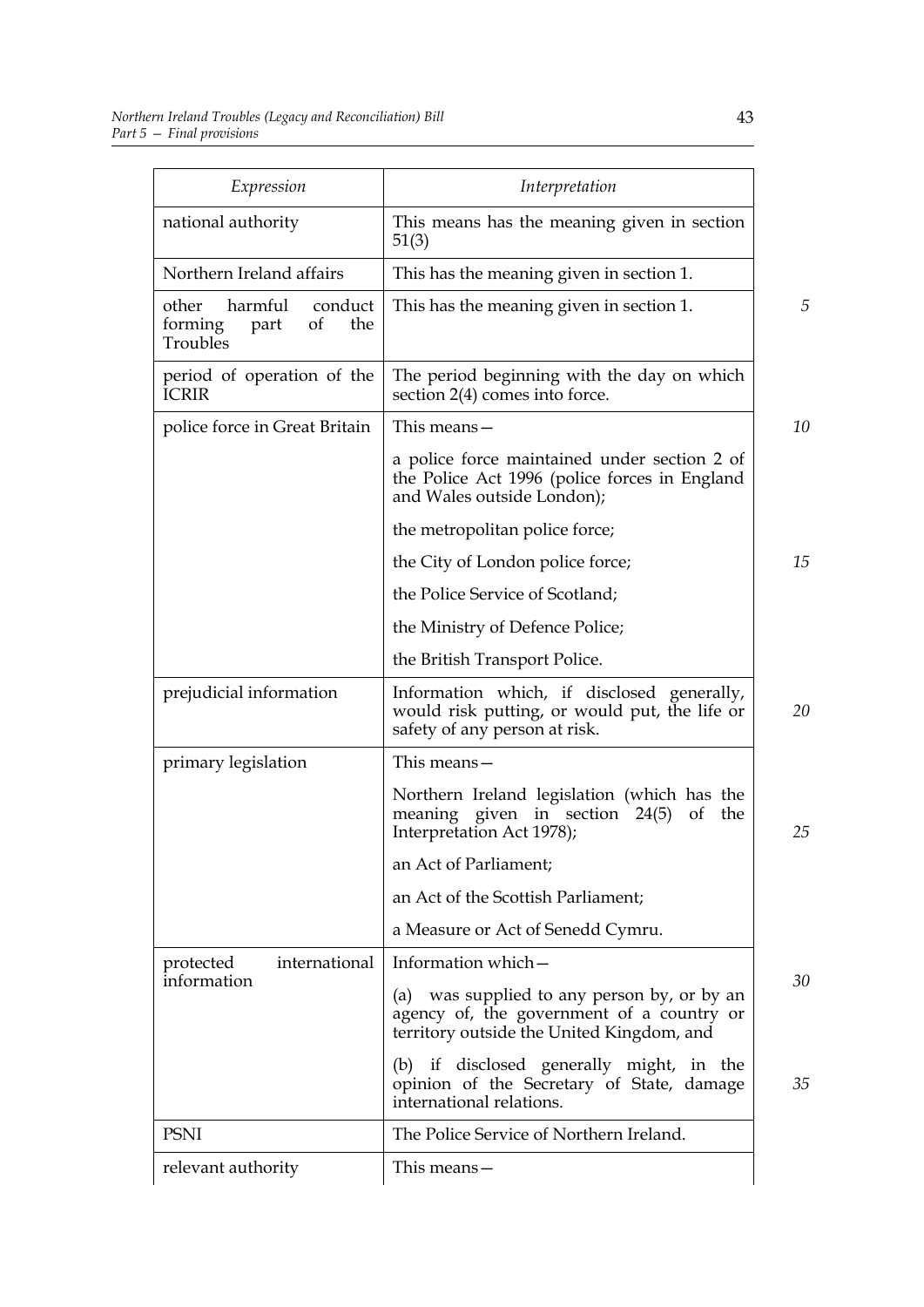| Expression            | Interpretation                                                                                                                                                                                         |    |
|-----------------------|--------------------------------------------------------------------------------------------------------------------------------------------------------------------------------------------------------|----|
|                       | the Chief Constable of the PSNI;                                                                                                                                                                       |    |
|                       | the chief officer of a police force in Great<br>Britain;                                                                                                                                               |    |
|                       | the Police Ombudsman for Northern Ireland;                                                                                                                                                             | 5  |
|                       | the Director General of the Independent Office<br>for Police Conduct;                                                                                                                                  |    |
|                       | Police<br>Investigations<br>Review<br>the<br>and<br>Commissioner;                                                                                                                                      |    |
|                       | any Minister of the Crown (which has the<br>same meaning as in the Ministers of the Crown<br>Act $1975$ – see section 8 of that Act);                                                                  | 10 |
|                       | the Security Service;                                                                                                                                                                                  |    |
|                       | the Secret Intelligence Service;                                                                                                                                                                       |    |
|                       | GCHQ;                                                                                                                                                                                                  | 15 |
|                       | any other department of the United Kingdom<br>(including<br>government<br>a<br>non-ministerial<br>department);                                                                                         |    |
|                       | a Northern Ireland department;                                                                                                                                                                         |    |
|                       | the Scottish Ministers;                                                                                                                                                                                | 20 |
|                       | any of Her Majesty's forces.                                                                                                                                                                           |    |
| request for a review  | A request for a review under section 9 or 10.                                                                                                                                                          |    |
| reserved matter       | This has the meaning given by section $4(1)$ of<br>the Northern Ireland Act 1998.                                                                                                                      |    |
| reserved provision    | Provision which, if it were contained in an Act<br>of the Northern Ireland Assembly, would<br>require the consent of the Secretary of State<br>under section 8(b) of the Northern Ireland Act<br>1998. | 25 |
| review function       | The function of carrying out reviews conferred<br>by section $2(4)(a)$ and (b).                                                                                                                        | 30 |
| sensitive information | This means information of the following<br>kinds.                                                                                                                                                      |    |
|                       | Information which, if disclosed generally,<br>would risk prejudicing, or would prejudice,<br>the national security interests of the United<br>Kingdom.                                                 | 35 |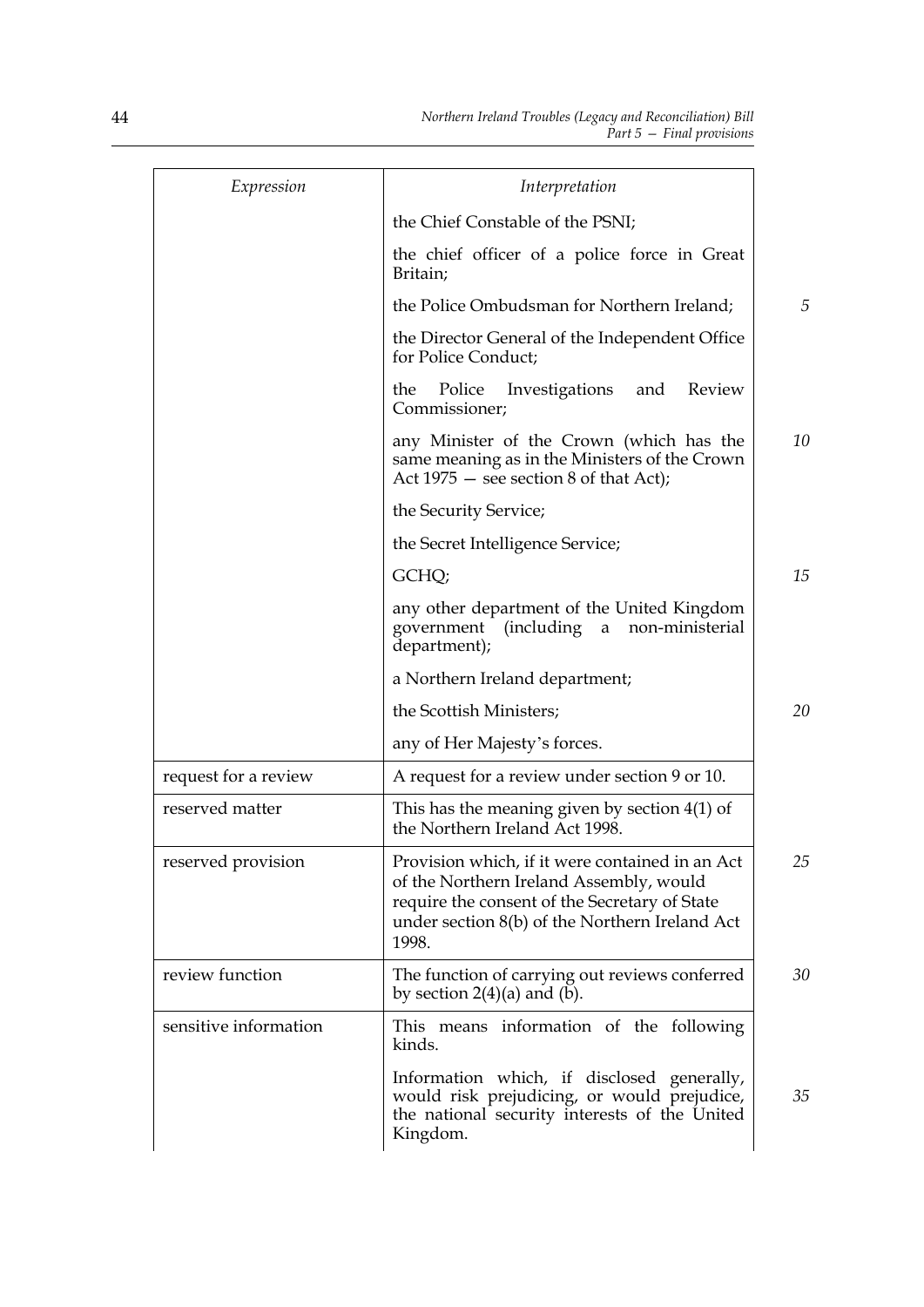| Expression                                | Interpretation                                                                                                                                                                                     |    |
|-------------------------------------------|----------------------------------------------------------------------------------------------------------------------------------------------------------------------------------------------------|----|
|                                           | Information<br>which<br>has<br>been<br>supplied<br>(whether to the person currently holding the<br>information or to some other person) by $-$                                                     |    |
|                                           | the Security Service,<br>(a)                                                                                                                                                                       | 5  |
|                                           | the Secret Intelligence Service,<br>(b)                                                                                                                                                            |    |
|                                           | GCHQ, or<br>(c)                                                                                                                                                                                    |    |
|                                           | (d)<br>any part of the following bodies which<br>engages in intelligence activities-                                                                                                               |    |
|                                           | (i) Her Majesty's forces;                                                                                                                                                                          | 10 |
|                                           | (ii) the Ministry of Defence;                                                                                                                                                                      |    |
|                                           | (iii) the PSNI;                                                                                                                                                                                    |    |
|                                           | (iv) a police force in Great Britain.                                                                                                                                                              |    |
| serious physical or mental<br>harm        | This has the meaning given in section 1.                                                                                                                                                           | 15 |
| Troubles-related<br>serious<br>offence    | This has the meaning given in section 1.                                                                                                                                                           |    |
| affirmative<br>subject<br>to<br>procedure | This has the meaning given in section 52(3).                                                                                                                                                       |    |
| subject<br>negative<br>to<br>procedure    | This has the meaning given in section 52(4).                                                                                                                                                       | 20 |
| subordinate legislation                   | made<br>under<br>instrument<br>primary<br>An<br>legislation                                                                                                                                        |    |
| transferred matter                        | This has the meaning given by section $4(1)$ of<br>the Northern Ireland Act 1998.                                                                                                                  | 25 |
| transferred provision                     | This means provision which –                                                                                                                                                                       |    |
|                                           | (a) would be within the legislative<br>competence of the Assembly if it were<br>contained in an Act of the Northern Ireland<br>Assembly, and                                                       | 30 |
|                                           | (b) would deal with a transferred matter<br>without being ancillary to other provision<br>(whether in the Act or previously enacted)<br>which deals with an excepted matter or<br>reserved matter. | 35 |
|                                           | Here-                                                                                                                                                                                              |    |
|                                           | (i) "ancillary" has the meaning given in<br>section 6(3) of the Northern Ireland Act 1998;                                                                                                         |    |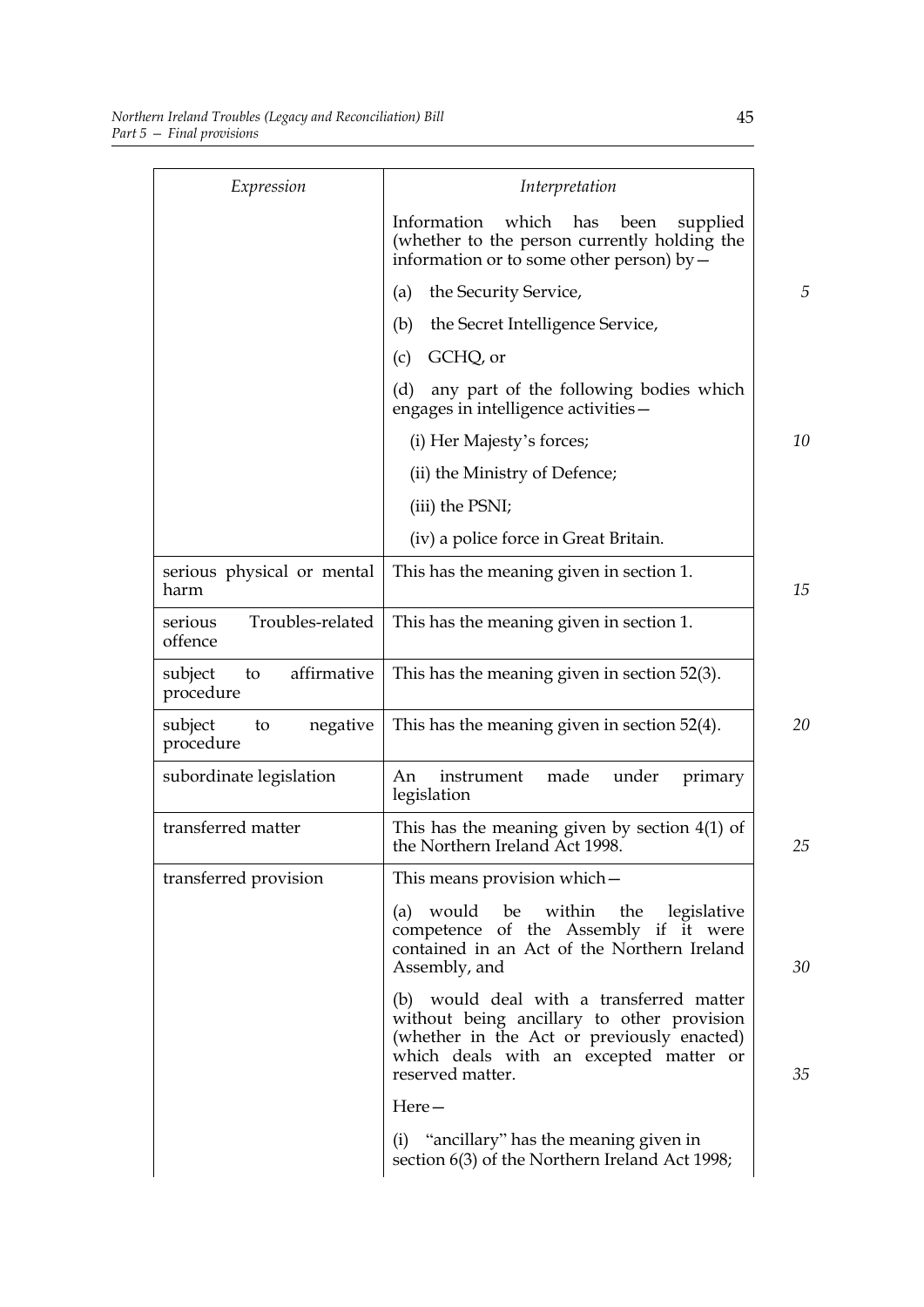| Expression               | Interpretation                                                                                                                                |
|--------------------------|-----------------------------------------------------------------------------------------------------------------------------------------------|
|                          | a reference to provision dealing<br>(ii)<br>with a matter is to be read in accordance with<br>section 98(2) of the Northern Ireland Act 1998. |
| the Troubles             | This has the meaning given in section 1.                                                                                                      |
| Troubles-related offence | This has the meaning given in section 1.                                                                                                      |

(2) A reference in this Act to the day on which a provision of this Act comes into force is, in a case where that provision comes into force at different times for different purposes, a reference to the day on which that provision comes into force for all purposes.

# **54 Application to the Crown**

This Act binds the Crown.

#### **55 Extent**

- (1) This Act extends to Northern Ireland, England and Wales, and Scotland.
- (2) But that is subject to subsections (3) to (5).
- (3) An amendment or repeal has the same extent as the provision amended or repealed.
- (4) Paragraph 2(2) of Schedule 10 extends to England and Wales only.
- (5) Part 4 extends to Northern Ireland only.

### **56 Commencement**

- (1) The following provisions come into force on the day on which this Act is passed—
	- (a) Part 1;
	- (b) this Part, except section 51(1) and Schedule 12.
- (2) The following provisions come into force at the end of the period of two months beginning with the day on which this Act is passed— *25*
	- (a) Part 3;
	- (b) Part 2 of Schedule 12, and section 51(1) so far as it relates to that Part of that Schedule.
- (3) Otherwise, this Act comes into force on such day or days as the Secretary of State may by regulations appoint. *30*
- (4) A national authority may by regulations make transitory, transitional or saving provision in connection with the coming into force of any provision of this Act.

# **57 Short title**

This Act may be cited as the Northern Ireland Troubles (Legacy and Reconciliation) Act 2022. *35*

*15*

*10*

*5*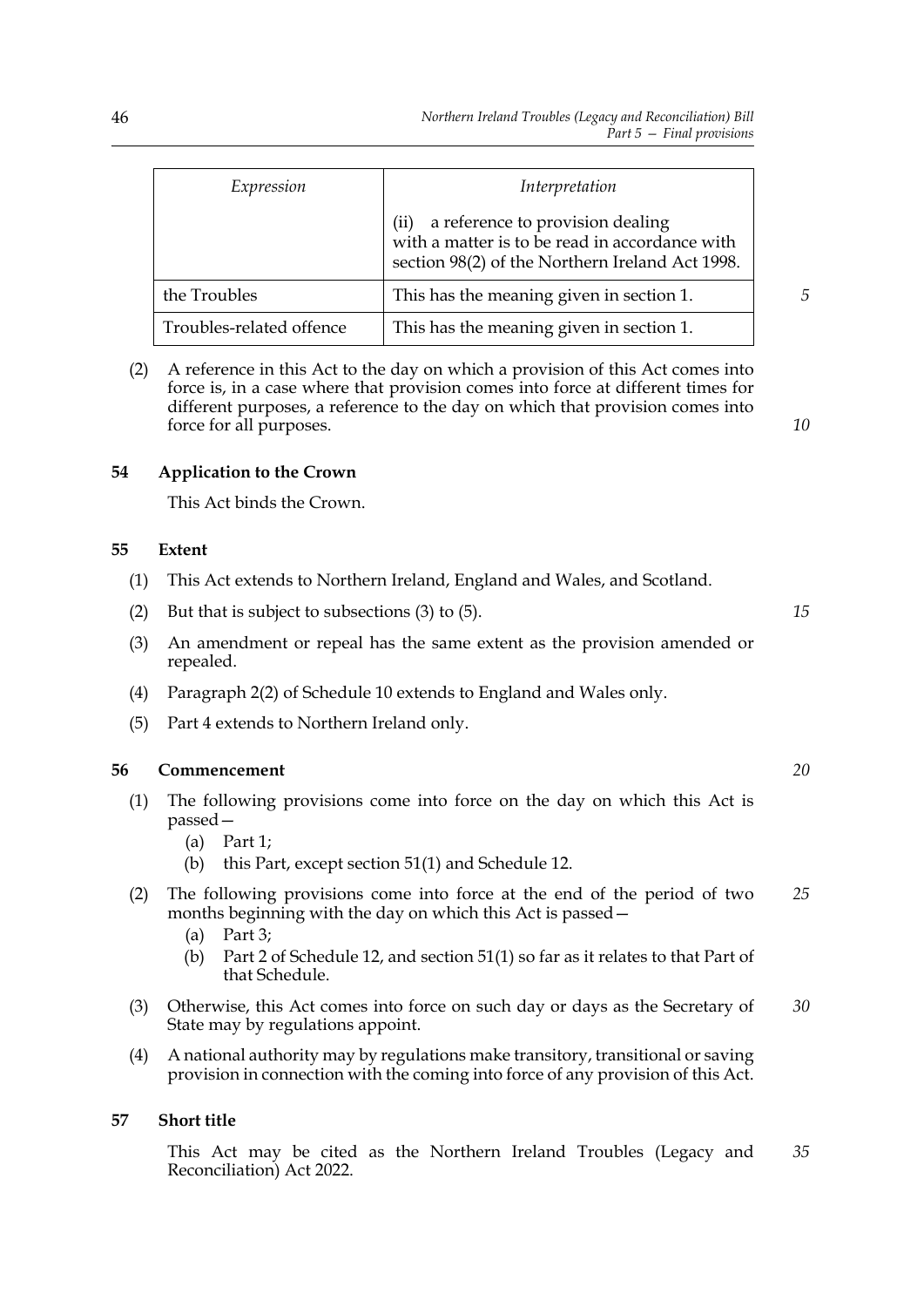# SCHEDULES

# SCHEDULE 1 Section 2

# THE ICRIR, THE COMMISSIONERS AND ICRIR OFFICERS

# PART 1

# THE ICRIR

# *Status*

1 The ICRIR is not to be regarded as the servant or agent of the Crown or as enjoying any status, immunity or privilege of the Crown.

# *Powers*

| (1) The ICRIR may do anything that it thinks necessary or expedient in<br>connection with the exercise of its functions. | 10 |
|--------------------------------------------------------------------------------------------------------------------------|----|
| (2) In particular, the ICRIR may $-$                                                                                     |    |
| enter into contracts and other agreements (whether legally binding<br>(a)<br>or not), and                                |    |
| acquire and dispose of property (including land).<br>(b)                                                                 | 15 |
| (3) But the ICRIR may not borrow money.                                                                                  |    |
| (4) The ICRIR may make payments of, or payments towards the provision of,                                                |    |

- any remuneration, pensions, allowances, gratuities or compensation payable to, or in respect of—
	- (a) the Commissioners, and
	- (b) the ICRIR officers.

# *Regulation and validity of proceedings*

|  | $\sim$ (1) The ICRIR may regulate its own proceedings (including quorum) |  |  |
|--|--------------------------------------------------------------------------|--|--|
|  |                                                                          |  |  |
|  |                                                                          |  |  |

- (2) The validity of any proceedings of the ICRIR is not affected by—
	- (a) any vacancy in the membership of the ICRIR;
	- (b) any defect in the appointment of any Commissioner.

# *Delegation of functions and their exercise by the Commissioners*

- 4 (1) Any function of the ICRIR may be exercised on behalf of, and in the name of, the ICRIR  $bv -$ 
	- (a) a Commissioner, or
	- (b) an ICRIR officer,

*5*

*20*

*25*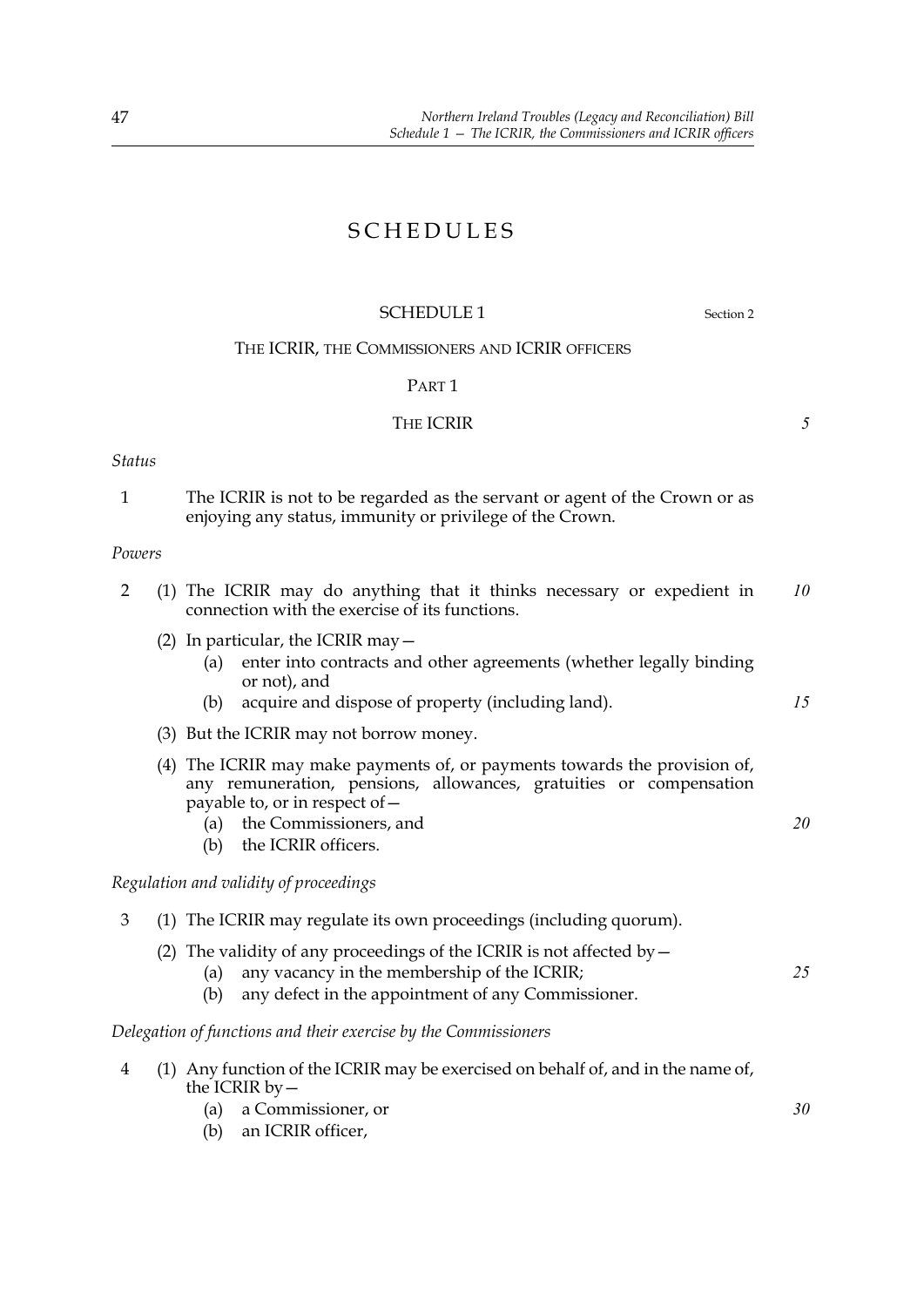who has been authorised (whether generally or specifically) by the ICRIR for that purpose.

- (2) Any functions conferred on a Commissioner (whether by this Act or otherwise) are to be treated as functions of the ICRIR exercisable by the Commissioner on behalf of, and in the name of, the ICRIR.
- (3) A function conferred on a Commissioner is to be exercisable by the ICRIR  $if -$ 
	- (a) there is a vacancy in the office of that Commissioner, or
	- (b) that Commissioner is unable to exercise the function.
- (4) But that does not apply to function of the Chief Commissioner as a member of the immunity requests panel (including any function as chair of the panel). *10*
- (5) If a function is exercisable by the ICRIR in accordance with sub-paragraph (3), the ICRIR may make arrangements under sub-paragraph (1) relating to the exercise of the function.

*Seal and proof of documents*

- 5 (1) The ICRIR may have a seal.
	- (2) The application of the ICRIR's seal must be authenticated by the signature of at least one of the Commissioners
	- (3) This paragraph does not prevent the ICRIR from acting otherwise than by a document under seal. *20*
	- (4) A document purporting to be duly executed under the seal of the ICRIR must be received in evidence and treated as so executed unless the contrary is shown.
	- (5) A document purporting to be signed on behalf of the ICRIR by  $-$ *25*
		- (a) at least one of the Commissioners, or
		- (b) any person who is authorised (generally or specially) for that purpose,

must be received in evidence and treated as so signed unless the contrary is shown.

#### PART 2

#### THE COMMISSIONERS

#### *Number of Commissioners*

6 The Secretary of State is to determine from time to time whether there are to be one, two or three other Commissioners under section 2(3)(c).

#### *Appointment*

- 7 (1) The Commissioners are to be appointed by the Secretary of State.
	- (2) A person may not be appointed as a Commissioner if  $-$ 
		- (a) the person has been sentenced to a term of imprisonment, or given a sentence of detention, of three months or more;

*5*

*15*

*30*

*35*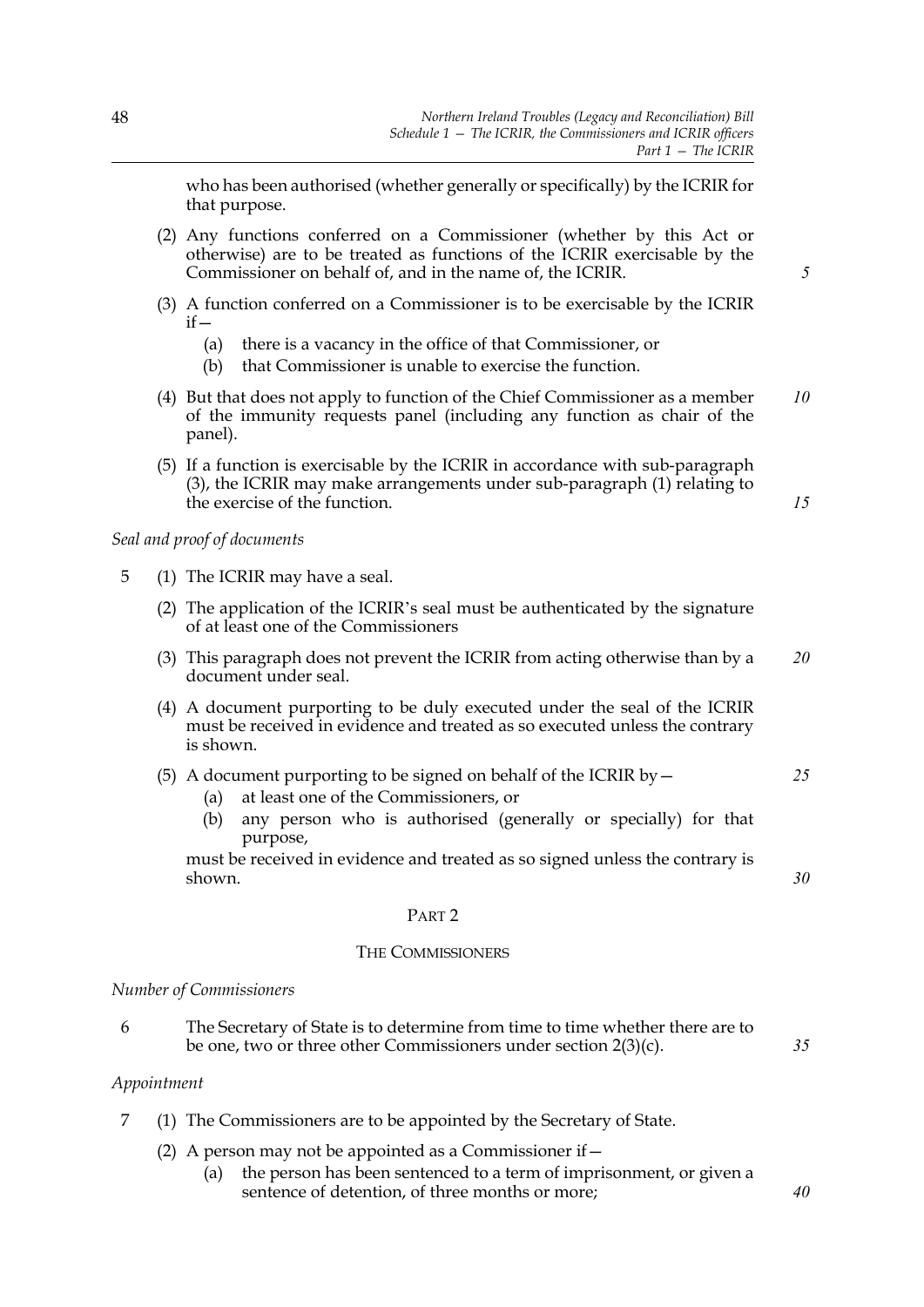- (b) the person is insolvent; or
- (c) the person is disqualified from being a company director.
- (3) A person may not be appointed as the Chief Commissioner unless—
	- (a) the person holds high judicial office and the Secretary of State has consulted the relevant senior judge, or
	- (b) the person has held a high judicial office.
- (4) A person's current or previous appointment as a Commissioner does not prevent the person from being appointed again as a Commissioner.
- (5) But a person who has been removed from office in accordance with paragraph 11(2) to (3) may not be appointed as a Commissioner unless the person was removed because of ill health.
- (6) Articles 2 and 3 of the Rehabilitation of Offenders (Exceptions) Order (Northern Ireland) 1979 (S.R. 1979/195) are to apply to the Commissioners as they apply to the offices and employments specified in Part 2 of Schedule 1 to that Order.
- (7) Articles 3ZA and 4ZA of the Rehabilitation of Offenders Act 1974 (Exceptions) Order 1975 (S.I. 1975/1023) are to apply to the Commissioners as they apply to offices, employments and occupations specified in the provisions of Part 2 of Schedule 1 to that Order.
- (8) Articles 4 and 5 of the Rehabilitation of Offenders Act 1974 (Exclusions and Exceptions) (Scotland) Order 2013 (S.S.I. 2013/50) are to apply to the Commissioners as they apply to offices and employments specified in the provisions of Part 2 of Schedule 4 to that Order. *20*
- (9) For the purposes of this paragraph—
	- "high judicial office" means office—
		- (a) as a judge of a kind listed in an entry in the first column of this table, or
			- (b) as a Lord of Appeal in Ordinary;

"relevant senior judge", in relation to the holder of an office listed in such an entry, means the person listed in the corresponding entry in the second column of this table—

| high judicial office                     | relevant senior judge          |
|------------------------------------------|--------------------------------|
| Judge of the Supreme Court of the United | President of the Supreme Court |
| Kingdom                                  | of the United Kingdom          |
| Judge of the Court of Appeal in Northern | The Lord Chief Justice of      |
| Ireland                                  | Northern Ireland               |
| Judge of the High Court in Northern      | The Lord Chief Justice of      |
| Ireland                                  | Northern Ireland               |
| Judge of the Court of Appeal in England  | The Lord Chief Justice of      |
| and Wales                                | <b>England and Wales</b>       |
| Judge of the High Court in England and   | The Lord Chief Justice of      |
| Wales                                    | <b>England and Wales</b>       |

*15*

*10*

*5*

*25*

*30*

*35*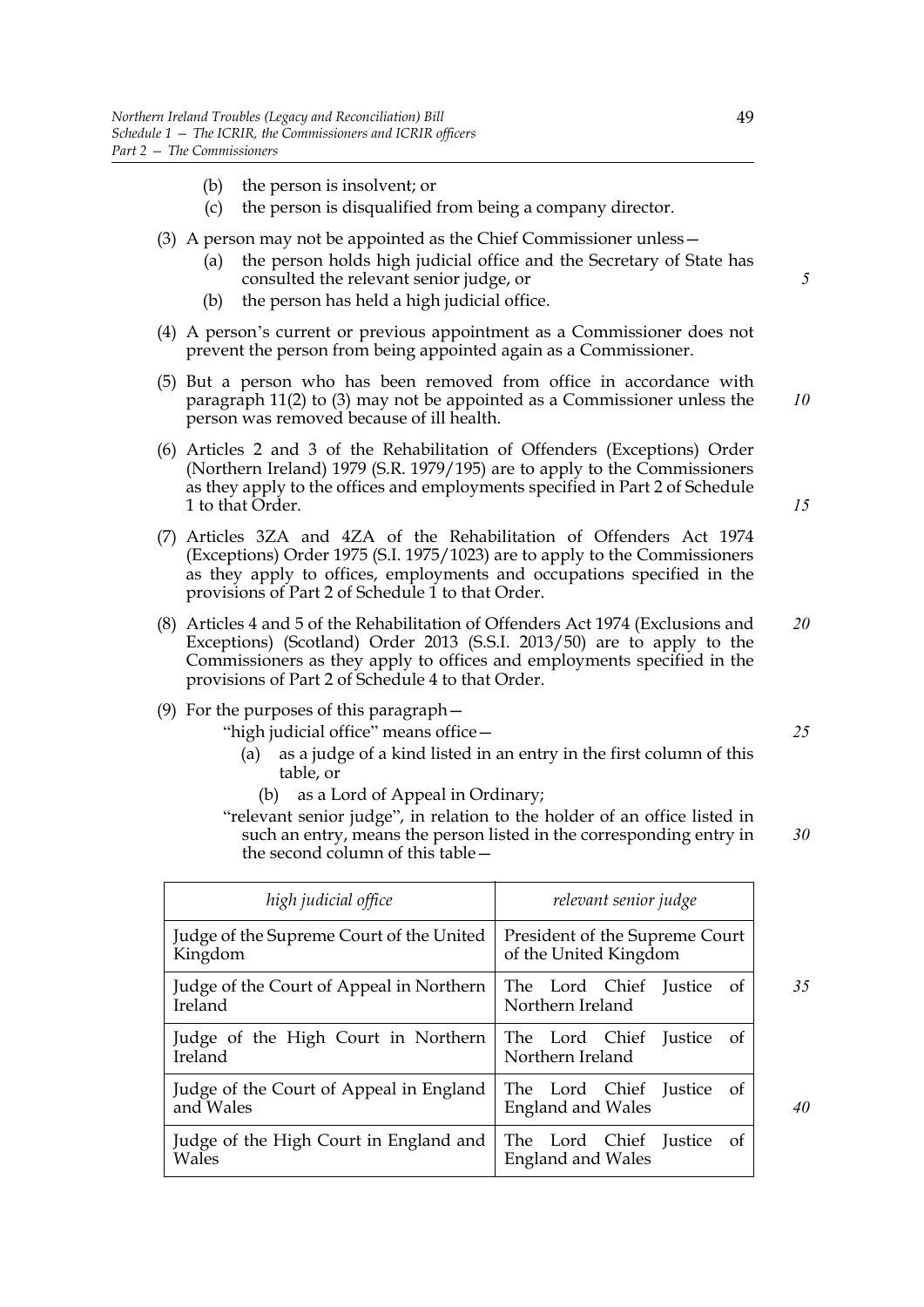| high judicial office          | relevant senior judge                         |
|-------------------------------|-----------------------------------------------|
| Judge of the Court of Session | The Lord President of the Court<br>of Session |

*Person holding public elected position not to be a Commissioner*

- 8 (1) A person who holds a relevant office may not be appointed as a Commissioner. *5*
	- (2) A person ceases to be a Commissioner if the person begins to hold a relevant office.
	- (3) A reference in this Schedule to a person who holds a relevant office is a reference to a person who is—
		- (a) a member of the Northern Ireland Assembly;
		- (b) a councillor (within the meaning of the Local Government Act (Northern Ireland)  $2014$  – see section 126(1) of that Act);
		- (c) a Member of Parliament;
		- (d) a member of a council established under—
			- (i) section 2 of the Local Government Act 1972 (councils in England outside London), or
			- (ii) paragraph 1(2) of Schedule 2 to that Act (London borough councils);
		- (e) a member of the Common Council of the City of London;
		- (f) a member of a council established under section 21 of the Local Government Act 1972 (councils in Wales);
		- (g) a member of the Scottish Parliament;
		- (h) a councillor of a council constituted under section 2 of the Local Government etc. (Scotland) Act 1994;
		- (i) a member of the Dáil Éireann (House of Representatives of Ireland);
		- (j) a member of the Seanad Éireann (Senate of Ireland);
		- (k) a member of a city council, county council or city and county council in Ireland;
		- (l) a member of the European Parliament from any member State. *30*

# *Terms of appointment of Commissioners*

- 9 (1) The appointment of a person as a Commissioner—
	- (a) begins with the day determined by the Secretary of State, and
	- (b) continues unless and until the person resigns in accordance with paragraph 11(1) or (3).
	- (2) The other terms of a person's appointment as a Commissioner are to be determined by the Secretary of State.
	- (3) The Secretary of State may pay a person compensation on ceasing to be a Commissioner if it appears to the Secretary of State that there are special circumstances which make it right for the person to receive the compensation.

*40*

*35*

*10*

*15*

*20*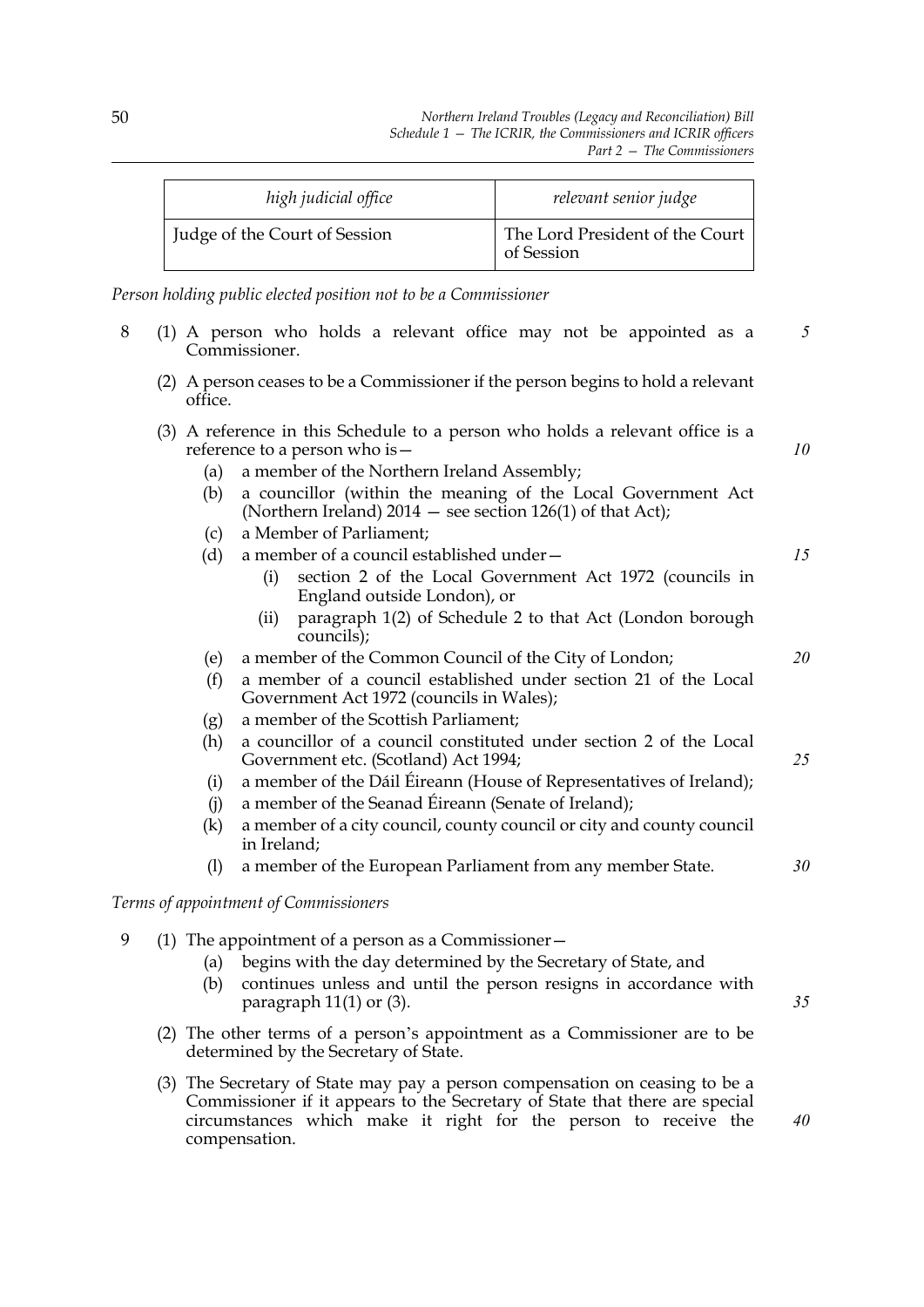# *Conflicts of interest*

- 10 (1) The Secretary of State may require—
	- (a) a Commissioner, or
	- (b) a person who is being considered for appointment as a Commissioner,

to provide the Secretary of State with information about any relevant matter.

- (2) In this paragraph "relevant matter" means any matter which might reasonably be expected to—
	- (a) give rise to a conflict of interest in respect of a person's work as a Commissioner, or
	- (b) otherwise affect a person's ability to carry out the work as a Commissioner fairly and impartially.

### *Resignation and removal of Commissioners*

| 11 (1) A person ceases to be a Commissioner if the person gives the Secretary of |  |
|----------------------------------------------------------------------------------|--|
| State written notice of resignation.                                             |  |

- (2) The Secretary of State may call on a Commissioner to resign—
	- (a) if the Commissioner is convicted of an offence and sentenced to a term of imprisonment;
	- (b) if the Commissioner is insolvent; or
	- (c) if the Commissioner is disqualified from being a company director. *20*
- (3) If the Secretary of State calls on a Commissioner to resign, the Commissioner must resign—
	- (a) on the date specified by the Secretary of State, or
	- (b) on any earlier date which the Commissioner agrees with the Secretary of State. *25*
- (4) For the purposes of this paragraph a person is "insolvent" if  $-$ 
	- (a) the person has become bankrupt or is an undischarged bankrupt;
	- (b) the person has become the subject of a bankruptcy restrictions order;
	- (c) a debt relief order or a debt relief restrictions order has been made in respect of the person;
	- (d) the person has made a composition or arrangement with his or her creditors, or granted a trust deed for, his or her creditors;
	- (e) under the law of Scotland, the person's estate has been sequestrated and the person has not been discharged.
- (5) For the purposes of this paragraph a person is "disqualified from being a company director" if the person is subject to— *35*
	- (a) a disqualification order or disqualification undertaking under the Company Directors Disqualification (Northern Ireland) Order 2002,
	- (b) any order, undertaking or other provision under the law of England and Wales or Scotland that has a corresponding effect,
	- (c) an order under Article 86(1) of the Judgments Enforcement (Northern Ireland) Order 1981, or
	- (d) any order, undertaking or other provision under the law of England and Wales or Scotland that has a corresponding effect.

*5*

*10*

*40*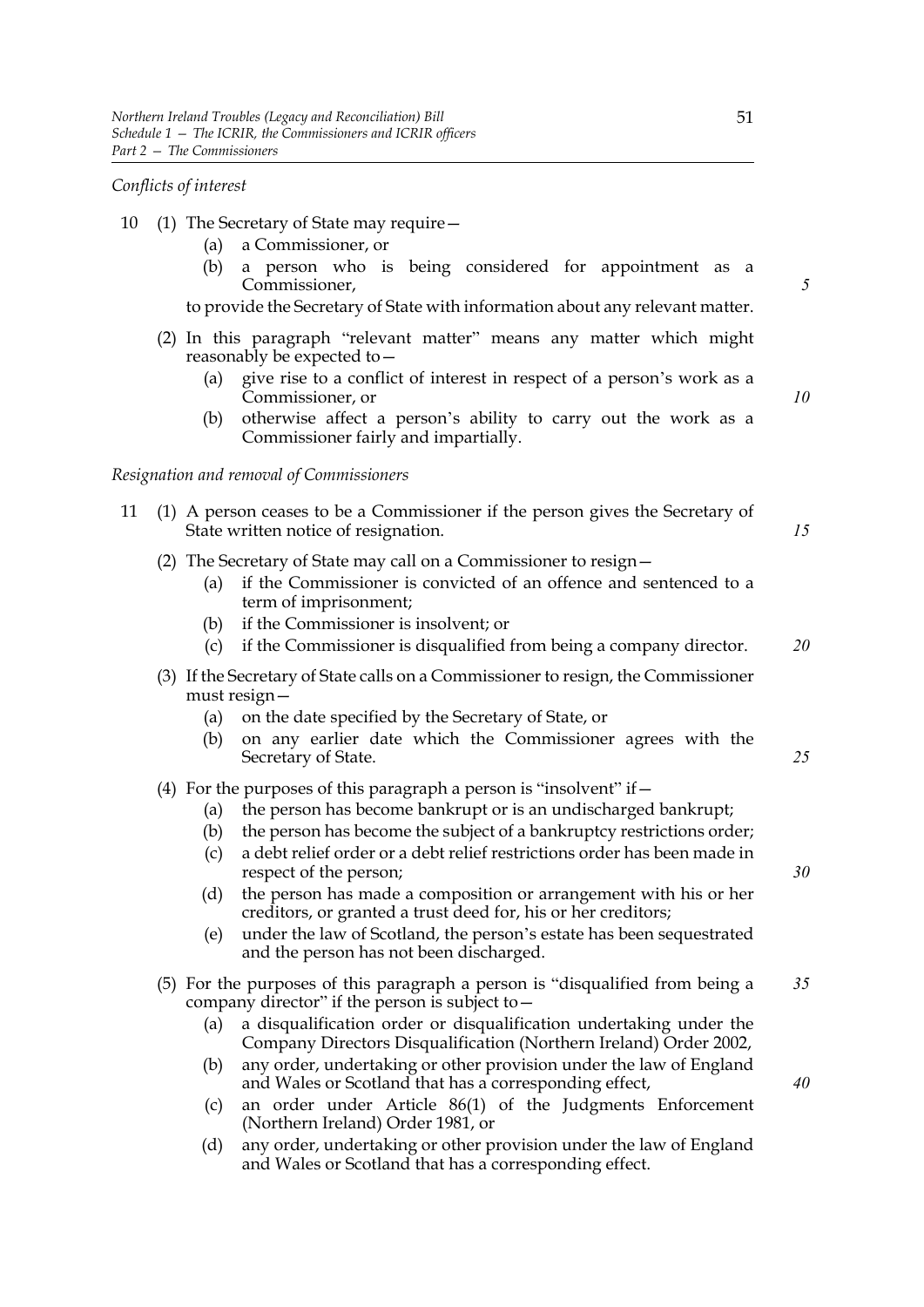# PART 3

# THE CHIEF COMMISSIONER

### *Delegation of functions*

|  |  |  | 12 (1) The Chief Commissioner may authorise - |  |
|--|--|--|-----------------------------------------------|--|
|  |  |  |                                               |  |

- (a) any other Commissioner, or
- (b) any ICRIR officer,

to do any act which the Chief Commissioner may do.

- (2) But that does not apply to any act to be done by the Chief Commissioner as a member of the immunity requests panel (including any to be done as chair of the panel).
- (3) An authorisation under this paragraph may be given generally or specially.

# PART 4

# THE COMMISSIONER FOR INVESTIGATIONS

# *Delegation of functions*

| 13 | (1) The Commissioner for Investigations may authorise $-$<br>any other Commissioner, or<br>(a)<br>any ICRIR officer,<br>(b)<br>to do any act which the Commissioner for Investigations may do. | 15 |
|----|------------------------------------------------------------------------------------------------------------------------------------------------------------------------------------------------|----|
|    | (2) But no authorisation under sub-paragraph (1) may be given in relation to<br>any function of the Commissioner for Investigations under section 6(2).                                        | 20 |
|    | (3) An authorisation under this paragraph may be given generally or specially.                                                                                                                 |    |
|    | No limitation on trade union activity                                                                                                                                                          |    |
| 14 | The Commissioner for Investigations is not to be regarded as in police<br>service for the purposes of -<br>Article 145 of the Trade Union and Labour Relations (Northern<br>(a)                | 25 |
|    | Ireland) Order 1995;                                                                                                                                                                           |    |

- (b) Article 243 of the Employment Rights (Northern Ireland) Order 1996;
- (c) section 280 of the Trade Union and Labour Relations (Consolidation) Act 1992; or
- (d) section 200 of the Employment Rights Act 1996.

# PART 5

### ICRIR OFFICERS

*Employed ICRIR officers*

- 15 The ICRIR is to determine—
	- (a) the number of employed ICRIR officers; and
	- (b) the terms of their employment.

*10*

*30*

*35*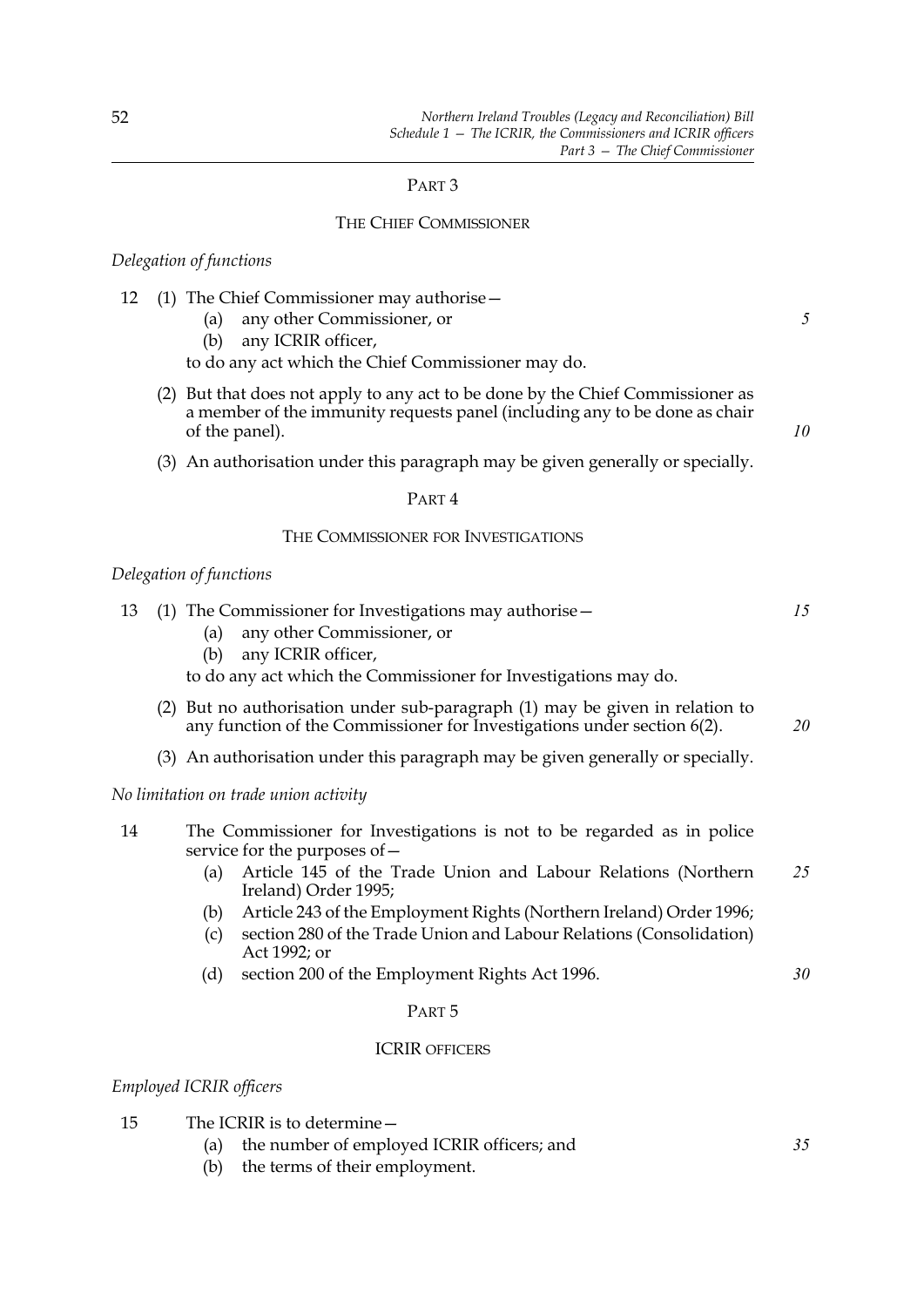#### *Seconded ICRIR officers*

- 16 (1) Seconded ICRIR officers are under the direction and control of the ICRIR in the same way as employed ICRIR officers.
	- (2) In the case of the secondment of a member of a police force to be a seconded ICRIR officer—
		- (a) arrangements for the secondment are to be made with the chief officer of that police force; and
		- (b) the arrangements must provide for the ICRIR to pay the policing body responsible for that police force the amount that is specified in, or determined in accordance with, the arrangements.
	- (3) If a seconded ICRIR officer is a constable in any police force, the powers and privileges which that person has by virtue of being a constable are not exercisable in Northern Ireland—
		- (a) from the time when the person becomes an ICRIR officer;
		- (b) but are revived if the person—
			- (i) ceases to be an ICRIR officer, and
			- (ii) returns to service as a constable.
	- (4) Sub-paragraph (3) ceases to apply to a person who resigns from, or otherwise ceases to hold, the office of constable.
	- (5) Service as a seconded ICRIR officer is—
		- (a) relevant service for the purposes of section 27 of the Police (Northern Ireland) Act 1998 (members of the PSNI engaged on other police service), if the person seconded is a member of the PSNI,
		- (b) relevant service for the purposes of section 97 of the Police Act 1996 (police officers engaged on service outside their force), if the person seconded is a member of a police force as defined in section 101 of that Act), and *25*
		- (c) temporary service outwith the Police Service of Scotland under section 15(1) of the Police and Fire Reform (Scotland) Act 2012 (asp 8), if the person seconded is a constable in the Police Service of Scotland. *30*
	- (6) If a member of the PSNI is a seconded ICRIR officer, the application of  $-$ 
		- (a) section 35 of the Police (Northern Ireland) Act 1998, or
		- (b) any provision under the law of England and Wales or Scotland that has a corresponding effect,

to the person does not affect the person's ability, as an ICRIR officer, to be a member of any trade union or association.

- (7) In this paragraph—
	- "chief officer" means—
		- (a) the Chief Constable of the PSNI, in the case of the secondment of a member of the PSNI, or *40*
			- (b) the chief officer of a police force in Great Britain, in the case of the secondment of a member of the force;

"police force" means—

- (a) the PSNI, or
	- (b) a police force in Great Britain;

"policing body responsible for" a police force means—

*5*

*10*

*15*

*20*

*35*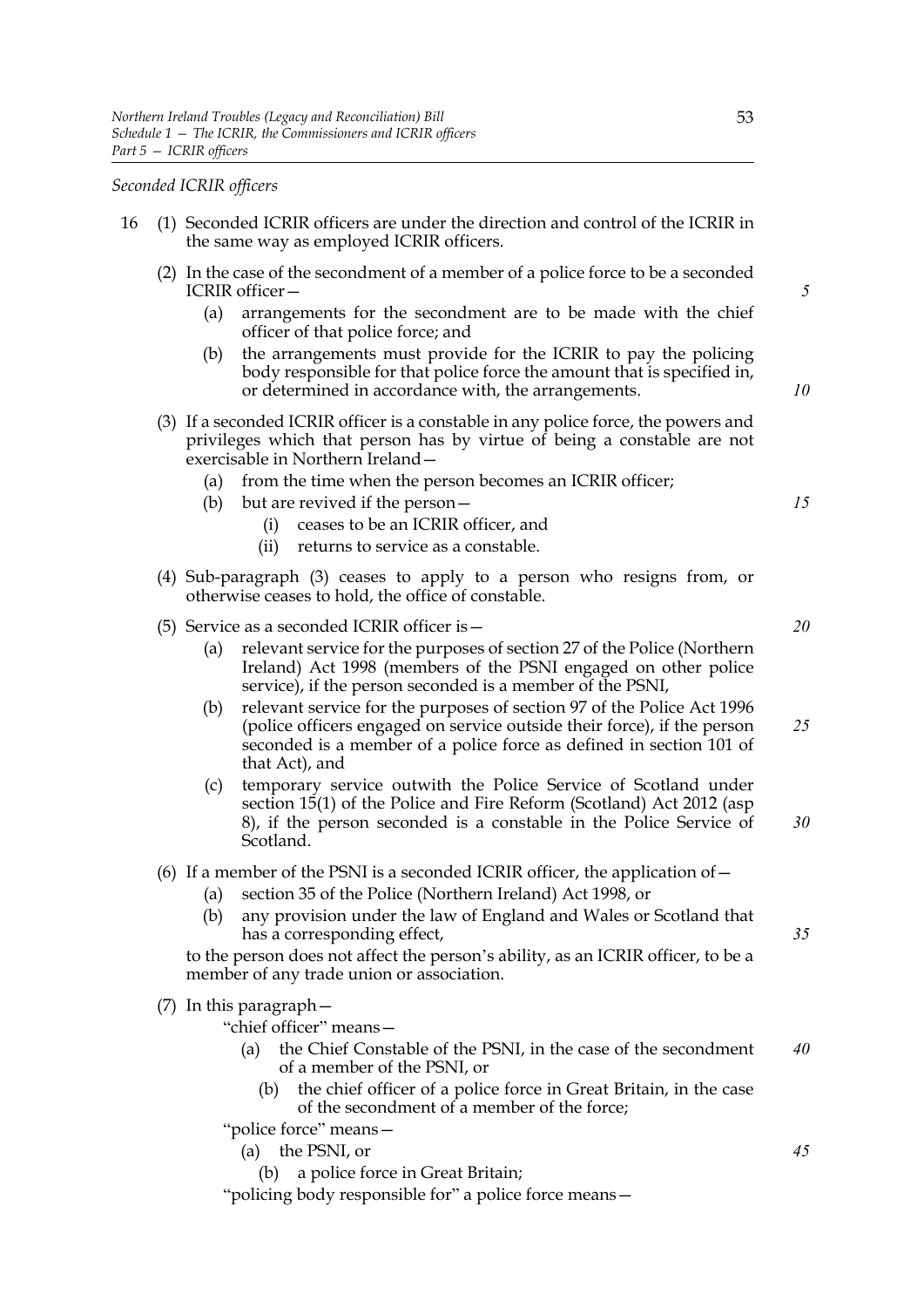- (a) in the case of the PSNI, the Northern Ireland Policing Board;
	- (b) in the case of a police force maintained under section 2 of the Police Act 1996, the Police and Crime Commissioner for the police area for which that force is maintained;
	- (c) in the case of the metropolitan police force, the Mayor's Office for Policing and Crime; *5*
	- (d) in the case of the City of London police force, the Common Council of the City of London as police authority for the City of London police area;
	- (e) in the case of the Police Service of Scotland, the Scottish Police Authority; *10*

*15*

*35*

- (f) in the case of the Ministry of Defence Police, the Secretary of State;
- (g) in the case of the British Transport Police, the British Transport Police Authority.

*Persons holding public elected positions not to be ICRIR officers*

- 17 (1) A person who holds a relevant office may not become an ICRIR officer.
	- (2) A person ceases to be an ICRIR officer if the person begins to hold a relevant office.
	- (3) For the meaning of references in this paragraph to holding a relevant office, see paragraph  $8(3)$ . *20*
	- (4) This paragraph does not apply to the Commissioner for Investigations (instead see paragraph 8).

#### *Rehabilitation of offenders*

- 18 (1) Articles 2 and 3 of the Rehabilitation of Offenders (Exceptions) Order (Northern Ireland) 1979 (S.R. 1979/195) apply to ICRIR officers as they apply to the offices and employments specified in Part 2 of Schedule 1 to that Order. *25*
	- (2) Articles 3ZA and 4ZA of the Rehabilitation of Offenders Act 1974 (Exceptions) Order 1975 (S.I. 1975/1023) apply to ICRIR officers as they apply to offices, employments and occupations specified in the provisions of Part 2 of Schedule  $\tilde{1}$  to that Order. *30*
	- (3) Articles 4 and 5 of the Rehabilitation of Offenders Act 1974 (Exclusions and Exceptions) (Scotland) Order 2013 (S.S.I. 2013/50) apply to the Commissioners as they apply to offices and employments specified in the provisions of Part 2 of Schedule 4 to that Order.

# *Liability for unlawful conduct*

- 19 (1) The ICRIR may, in such cases and to such extent as appear to the ICRIR to be appropriate, pay—
	- (a) any damages, or any costs or, in Scotland, expenses, awarded against an ICRIR officer in proceedings for any unlawful conduct of that ICRIR officer; *40*
	- (b) any costs or, in Scotland, expenses incurred and not recovered by an ICRIR officer in such proceedings; and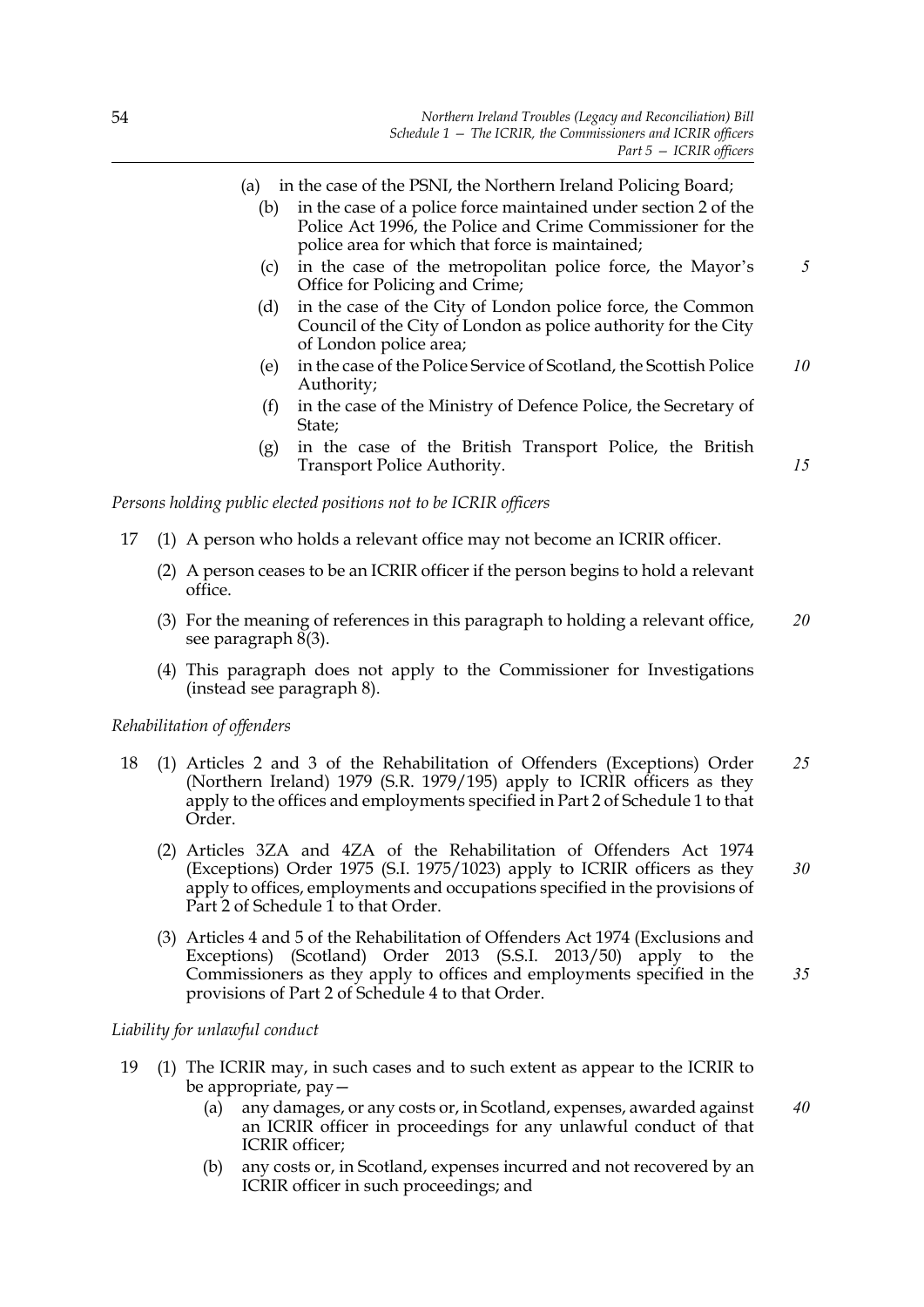- (c) any sum required in connection with the settlement of a claim that has or might have given rise to such proceedings.
- (2) The ICRIR may make arrangements for the legal representation of any ICRIR officer in any proceedings mentioned in sub-paragraph (1).
- (3) The Employers' Liability (Defective Equipment and Compulsory Insurance) (Northern Ireland) Order 1972, and any provision under the law of England and Wales or Scotland that has a corresponding effect, does not require insurance to be effected by the ICRIR.
- (4) The ICRIR is liable for the unlawful conduct of a person which occurs when the person is acting, or purporting to act, as a seconded ICRIR officer in the same manner as an employer is liable in respect of unlawful conduct of employees in the course of their employment. *10*
- (5) If the unlawful conduct is a tort, the ICRIR is accordingly to be treated as a joint tortfeasor.

# *No limitation on trade union activity*

- 20 An ICRIR officer is not to be regarded as in police service for the purposes  $of$ 
	- (a) Article 145 of the Trade Union and Labour Relations (Northern Ireland) Order 1995;
	- (b) Article 243 of the Employment Rights (Northern Ireland) Order 1996; *20*
	- (c) section 280 of the Trade Union and Labour Relations (Consolidation) Act 1992; or
	- (d) section 200 of the Employment Rights Act 1996.

*Meaning of "employed" and "seconded" ICRIR officer*

| "employed ICRIR officer" means a person employed as an ICRIR |
|--------------------------------------------------------------|

# SCHEDULE 2 Section 6

# OPERATIONAL POWERS OF ICRIR OFFICERS

#### *Designations and designated ICRIR officers*

1 In this Schedule -"designated" means designated under section 6(1) or (2) (and "designation" is to be read accordingly); "designated ICRIR officer" means an ICRIR officer who is designated; "operational powers" means the powers and privileges which a designated ICRIR officer has by virtue of a designation;

> "powers and privileges of an English and Welsh constable" means the powers and privileges of a constable if, and to the extent that, they

*5*

*15*

*35*

*40*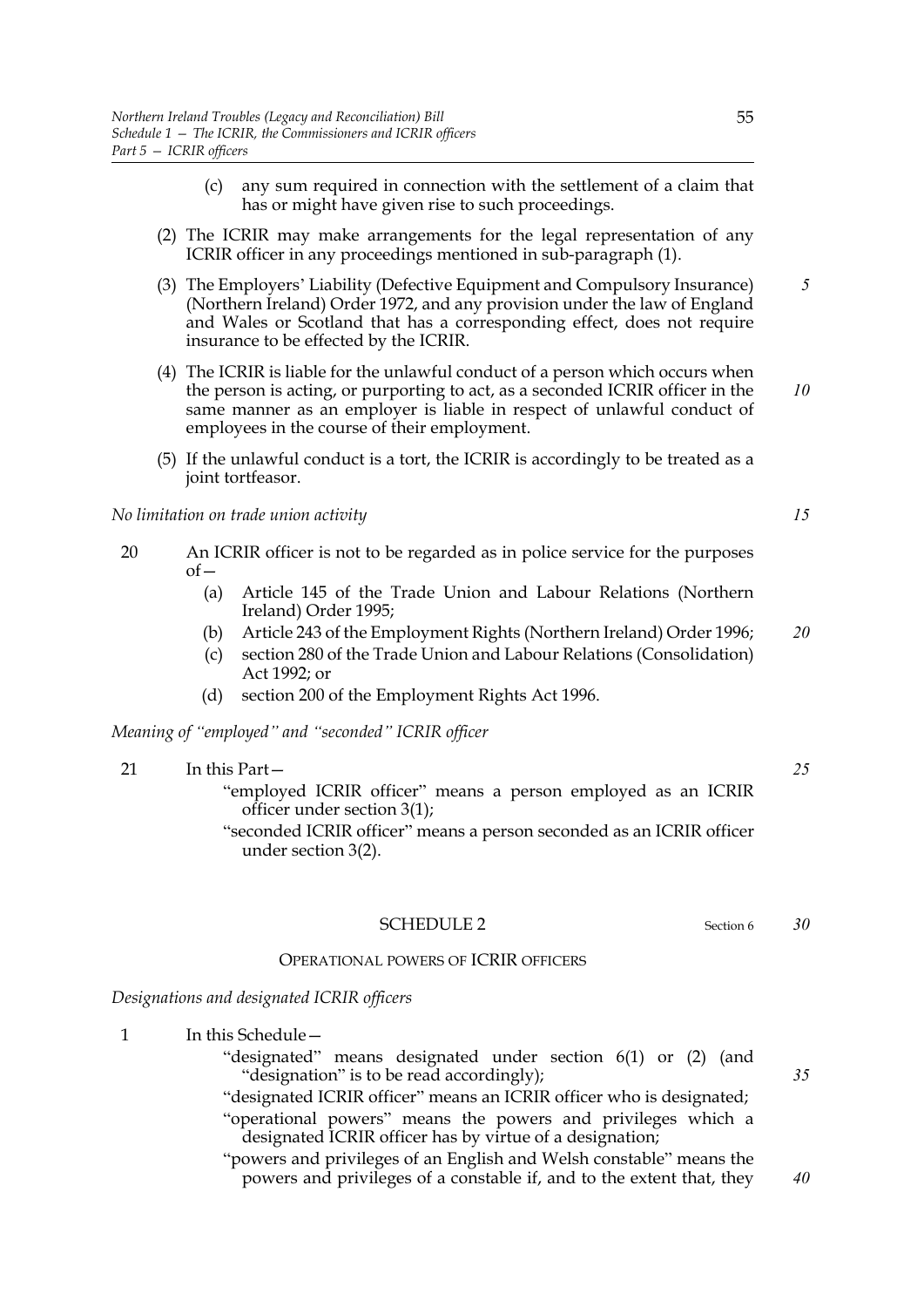|   |     |                       | are exercisable in England and Wales or the adjacent United<br>Kingdom waters;                                                                                                                                              |    |
|---|-----|-----------------------|-----------------------------------------------------------------------------------------------------------------------------------------------------------------------------------------------------------------------------|----|
|   |     |                       | "powers and privileges of a Northern Ireland constable" means the<br>powers and privileges of a constable if, and to the extent that, they<br>are exercisable in Northern Ireland or the adjacent United Kingdom<br>waters; | 5  |
|   |     |                       | "powers and privileges of a Scottish constable" means the powers and<br>privileges of a constable if, and to the extent that, they are exercisable<br>in Scotland or the adjacent United Kingdom waters;                    |    |
|   |     |                       | "United Kingdom waters" means the sea and other waters within the<br>seaward limits of the territorial sea.                                                                                                                 | 10 |
|   |     | Effect of designation |                                                                                                                                                                                                                             |    |
| 2 |     |                       | $(1)$ A designated ICRIR officer has $-$                                                                                                                                                                                    |    |
|   |     | (a)                   | in Northern Ireland and the adjacent United Kingdom waters, all the<br>powers and privileges of a Northern Ireland constable;                                                                                               | 15 |
|   |     | (b)                   | in England and Wales and the adjacent United Kingdom waters, all<br>the powers and privileges of an English and Welsh constable;                                                                                            |    |
|   |     | (c)                   | in Scotland and the adjacent United Kingdom waters, all the powers<br>and privileges of a Scottish constable.                                                                                                               |    |
|   |     |                       | (2) But that is subject to $-$                                                                                                                                                                                              | 20 |
|   |     | (a)<br>(b)            | section $6(3)$ , and<br>paragraphs 3 and 4.                                                                                                                                                                                 |    |
|   |     |                       |                                                                                                                                                                                                                             |    |
|   |     |                       | Exercise of the powers and privileges of a Scottish constable                                                                                                                                                               |    |
| 3 |     |                       | (1) A designated ICRIR officer may only exercise the powers and privileges of<br>a Scottish constable in one or other of the following cases.                                                                               | 25 |
|   | (2) |                       | The first case is where –                                                                                                                                                                                                   |    |
|   |     | (a)<br>(b)            | a Scottish general authorisation is in force, and<br>the powers and privileges are exercised in accordance with that                                                                                                        |    |
|   |     |                       | authorisation.                                                                                                                                                                                                              |    |
|   |     |                       | (3) The second case is where $-$                                                                                                                                                                                            | 30 |
|   |     | (a)                   | a Scottish operational authorisation is in force in relation to a<br>particular operation, and                                                                                                                              |    |
|   |     | (b)                   | the powers and privileges are exercised -                                                                                                                                                                                   |    |
|   |     |                       | in connection with that operation, and<br>(i)                                                                                                                                                                               |    |
|   |     |                       | in accordance with that authorisation.<br>(ii)                                                                                                                                                                              | 35 |
|   |     |                       | $(4)$ In this paragraph $-$<br>"Scottish general authorisation" means an agreement between-                                                                                                                                 |    |
|   |     |                       | the Commissioner for Investigations, and<br>(a)                                                                                                                                                                             |    |
|   |     |                       | the Scottish Ministers,<br>(b)                                                                                                                                                                                              |    |
|   |     |                       | about the exercise of the powers and privileges of Scottish constables                                                                                                                                                      | 40 |
|   |     |                       | by designated ICRIR officers;<br>"Scottish operational authorisation" means an agreement between-                                                                                                                           |    |
|   |     |                       | the Commissioner for Investigations, and<br>(a)                                                                                                                                                                             |    |
|   |     |                       | an officer in the Police Service of Scotland who is at or above<br>(b)                                                                                                                                                      |    |

the rank of Assistant Chief Constable,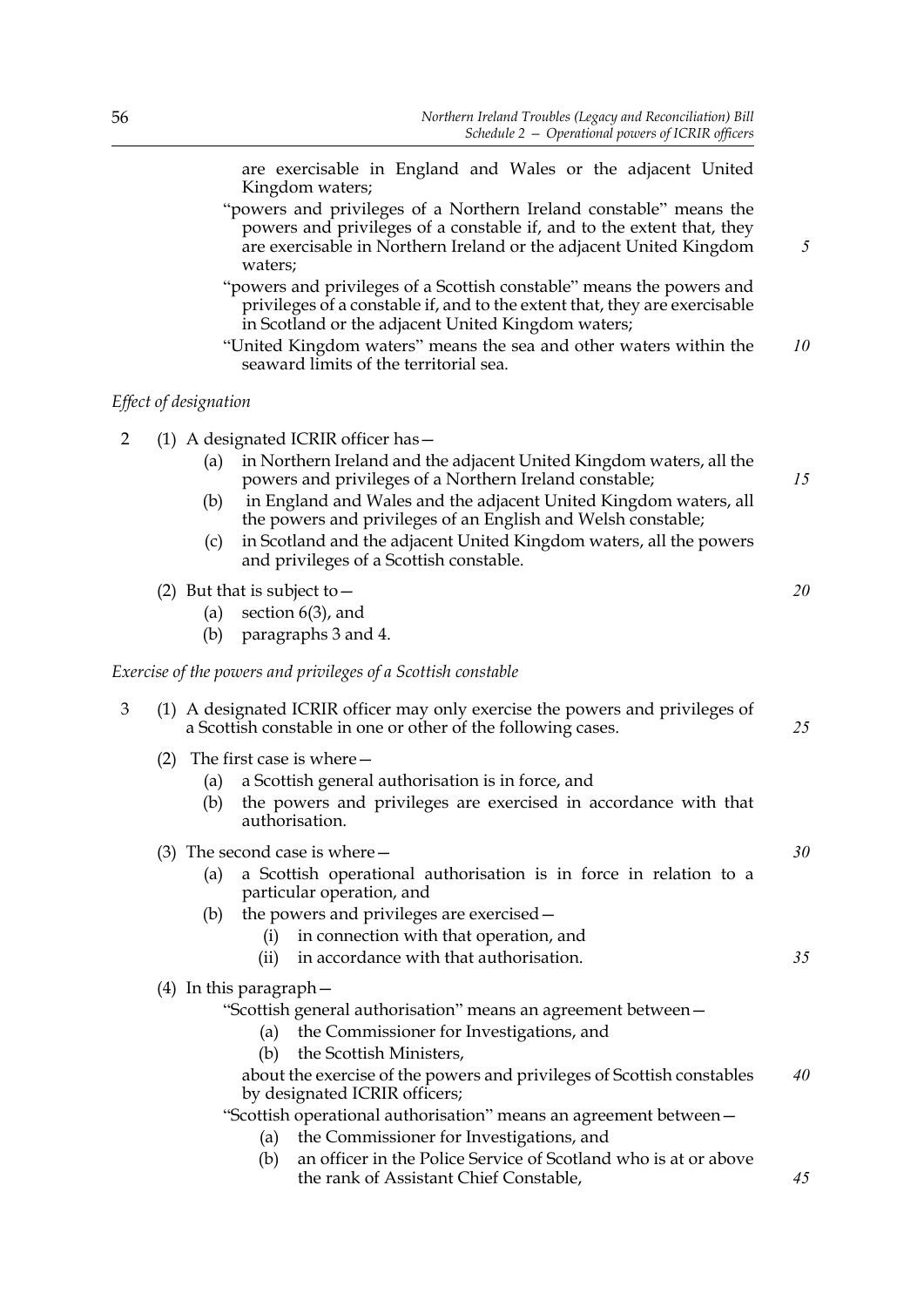about the exercise of the powers and privileges of Scottish constables by designated ICRIR officers in connection with a particular operation.

# *Limitations*

- 4 (1) A designation may be made subject to any limitations specified in the designation. *5*
	- (2) In particular, a designation may include—
		- (a) limitations on which operational powers the designated ICRIR officer has;
		- (b) limitations on the purposes for which the designated ICRIR officer may exercise operational powers which that person has. *10*
	- (3) This paragraph does not apply to the designation of the Commissioner for Investigations under section 6(1).

# *Duration of designation*

- 5 (1) A designation has effect without limitation of time, unless the designation specifies a period for which it is to have effect. *15*
	- (2) But that is subject to any modification or withdrawal of the designation.
	- (3) This paragraph does not apply to the designation of the Commissioner for Investigations under section 6(1).

#### *Evidence of designation*

- 6 (1) A designated ICRIR officer must produce evidence of the designation if—
	- (a) that ICRIR officer exercises, or purports to exercise, any operational power in relation to another person in reliance on the designation, and
	- (b) the other person requests that ICRIR officer to produce such evidence. *25*
	- (2) If the designated ICRIR officer fails to produce such evidence, that failure does not make the exercise of the operational power invalid.

# *Territorial restrictions*

7 Any power or privilege of a constable is, when exercisable by a designated ICRIR officer, subject to any territorial restrictions on its exercise to which it is subject when exercisable by a constable. *30*

*Powers exercisable under warrant*

- 8 (1) This paragraph applies to legislation if it provides for the issuing of warrants which authorise a constable to exercise any power or privilege of a constable.
	- (2) For the purpose of enabling a designated ICRIR officer to exercise that power or privilege, the legislation has effect as if the designated ICRIR officer were a constable.

*20*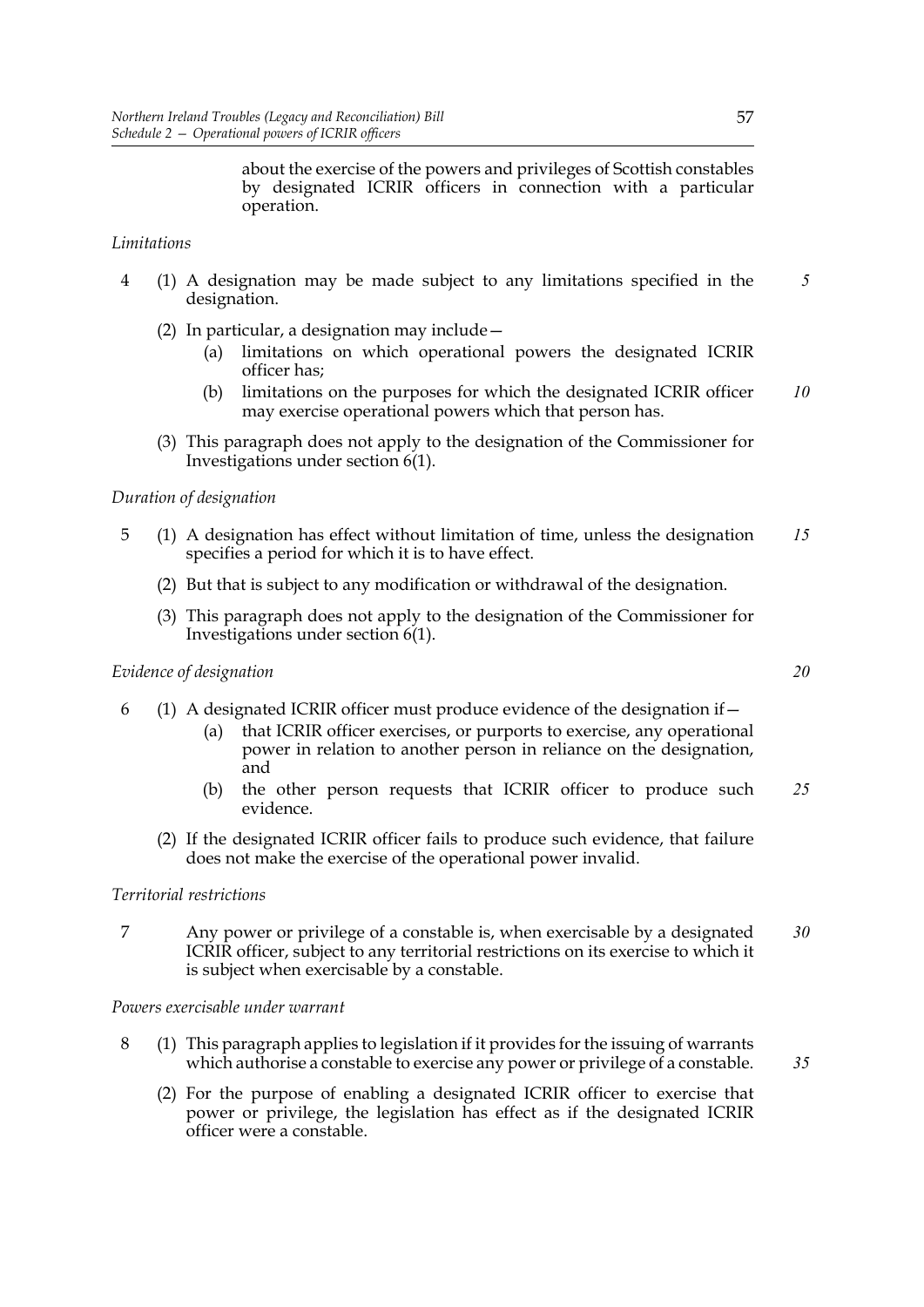*Direction and control of ICRIR officers exercising powers in Scotland*

9 The ICRIR must ensure that any instruction given by the Lord Advocate or procurator fiscal in relation to the investigation of offences is complied with when designated ICRIR officers are exercising the powers and privileges of Scottish constables.

*5*

# *Modification of references*

10 If a power or privilege of a constable is exercisable by any ICRIR officer, a reference to a constable in any legislation which relates to that power or privilege is to be taken to be, or to include, a reference to any ICRIR officer by whom that power or privilege is exercisable.

*10*

*20*

*35*

# *Assaulting a designated ICRIR officer*

- 11 (1) Any person who assaults—
	- (a) a designated ICRIR officer in the execution of that ICRIR officer's duty, or
	- (b) a person assisting a designated ICRIR officer in the execution of that ICRIR officer's duty, *15*

is guilty of an offence.

- (2) A person guilty of an offence under this paragraph is liable—
	- (a) on conviction on indictment in Northern Ireland, to imprisonment for a term not exceeding 2 years or to a fine, or to both.
	- (b) on summary conviction in Northern Ireland, to imprisonment for a term not exceeding 6 months or to a fine not exceeding the statutory maximum, or to both;
	- (c) on summary conviction in England and Wales, to imprisonment for a term not exceeding six months or to a fine not exceeding level 5 on the standard scale, or to both; *25*
	- (d) on summary conviction in Scotland, to imprisonment for a term not exceeding 12 months or to a fine not exceeding the statutory maximum, or to both.
- (3) In this paragraph, the references to the execution of the duty of a designated ICRIR officer are references to— *30*
	- (a) the exercise of a power or privilege conferred by the designation of the ICRIR officer;
	- (b) the performance of a duty imposed by the designation of the ICRIR officer.

# *Resisting, obstructing or impeding a designated ICRIR officer*

- 12 (1) Any person who resists, obstructs or impedes—
	- (a) a designated ICRIR officer in the execution of that ICRIR officer's duty, or
	- (b) a person assisting a designated ICRIR officer in the execution of that ICRIR officer's duty, *40*

is guilty of an offence.

(2) A person guilty of an offence under this paragraph is liable—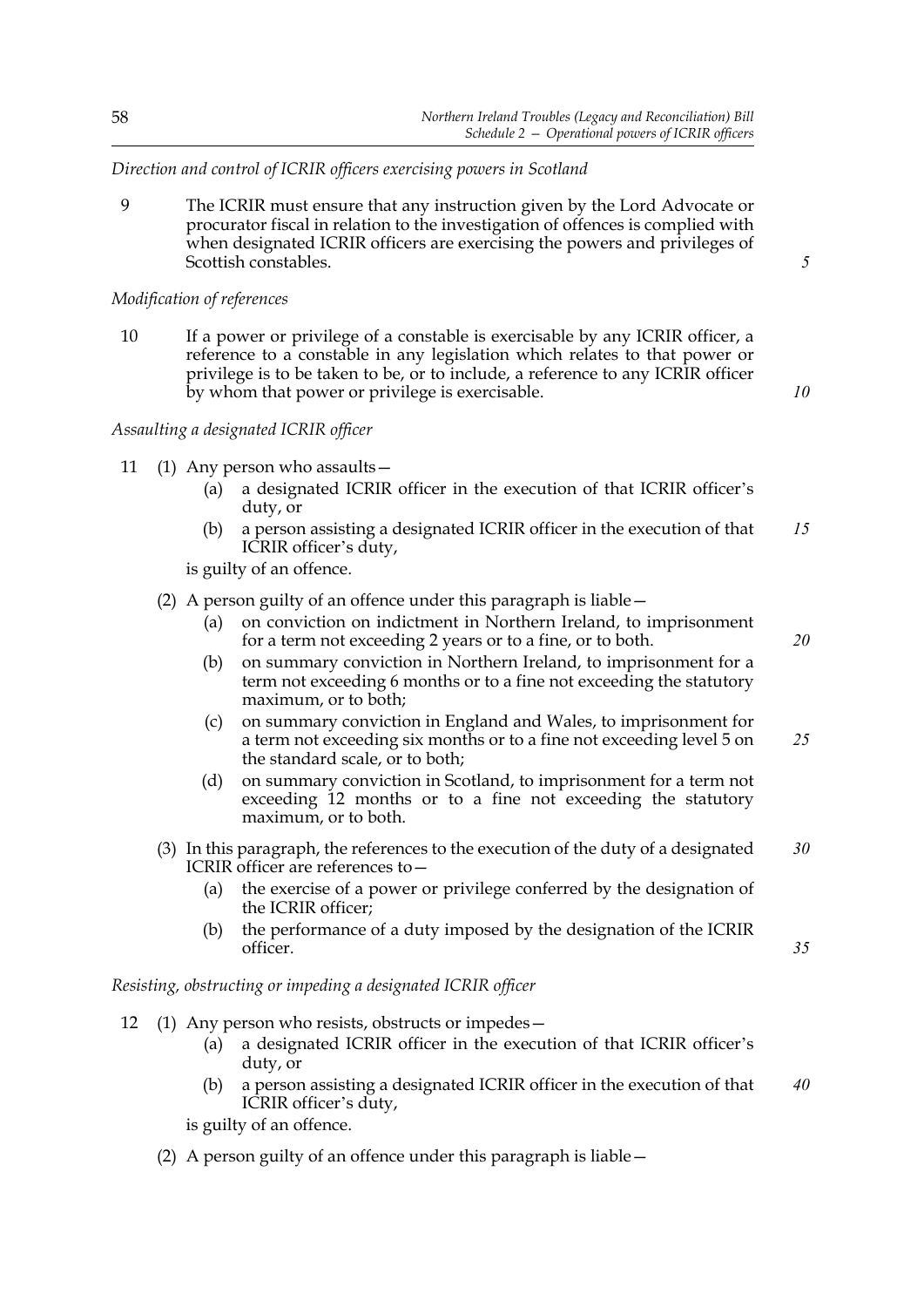- (a) on conviction on indictment in Northern Ireland, to imprisonment for a term not exceeding 2 years or to a fine, or to both;
- (b) on summary conviction in Northern Ireland, to imprisonment for a term not exceeding 6 months or to a fine not exceeding the statutory maximum, or to both;
- (c) on summary conviction in England and Wales, to imprisonment for a term not exceeding 51 weeks or to a fine not exceeding level 3 on the standard scale, or to both;
- (d) on summary conviction in Scotland, to imprisonment for a term not exceeding 12 months or to a fine not exceeding the statutory maximum, or to both. *10*
- (3) In this paragraph, the references to the execution of the duty of a designated ICRIR officer are references to—
	- (a) the exercise of a power or privilege conferred by the designation of the ICRIR officer;
	- (b) the performance of a duty imposed by the designation of the ICRIR officer.
- (4) In relation to an offence committed before the commencement of section 280(2) of the Criminal Justice Act 2003 (alteration of penalties for summary offences), the reference in sub-paragraph (2)(c) to 51 weeks is to be read as a reference to one month.

# *Impersonating a designated ICRIR officer*

- 13 (1) Any person  $(P)$  who, with intent to deceive  $-$ 
	- (a) impersonates a designated ICRIR officer,
	- (b) makes any statement or does any act calculated falsely to suggest that P is a designated ICRIR officer, or *25*
	- (c) makes any statement or does any act calculated falsely to suggest that P has powers as a designated ICRIR officer that exceed the powers that P actually has,

is guilty of an offence.

# (2) A person guilty of an offence under this paragraph is liable—

- (a) on conviction on indictment in Northern Ireland, to imprisonment for a term not exceeding 12 months or to a fine, or to both;
- (b) on summary conviction in Northern Ireland, to imprisonment for a term not exceeding 3 months or to a fine not exceeding the statutory maximum, or to both; *35*
- (c) on summary conviction in England and Wales, to imprisonment for a term not exceeding six months or to a fine not exceeding level 5 on the standard scale, or to both;
- (d) on summary conviction in Scotland, to imprisonment for a term not exceeding 3 months or to a fine not exceeding level 4 on the standard scale. *40*

# *Regulations*

- 14 (1) The power of a national authority under section 51(2) to make consequential provision includes power to make such provision as the appropriate authority considers appropriate in consequence of—
	- (a) designated ICRIR officers, or

*5*

*15*

*20*

# *30*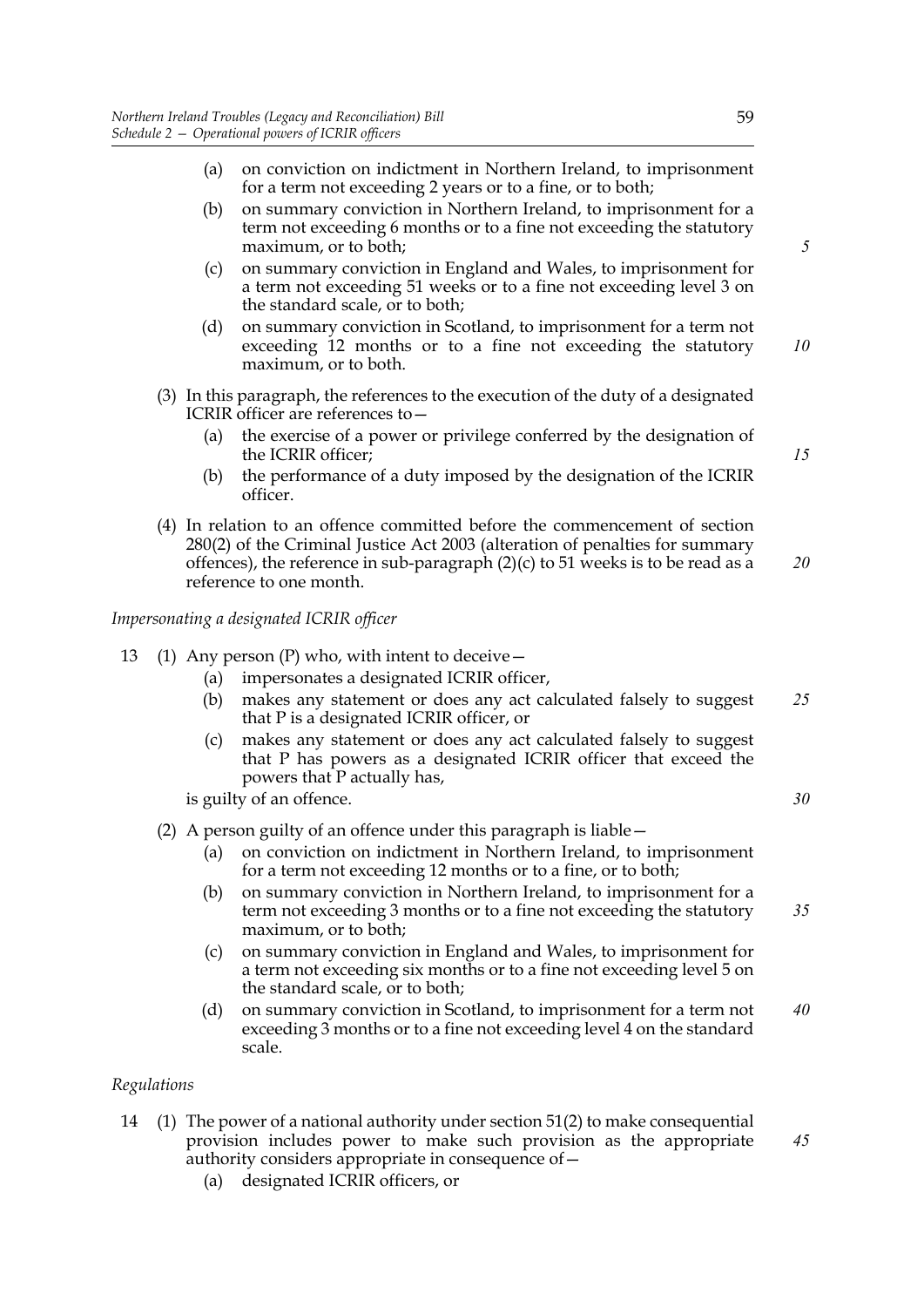(b) a description of designated ICRIR officers,

having the powers and privileges of constables in accordance with this Schedule.

- (2) That provision may (in particular)  $-$ 
	- (a) provide for designated ICRIR officers to benefit from exemptions or other protection in respect of the exercise of operational powers;
	- (b) provide for the disclosure of information to, or the doing of other things in relation to, designated ICRIR officers;
	- (c) confer functions on ICRIR officers or any other person;
	- (d) provide for a class of ICRIR officers (whether identified by reference to a grade or pay scale or otherwise) to be treated as the equivalent of one or more ranks of the PSNI; *10*
	- (e) apply (with or without modifications) any legislation or description of legislation.

SCHEDULE 3 Section 9

*15*

*5*

# FAMILY MEMBERS

# PART 1

#### CLOSE FAMILY MEMBERS

# *Meaning of "close family member"*

| 1 | (1)<br>(a)<br>(b) | This Part of this Schedule applies for the purposes of $-$<br>section 9, and<br>Part 2 of this Schedule,<br>to determine whether one person $(F)$ is a close family member of another<br>person(D).                                | 20 |
|---|-------------------|------------------------------------------------------------------------------------------------------------------------------------------------------------------------------------------------------------------------------------|----|
|   | (a)<br>(b)        | (2) F is a close family member of D if $F -$<br>was the spouse, civil partner or co-habitee of D on the day of D's<br>death,<br>is a child of D,                                                                                   | 25 |
|   | (c)<br>(d)<br>(e) | is a parent of $D$ ,<br>is a brother or sister of D,<br>is a step-child of D,                                                                                                                                                      | 30 |
|   | (f)<br>(g)<br>(h) | was a step-parent of D on the day of D's death or is a step-parent of<br>D on the day on which the request for the relevant review is made,<br>is a half-brother or half-sister of D, or<br>is a step-brother or step-sister of D. | 35 |
|   |                   | (3) Paragraphs 2 to 5 set out the meanings of "co-habitee", "step-child", "step-<br>parent", "step-brother" and "step-sister" for the purposes of this paragraph.                                                                  |    |
|   | (a)               | (4) In this paragraph "relevant review" means -<br>the review for which a request is made (where this Part of this<br>Schedule applies for the purposes of section 9), or                                                          | 40 |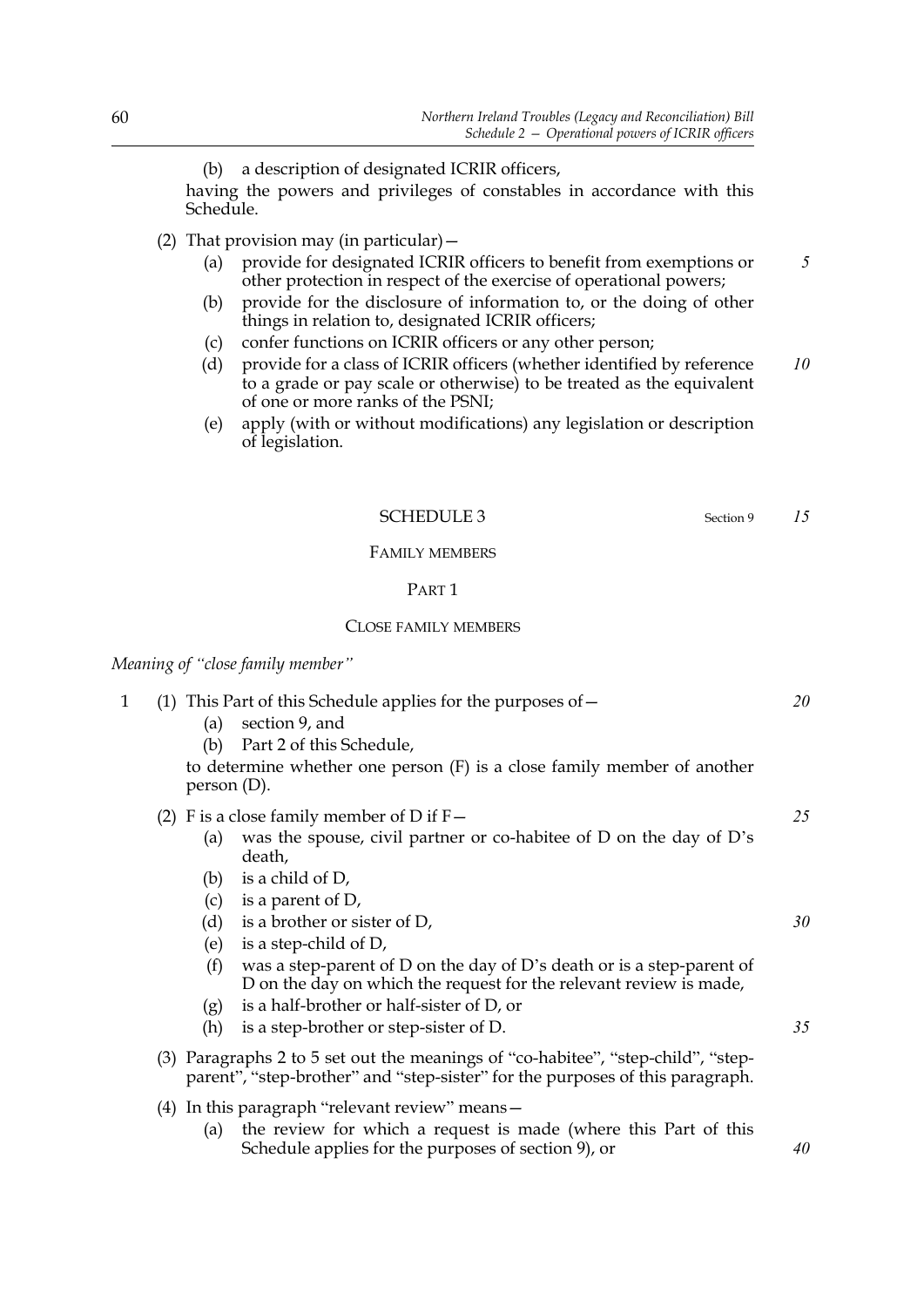(b) the review to which the final report relates (where this Part of this Schedule applies for the purposes of Part 2 of this Schedule).

# *Co-habitee*

2 F was the "co-habitee" of D on the day of D's death if—

- (a) on that day F was living in the same household as D in a relationship with D corresponding to marriage or to civil partnership, and
- (b) F had been doing so for a period of at least two years ending with that day.

# *Step-child*

3 F is a "step-child" of D if F is a child of a person—

- (a) who was the spouse, civil partner or co-habitee of D on the day of D's death, or
- (b) who had ceased to be the spouse, civil partner or co-habitee of D on any day within the period of two years ending with the day of D's death.

# *Step-parent*

- 4 F was, or is, a "step-parent" of D on a particular day if F—
	- (a) was, or is, the spouse, civil partner or co-habitee of a parent of D on that day, or
	- (b) had ceased to be the spouse, civil partner or co-habitee of a parent of D on any day within the period of two years ending with that day. *20*

#### *Step-brother or step-sister*

# 5 F is the "step-brother" or "step-sister" of D if F is a child of a person—

- (a) who was the spouse, civil partner or co-habitee of a parent of D on day of D's death, or
- (b) who had ceased to be the spouse, partner or co-habitee of a parent of D on any day within the period of two years ending with the day of D's death.

# *Interpretation*

- 6 For the purposes of paragraph 3, 4 or 5, one person (A) is, or was, the cohabitee of another person  $(B)$  at a particular time if  $-$ *30*
	- (a) at that time A is, or was, living in the same household as B in a relationship with B corresponding to marriage or to civil partnership, and
	- (b) A has been, or had been, doing so for a period of at least two years ending with that day. *35*

*5*

*10*

*15*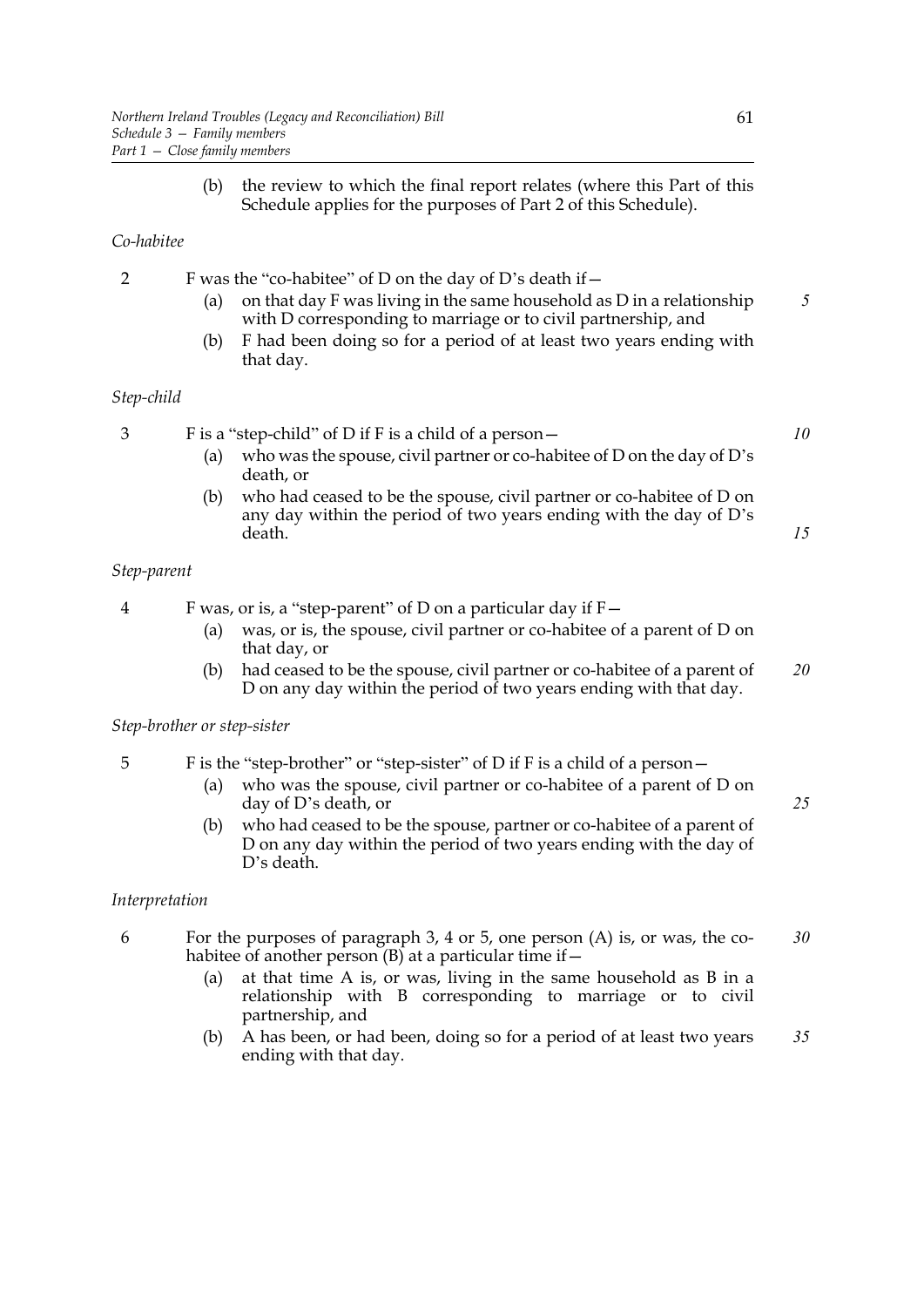# PART 2

# RELEVANT FAMILY MEMBERS

*Meaning of "relevant family member"*

| 7 | This Part of this Schedule applies for the purposes of section 15 or 16 to<br>(1)<br>determine whether one person $(F)$ is a relevant family member of another<br>person (D) who is $-$ | 5  |
|---|-----------------------------------------------------------------------------------------------------------------------------------------------------------------------------------------|----|
|   | in the case of a review of a death -<br>(a)                                                                                                                                             |    |
|   | the person to whose death the review relates,<br>(i)                                                                                                                                    |    |
|   | another person killed in the relevant event, or<br>(ii)                                                                                                                                 |    |
|   | a person who suffered serious physical or mental harm in the<br>(iii)<br>relevant event and who has subsequently died; or                                                               | 10 |
|   | in the case of a review of other harmful conduct-<br>(b)                                                                                                                                |    |
|   | a person killed in the relevant event, or<br>(i)                                                                                                                                        |    |
|   | a person who suffered serious physical or mental harm in the<br>(ii)<br>relevant event and who has subsequently died.                                                                   | 15 |
|   | (2) F is a relevant family member of D if $-$                                                                                                                                           |    |
|   | F is a close family member of D whom the ICRIR has identified after<br>(a)<br>taking such steps as the ICRIR considers reasonable, or                                                   |    |
|   | in a case where no close family members have been identified after<br>(b)<br>taking such steps, F is another member of the family of D whom the<br><b>ICRIR-</b>                        | 20 |
|   | (i)<br>has identified after taking such steps as the ICRIR considers<br>reasonable, and                                                                                                 |    |
|   | considers it appropriate to be given the opportunity to make<br>(ii)<br>representations under section 15(4) or $(5)$ or section 16(4).                                                  | 25 |
|   | (3) In this paragraph "relevant event" has the same meaning as in section 15 or<br>16.                                                                                                  |    |
|   |                                                                                                                                                                                         |    |
|   | <b>SCHEDULE 4</b><br>Section 14                                                                                                                                                         |    |

# SUPPLY OF INFORMATION: ENFORCEMENT

#### PART 1

# FAILURE TO COMPLY WITH A NOTICE

# *Penalty for failure to comply*

- 1 (1) The ICRIR may require a person to pay a penalty if the ICRIR is satisfied, on a balance of probabilities, that the person—
	- (a) has failed to do anything that the person is required to do by a notice under section 14, and *35*
	- (b) does not have a reasonable excuse for the failure.

# (2) A penalty—

- (a) may not exceed £1,000;
- (b) is payable to the ICRIR on demand.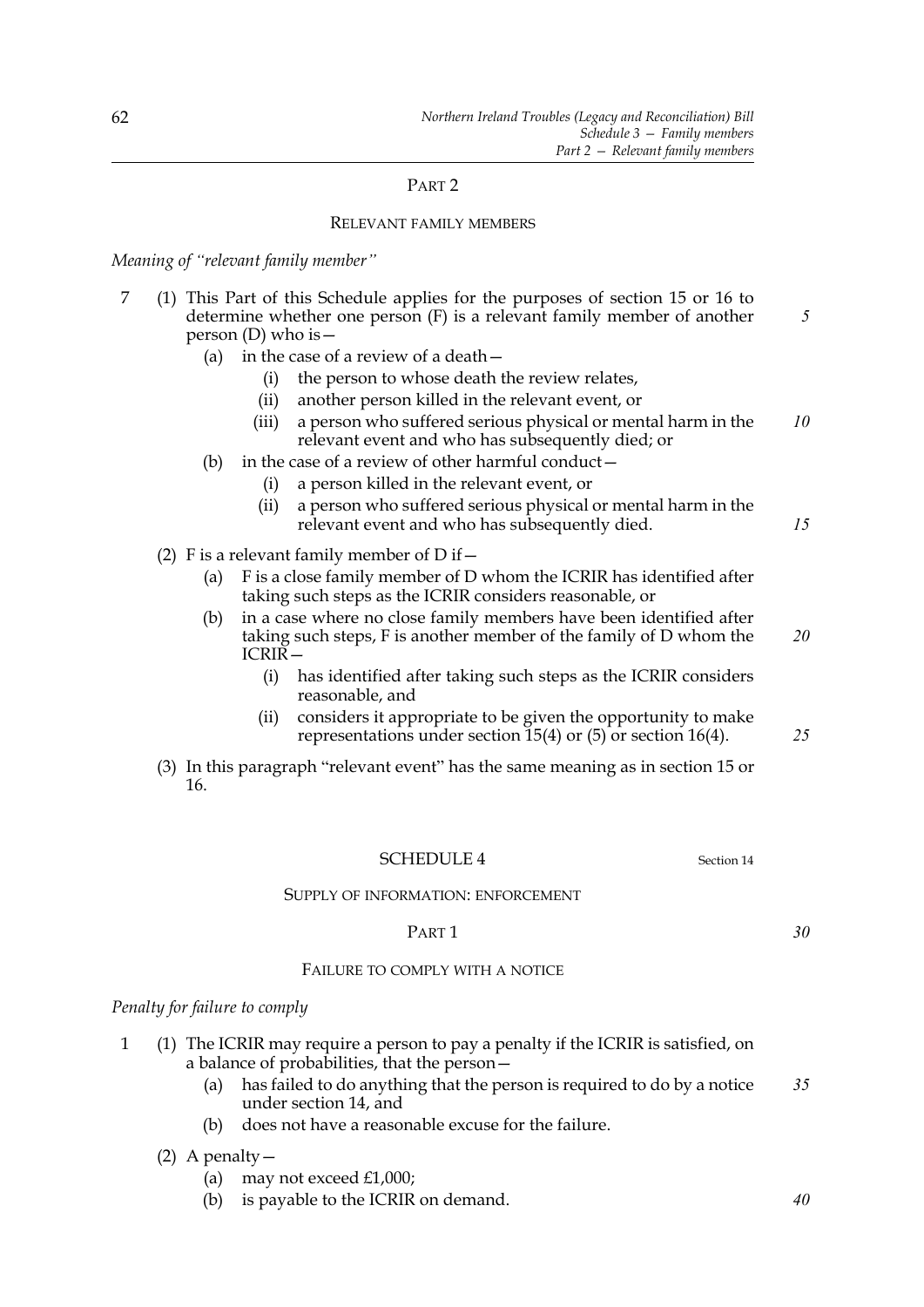*Notification of penalty decision*

- 2 (1) If the ICRIR decides to require a person to pay a penalty under this Part of this Schedule, the ICRIR must give the person a penalty notice.
	- (2) A penalty notice must—
		- (a) be in writing,
		- (b) state the ICRIR's reasons for deciding to require the person to pay a penalty,
		- (c) state the amount of the penalty,
		- (d) specify the date on which it is given,
		- (e) specify the date, at least 28 days after the date specified in the notice as the date on which it is given, before which the penalty must be paid, *10*
		- (f) specify how a penalty must be paid,
		- (g) include an explanation of the steps that the person may take if the person objects to the penalty (including specifying the manner and form in which any notice of objection must be given to the ICRIR), and *15*
		- (h) include an explanation of the steps the ICRIR may take to recover any unpaid penalty.

*Objection to penalty decision*

- 3 (1) The recipient of a penalty notice (the "recipient") may object to the penalty notice by giving a notice of objection to the ICRIR.
	- (2) A notice of objection must—
		- (a) be in writing,
		- (b) give the reasons for the objection,
		- (c) be given to the ICRIR in the manner and form specified in the penalty notice, and
		- (d) be given before the end of the period of 28 days beginning with the date specified in the penalty notice as the date on which it is given.
	- (3) Where the ICRIR receives a notice of objection, the ICRIR must consider it and— *30*
		- (a) cancel the penalty,
		- (b) reduce the penalty,
		- (c) increase the penalty, or
		- (d) determine not to alter the penalty.
	- (4) After deciding how to proceed under sub-paragraph (3), the ICRIR must notify the recipient of the decision in writing.
	- (5) A notification under sub-paragraph (4) must be given before the end of the period of 70 days beginning with the date specified in the penalty notice as the date on which it is given, or such longer period as the ICRIR may agree with the recipient.
	- (6) A notification under sub-paragraph (4), other than one notifying the recipient that the ICRIR has decided to cancel the penalty, must—
		- (a) state the amount of the penalty following the ICRIR's consideration of the notice of objection,

*5*

*20*

*25*

*35*

*40*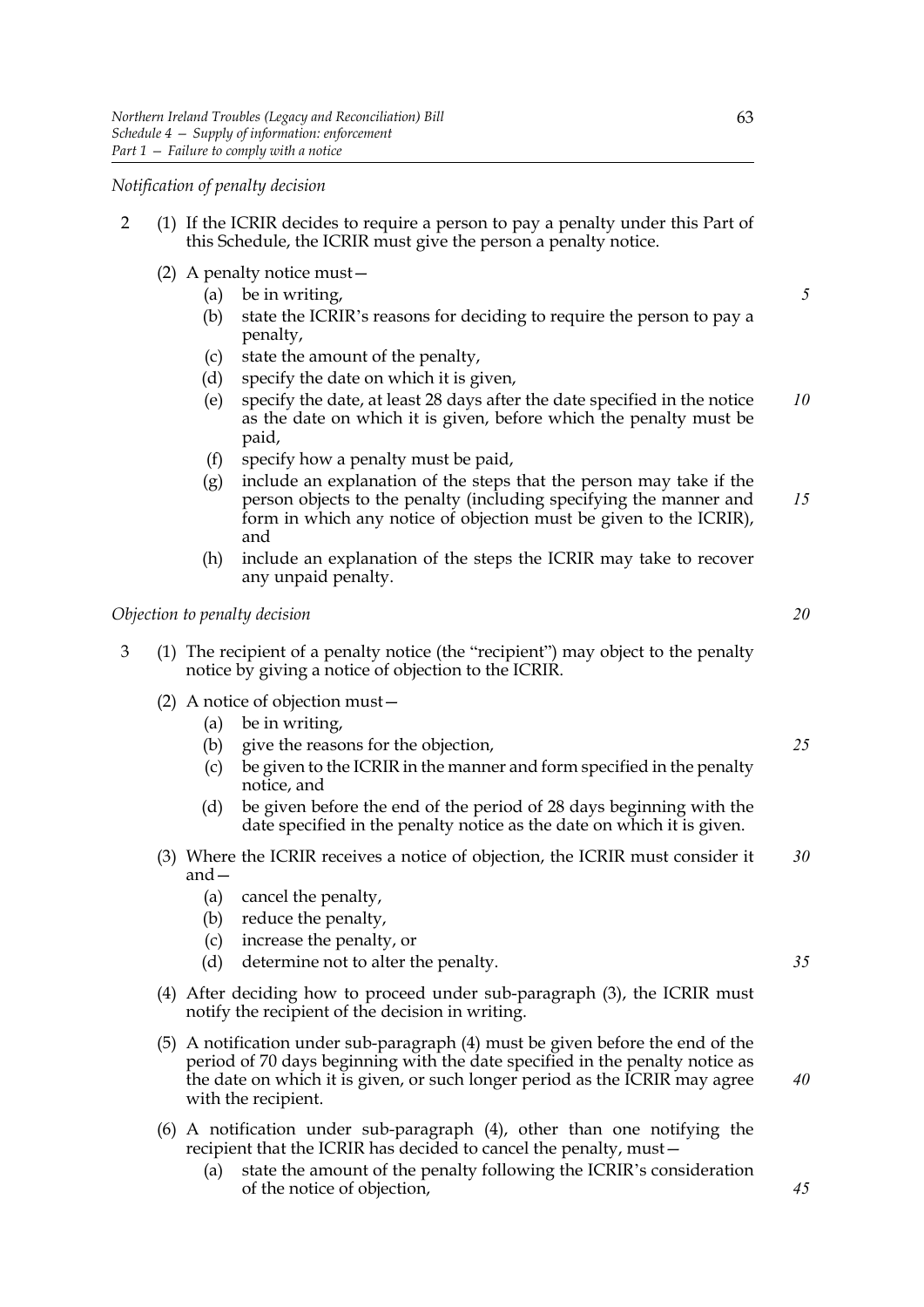|         | state the ICRIR's reasons for the decision under sub-paragraph (3),<br>(b)<br>specify the date, at least 28 days after the date on which the<br>(c)<br>notification is given, before which the penalty must be paid,<br>specify how the penalty must be paid,<br>(d)<br>include an explanation of the recipient's rights of appeal, and<br>(e)<br>include an explanation of the steps the ICRIR may take to recover<br>(f)<br>any unpaid penalty. | 5         |
|---------|---------------------------------------------------------------------------------------------------------------------------------------------------------------------------------------------------------------------------------------------------------------------------------------------------------------------------------------------------------------------------------------------------------------------------------------------------|-----------|
| Appeals |                                                                                                                                                                                                                                                                                                                                                                                                                                                   |           |
| 4       | (1) A person (the "appellant") may appeal to the court against a decision to<br>require the person to pay a penalty under this Part of this Schedule.                                                                                                                                                                                                                                                                                             | 10        |
|         | (2) An appeal may be brought only if the appellant has given a notice of<br>objection and the ICRIR has reduced, increased, or determined not to alter<br>the penalty under paragraph 3(3).                                                                                                                                                                                                                                                       |           |
|         | (3) An appeal must be brought within the period of 28 days beginning with the<br>date on which the person is notified of the ICRIR's decision on the notice of<br>objection under paragraph 3(4).                                                                                                                                                                                                                                                 | 15        |
|         | (4) On appeal, the court may $-$<br>allow the appeal and cancel the penalty,<br>(a)<br>allow the appeal and reduce the penalty, or<br>(b)<br>dismiss the appeal.<br>(c)                                                                                                                                                                                                                                                                           | 20        |
|         | (5) An appeal —<br>is to be a re-hearing of the ICRIR's decision to impose a penalty, and<br>(a)<br>may be determined having regard to matters of which the ICRIR was<br>(b)<br>unaware.                                                                                                                                                                                                                                                          |           |
|         | (6) Sub-paragraph $(5)(a)$ has effect despite any provision of rules of court.                                                                                                                                                                                                                                                                                                                                                                    | 25        |
|         | (7) In this regulation, a reference to "the court" is a reference $-$<br>in Northern Ireland, to a county court,<br>(a)<br>in England and Wales, to the county court, and<br>(b)<br>in Scotland, to a sheriff.<br>(c)                                                                                                                                                                                                                             |           |
|         | Enforcement of penalty                                                                                                                                                                                                                                                                                                                                                                                                                            | 30        |
| 5       | (1) This paragraph applies where a sum is payable to the ICRIR as a penalty<br>under this Part of this Schedule.                                                                                                                                                                                                                                                                                                                                  |           |
|         | (2) In England and Wales, the penalty is recoverable as if it were payable under<br>an order of the county court in England and Wales.                                                                                                                                                                                                                                                                                                            |           |
|         | (3) In Scotland, the penalty may be enforced in the same manner as an extract<br>registered decree arbitral bearing a warrant for execution issued by the<br>sheriff court of any sheriffdom in Scotland.                                                                                                                                                                                                                                         | 35        |
|         | (4) In Northern Ireland, the penalty is recoverable as if it were payable under an<br>order of a county court in Northern Ireland.                                                                                                                                                                                                                                                                                                                |           |
|         | $\sum_{k=1}^{\infty}$ Mbore estimate taken under this parameter for the recovery of a sum                                                                                                                                                                                                                                                                                                                                                         | $\Lambda$ |

(5) Where action is taken under this paragraph for the recovery of a sum payable as a penalty under this Part of this Schedule, the penalty is— *40*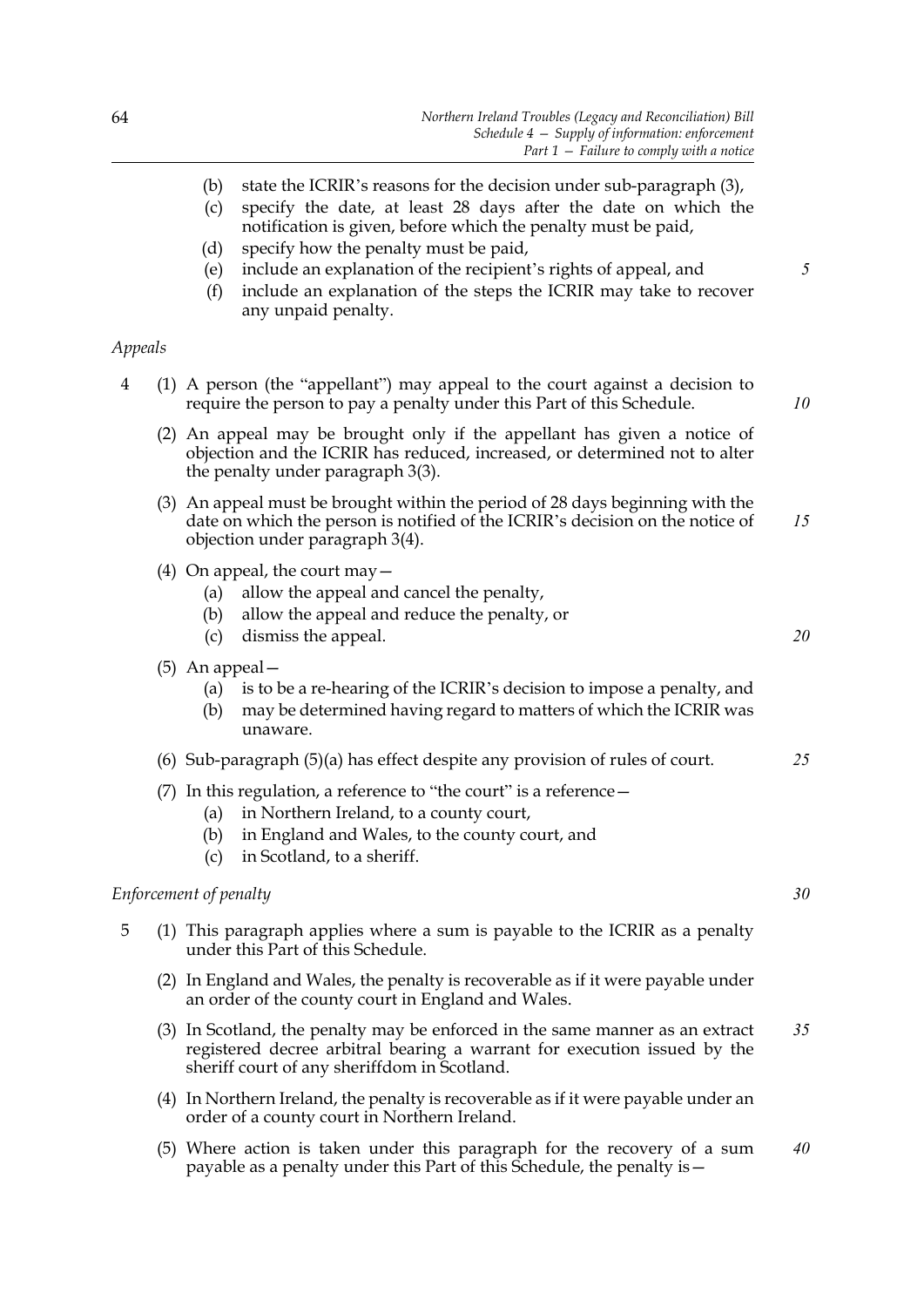|                         | (a)<br>(b)        | in relation to England and Wales, to be treated for the purposes of<br>section 98 of the Courts Act 2003 (register of judgments and orders<br>etc) as if it were a judgment entered in the county court;<br>in relation to Northern Ireland, to be treated for the purposes of<br>Article 116 of the Judgments Enforcement (Northern Ireland) Order<br>1981 (register of judgments) as if it were a judgment in respect of<br>which an application has been accepted under Article 22 or 23(1) of<br>that Order.                                                                                                                                                             | 5  |
|-------------------------|-------------------|------------------------------------------------------------------------------------------------------------------------------------------------------------------------------------------------------------------------------------------------------------------------------------------------------------------------------------------------------------------------------------------------------------------------------------------------------------------------------------------------------------------------------------------------------------------------------------------------------------------------------------------------------------------------------|----|
|                         |                   | (6) The ICRIR must pay into the Consolidated Fund any penalty paid or<br>recovered under this Part of this Schedule.                                                                                                                                                                                                                                                                                                                                                                                                                                                                                                                                                         | 10 |
|                         | Giving of notices |                                                                                                                                                                                                                                                                                                                                                                                                                                                                                                                                                                                                                                                                              |    |
| 6                       | (a)<br>(b)<br>(c) | (1) The ICRIR may give a notice to any person by $-$<br>handing it to them,<br>leaving it at their proper address, or<br>sending it by post to that address.                                                                                                                                                                                                                                                                                                                                                                                                                                                                                                                 | 15 |
|                         | (a)<br>(b)        | (2) A person's proper address for the purposes of sub-paragraph $(1)$ is $-$<br>where that person is a body corporate, the address of its registered<br>office or principal office;<br>where that person is a partnership or an unincorporated association                                                                                                                                                                                                                                                                                                                                                                                                                   |    |
|                         | (c)               | or body, the address of its principal office;<br>in any other case, that person's last known address.                                                                                                                                                                                                                                                                                                                                                                                                                                                                                                                                                                        | 20 |
| Interpretation          |                   |                                                                                                                                                                                                                                                                                                                                                                                                                                                                                                                                                                                                                                                                              |    |
| 7                       |                   | In this Part of this Schedule-<br>"notice of objection" means a notice given under paragraph 3(1);<br>"penalty notice" means a notice given under paragraph 2(1).                                                                                                                                                                                                                                                                                                                                                                                                                                                                                                            | 25 |
|                         |                   | PART <sub>2</sub>                                                                                                                                                                                                                                                                                                                                                                                                                                                                                                                                                                                                                                                            |    |
|                         |                   | DISTORTION OR SUPPRESSION OF EVIDENCE ETC                                                                                                                                                                                                                                                                                                                                                                                                                                                                                                                                                                                                                                    |    |
| Distorting evidence etc |                   |                                                                                                                                                                                                                                                                                                                                                                                                                                                                                                                                                                                                                                                                              |    |
| 8                       |                   | (1) A person is guilty of an offence if the person does anything that is intended<br>to have the effect of $-$<br>$\mathbf{r}$ and $\mathbf{r}$ are the set of the set of the set of the set of the set of the set of the set of the set of the set of the set of the set of the set of the set of the set of the set of the set of the set of the set<br>$\sqrt{2}$ $\sqrt{2}$ $\sqrt{2}$ $\sqrt{2}$ $\sqrt{2}$ $\sqrt{2}$ $\sqrt{2}$ $\sqrt{2}$ $\sqrt{2}$ $\sqrt{2}$ $\sqrt{2}$ $\sqrt{2}$ $\sqrt{2}$ $\sqrt{2}$ $\sqrt{2}$ $\sqrt{2}$ $\sqrt{2}$ $\sqrt{2}$ $\sqrt{2}$ $\sqrt{2}$ $\sqrt{2}$ $\sqrt{2}$ $\sqrt{2}$ $\sqrt{2}$ $\sqrt{2}$ $\sqrt{2}$ $\sqrt{2}$ $\sqrt{2$ | 30 |

- (a) distorting or otherwise altering any evidence, document or other thing that is produced or provided to the Commissioner for Investigations in accordance with a notice under section 14, or
- (b) preventing any evidence, document or other thing from being produced or provided to the Commissioner for Investigations in accordance with a notice under section 14. *35*
- (2) A person is guilty of an offence if the person does anything that the person knows or believes is likely to have the effect described in sub-paragraph  $(1)(a)$  or  $(b)$ .

# *Suppression of evidence etc*

9 (1) A person is guilty of an offence if the person—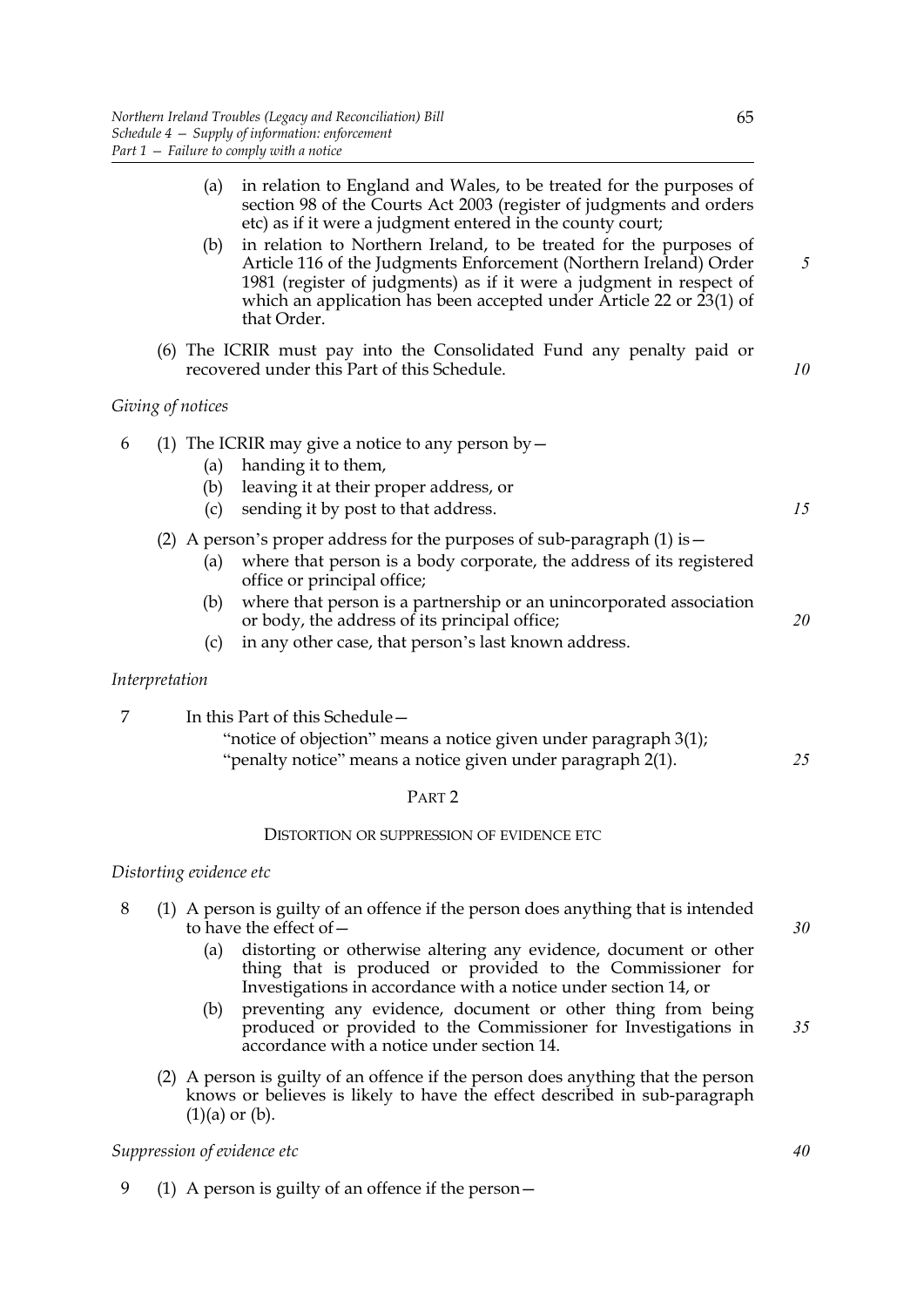- (a) intentionally suppresses or conceals, or
- (b) intentionally alters or destroys,

a document that is, and that the person knows or believes to be, a relevant document.

(2) For that purpose a document is a "relevant document" if it is likely that the Commissioner for Investigations would (if aware of its existence) wish to be provided with it. *5*

*Institution of proceedings*

10 Proceedings for an offence under paragraph 8 or 9 may be instituted—

- (a) in England and Wales, only by or with the consent of the Director of Public Prosecutions; *10*
- (b) in Northern Ireland, only by or with the consent of the Director of Public Prosecutions for Northern Ireland.

# *Penalties*

- 11 (1) A person who is guilty of an offence under this Part of this Schedule is liable on summary conviction to a fine not exceeding level three on the standard scale or to imprisonment for a term not exceeding the relevant maximum, or to both. *15*
	- (2) In this Part of this Schedule "relevant maximum" means—
		- (a) in Northern Ireland, six months;
		- (b) in England and Wales, 51 weeks;
		- (c) in Scotland, 12 months.
	- (3) In relation to an offence committed before the commencement of section 281(5) of the Criminal Justice Act 2003 (alteration of penalties for summary offences), the reference in sub-paragraph  $(2)(b)$  to 51 weeks is to be read as a reference to six months. *25*

# SCHEDULE 5 Section 25

#### PERMITTED DISCLOSURES OF INFORMATION

#### PART 1

#### DISCLOSURES THAT ARE "PERMITTED"

*Introduction*

1 Paragraphs 2 to 5 set out which disclosures of information are "permitted" for the purposes of section 25(3).

#### *Disclosure of any information to the Secretary of State*

2 A disclosure of any information by the ICRIR to the Secretary of State is permitted. *35*

*20*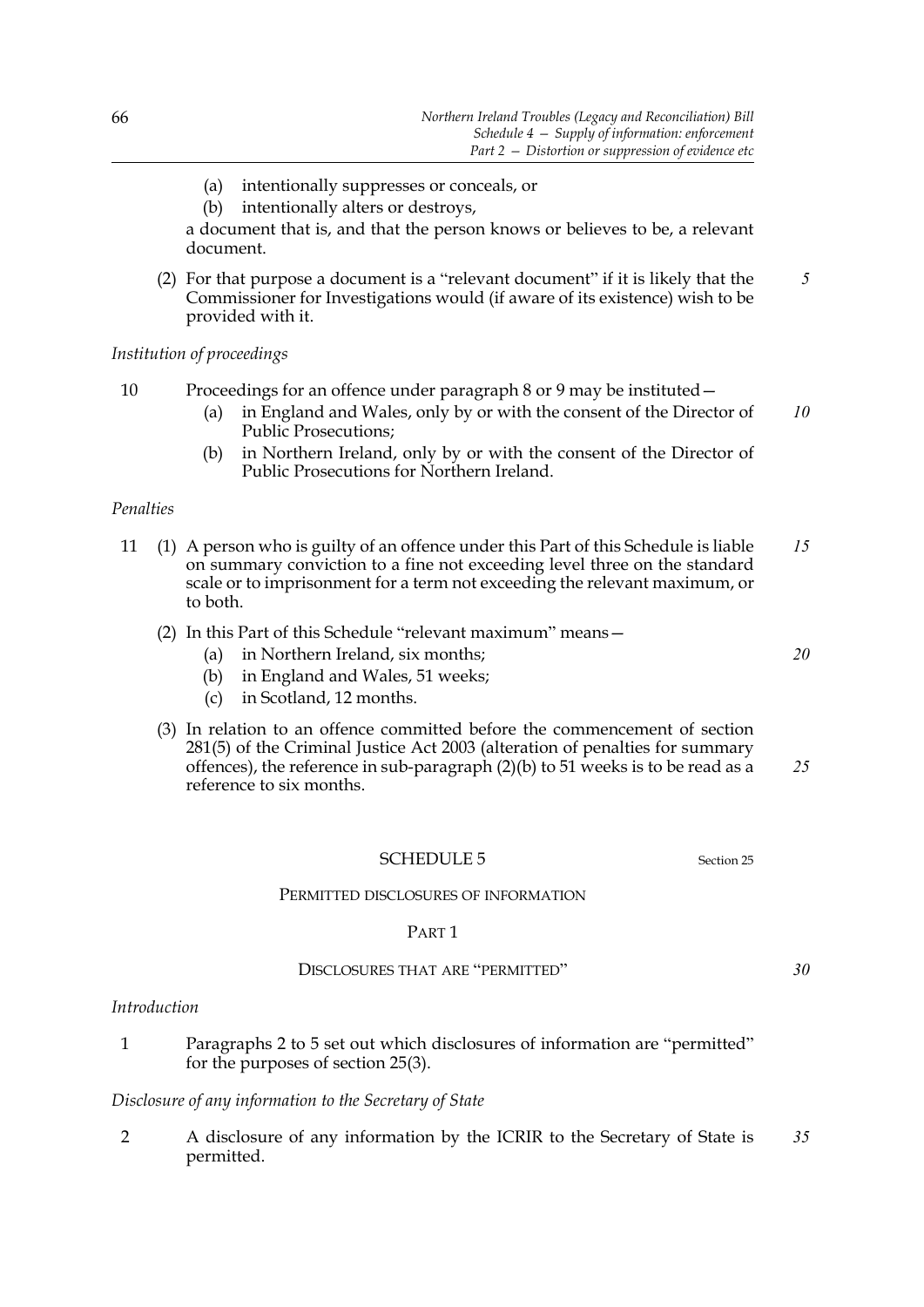*Disclosure of sensitive information to certain recipients*

| 3 | (1) A disclosure of sensitive information by the ICRIR to a person listed in sub-<br>paragraph $(2)$ is permitted if $-$                                                                                                                                                         |                                                                                                                                                                                                                                                                  |    |  |  |
|---|----------------------------------------------------------------------------------------------------------------------------------------------------------------------------------------------------------------------------------------------------------------------------------|------------------------------------------------------------------------------------------------------------------------------------------------------------------------------------------------------------------------------------------------------------------|----|--|--|
|   | (a)                                                                                                                                                                                                                                                                              | the Commissioner for Investigations notifies the Secretary of State of<br>the proposed disclosure, and                                                                                                                                                           | 5  |  |  |
|   | (b)                                                                                                                                                                                                                                                                              | the disclosure is made after the end of the relevant 10 day period.                                                                                                                                                                                              |    |  |  |
|   | (2) The persons to whom a disclosure is permitted under this paragraph are $-$<br>the Director of Public Prosecutions for Northern Ireland;<br>(a)<br>the Director of Public Prosecutions;<br>(b)                                                                                |                                                                                                                                                                                                                                                                  |    |  |  |
|   | (c)                                                                                                                                                                                                                                                                              | the Lord Advocate;                                                                                                                                                                                                                                               | 10 |  |  |
|   | (d)                                                                                                                                                                                                                                                                              | a member of the PSNI;                                                                                                                                                                                                                                            |    |  |  |
|   | (e)                                                                                                                                                                                                                                                                              | a member of a police force in Great Britain;                                                                                                                                                                                                                     |    |  |  |
|   | (f)                                                                                                                                                                                                                                                                              | a coroner in Northern Ireland or England and Wales who is -                                                                                                                                                                                                      |    |  |  |
|   |                                                                                                                                                                                                                                                                                  | a judge of the High Court in Northern Ireland,<br>(i)                                                                                                                                                                                                            |    |  |  |
|   |                                                                                                                                                                                                                                                                                  | a judge of the High Court in England and Wales,<br>(ii)                                                                                                                                                                                                          | 15 |  |  |
|   |                                                                                                                                                                                                                                                                                  | a county court judge in Northern Ireland, or<br>(iii)                                                                                                                                                                                                            |    |  |  |
|   | (g)                                                                                                                                                                                                                                                                              | a Circuit judge in England and Wales;<br>(iv)<br>a sheriff in Scotland, if the disclosure is made in respect of an inquiry<br>into a death being, or to be, held under the Inquiries into Fatal<br>Accidents and Sudden Deaths etc. (Scotland) Act 2016 (asp 2). | 20 |  |  |
|   | (3) In this paragraph "relevant 10 day period" (in relation to a proposed<br>disclosure notified to the Secretary of State) means the period of ten working<br>days beginning with the day on which notification of the proposed<br>disclosure is given under sub-paragraph (1). |                                                                                                                                                                                                                                                                  |    |  |  |
|   |                                                                                                                                                                                                                                                                                  | (4) For that purpose "working day" means any day other than $-$                                                                                                                                                                                                  | 25 |  |  |
|   | (a)                                                                                                                                                                                                                                                                              | a Saturday or a Sunday,                                                                                                                                                                                                                                          |    |  |  |
|   | (b)                                                                                                                                                                                                                                                                              | Christmas Day or Good Friday, or                                                                                                                                                                                                                                 |    |  |  |
|   | (c)                                                                                                                                                                                                                                                                              | a day which is a bank holiday under the Banking and Financial<br>Dealings Act 1971 in any part of the United Kingdom.                                                                                                                                            |    |  |  |
|   |                                                                                                                                                                                                                                                                                  | Disclosure of sensitive information notified in advance to the Secretary of State                                                                                                                                                                                | 30 |  |  |
| 4 |                                                                                                                                                                                                                                                                                  | (1) A disclosure of sensitive information by the ICRIR is permitted if $-$                                                                                                                                                                                       |    |  |  |
|   | (a)                                                                                                                                                                                                                                                                              | the Commissioner for Investigations notifies the Secretary of State of<br>the proposed disclosure, and                                                                                                                                                           |    |  |  |
|   | (b)                                                                                                                                                                                                                                                                              | the Secretary of State notifies the Commissioner for Investigations<br>that the proposed disclosure is permitted.                                                                                                                                                | 35 |  |  |
|   | (2) The Secretary of State must respond to a notification by the Commissioner<br>for Investigations under this paragraph within the relevant decision period,<br>by notifying that Commissioner that the proposed disclosure either –                                            |                                                                                                                                                                                                                                                                  |    |  |  |
|   | (a)<br>(b)                                                                                                                                                                                                                                                                       | is permitted, or<br>is prohibited.                                                                                                                                                                                                                               | 40 |  |  |
|   |                                                                                                                                                                                                                                                                                  | (3) But the Secretary of State may notify the Commissioner for Investigations<br>that the proposed disclosure is prohibited only if, in the Secretary of State's<br>view, the disclosure of the sensitive information would risk prejudicing, or                 |    |  |  |

would prejudice, the national security interests of the United Kingdom.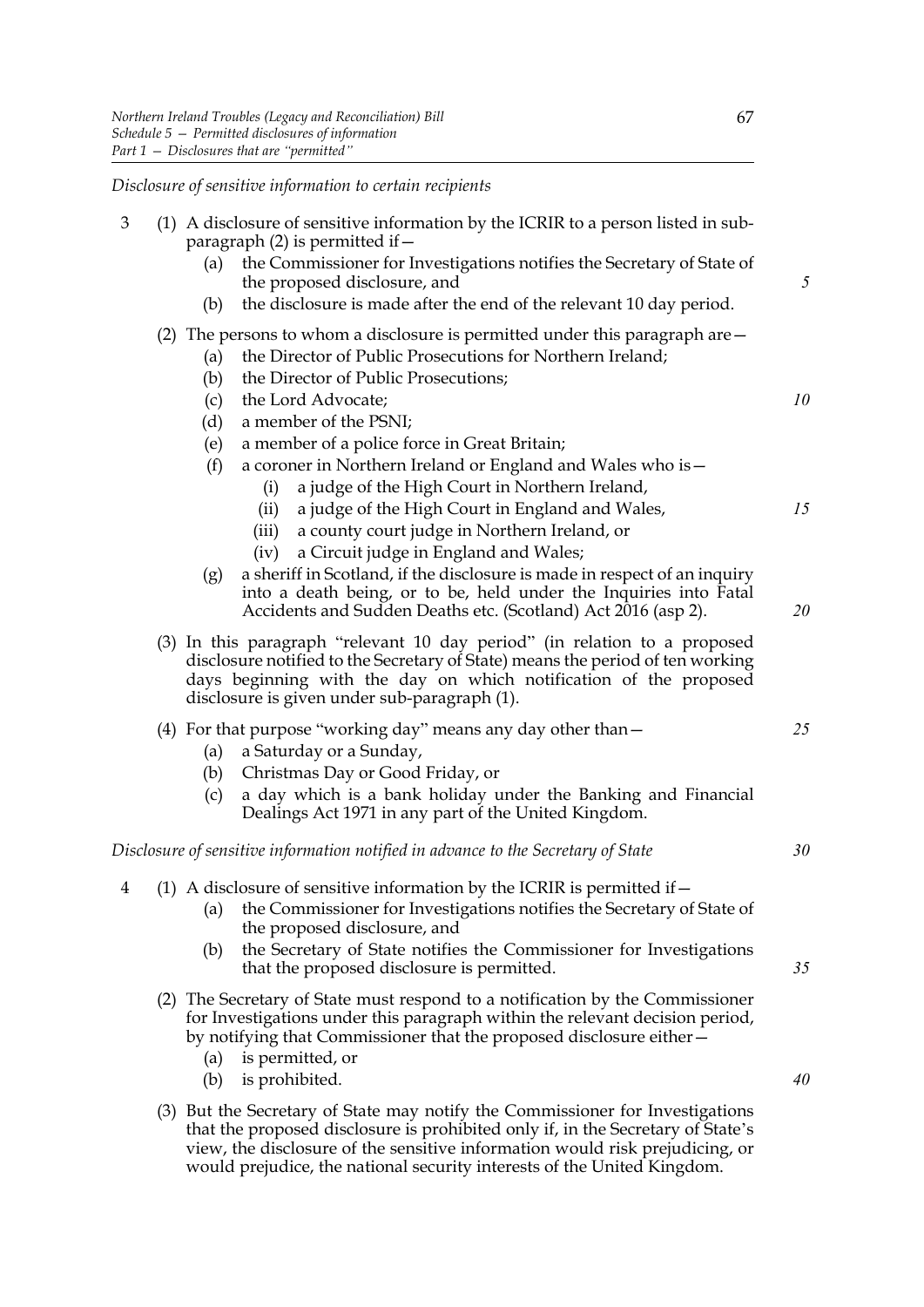- (4) If the Secretary of State notifies the Commissioner for Investigations that the proposed disclosure is prohibited—
	- (a) the Secretary of State must consider whether reasons for prohibiting it can be given without disclosing information which would risk prejudicing, or would prejudice, the national security interests of the United Kingdom; and
	- (b) if they can be given, the Secretary of State must give those reasons to the Commissioner for Investigations.

*Disclosure of protected international information notified in advance to the Secretary of State*

- 5 (1) A disclosure of protected international information by the ICRIR is permitted if— *10*
	- (a) the Commissioner for Investigations notifies the Secretary of State of the proposed disclosure, and
	- (b) the Secretary of State notifies the Commissioner for Investigations that the proposed disclosure is permitted.
	- (2) The Secretary of State must respond to a notification by the Commissioner for Investigations under this paragraph within the relevant decision period, by notifying that Commissioner that the proposed disclosure either—
		- (a) is permitted, or
		- (b) is prohibited.
	- (3) But the Secretary of State may notify the Commissioner for Investigations that the proposed disclosure is prohibited only if, in the Secretary of State's view, the disclosure of the protected international information would, or would be likely to, damage international relations.

*The "relevant decision period"*

- 6 (1) In paragraph 4 or 5 "relevant decision period" (in relation to a proposed disclosure notified to the Secretary of State) means—
	- (a) the period of 60 days beginning with the day on which the Commissioner for Investigations notifies the Secretary of State of the proposed disclosure, or
	- (b) any reasonable longer period which the Secretary of State specifies, in notice given to the Commissioner for Investigations during that 60 day period, as the period which the Secretary of State wishes to take in order to make a decision whether to permit or prohibit the proposed disclosure.
	- (2) But if the court directs the Secretary of State to remake a decision—
		- (a) on an appeal under paragraph 9, or
		- (b) on any further appeal,

"relevant decision period" means the period for remaking that decision in compliance with that direction.

*20*

*15*

*5*

*30*

*25*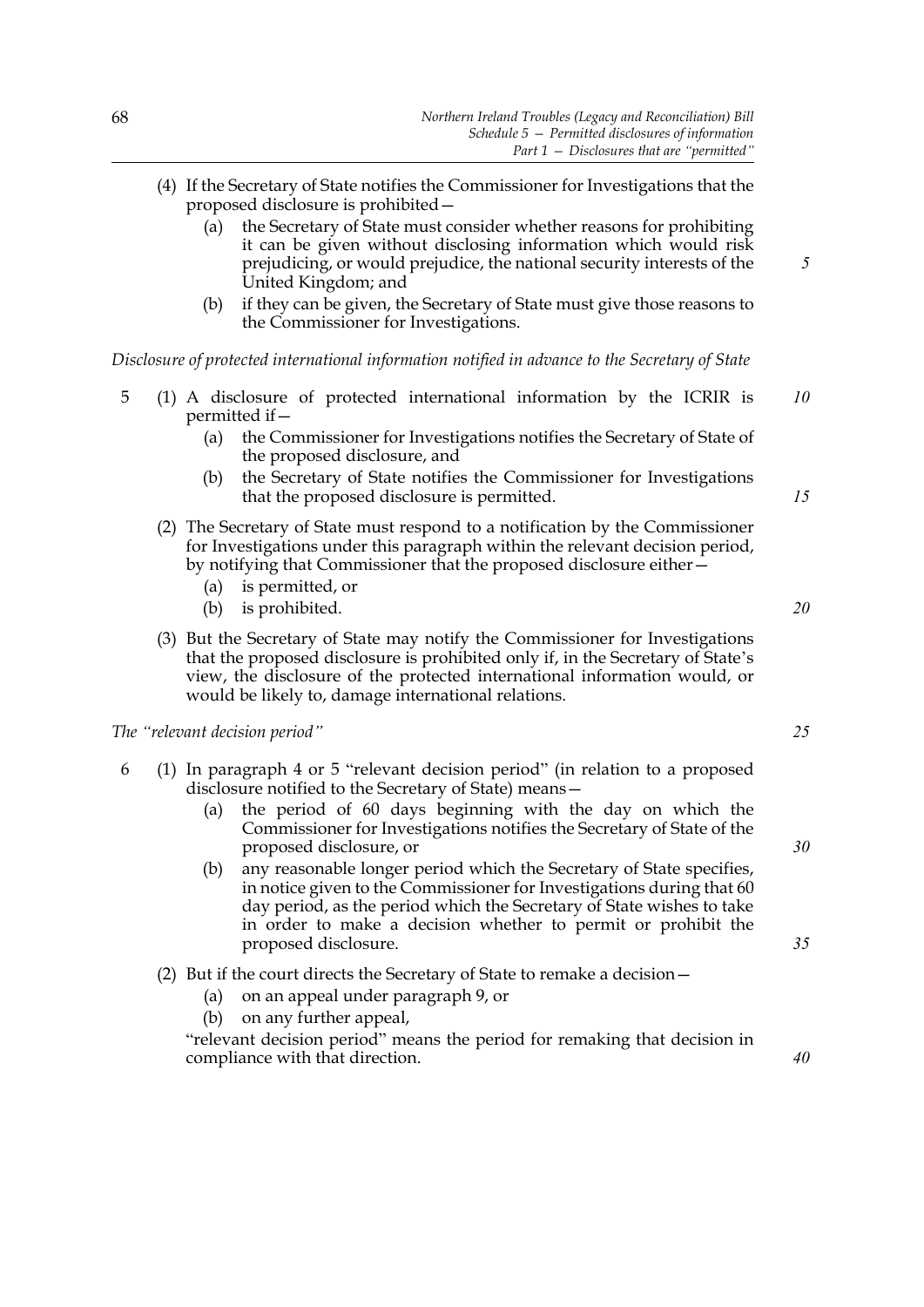# PART 2

#### DECISIONS TO PROHIBIT DISCLOSURES OF SENSITIVE INFORMATION IN FINAL REPORTS

#### *Application of this Part*

- 7 This Part of this Schedule applies if—
	- (a) it was proposed to disclose sensitive information in a final report (the "proposed disclosure"), *5*
	- (b) the Commissioner for Investigations notified the Secretary of State of the proposed disclosure in accordance with paragraph 4(1)(a), and
	- (c) the Secretary of State decided to prohibit the proposed disclosure in the final report (the "affected report").

*Affected report to include statement of Secretary of State's decision*

- 8 (1) The affected report must include a statement that the Secretary of State decided to prohibit the proposed disclosure.
	- (2) The statement must also set out any reasons for prohibiting the disclosure which the Secretary of State gives in accordance with paragraph 4(4).
	- (3) In a case where  $-$ 
		- (a) the affected report includes a statement relating to the proposed disclosure in accordance with this paragraph,
		- (b) an initial appeal is brought against the Secretary of State's decision not to permit the proposed disclosure, and
		- (c) the Secretary of State remakes the decision in accordance with a direction given by the court,

a new final report relating to the death or other Troubles-related circumstances must be produced in accordance with section 15.

#### *Initial appeals*

- 9 (1) In this Part of this Schedule "initial appeal" means an appeal to the relevant court against the Secretary of State's decision not to permit the proposed disclosure in the affected report.
	- (2) The function of the relevant court on an initial appeal is to review the Secretary of State's decision not to permit the proposed disclosure.
	- (3) In determining an initial appeal, the relevant court must apply the principles applicable on an application for judicial review or, in Scotland, an application to the supervisory jurisdiction of the Court of Session.
	- (4) On an initial appeal—
		- (a) the court has the power to quash the Secretary of State's decision;
		- (b) if the court quashes the decision, it must direct the Secretary of State to remake the decision within—
			- (i) the period of 60 days beginning with the day on which the court gives the direction, or
			- (ii) any reasonable longer period which the court specifies (after considering any representations made by a party to the proceedings). *40*

*30*

*25*

*10*

*15*

*20*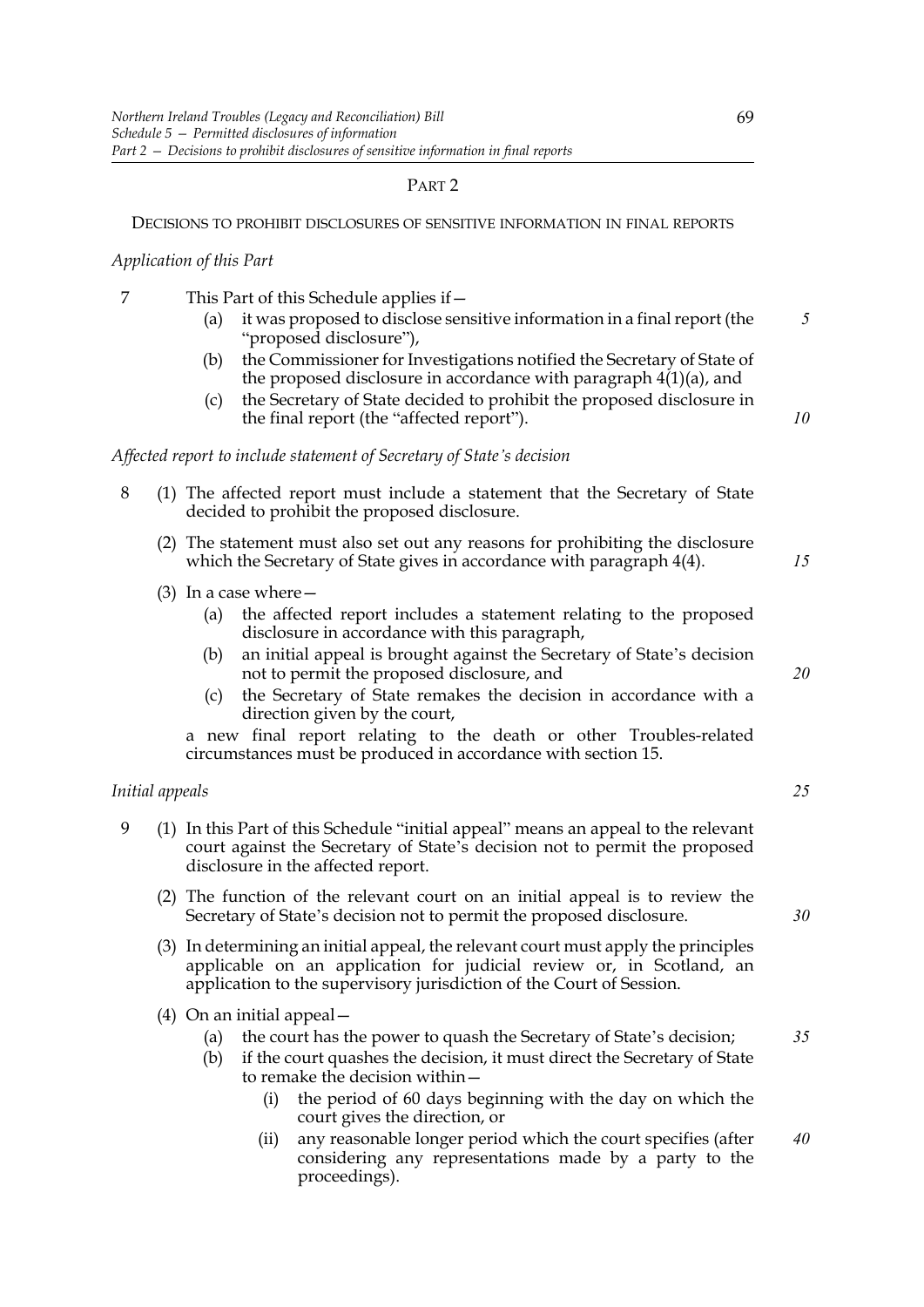(5) If the court does not exercise that power to quash the decision, it must dismiss the appeal.

# *Bringing an initial appeal*

- 10 (1) An initial appeal may be brought by  $-$ 
	- (a) the person who requested the review to which the affected report relates, or *5*
	- (b) a person who would be eligible to request a review (see paragraph 13(3)).
	- (2) An initial appeal must be brought within the period of 28 days beginning with the day on which the affected report is published under section 15.

*10*

*15*

*20*

# *Further appeal against an initial appeal*

- 11 (1) This paragraph applies if the relevant court has determined an initial appeal.
	- (2) The person who brought the initial appeal may bring an appeal in the appeal court against the determination of the initial appeal (a "further appeal").
	- (3) But that person may bring the further appeal only with the leave of  $-$ 
		- (a) the relevant court which determined the initial appeal, or
		- (b) the appeal court.
	- (4) The court may not give such leave unless satisfied that—
		- (a) the further appeal would raise some important point of principle or practice, or
		- (b) there is some other compelling reason for the further appeal to be heard.

*Application of the Justice and Security Act 2013*

- 12 (1) Any proceedings on an initial appeal or a further appeal (including any proceedings before the Supreme Court) are to be treated as section 6 proceedings (within the meaning of the JSA 2013) for the purposes of sections 8 to 14 of the JSA 2013. *25*
	- (2) Sections 8 to 14 of the JSA 2013 apply in relation to proceedings treated as section 6 proceedings by sub-paragraph  $(1)$  as if  $-$ 
		- (a) the Secretary of State were the relevant person, and
		- (b) the references to the interests of national security in sections 8, 11 and 13 of the JSA 2013 were references to the interests of national security or the interests of the international relations of the United Kingdom.
	- (3) But sections 8 to 14 of the JSA 2013, and rules of court relating to section 6 proceedings, do not prevent an appeal under this paragraph from being considered in the presence of—
		- (a) the Commissioner for Investigations,
		- (b) another ICRIR officer nominated by the Commissioner for Investigations, or
		- (c) a legal representative of the ICRIR.

*30*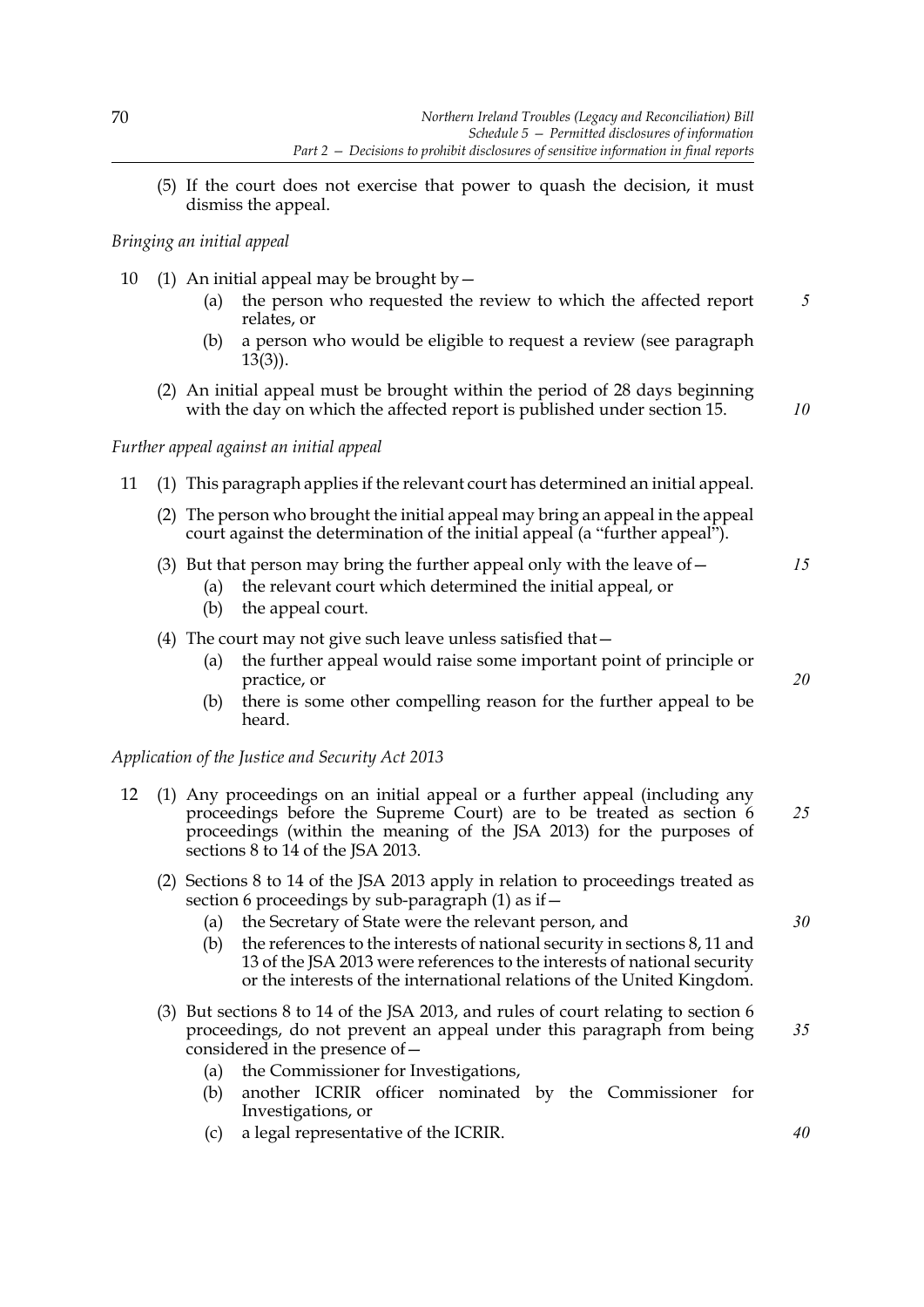# *Interpretation*

|  |  | 13 (1) In this Part of this Schedule $-$ |
|--|--|------------------------------------------|
|--|--|------------------------------------------|

- "affected report" has the meaning given in paragraph 7(c); "appeal court" means— (a) the Court of Appeal of Northern Ireland, (b) the Court of Appeal of England and Wales, or (c) the Inner House of the Court of Session; "further appeal" has the meaning given in paragraph 11; "initial appeal" has the meaning given in paragraph 9; "JSA 2013" means the Justice and Security Act 2013; "proposed disclosure" has the meaning given in paragraph 7(a); "relevant court" means— *10*
	- (a) the High Court of Northern Ireland,
	- (b) the High Court of England and Wales, or
	- (c) the Outer House of the Court of Session.
- (2) Expressions used in this Part of this Schedule and in sections 9 to 15 have the same meanings in this Part as in those sections.
- (3) For the purposes of bringing an initial appeal a person "would be eligible to request a review" if, at the time of bringing the initial appeal, the person would be entitled to make a request under—
	- (a) section 9 for a review of the death to which the affected report relates, or
	- (b) section 10 for a review of the other Troubles-related circumstances to which the affected report relates;

and, in determining whether the person would be entitled to make the request, the fact that a review has already been requested must be ignored. *25*

- (4) The following provisions apply to a determination (for the purposes of subparagraph  $(3)$ ) of whether a person would be entitled to make a request under section 9.
- (5) In the case of a request under section 9(2), it is for the relevant court (rather than the Commissioner for Investigations) to decide the person's entitlement to make the request (and accordingly section 9(7) does not apply). *30*
- (6) In determining for the purposes of this Schedule whether a person is, under Schedule 3, a close family member of D, paragraph 1(2) of Schedule 3 has effect as if the following provision were substituted for paragraph  $(f)$  –
	- "(f) was a step-parent of D on the day of D's death or is a stepparent of  $\overline{D}$  on  $-$ 
		- (i) the day on which the request for the review is made, or
		- (ii) the day when the initial appeal is brought;".

71

*5*

*15*

*20*

*40*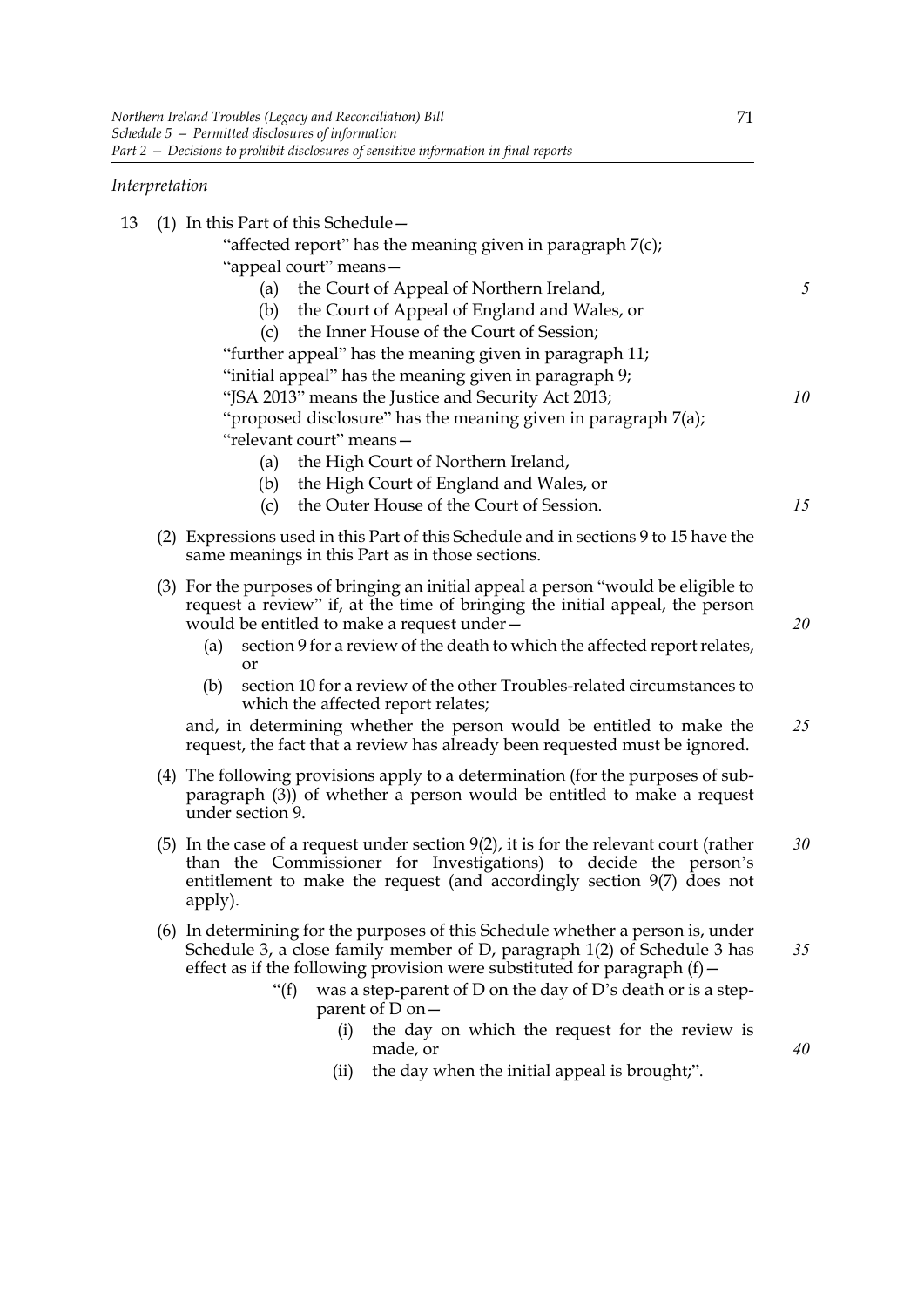# SCHEDULE 6 Section 25

#### OFFENCES RELATING TO DISCLOSURE OF INFORMATION

*Current and former Commissioners, ICRIR officers and ICRIR contractors*

- 1 (1) A person who is, or has ceased to be, a Commissioner, ICRIR officer or ICRIR contractor commits an offence if—
	- (a) the person discloses information which the person obtained as a Commissioner, ICRIR officer or ICRIR contractor, and
	- (b) the disclosure would, if it had been made by the ICRIR, have constituted a breach of a relevant prohibition on disclosure.
	- (2) It does not matter whether the disclosure of information occurs within or outside the United Kingdom. *10*
	- (3) This paragraph does not apply to the communication of information by a person to another person in that other person's capacity as a Commissioner, ICRIR officer, or ICRIR contractor.
	- (4) It is a defence for a person charged with an offence under this paragraph to prove that at the time of the alleged offence the person did not know, and had no reasonable cause to believe, that the disclosure would, if it had been made by the ICRIR, have constituted a breach of a relevant prohibition on disclosure. *15*

# *Penalties*

- 2 A person guilty of an offence under this Schedule is liable—
	- (a) on conviction on indictment, to imprisonment for a term not exceeding two years or a fine or both;
	- (b) on summary conviction in Northern Ireland, to imprisonment for a term not exceeding six months or a fine not exceeding the statutory maximum or both; *25*
	- (c) on summary conviction in England and Wales, to imprisonment for a term not exceeding the general limit in a magistrates' court or a fine or both;
	- (d) on summary conviction in Scotland, to imprisonment for a term not exceeding 12 months or a fine not exceeding the statutory maximum or both. *30*

#### *Interpretation*

3 In this Schedule—

- "relevant prohibition on disclosure" is a prohibition on disclosure of information imposed by section 25(2)— *35*
	- (a) where any of prohibitions A to C applies (see section 25(4) to (6)), or
	- (b) where prohibition D applies (see section 25(7)) because the disclosure contravenes the duty imposed by section 4(1)(a) or (b). *40*

*20*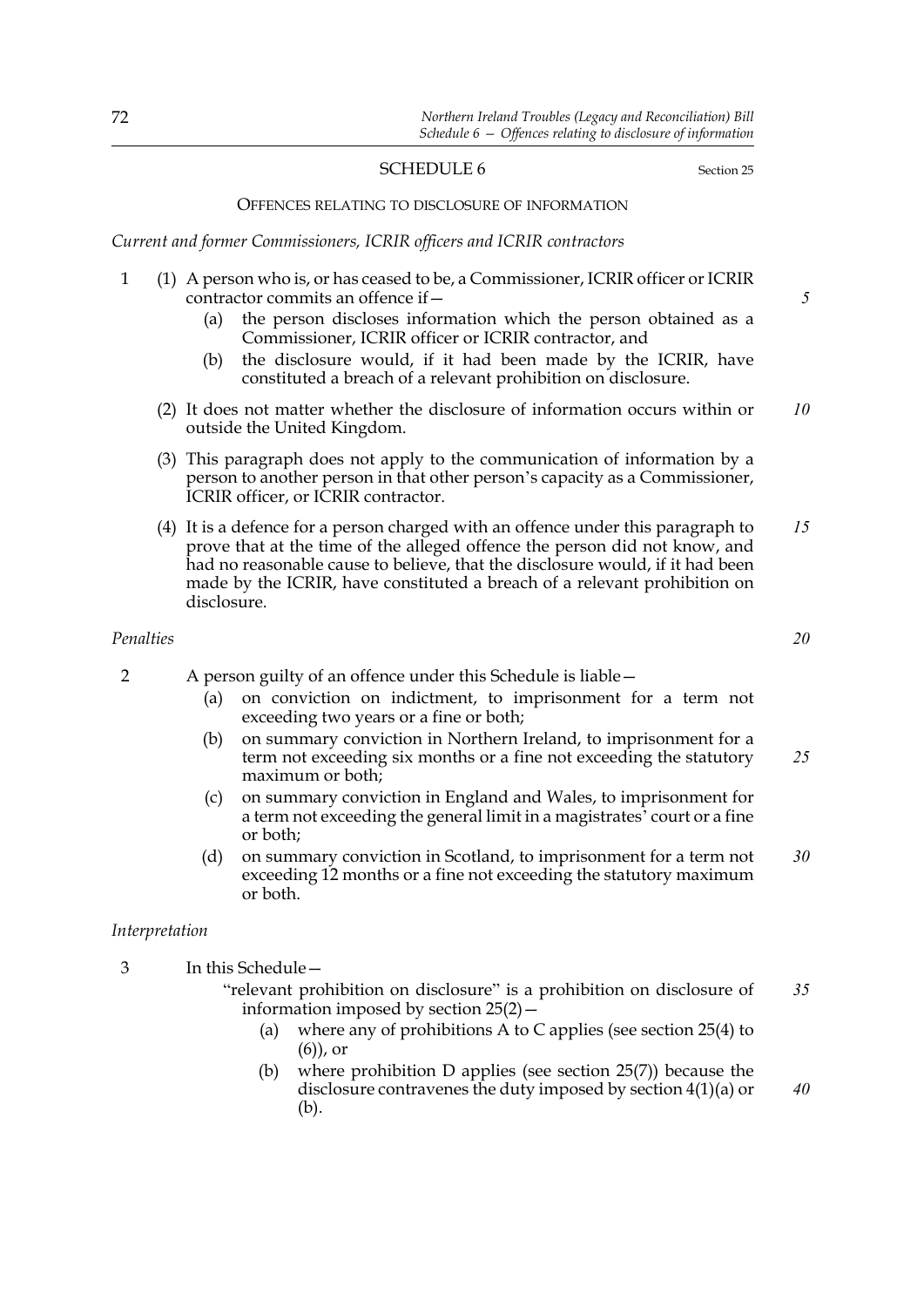#### SCHEDULE 7 Section 27

IDENTIFICATION OF SENSITIVE, PREJUDICIAL OR PROTECTED INTERNATIONAL INFORMATION

#### PART 1

#### THE ICRIR: IDENTIFICATION OF SENSITIVE OR PREJUDICIAL INFORMATION

- 1 (1) The Commissioner for Investigations must, from time to time, identify any information held by the ICRIR which (in that Commissioner's opinion) is  $-\frac{1}{2}$ *5*
	- (a) sensitive information, or
	- (b) prejudicial information.
	- (2) That duty does not require the Commissioner for Investigations to identify information as sensitive information, or as prejudicial information, if (in accordance with paragraph 2 or 3) a relevant authority has notified the Commissioner for Investigations that that authority has identified the information as that kind of information. *10*

# PART 2

RELEVANT AUTHORITIES: IDENTIFICATION OF SENSITIVE OR PREJUDICIAL INFORMATION *15*

*Information made available by a relevant authority*

- 2 (1) This paragraph applies if a relevant authority is proposing to make any information available to the ICRIR (whether in accordance with section 5 or otherwise).
	- (2) The relevant authority must identify any of the information which, in the relevant authority's opinion, is— *20*
		- (a) sensitive information, or
		- (b) prejudicial information.
	- (3) When making the information available to the ICRIR, the relevant authority must notify the Commissioner for Investigations of any of the information which the relevant authority has identified in accordance with this paragraph. *25*

*Information made available by other persons*

- 3 (1) This paragraph applies if a person other than a relevant authority—
	- (a) is proposing to make any information available to the ICRIR, or
	- (b) has made any information available to the ICRIR.
	- (2) A relevant authority may identify any of the information which (in the relevant authority's opinion) is—
		- (a) sensitive information, or
		- (b) prejudicial information.
	- (3) The relevant authority must notify the Commissioner for Investigations of any of the information which that relevant authority has identified in accordance with this paragraph.

73

*30*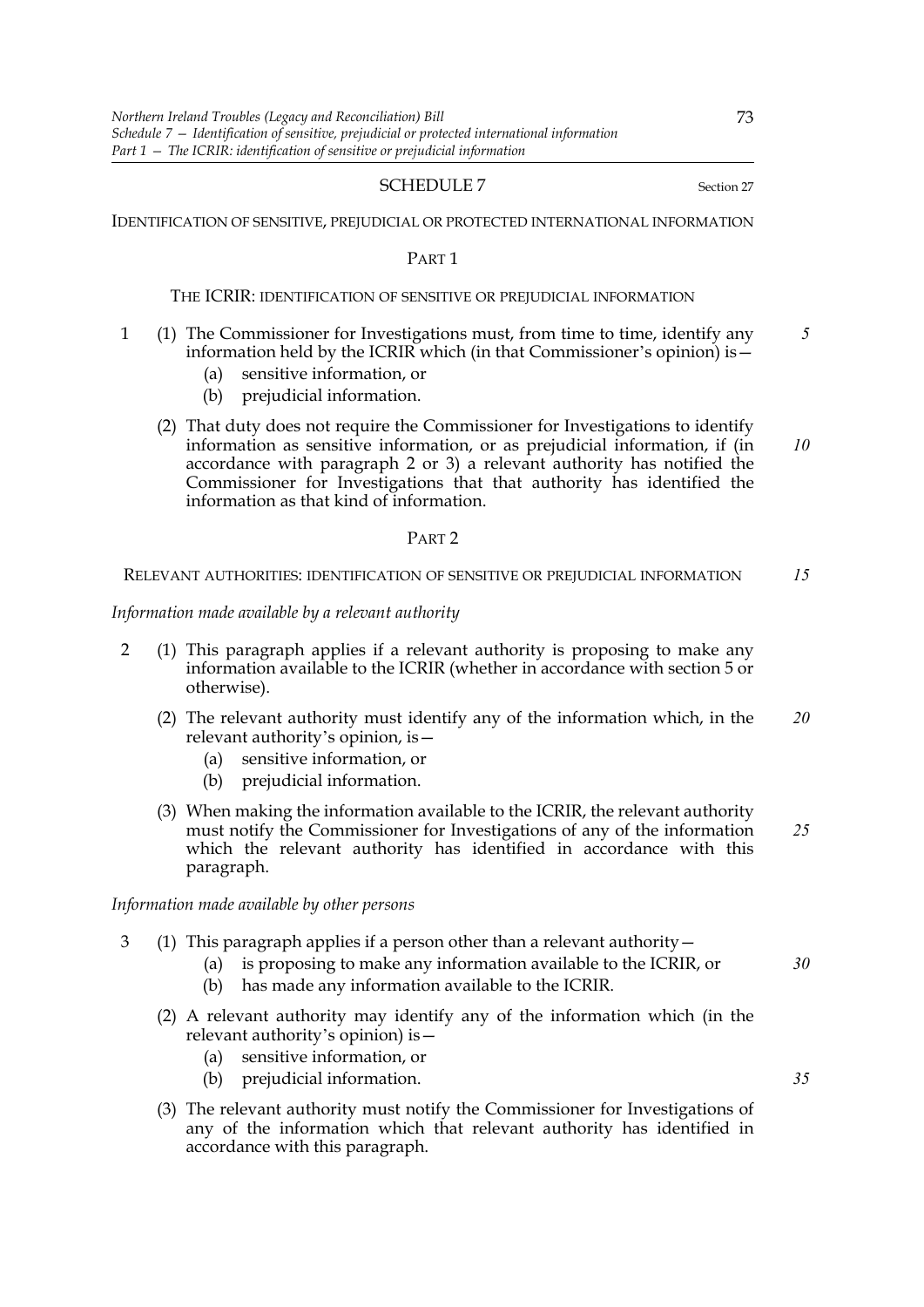*Notifications under this Schedule*

- 4 A notification of information under paragraph 2 or 3 must include a statement of whether, in the relevant authority's opinion, the information would, if disclosed generally, be—
	- (a) sensitive information,
	- (b) prejudicial information, or
	- (c) information of both of those kinds.

# PART 3

SECRETARY OF STATE: IDENTIFICATION OF PROTECTED INTERNATIONAL INFORMATION

5 The Secretary of State may notify the Commissioner for Investigations of— *10*

- (a) any information held by the ICRIR, or
- (b) any information which any person is proposing to make available to the ICRIR,

which, in the Secretary of State's opinion, is protected international information.

#### SCHEDULE 8 Section 38

DETERMINATION OF WHETHER THE PROHIBITION ON CIVIL ACTIONS APPLIES

*Actions that contravene a section 38 prohibition*

- 1 In this Schedule a reference to an action that contravenes a section 38 prohibition is a reference to a relevant Troubles-related civil action that—
	- (a) is being continued in contravention of the prohibition in section 38(1), or
	- (b) has been brought in contravention of the prohibition in subsection 38(2).

# *Right of the Secretary of State to intervene*

- 2 (1) This paragraph applies to an action if—
	- (a) sufficient evidence is adduced to raise an issue as to whether it is an action that contravenes a section 38 prohibition, or
	- (b) it otherwise appears to the court that it may be an action that contravenes a section 38 prohibition.
	- (2) The Secretary of State is entitled to be given notice, in accordance with rules of court, that it may be an action that contravenes a section 38 prohibition.
	- (3) The Secretary of State (or a person nominated by the Secretary of State) is entitled, on giving notice in accordance with rules of court, to be joined as a party to the action.
	- (4) Notice under sub-paragraph (3) may be given at any time during proceedings relating to the action.
	- (5) A person who has been made a party to the action as the result of a notice under sub-paragraph (3) may take part in proceedings so far as they concern

*25*

*20*

*5*

*15*

*35*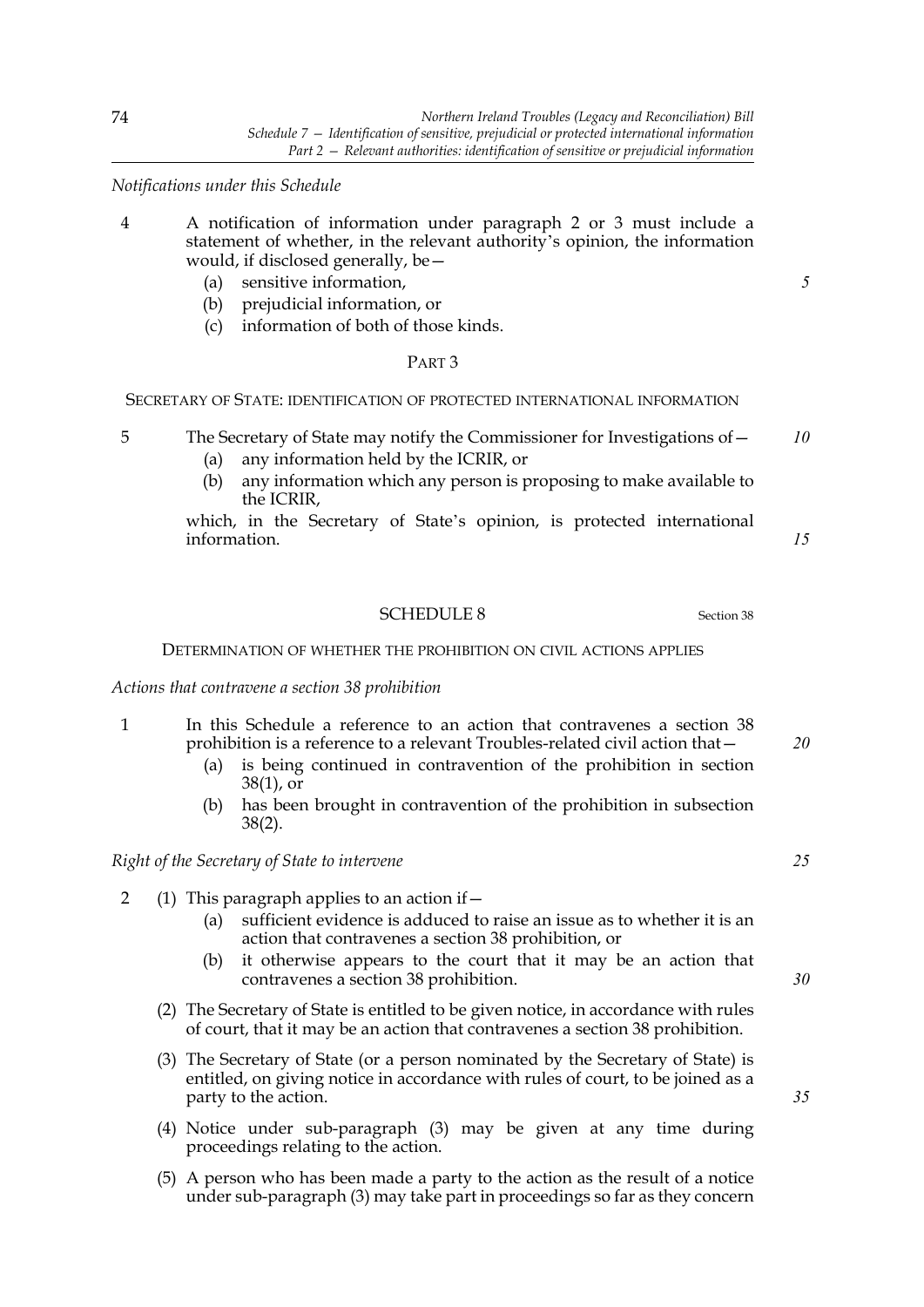the question of whether it is an action that contravenes a section 38 prohibition.

# *Determination by the court*

- 3 (1) This paragraph applies to an action if sufficient evidence is adduced to raise an issue as to whether it is an action that contravenes a section 38 prohibition.
	- (2) The court must determine the question of whether it is an action that contravenes a section 38 prohibition in accordance with this paragraph.
	- (3) The court must assume that it is an action that contravenes the section 38 prohibition unless it is proved that the action does not do so.
	- (4) If the court determines that it is an action that contravenes the section 38 prohibition, the court must dismiss the action.
	- (5) But the powers of a court in relation to the determination or recovery of costs (in Northern Ireland or England and Wales) or expenses (in Scotland) of the action are not affected by that obligation to dismiss the action.
	- (6) Accordingly, the court may comply with that obligation by dismissing the action subject to determination or recovery of costs or expenses.
	- (7) The court—
		- (a) must determine the question of whether it is an action that contravenes a section 38 prohibition before considering any other question arising in the action; *20*
		- (b) must not, in the proceedings to determine the question of whether it is an action that contravenes a section 38 prohibition, consider any other question arising in the action.

# (8) But sub-paragraph (7) is subject to the following exceptions—

- (a) the court may consider—
	- (i) the question of whether it is an action that contravenes a section 38 prohibition, and
	- (ii) any question of limitation law arising in the action, in the same proceedings;
- (b) the court need not comply with sub-paragraph  $(7)(a)$ , or with subparagraph (7)(b), if the court considers that there are exceptional reasons for not complying with it.

# (9) In this paragraph "question of limitation law" means a question relating to—

- (a) the Limitation (Northern Ireland) Order 1989 (S.I. 1989/1339 (N.I. 11)), *35*
- (b) the Foreign Limitation Periods (Northern Ireland) Order 1985 (S.I. 1985/754 (N.I. 5),
- (c) the Limitation Act 1980,
- (d) the Foreign Limitation Periods Act 1984,
- (e) the Prescription and Limitation (Scotland) Act 1973,
- (f) section 190 of the Merchant Shipping Act 1995, or
- (g) any other legislation relating to limitation of actions.

*5*

*10*

*15*

*30*

*25*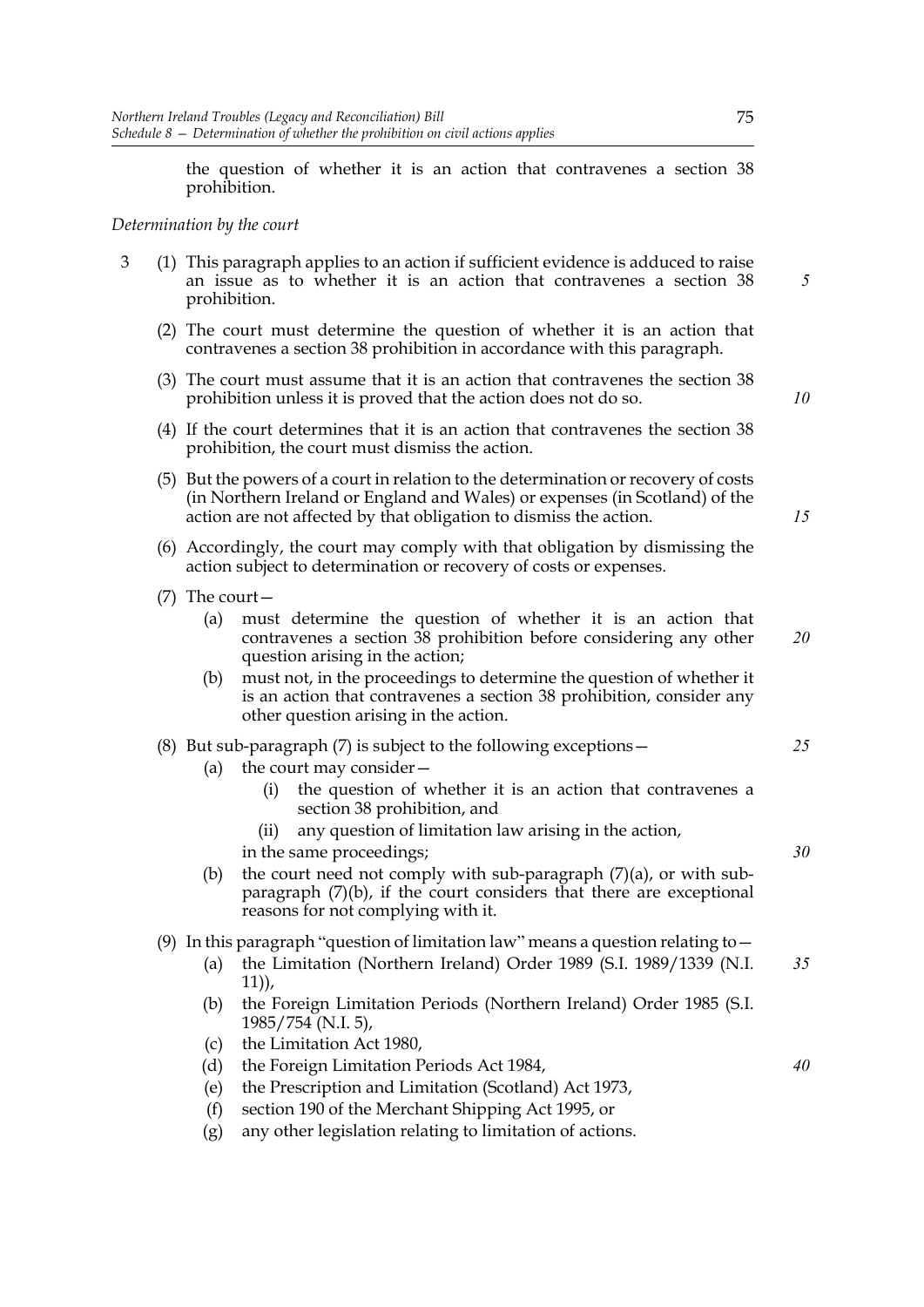*Appeals etc*

- 4 (1) This paragraph applies if, in accordance with paragraph 3, the court determines the question of whether an action contravenes a section 38 prohibition.
	- (2) Section 38 does not stop any proceedings which relate to, or arise out of, the determination, including any appeal or proceedings for costs (in Northern Ireland or England and Wales) or expenses (in Scotland), from being begun or continued. *5*

# SCHEDULE 9 Section 38

## CIVIL ACTIONS TO WHICH THE 2008 MEDIATION DIRECTIVE APPLIES

*Prohibition on continuing or bringing actions which involved prior cross-border mediation*

- 1 (1) Section 38(1) and (2) do not apply to any action which involved prior crossborder mediation.
	- (2) Accordingly, in relation to such an action, section 38 has effect as if subsections (1) and (2) were replaced with these provisions—
		- "(1) An action which involved prior cross-border mediation that was brought on or after the later of—
			- (a) the end of the relevant post-mediation period, and
			- (b) the day of the First Reading in the House of Commons of the Bill for this Act,

may not be continued on or after the day on which section 38 comes into force.

- (2) An action which involved prior cross-border mediation may not be brought on or after the day on which section 38 comes into force, unless the action is brought before the end of the relevant postmediation period."
- (3) A reference in section 38(7) or (8) to section 38(1) or (2) accordingly includes a reference to the corresponding provision contained in sub-paragraph (2).

# *Interpretation*

- 2 (1) In this Schedule (including the modification of section 38 made by paragraph  $1(2)$ ) – *30*
	- "action which involved prior cross-border mediation" means a relevant Troubles-related civil action if the matter in dispute in the action has been subject to cross-border mediation in accordance with transitional EU law;
	- "relevant post-mediation period", in relation to such an action, means the period of eight weeks after the cross-border mediation ends;
	- "2008 Mediation Directive" means Directive 2008/52/EC of the European Parliament and of the Council of 21 May 2008 on certain aspects of mediation in civil and commercial matters.

*10*

*20*

*15*

*25*

*35*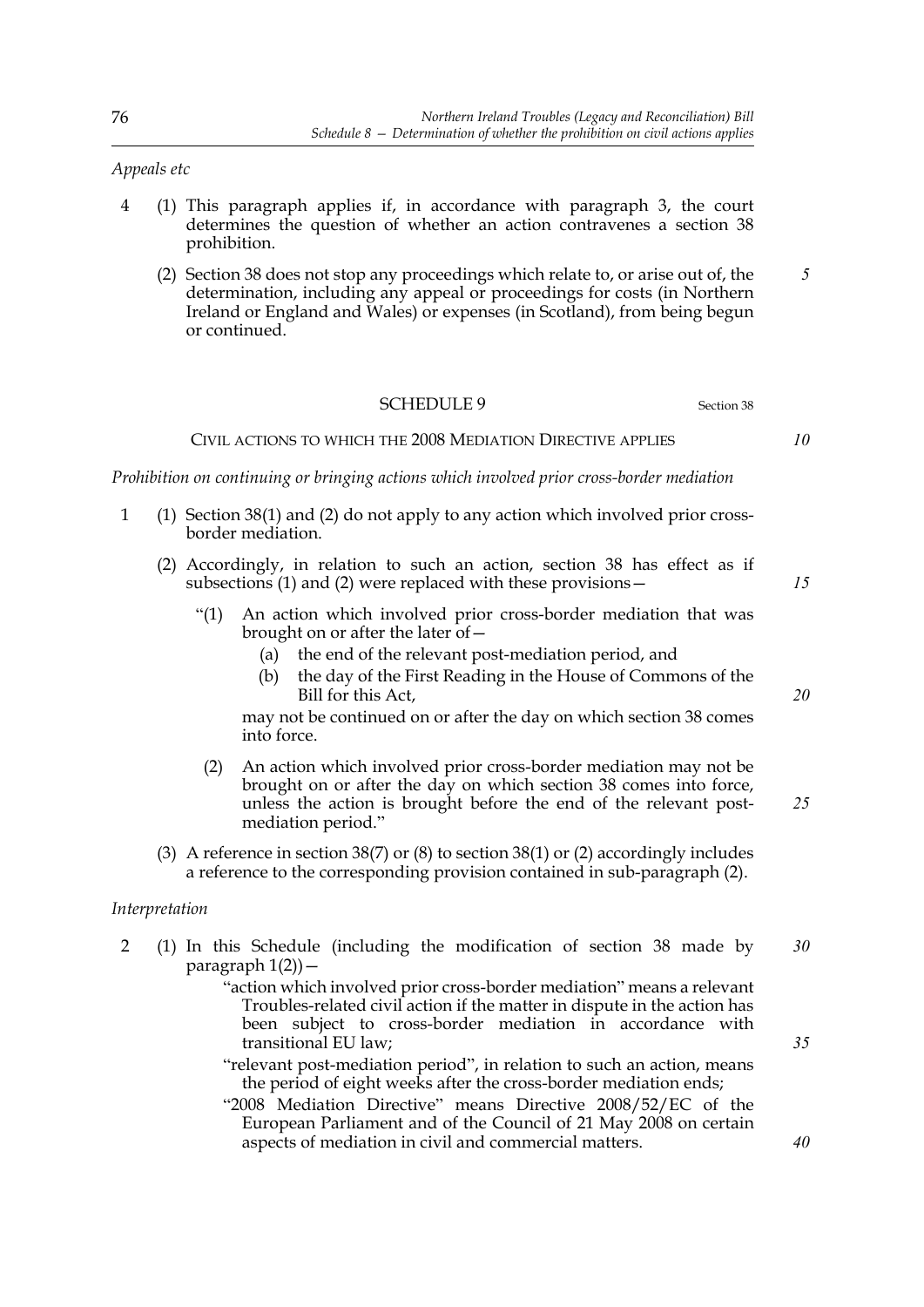- (2) "Relevant Troubles-related civil action" has the same meaning as in section 38.
- (3) The "matter in dispute" in a relevant Troubles-related civil action is the claim (referred to in section 38(4)) which arises out of conduct forming part of the Troubles and which the action is to determine.
- (4) The matter in dispute has been "subject to cross-border mediation in accordance with transitional EU law" if it is within case A or case B below.
- (5) *Case A*: a case where the 2008 Mediation Directive applies to the matter in dispute by virtue of point (i) or (ii) of Article 69(1)(b) of the EU withdrawal agreement (cases where, before the end of the transition period, the parties had agreed, or been ordered, to use mediation).
- (6) In such a case, the "cross-border mediation ends" when the mediation referred to in point (i) or (ii) of Article 69(1)(b) ends.
- (7) *Case B*: a case where—
	- (a) the 2008 Mediation Directive applies to the matter in dispute by virtue of point (iii) of Article 69(1)(b) of the EU withdrawal agreement (cases where, before the end of the transition period, a court had invited the parties to use mediation), and *15*
	- (b) mediation of the matter in dispute starts (whether it starts before, on, or after the day of the First Reading in the House of Commons of the Bill for this Act, including where it starts on or after the day on which section 38 comes into force). *20*
- (8) In such a case, the "cross-border mediation ends" when that mediation ends.
- (9) A mediation—
	- (a) "starts" when it would have started for the purposes of the corresponding limitation provision; *25*
	- (b) "ends" when it would have ended for the purposes of the corresponding limitation provision.
- (10) The "corresponding limitation provision" is—
	- (a) Article 51A of the Limitation (Northern Ireland) Order 1989 (S.I. 1989/1339 (N.I. 11)) (see, in particular, Article 51A(3) of that Order),  $if -$ *30*
		- (i) that Order,
		- (ii) the Foreign Limitation Periods (Northern Ireland) Order 1985 (S.I. 1985/754 (N.I. 5)), or
		- (iii) the Merchant Shipping Act 1995,

is the limitation legislation that is ordinarily applicable;

- (b) section 33A of the Limitation Act 1980 (see section 33A(6) to (8) of that Act), if  $-$ 
	- (i) that Act, or
	- (ii) the Merchant Shipping Act 1995,

is the limitation legislation that is ordinarily applicable;

- (c) section 1A of the Foreign Limitation Periods Act 1984 (see section  $1A(5)$  to  $(7)$  of that Act), if that Act is the limitation legislation that is ordinarily applicable;
- (d) section 19F of the Prescription and Limitation (Scotland) Act 1973 (see, in particular, section  $19F(3)$  of that Act), if  $-$

*5*

77

*10*

*40*

*45*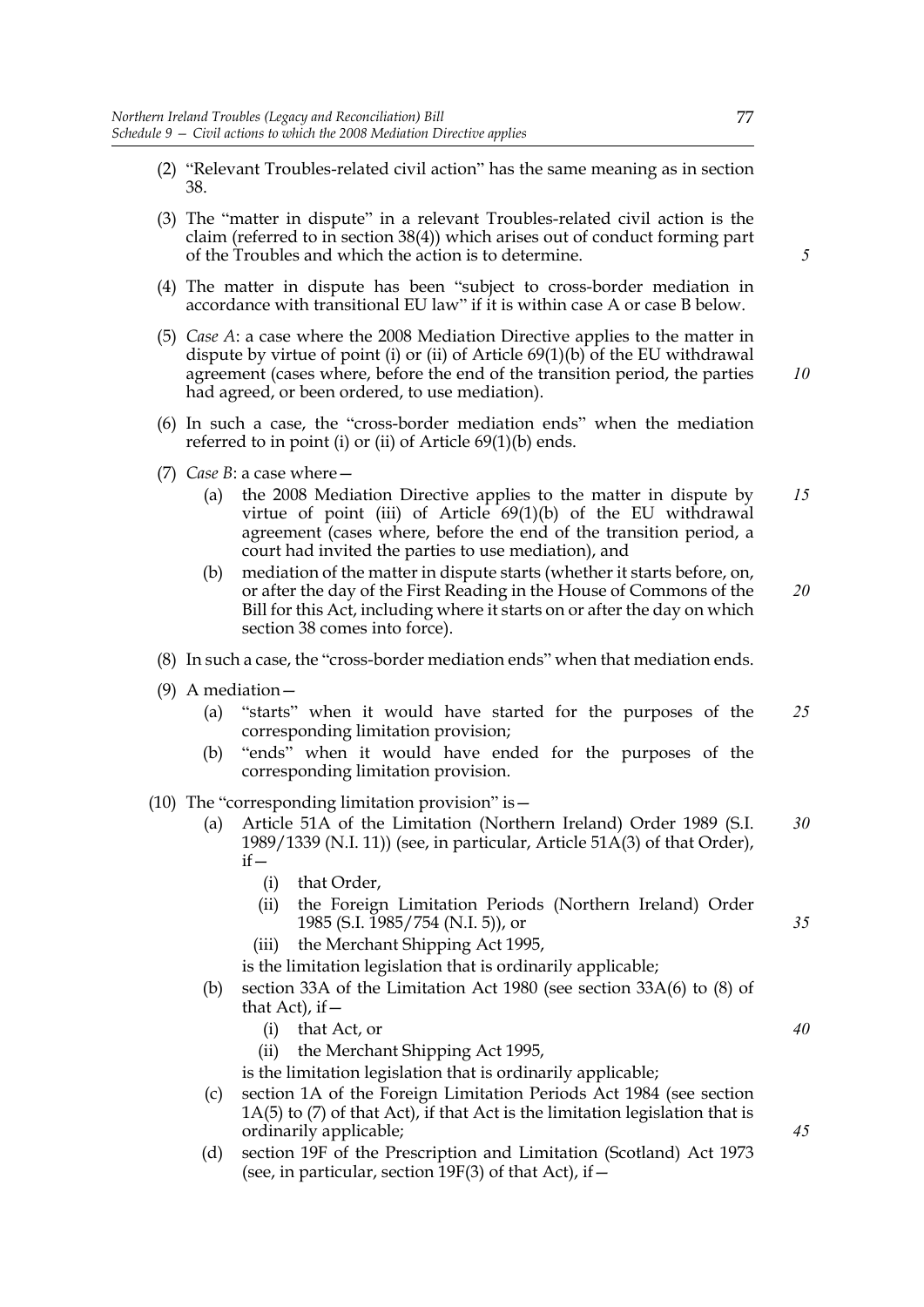- (i) that Act, or
- (ii) the Merchant Shipping Act 1995,

is the limitation legislation that is ordinarily applicable.

- (11) Accordingly—
	- (a) Article 51A of the 1989 Order, section 33A of the 1980 Act, and section 1A of the 1984 Act (which were repealed by Schedule 1 to the 2019 Regulations) continue to have effect for the purposes of this Schedule (in addition to the purposes for which they continue to have effect under regulation 5 of the 2019 Regulations); *5*
	- (b) section 19F of the 1973 Act (which was repealed by regulation 2 of the the 2020 Regulations) continues to have effect for the purposes of this Schedule (in addition to the purposes for which it continues to have effect under regulation 7 of the 2020 Regulations). *10*
- (12) An Order or Act is "the limitation legislation that is ordinarily applicable" if the time limit for bringing the action which involved prior cross-border mediation was, or would be (in the absence of section 38), given in that Order or Act (see section 38(6)). *15*
- (13) The "2019 Regulations" are the Cross-Border Mediation (EU Directive) (EU Exit) Regulations 2019 (S.I. 2019/469).
- (14) The "2020 Regulations" are the Civil and Family Justice (EU Exit) (Scotland) (Amendment etc) Regulations 2020 (S.S.I. 2020/441). *20*

SCHEDULE 10 Section 39

*25*

INVESTIGATIONS, INQUESTS AND INQUIRIES IN ENGLAND AND WALES AND SCOTLAND

#### PART 1

#### ENGLAND AND WALES: INVESTIGATIONS AND INQUESTS

#### *Coroners and Justice Act 2009*

1 (1) After section 11 of the Coroners and Justice Act 2009 insert—

*"Deaths related to the Northern Ireland Troubles*

# **11A Investigations and inquests into Troubles-related deaths**

 Schedule 1A makes provision about investigations and inquests into Troubles-related deaths." *30*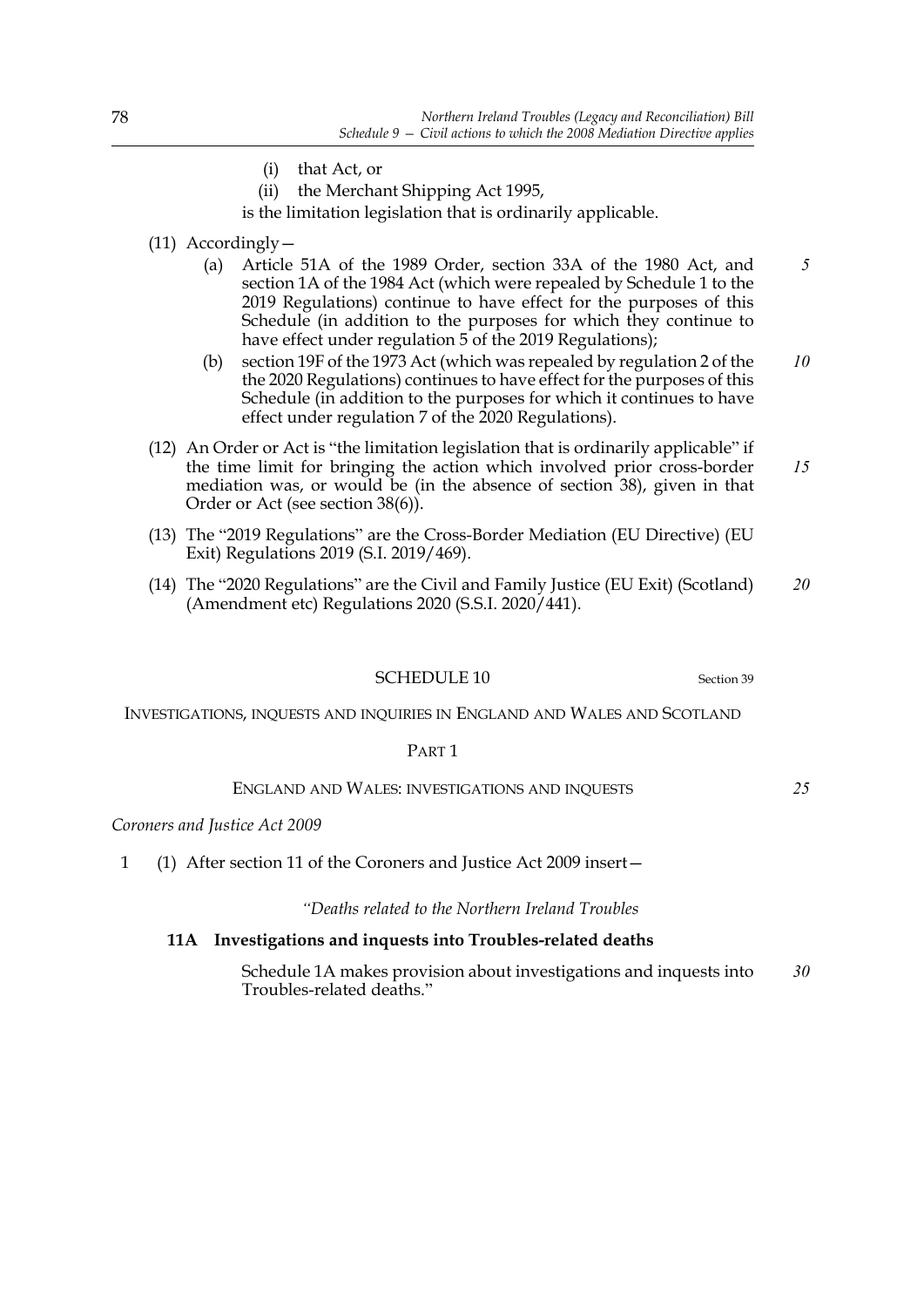#### (2) After Schedule 1 to that Act insert—

#### "SCHEDULE 1A

#### INVESTIGATIONS AND INQUESTS INTO TROUBLES-RELATED DEATHS

*Obligatory discontinuance of existing investigations and inquests*

- 1 (1) This paragraph applies to an investigation into a death that resulted directly from the Troubles if, immediately before the relevant day, a senior coroner was under a duty to conduct the investigation, unless the investigation is at an advanced stage. *5*
	- (2) On and after that day a coroner must not progress the conduct  $of$ 
		- (a) the investigation, or
		- (b) the inquest.
	- (3) As soon as practicable on or after that day, the senior coroner who is responsible for conducting the investigation must discontinue—
		- (a) the investigation, and
		- (b) the inquest, including by discharging any jury that has been summoned.
	- (4) Any enactment which requires a senior coroner to conduct an investigation or hold an inquest is subject to this paragraph.

*ICRIR review: existing investigations and inquests*

- 2 (1) This paragraph applies to an investigation into a death that resulted directly from the Troubles if—
	- (a) immediately before the relevant day, a senior coroner was under a duty to conduct the investigation,
	- (b) the investigation is at an advanced stage, and
	- (c) the senior coroner who is responsible for conducting the investigation makes a request under section  $9(6)(b)(i)$  of the Northern Ireland Troubles (Legacy and Reconciliation) Act 2022 for a review of the death.
	- (2) At any time after the request is made, the coroner who is responsible for conducting the investigation— *30*
		- (a) may adjourn the inquest (on one or more occasions);
		- (b) may, after any adjournment, resume the conduct of the inquest;
		- (c) may discontinue the investigation and inquest (whether or not the inquest is, or has been, adjourned), including by discharging any jury that has been summoned. *35*
	- (3) Any enactment which requires a senior coroner to conduct an investigation or hold an inquest is subject to this paragraph."

*20*

*25*

*10*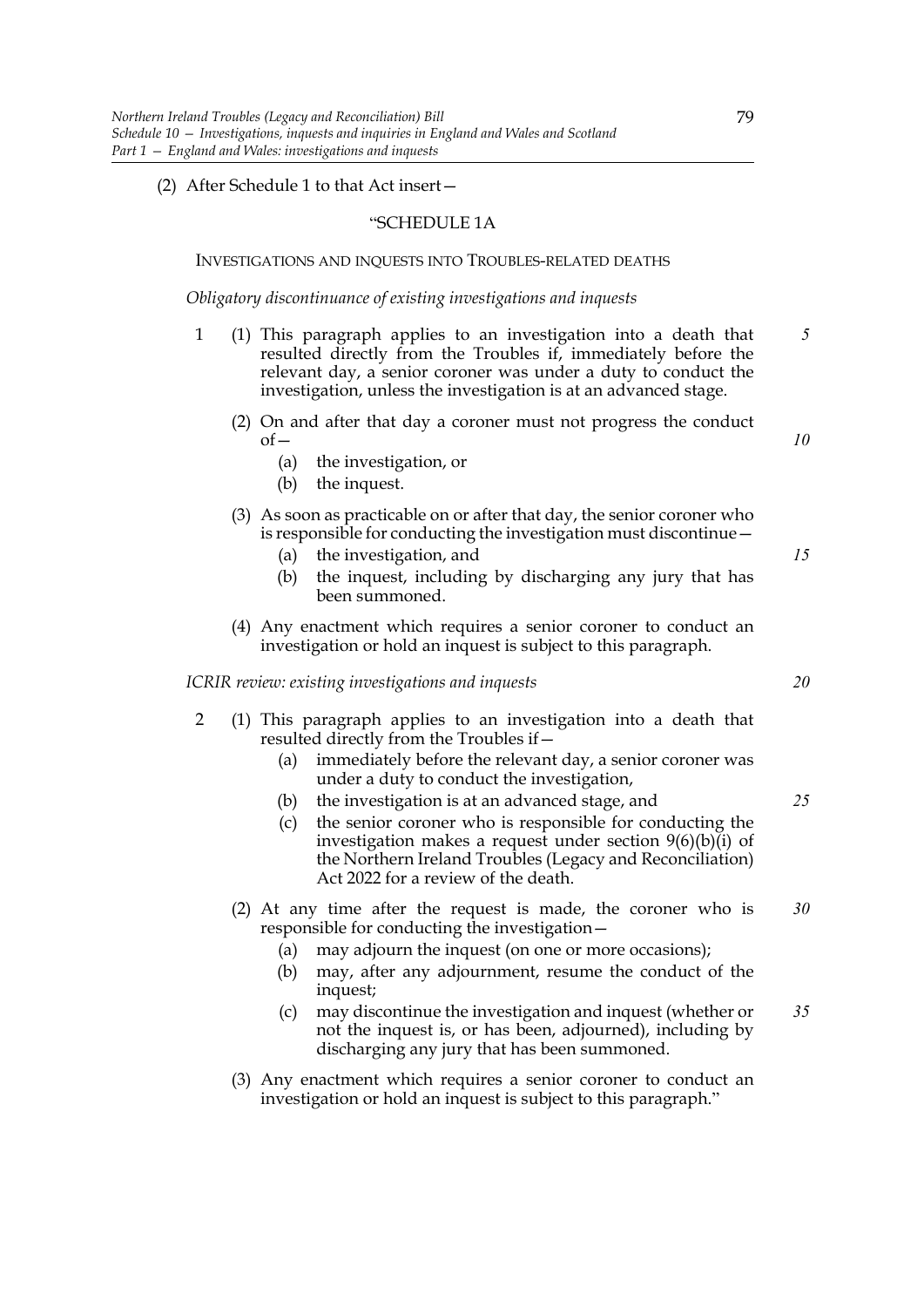*New investigations and inquests*

- 3 (1) This paragraph applies on and after the day on which paragraph 1(2) of Schedule 10 to the Northern Ireland Troubles (Legacy and Reconciliation) Act 2022 comes into force.
	- (2) The duty under section 1(1) is not to begin to apply to a senior coroner in respect of a death that resulted directly from the Troubles. *5*
	- (3) A senior coroner (A) must not make a request under section 2 for another senior coroner (B) to conduct an investigation into a death that resulted directly from the Troubles; and B must not agree to such a request.
	- (4) The Chief Coroner must not give a direction under section 1(5) or 3 to a senior coroner to conduct an investigation into a death that resulted directly from the Troubles.

#### *Interpretation*

- 4 (1) For the purposes of this Schedule a death "resulted directly from the Troubles" if—
	- (a) the death was wholly caused by physical injuries or physical illness, or a combination of both, that resulted directly from of an act of violence or force, and
	- (b) the act of violence or force was conduct forming part of the Troubles.
	- (2) In this paragraph "conduct forming part of the Troubles" has the same meaning as in the Northern Ireland Troubles (Legacy and Reconciliation) Act 2022 (see section 1 of that Act).
	- (3) For the purposes of this Schedule an investigation is "at an advanced stage" if the inquest hearing to ascertain—
		- (a) who the deceased was, and
		- (b) how, when and where the deceased died,

has been begun before the relevant day.

(4) In this Schedule—

- "inquest" means the inquest that forms part of an investigation;
- "investigation" means an investigation under this Part;
- "relevant day" means the earlier of these two days— (a) 1 May 2023;
	- (b) the day on which paragraph 1(2) of Schedule 10 to the Northern Ireland Troubles (Legacy and Reconciliation) Act 2022 comes into force."

#### *Coroners Act 1988*

- 2 (1) In section 13 of the Coroners Act 1988 (order to hold investigation), after subsection (4) insert—
	- "(5) This section does not apply in relation to a death that resulted directly from the Troubles (which has the same meaning as in

*15*

*10*

*20*

*25*

*30*

*40*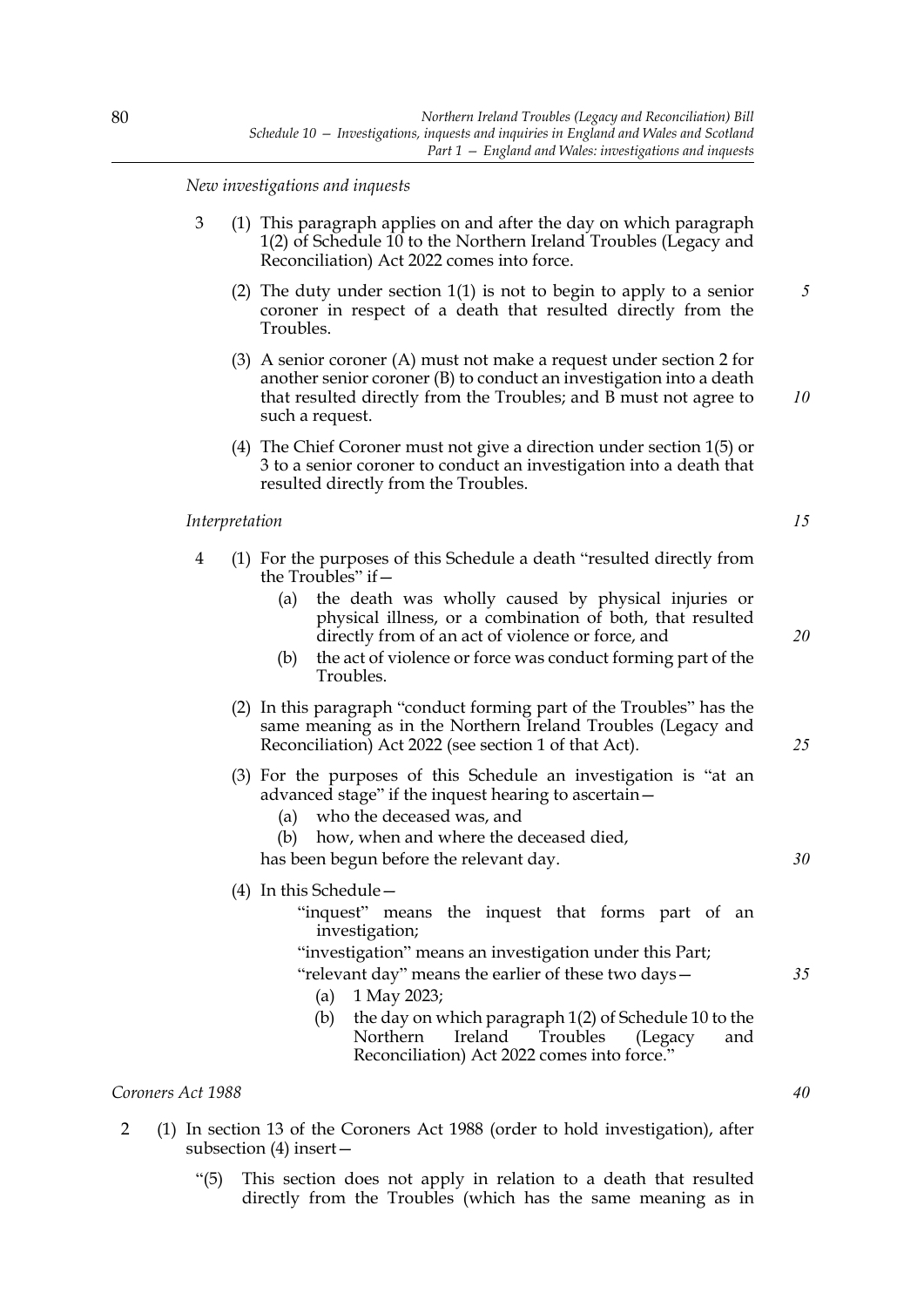Schedule 1A to the Coroners and Justice Act 2009) Act 2022 — see paragraph 4 of that Schedule)."

(2) The repeal of the Coroners Act 1988 in Part 1 of Schedule 23 to the Coroners and Justice Act 2009 applies to section 13(5) of the 1988 Act as it applies to the other provisions of that Act.

#### PART 2

#### SCOTLAND: INQUIRIES AND INVESTIGATIONS

*Inquiries into Fatal Accidents and Sudden Deaths etc. (Scotland) Act 2016*

3 (1) After section 7 of the Inquiries into Fatal Accidents and Sudden Deaths etc. (Scotland) Act 2016 (asp 2) insert—

#### *"Deaths related to the Northern Ireland Troubles*

# **"7A Inquiries and investigations into Troubles-related deaths**

 Schedule A1 makes provision about inquiries and investigations into Troubles-related deaths."

(2) Before Schedule 1 to that Act insert—

# "SCHEDULE A1

INQUIRIES AND INVESTIGATIONS INTO TROUBLES-RELATED DEATHS

*Obligatory discontinuance of existing inquiries and investigations*

- 1 (1) This paragraph applies to an inquiry into a death that resulted directly from the Troubles if it was initiated before the relevant day, unless the inquiry is at an advanced stage. *20*
	- (2) On and after that day, the sheriff must not progress the conduct of the inquiry.
	- (3) As soon as practicable on or after that day, the sheriff must discontinue the inquiry.
	- (4) If this paragraph applies to an inquiry—
		- (a) on and after the relevant day, the procurator fiscal must not progress conduct of the investigation into that death required by section  $1(1)(a)$ , and
		- (b) as soon as practicable on or after that day, the procurator fiscal must discontinue the investigation (if it has been begun). *30*
	- (5) Section 1(1) (procurator fiscal to investigate death and arrange inquiry) and section 1(2) (sheriff to conduct inquiry) are subject to this paragraph.

#### *ICRIR review: existing inquiries and investigations*

2 (1) This paragraph applies to an inquiry into a death that resulted directly from the Troubles if*5*

*10*

*15*

*25*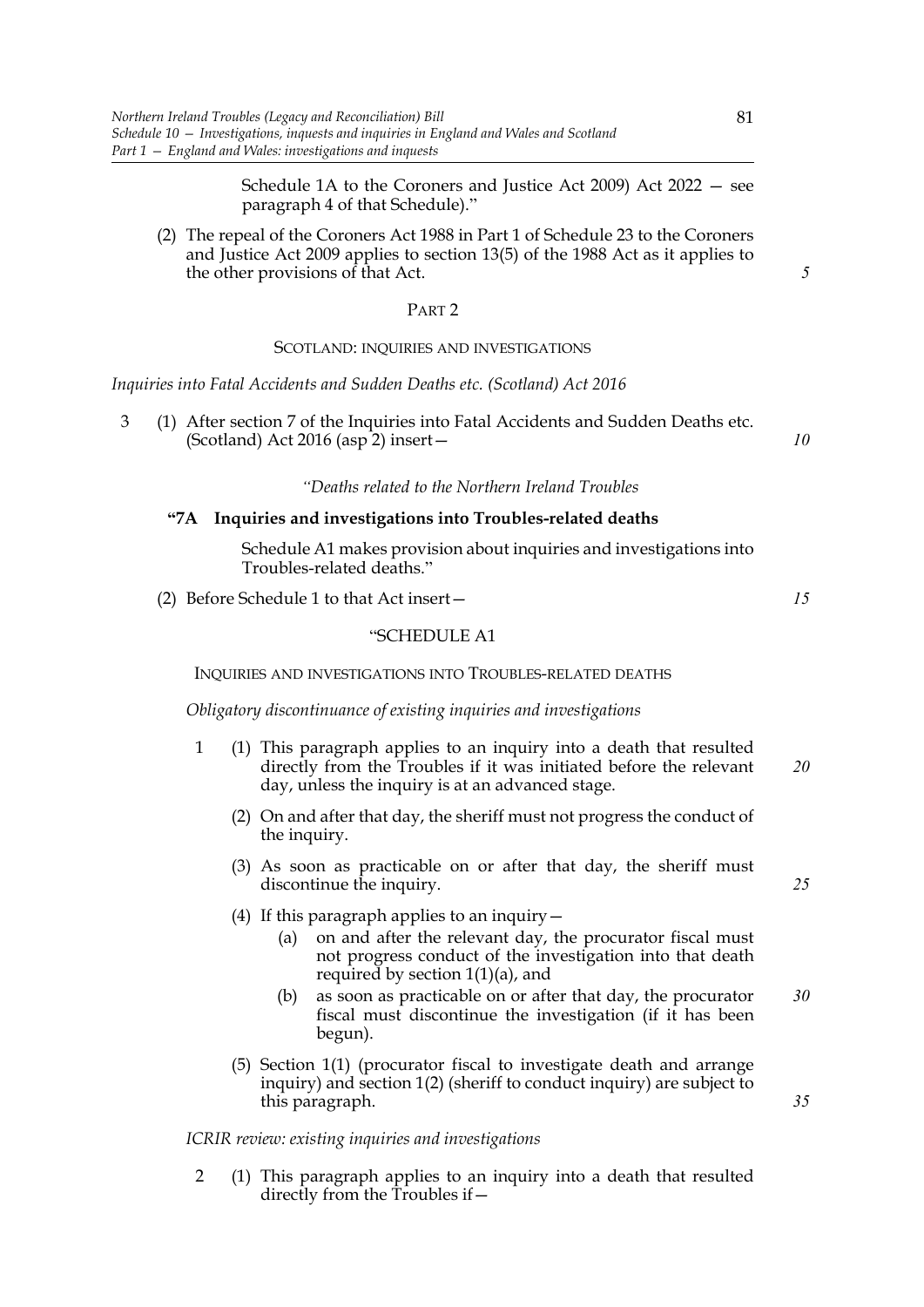- (a) the inquiry was initiated before the relevant day,
- (b) the inquiry is at an advanced stage, and
- (c) the sheriff who is responsible for conducting the inquiry makes a request under section 9(6)(d)(i) of the Northern Ireland Troubles (Legacy and Reconciliation) Act 2022 for a review of the death.
- (2) At any time after the request is made, the sheriff who is responsible for conducting the inquiry—
	- (a) may adjourn the inquiry (on one or more occasions);
	- (b) may, after any adjournment, resume the conduct of the inquiry; *10*
	- (c) may discontinue the inquiry (whether or not it is, or has been, adjourned) and the investigation.
- (3) Section 1(1) (procurator fiscal to investigate death and arrange inquiry) and section 1(2) (sheriff to conduct inquiry) are subject to this paragraph. *15*

*New inquiries and investigations*

- 3 On and after the day the day on which paragraph 3 of Schedule 10 to the Northern Ireland Troubles (Legacy and Reconciliation) Act 2022 comes into force—
	- (a) the Lord Advocate must not exercise the functions conferred by section 4, 6 or 7 so as to cause an inquiry to be held into any death that resulted directly from the Troubles;
	- (b) the procurator fiscal must not give the sheriff notice under section 15(1) that an inquiry is to be held into any death that resulted directly from the Troubles; and *25*
	- (c) further inquiry proceedings must not be held in accordance with section 30(2) in relation to a death that resulted directly from the Troubles.

#### *Interpretation*

- 4 (1) For the purposes of this Schedule a death "resulted directly from the Troubles" if  $-$ 
	- (a) the death was wholly caused by physical injuries or physical illness, or a combination of both, that resulted directly from of an act of violence or force, and
	- (b) the act of violence or force was conduct forming part of the Troubles.
	- (2) In this paragraph "conduct forming part of the Troubles" has the same meaning as in the Northern Ireland Troubles (Legacy and Reconciliation) Act 2022 (see section 1 of that Act).
	- (3) For the purposes of this Schedule an inquiry—
		- (a) is "initiated" by the procurator fiscal giving the sheriff notice under section  $15(1)$  that the inquiry is to be held;
		- (b) is "at an advanced stage" if the inquiry proceedings to  $-$ (i) establish the circumstances of the death, and

*20*

*5*

*30*

*40*

*45*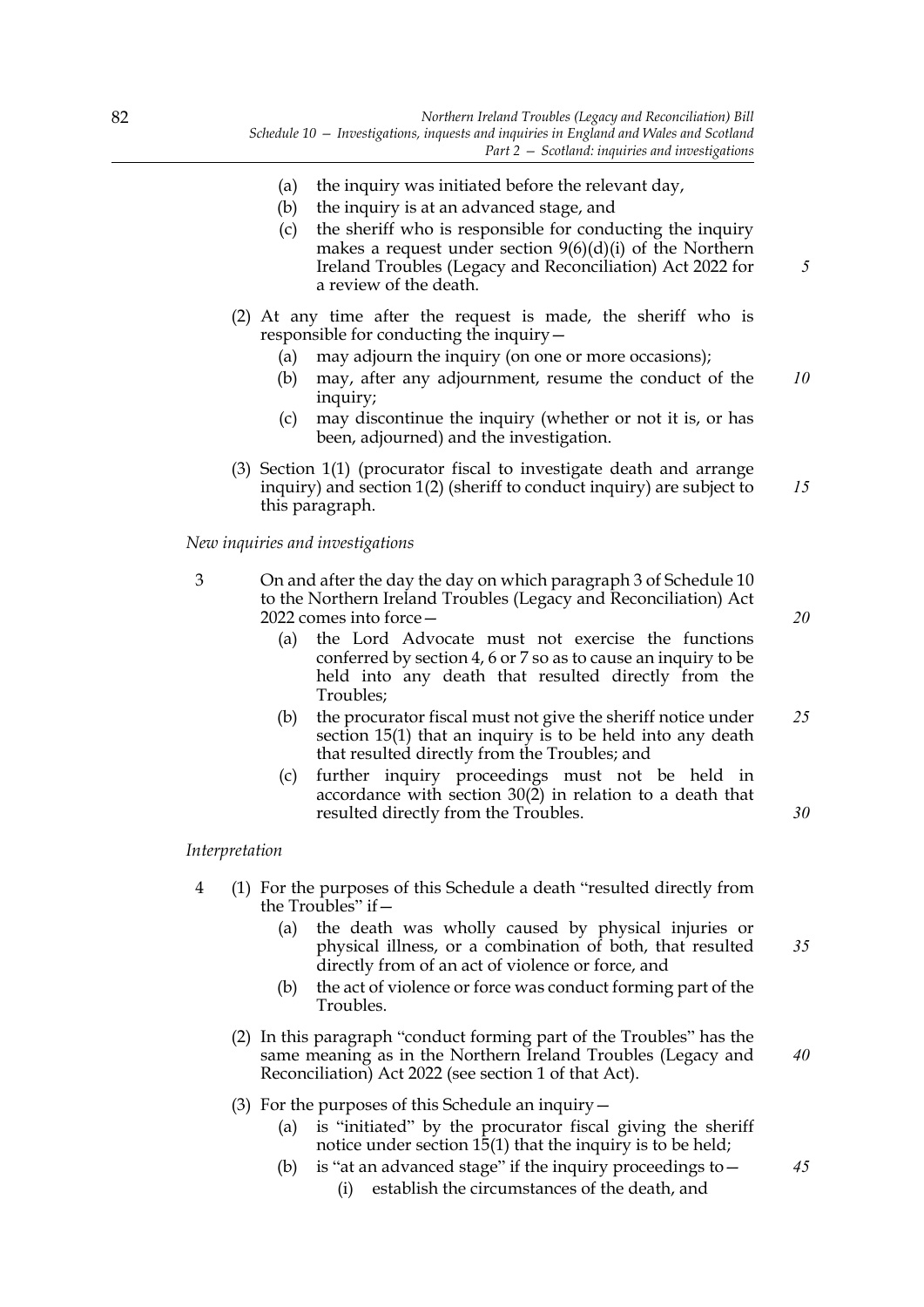- (ii) consider what steps (if any) might be taken to prevent other deaths in similar circumstances, have been begun before the relevant day.
- (4) In this Schedule "relevant day" means the earlier of these two days—
	- (a) 1 May 2023;
	- (b) the day on which paragraph 3(2) of Schedule 10 to the Northern Ireland Troubles (Legacy and Reconciliation) Act 2022 comes into force."

#### SCHEDULE 11 Section 41

# PRISONER RELEASE

*Amendment and saving of legislation*

- 1 (1) The Northern Ireland (Sentences) Act 1998 is amended in accordance with this Schedule.
	- (2) Those amendments do not apply in relation to any application for a declaration made to the Commissioners under section 3(1) of the Northern Ireland (Sentences) Act 1998 before this Schedule comes into force. *15*

#### *Qualifying offences: offences committed between 1966 and 1973*

- 2 (1) Section 3 (applications to the Sentence Review Commissioners) is amended in accordance with this paragraph.
	- (2) After subsection (6) insert—
		- "(6A) A qualifying offence is an offence to which subsection (7) or (7A) applies."
	- (3) In subsection  $(7)$ 
		- (a) in the opening words, for "A qualifying offence is" substitute "This subsection applies to"; *25*
		- (b) in paragraph (a), after "committed" insert "on or after 8 August 1973 and".
	- (4) After subsection (7) insert—
		- "(7A) This subsection applies to an offence which—
			- (a) was committed on or after 1 January 1966 and before 8 August 1973,
			- (b) arose out of any conduct forming part of the Troubles, and
			- (c) is certified by the Director of Public Prosecutions for Northern Ireland as an offence which, if it had been committed in Northern Ireland on 8 August 1973, would have been a scheduled offence within the meaning of the Northern Ireland (Emergency Provisions) Act 1973.
			- (7B) In deciding whether an offence would have been a scheduled offence, the Director of Public Prosecutions for Northern Ireland *40*

*5*

*10*

*20*

*30*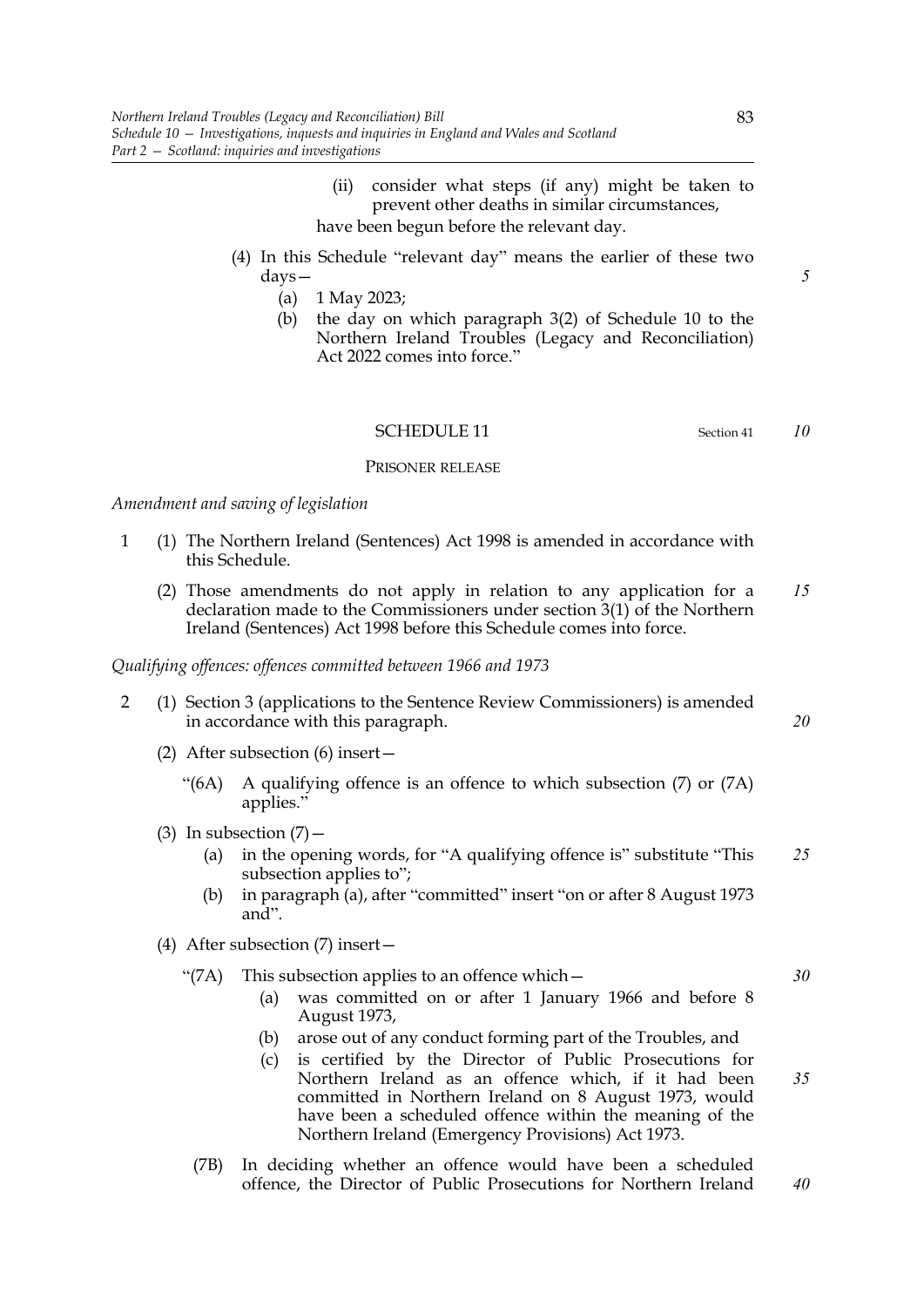must ignore the possibility of a certificate by the Attorney General for Northern Ireland that the offence was not to be treated as a scheduled offence."

*Offences equivalent to qualifying offences: offences committed between 1966 and 1973*

- 3 (1) In Schedule 3 (sentences passed outside Northern Ireland), paragraph 2 (equivalent offences) is amended in accordance with this paragraph. *5*
	- (2) Before sub-paragraph (1) insert—
		- "(A1) An offence is equivalent to a qualifying offence if sub-paragraph  $(1)$  or  $(1)$  applies to it."
	- (3) In sub-paragraph  $(1)$  -
		- (a) for "An offence is equivalent to a qualifying offence if it" substitute "This sub-paragraph applies to an offence which";
		- (b) in paragraph (a), after "committed" insert "on or after 8 August 1973 and";
		- (c) for paragraph (b) substitute  $-$ 
			- "(b) arose out of any conduct forming part of the Troubles, and".
	- (4) After sub-paragraph  $(1)$  -
		- "(1A) This sub-paragraph applies to an offence which  $-$ 
			- (a) was committed on or after 1 January 1966 and before 8 August 1973, *20*
			- (b) arose out of any conduct forming part of the Troubles, and
			- (c) is certified by the appropriate Law Officer as an offence which, if it had been committed in Northern Ireland on 8 August 1973, would have been a scheduled offence within the meaning of the Northern Ireland (Emergency Provisions) Act 1973." *25*
	- (5) In sub-paragraph (2), after "sub-paragraph  $(1)(c)$ " insert "or  $(1A)(c)$ ".

# *Length of sentence*

- 4 (1) In section 3 (applications), for subsection (3) substitute—
	- "(3) The first condition is that the sentence was passed in Northern Ireland for a qualifying offence."
	- (2) In section 12 (interpretation: prisoners and sentences), for subsection (5) substitute—
		- "(5) Two or more consecutive sentences being served by a prisoner shall be treated as a single sentence if they were passed on the same occasion and each was passed in Northern Ireland for a qualifying offence (within the meaning of section 3)." *35*

*15*

*10*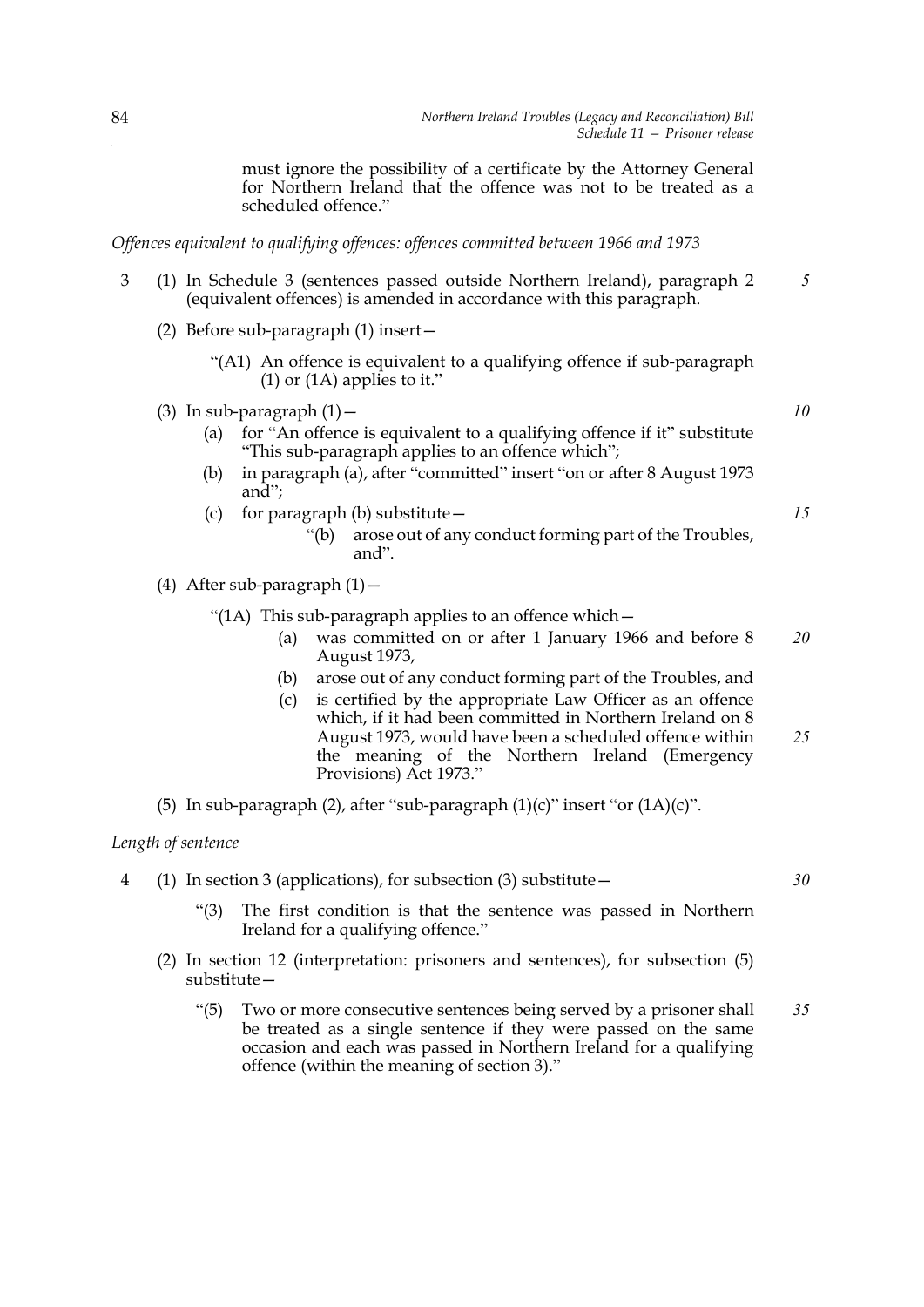# *Release of prisoners*

5 (1) For section 4 (release of fixed term prisoners) substitute—

# **"4 Release of prisoners**

- "(1) This section applies if a prisoner is granted a declaration in relation to a sentence.
- (2) The prisoner has a right to be released on licence (so far as that sentence is concerned) by the end of the day after the day of the declaration (the "ordinary release day").
- (3) But if the ordinary release day is a listed day, the prisoner has a right to be released by the end of the next non-listed day.
- (4) If a fixed term prisoner is released on licence under this section, the prisoner's sentence expires (and the licence lapses)—
	- (a) in the case of a sentence passed in Northern Ireland, at the time when the prisoner could have been discharged on the ground of good conduct under prison rules, or
	- (b) in the case of a sentence passed in England and Wales or Scotland, at the time when the prisoner could have been discharged under prison rules had the sentence been passed in Northern Ireland for a qualifying offence.

(5) In this section "listed day" means—

- (a) Saturday,
- (b) Sunday,
- (c) Christmas Day,
- (d) Good Friday, and
- (e) a public holiday in Northern Ireland."
- (2) In section 5 (fixed term prisoners: special cases), omit subsections (1) and (2).
- (3) Omit section 6 (release of life prisoners).
- (4) Omit section 7 (life prisoners: specified dates).
- (5) In section 8 (revocation of declaration), in subsections (1) and (2) omit "or 6"
- (6) In section 9 (licences: conditions)—
	- (a) in subsections (1) and (2), omit "or  $6$ ";
	- (b) in subsection  $(6)$ , for "section  $4(3)$ " substitute "section  $4(5)$ ".
- (7) Omit section 10 (accelerated release).
- (8) In section 11 (notice of decisions), in subsection (2), omit paragraph (b) (and the word "and" preceding it);
- (9) In section 15 (information for victims), in subsection  $(3)$  -
	- (a) in paragraph (c), omit "or 6";
	- (b) in paragraph (e), after "he" insert "is a fixed term prisoner who"
- (10) In section 16 (power to suspend and revive)—
	- (a) in subsection  $(2)(b)$ , omit "or 6";
	- (b) omit subsection (3);
	- (c) in subsection  $(4)$ , omit "or  $(3)$ ".

*5*

*10*

*15*

*20*

*25*

*30*

*35*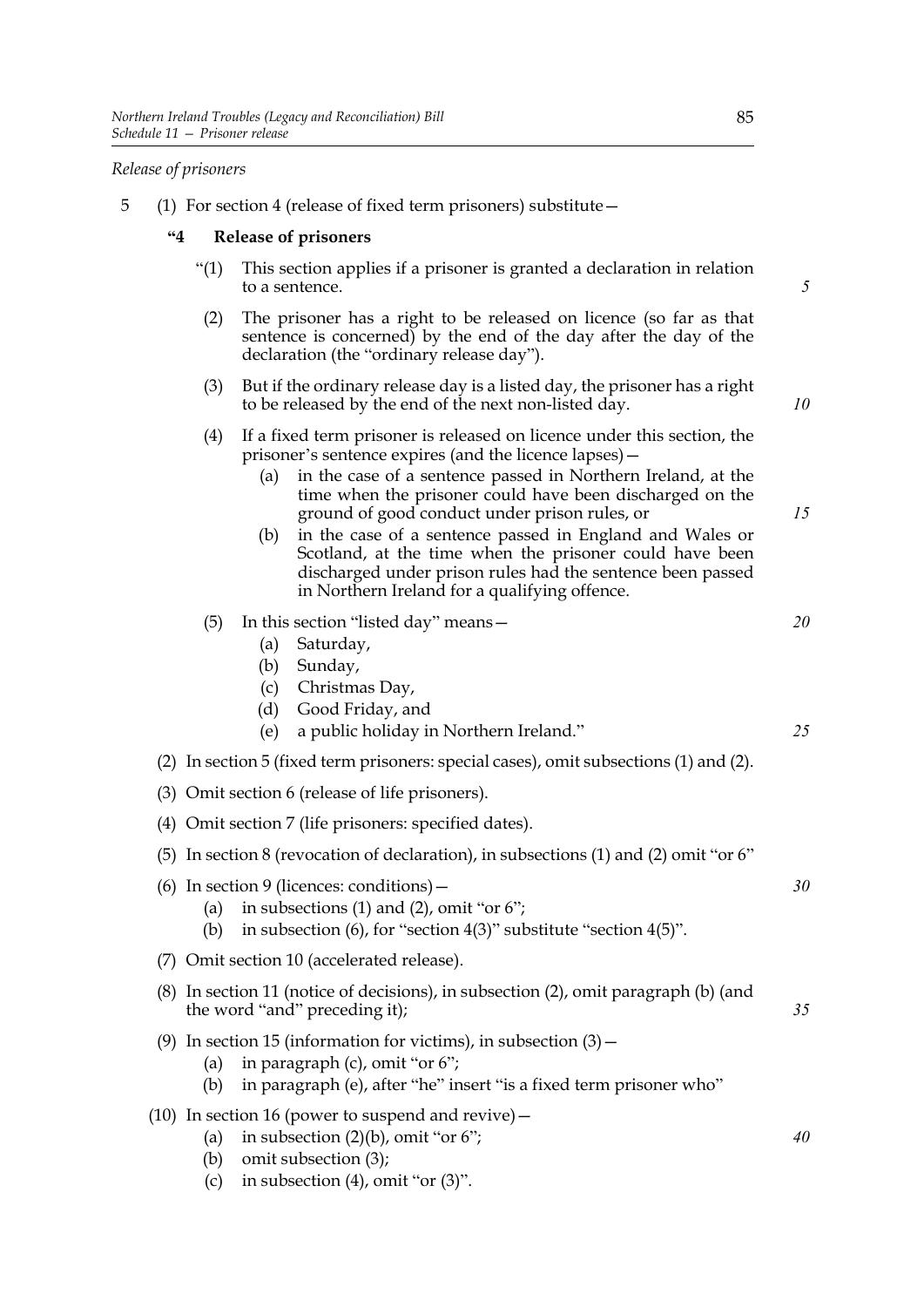- (11) In section 19 (orders and rules)—
	- (a) in subsection  $(2)$ , omit ",  $10(8)$ ";
	- (b) in subsections (3) and (4), omit "or  $10(8)$ ".

# *Interpretation of the 1998 Act*

6 After section 13 insert—

#### **"13A Interpretation: conduct forming part of the Troubles**

 In this Act "conduct forming part of the Troubles" has the same meaning as in the Northern Ireland Troubles (Legacy and Reconciliation) Act 2022 (see section 1 of that Act)."

SCHEDULE 12 Section 51

*10*

#### **AMENDMENTS**

#### PART 1

# THE ICRIR

*Prosecution of Offences Act 1985*

- 1 (1) Section 3 of the Prosecution of Offences Act 1985 (functions of the Director of Public Prosecutions) is amended in accordance with this paragraph. *15*
	- (2) In subsection  $(2)$ 
		- (a) after paragraph (ac) insert—
			- "(ad) to take over the conduct of any criminal proceedings instituted in England and Wales by the ICRIR;"; *20*
		- (b) after paragraph (bc) insert—
			- "(bd) where it appears to the Director appropriate to do so, to institute and have the conduct of any criminal proceedings in England and Wales relating to a review by the ICRIR;";
		- (c) after paragraph (ee) insert—
			- "(ef) to give, to such extent as he considers appropriate, and to such persons as he considers appropriate, advice on matters relating to—
				- (i) a review by the ICRIR; or
				- (ii) criminal proceedings instituted in England and Wales relating to a review by the ICRIR;".
	- (3) In subsection (3), after the definition of "the court" insert—

"ICRIR" means the Independent Commission for Reconciliation and Information Recovery;".

#### *Northern Ireland Act 1998*

2 (1) The Northern Ireland Act 1998 is amended in accordance with this paragraph.

*5*

*25*

*30*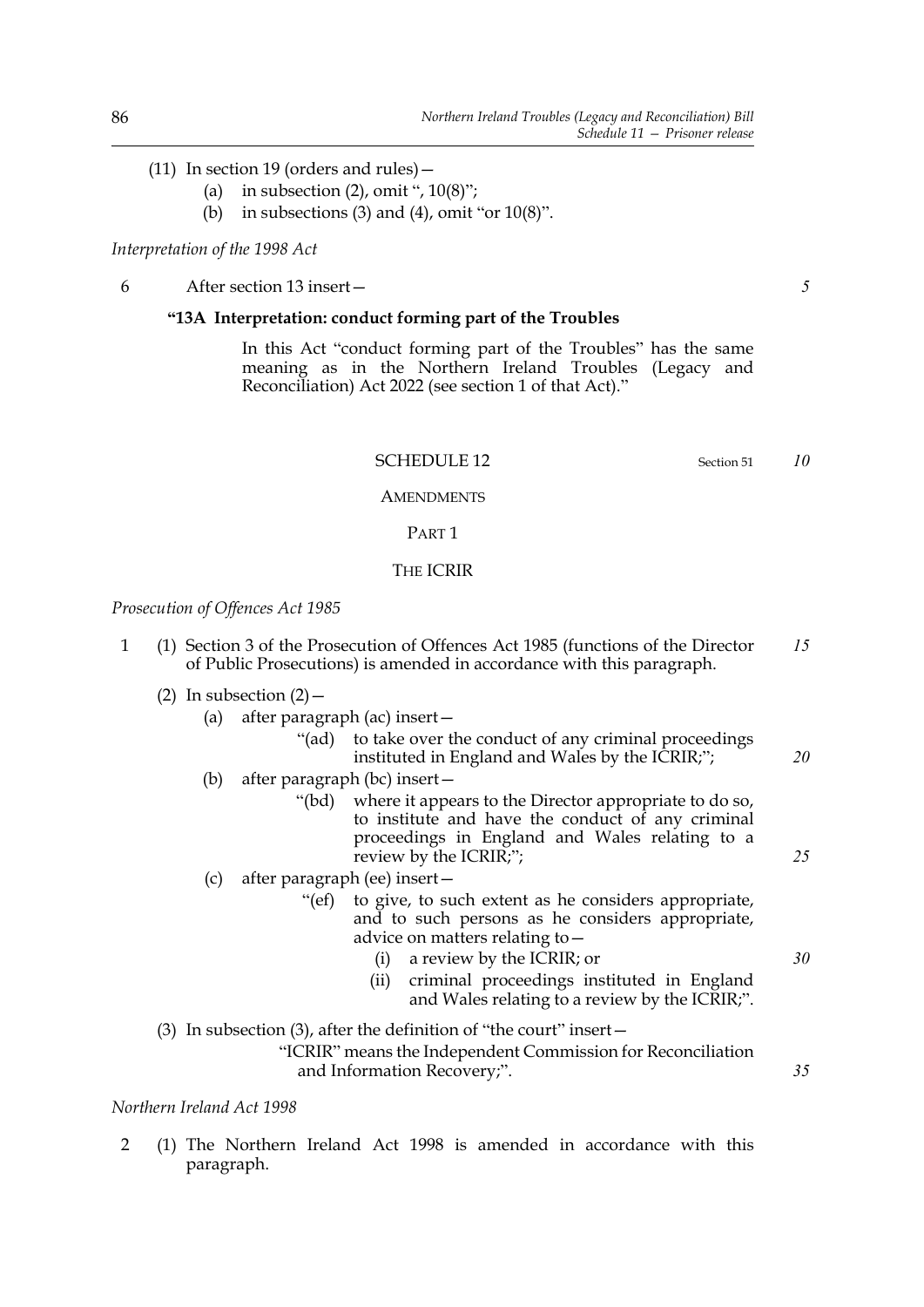- (2) In section 75(3) (statutory equality duty on public authorities), after paragraph (b) insert—
	- "(ba) the Independent Commission for Reconciliation and Information Recovery;".
- (3) In section 76(7) (discrimination by public authorities), after paragraph (c) insert—
	- "(ca) the Independent Commission for Reconciliation and Information Recovery;".

#### *Freedom of Information Act 2000*

3 In Schedule 1 to the Freedom of Information Act 2000 (public authorities), Part 6 (other public bodies and offices: general), at the appropriate place insert— *10*

> "The Independent Commission for Reconciliation and Information Recovery."

*Regulation of Investigatory Powers Act 2000*

- 4 In section 65 of the Regulation of Investigatory Powers Act 2000 (the Tribunal), in subsection  $(6)$ , after paragraph  $(ca)$  insert –
	- "(cb) the Independent Commission for Reconciliation and Information Recovery;".

*Justice (Northern Ireland) Act 2002*

- 5 (1) Section 31 of the Justice (Northern Ireland) Act 2002 is amended in accordance with this paragraph.
	- (2) After subsection (1) insert—
		- "(1A) The Director must take over conduct of all criminal proceedings which are instituted in Northern Ireland by the ICRIR."
	- (3) In subsection (5), after "forces" insert "and to the ICRIR".
	- (4) After subsection (6) insert—
		- "(7) In this section "ICRIR" means the Independent Commission for Reconciliation and Information Recovery."

*Investigatory Powers Act 2016*

- 6 (1) The Investigatory Powers Act 2016 is amended in accordance with this paragraph.
	- (2) In section 58 (section 57: meaning of excepted disclosure), in subsection (2), after paragraph (c) insert—
		- "(d) a disclosure made to the Independent Commission for Reconciliation and Information Recovery for the purpose of facilitating the carrying out of any of the functions of the Independent Commission for Reconciliation and Information Recovery." *35*
	- (3) In Schedule 4 (relevant public authorities and designated senior officers etc), *40*

*20*

*15*

*5*

*25*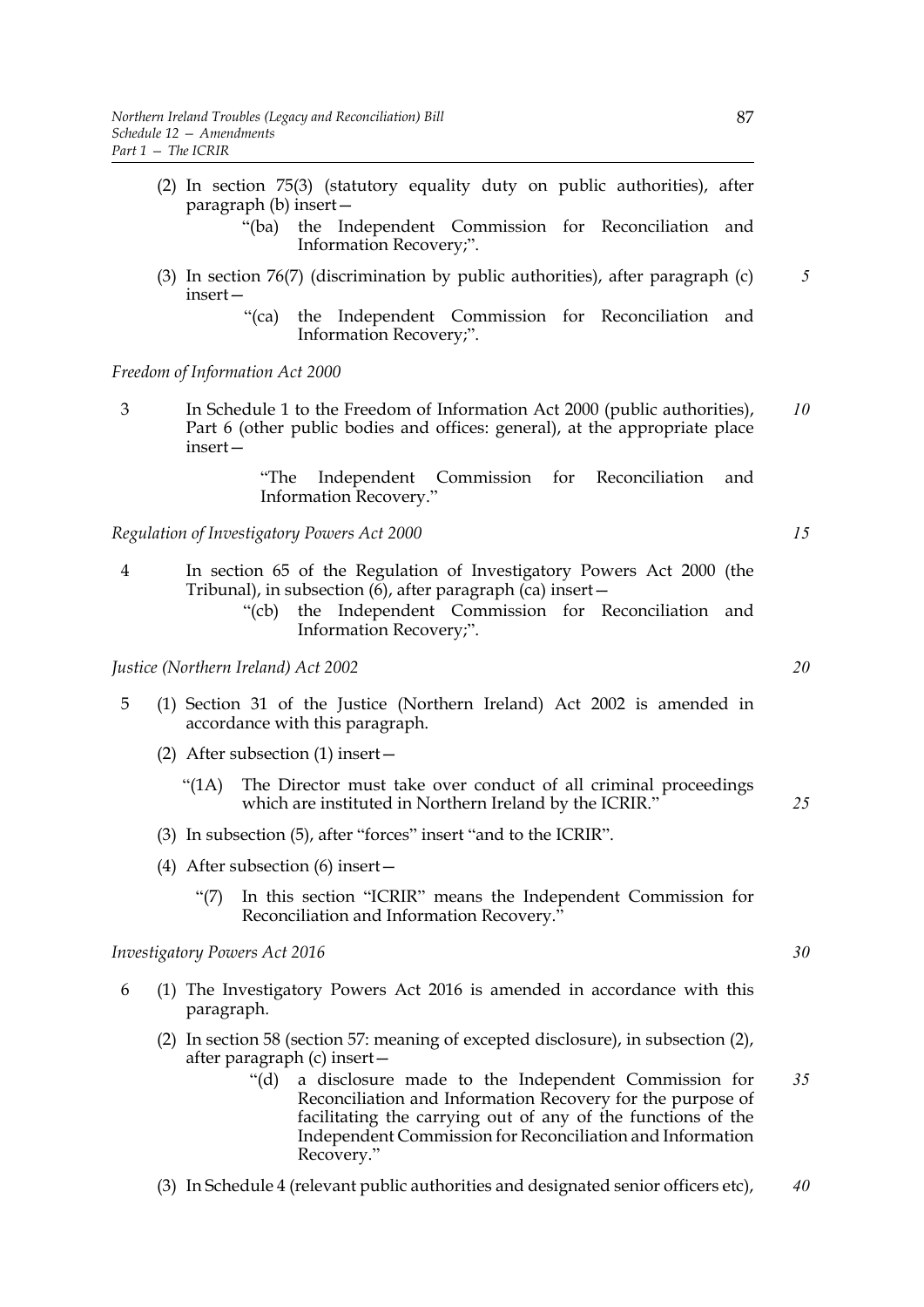in Part 1 (table of authorities and officers), after the entry for the National Crime Agency insert—

| "Independent       | The Commissioner All              | $(b)$ ". |
|--------------------|-----------------------------------|----------|
|                    | Commission for for Investigations |          |
| Reconciliation and |                                   |          |
| Information        |                                   |          |
| Recovery           |                                   |          |

*Data Protection Act 2018*

- 7 In Schedule 18 to the Data Protection Act 2018, in paragraph 3 (records relating to a caution or conviction whose production must not be required in connection with employment etc), in sub-paragraph (2), after paragraph (f) insert— *10*
	- "(fa) the Independent Commission for Reconciliation and Information Recovery;".

# PART 2

LIMITATION OF LEGAL PROCEEDINGS

# *Prescription and Limitation (Scotland) Act 1973*

| 8 | After section 23B of the Prescription and Limitation (Scotland) Act 1973<br>$insert-$                                |    |
|---|----------------------------------------------------------------------------------------------------------------------|----|
|   | "23C Actions relating to the Northern Ireland Troubles                                                               | 20 |
|   | This Act has effect subject to section 38 of the Northern Ireland Troubles<br>(Legacy and Reconciliation) Act 2022." |    |
|   | Limitation Act 1980                                                                                                  |    |
| 9 | After section 27C of the Limitation Act 1980 insert-                                                                 |    |
|   | "27D Actions relating to the Northern Ireland Troubles                                                               | 25 |
|   | This Act has effect subject to section 38 of the Northern Ireland Troubles                                           |    |

This Act has effect subject to section 38 of the Northern Ireland Troubles (Legacy and Reconciliation) Act 2022."

*Foreign Limitation Periods Act 1984*

| After section 4 of the Foreign Limitation Periods Act 1984 insert-<br>10 |  |
|--------------------------------------------------------------------------|--|
|--------------------------------------------------------------------------|--|

# **"4A Actions relating to the Northern Ireland Troubles**

This Act has effect subject to section 38 of the Northern Ireland Troubles (Legacy and Reconciliation) Act 2022."

*Foreign Limitation Periods (Northern Ireland) Order 1985 (S.I. 1985/754 (N.I. 5)*

11 After article 5 of the Foreign Limitation Periods (Northern Ireland) Order

*30*

*15*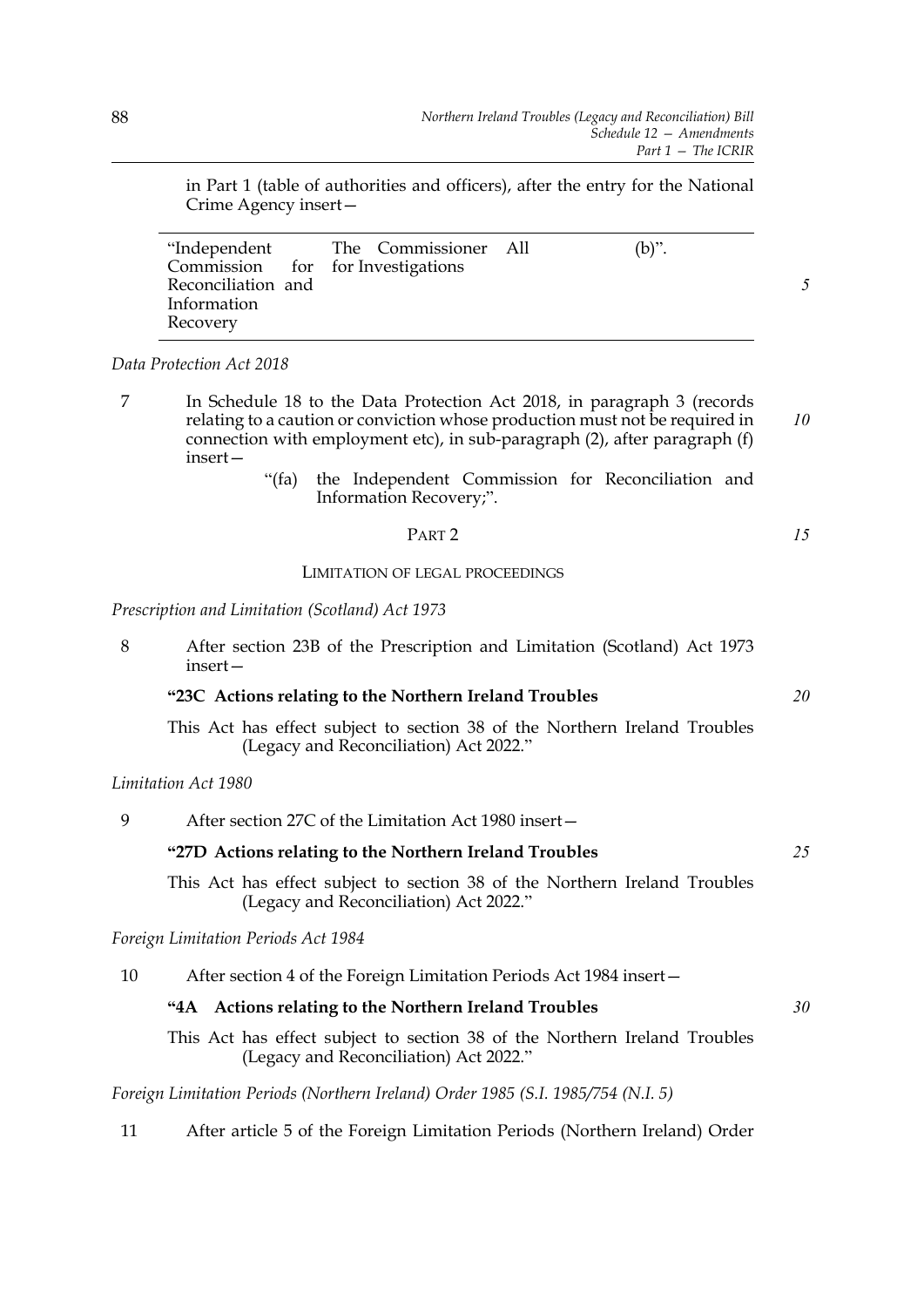# **"5A Actions relating to the Northern Ireland Troubles**

This Order has effect subject to section 38 of the Northern Ireland Troubles (Legacy and Reconciliation) Act 2022."

*Limitation (Northern Ireland) Order 1989 (S.I. 1989/1339 (N.I. 11))*

12 After article 73 of the Limitation (Northern Ireland) Order 1989 (S.I. 1989/ 1339 (N.I. 11)) insert—

# **"73A Actions relating to the Northern Ireland Troubles**

This Order has effect subject to section 38 of the Northern Ireland Troubles (Legacy and Reconciliation) Act 2022."

# *Merchant Shipping Act 1995*

- 13 In section 190 of the Merchant Shipping Act 1995 (time limit for proceedings against ship owner or ships), after subsection (6) insert—
	- "(7) This section has effect subject to section 38 of the Northern Ireland Troubles (Legacy and Reconciliation) Act 2022."

*15*

*10*